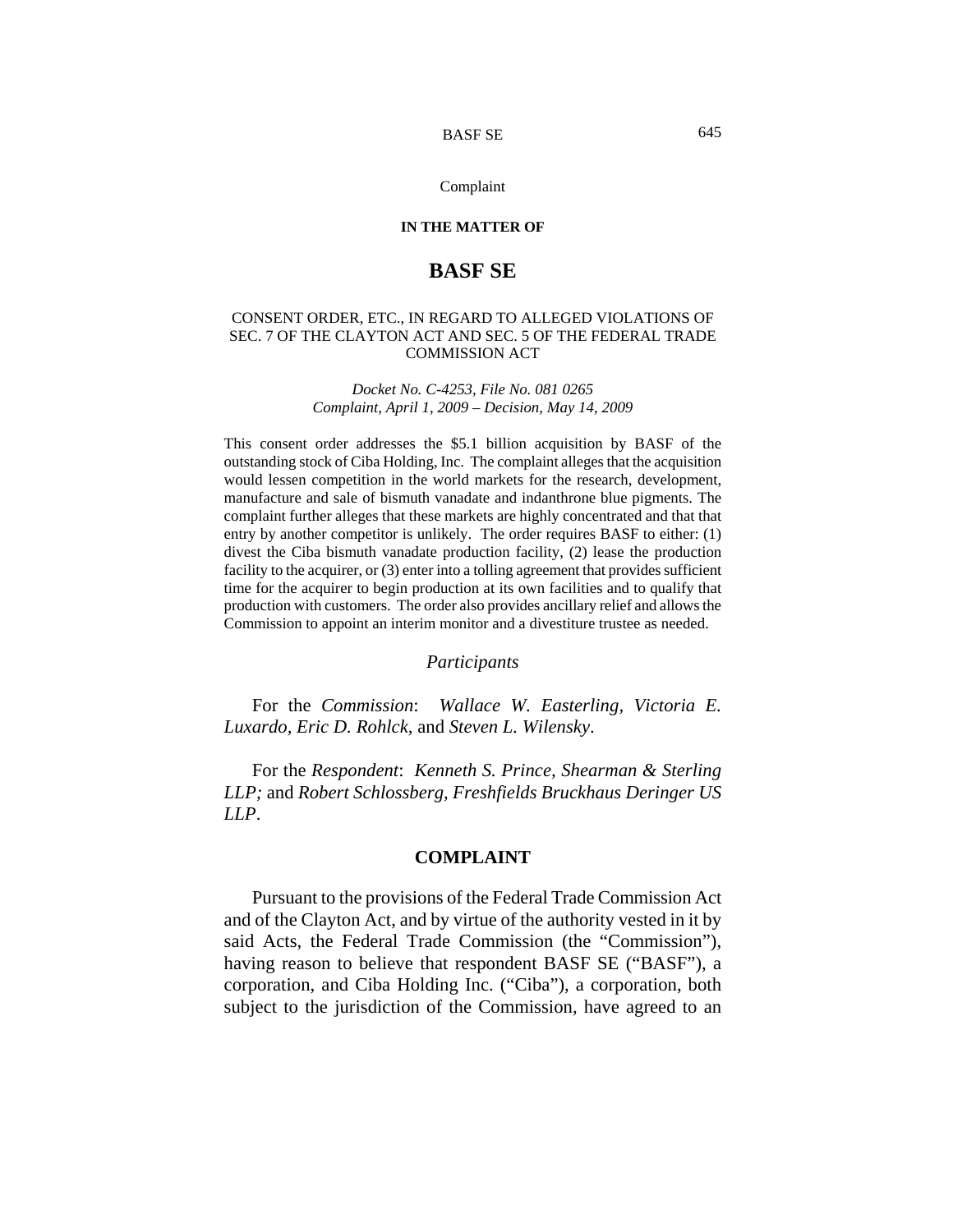#### Complaint

acquisition by BASF of Ciba in violation of Section 7 of the Clayton Act, as amended, 15 U.S.C. § 18, and Section 5 of the Federal Trade Commission Act ("FTC Act"), as amended, 15 U.S.C. § 45, and it appearing to the Commission that a proceeding in respect thereof would be in the public interest, hereby issues its Complaint, stating its charges as follows:

## **I. RESPONDENT**

1. Respondent BASF is a corporation organized and existing under the laws of the Federal Republic of Germany, with its principal place of business at D-67056, Ludwigshafen, Germany. BASF's principal subsidiary in the United States, BASF Corporation, is located at 100 Campus Drive, Florham Park, New Jersey 07932.

2. BASF is a global company engaged in a wide variety of chemical businesses, including the research, development, manufacture, and sale of pigments.

## **II. JURISDICTION**

3. BASF is, and at all times relevant herein has been, engaged in commerce as "commerce" is defined in Section 1 of the Clayton Act, as amended, 15 U.S.C. § 12, and is a corporation whose business is in or affects commerce as "commerce" is defined in Section 4 of the Federal Trade Commission Act, as amended, 15 U.S.C. § 44.

4. Ciba is a corporation organized and existing under the laws of the Swiss Confederation, with its principal place of business at Klybeckstrasse 141, 4057 Basel, Switzerland. Ciba's principal subsidiary in the United States, Ciba Corporation, is located at 540 White Plains Road, Tarrytown, New York 10591-9005.

5. Ciba is, and at all times relevant herein has been, engaged in commerce as "commerce" is defined in Section 1 of the Clayton Act, as amended, 15 U.S.C. § 12, and is a corporation whose business is

646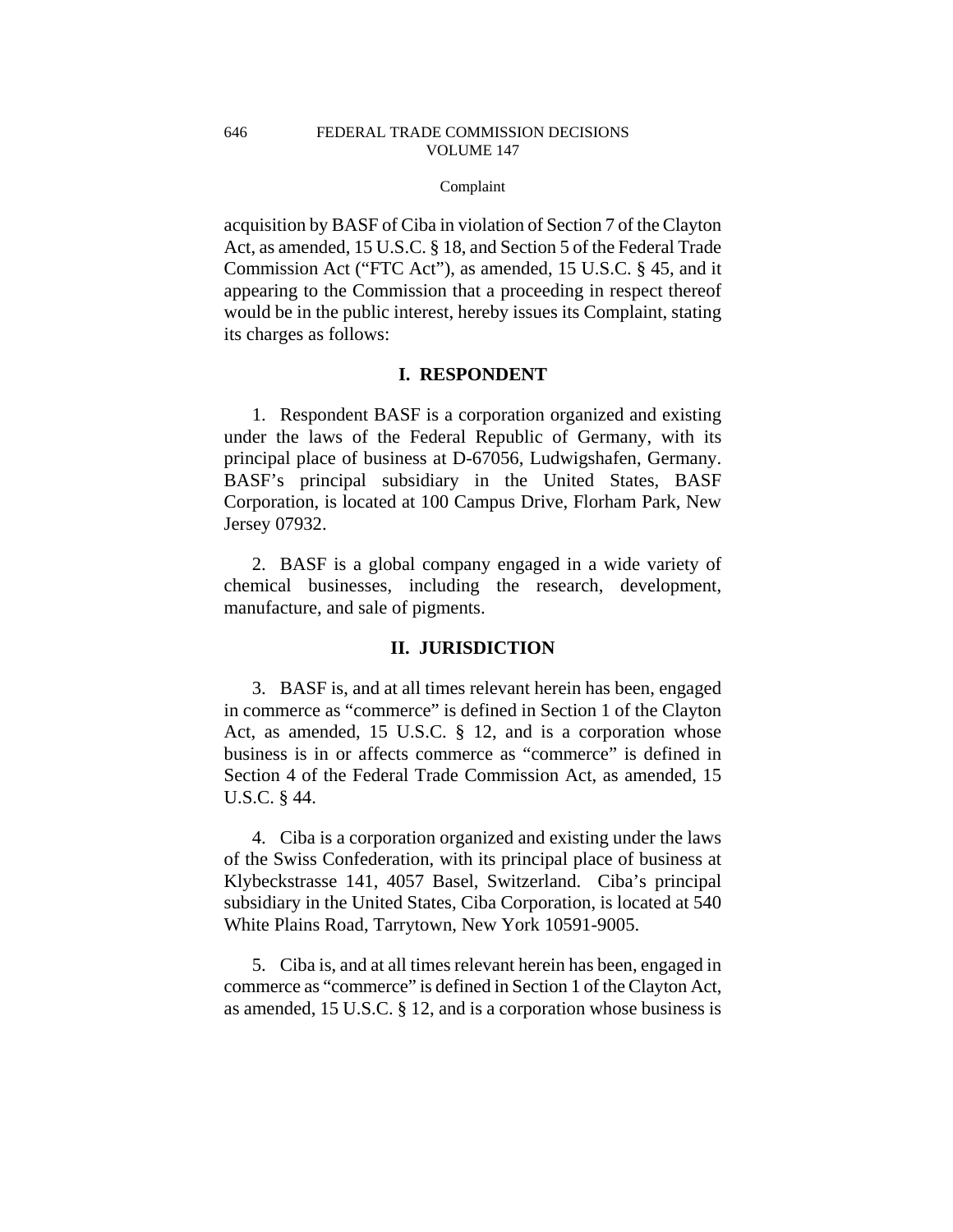### Complaint

in or affects commerce as "commerce" is defined in Section 4 of the Federal Trade Commission Act, as amended, 15 U.S.C. § 44.

## **III. THE PROPOSED TRANSACTION**

6. Pursuant to an Agreement and Plan of Merger (the "Merger Agreement") dated September 15, 2008, BASF proposes to purchase all of the outstanding shares of Ciba in a transaction valued at approximately \$5.1 billion. BASF and Ciba are two of the most significant firms involved in the research, development, manufacture, and sale of high performance pigments.

## **IV. THE RELEVANT PRODUCT MARKETS**

7. For the purposes of this Complaint, the relevant lines of commerce in which to analyze the effects of the acquisition are the research, development, manufacture and sale of the following two pigments: (a) bismuth vanadate, and (b) indanthrone blue. There are no practical substitutes for the relevant products. Due to their unique characteristics, properties and cost-effectiveness, customers would not switch away from the relevant products in response to a small but significant and non-transitory increase in their price. In addition, there may be additional narrower product markets based on specific end-use applications.

8. Bismuth vanadate pigment is a high performance pigment that imparts a brilliant yellow color with a green tint. It is particularly favored for high heat applications because of its excellent performance in high temperature environments. Worldwide sales of bismuth vanadate in 2008 were approximately \$111 million.

9. Indanthrone blue is a high performance pigment that imparts a unique blue color with a tinge of red. Like bismuth vanadate, indanthrone blue is used primarily in automotive coating applications. Because of its unique properties, customers would not shift to alternative products in response to a small but significant and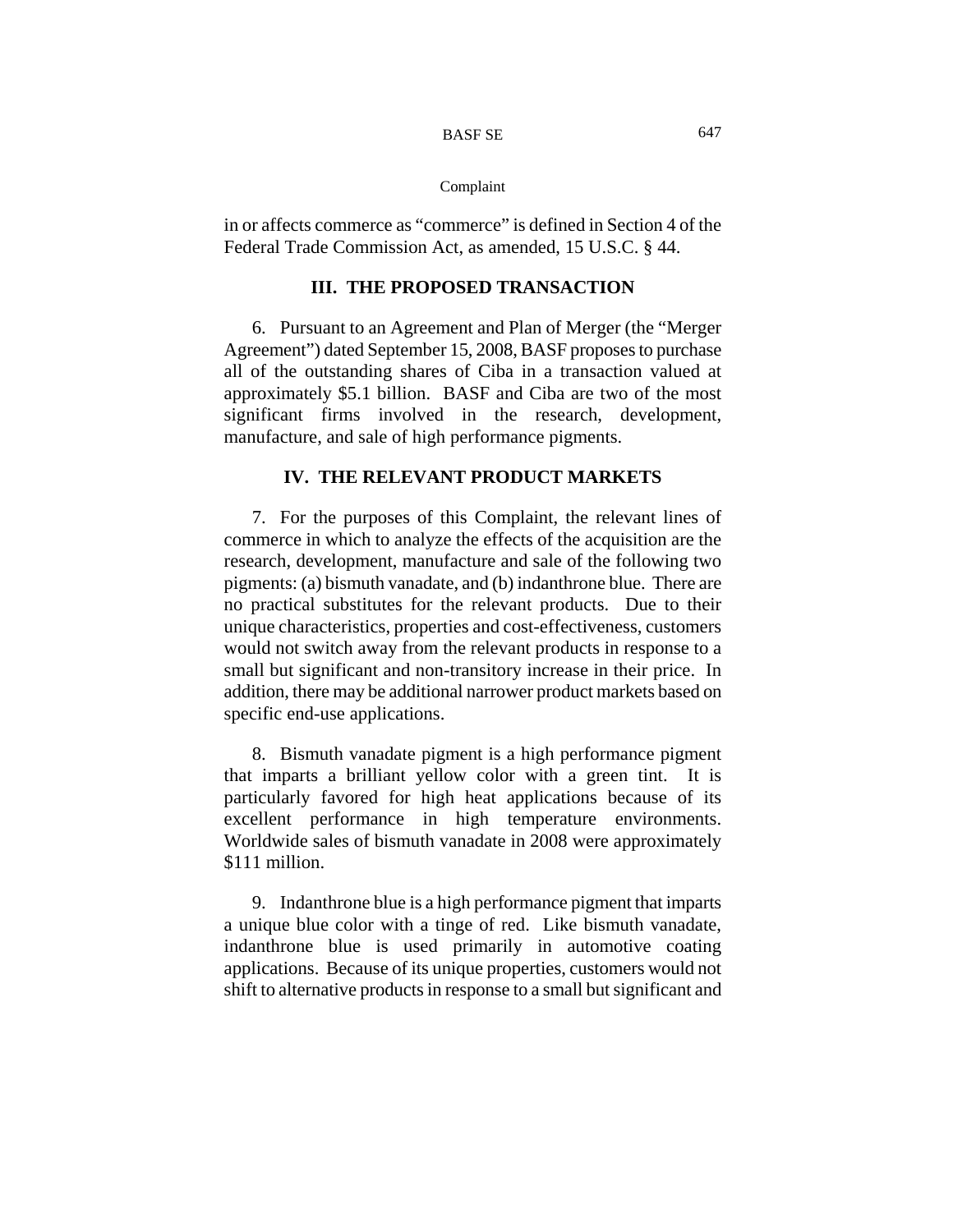### Complaint

non-transitory increase in the price of indanthrone blue. Worldwide sales of indanthrone blue in 2008 were approximately \$29 million.

## **V. THE RELEVANT GEOGRAPHIC MARKET**

10. The relevant geographic market is worldwide. Because shipping costs are low relative to the overall value of the product, producers of high performance pigments are able to ship product worldwide from one plant. For example, BASF produces the relevant products in Germany, while Ciba produces them in France and the Netherlands. There are also no differences in technical standards in Europe, North America, South America, Africa, the Middle East, and Asia for these products.

# **VI. CONCENTRATION IN THE RELEVANT MARKETS**

11. Each of the relevant markets is highly concentrated. In the market for bismuth vanadate, the proposed merger would reduce the number of significant competitors from four to three, with BASF having a 60 percent post-merger market share based on sales. The market for indanthrone blue is similarly highly concentrated with the proposed merger resulting in a reduction in the number of significant competitors from three to two, with BASF having 55 percent postmerger market share based on sales. These market shares confirm that many customers strongly prefer BASF and Ciba to the other producers of these products.

## **VII. CONDITIONS OF ENTRY**

12. Entry into either relevant market would not be timely, likely, and sufficient in magnitude, character, and scope to deter or counteract the anticompetitive effects of the acquisition. A potential entrant would first need to develop the technological capability to produce the relevant pigment which would be difficult and timeconsuming. Once an entrant has developed the product and has the capability to manufacture it, an entrant must then undergo a qualification process at each customer which can take anywhere from two to five years. Additional time is added to the start up

648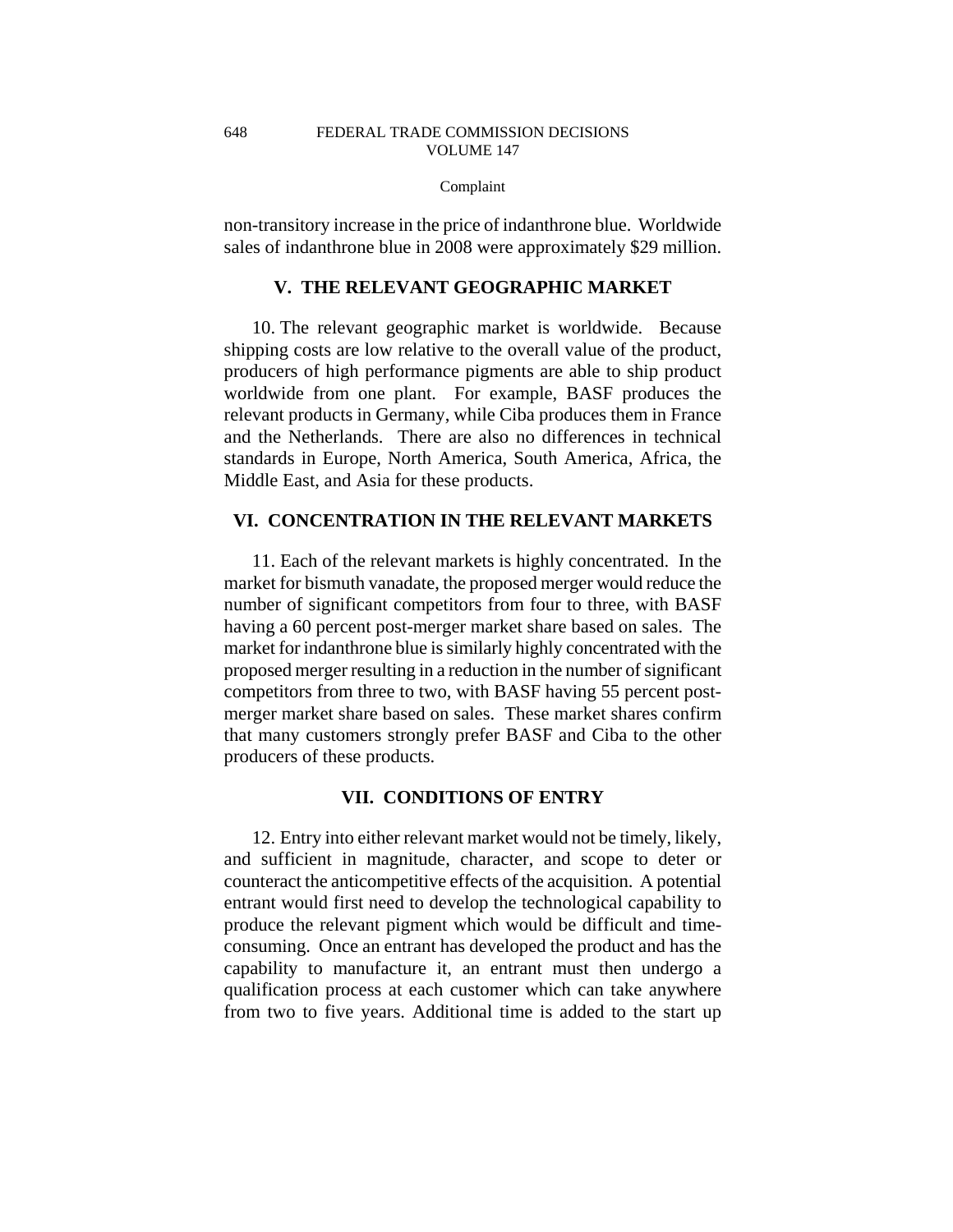#### Complaint

process for producers of indanthrone blue because producers must qualify raw materials to make certain it is adequate to make a product that will meet customer specifications. Entry is also unlikely because the costs to enter are high, the available market opportunities are limited, and there are significant sunk costs that would be incurred in any attempt to enter. Expansion by fringe competitors would also be costly and is unlikely to occur in a timely fashion or at all.

## **VIII. EFFECTS OF THE ACQUISITION**

13. The effects of the acquisition, if consummated, may be to substantially lessen competition and tend to create a monopoly in the relevant markets in violation of Section 7 of the Clayton Act, as amended, 15 U.S.C. § 18, and Section 5 of the FTC Act, as amended, 15 U.S.C. § 45. Specifically, the acquisition would:

a. eliminate actual, direct, and substantial competition between BASF and Ciba in the relevant markets;

b. increase the likelihood that the combined firm will exercise market power unilaterally in the relevant markets;

c. further consolidate an already concentrated market, thereby substantially increasing the likelihood of coordinated interaction in the relevant markets;

d. reduce existing incentives to improve service or product quality or to pursue further innovation in the relevant market; and

e. increase the likelihood that customers of the relevant products would be forced to pay higher prices.

## **IX. VIOLATIONS CHARGED**

14. The Merger Agreement described in Paragraph 6 constitutes a violation of Section 5 of the FTC Act, as amended, 15 U.S.C. § 45.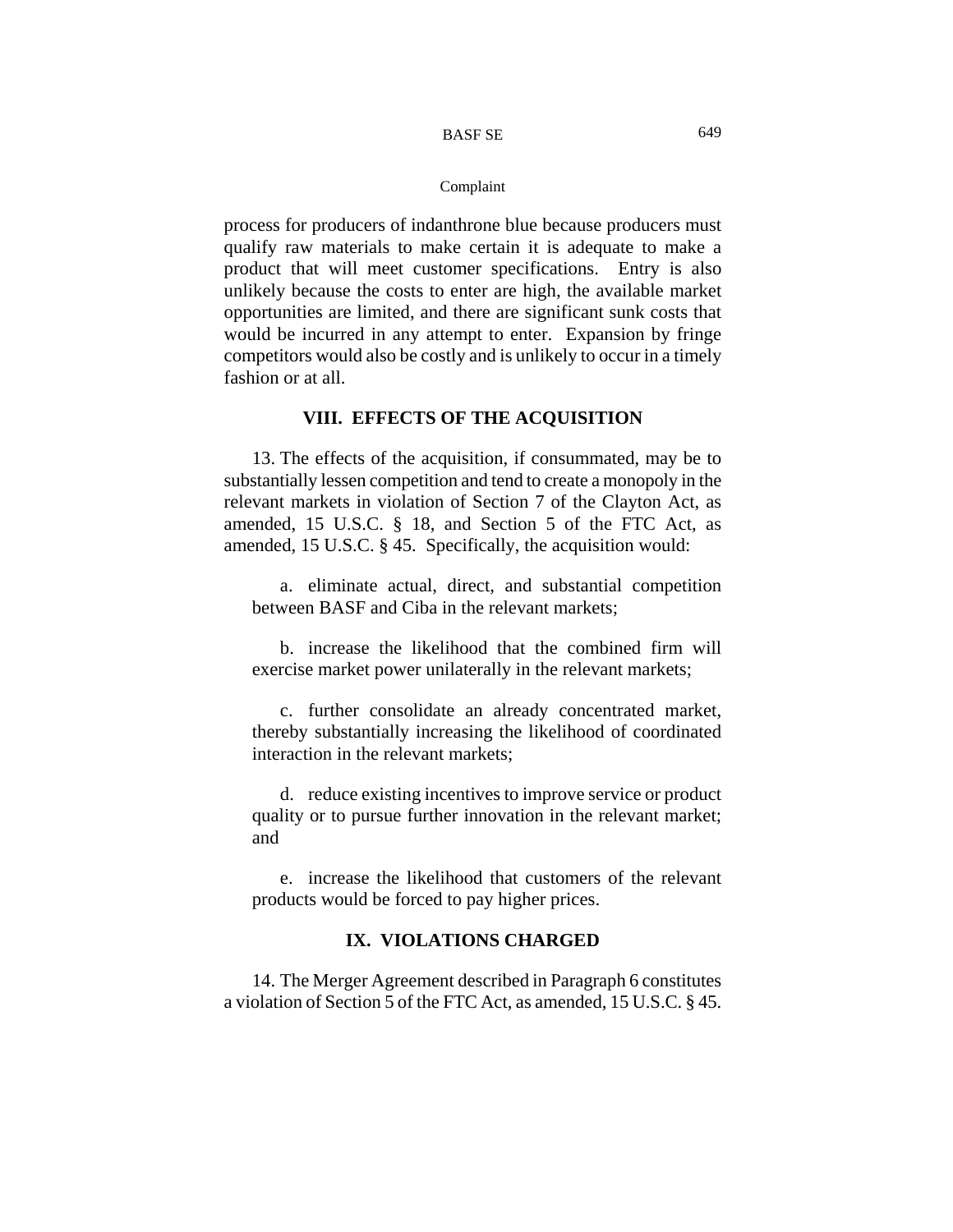15. The transaction described in Paragraph 6, if consummated, would constitute a violation of Section 5 of the FTC Act, as amended, 15 U.S.C. § 45, and Section 7 of the Clayton Act, as amended, 15 U.S.C. § 18.

**WHEREFORE, THE PREMISES CONSIDERED**, the Federal Trade Commission on this first day of April, 2009, issues its Complaint against said Respondent.

By the Commission.

650

## **ORDER TO MAINTAIN ASSETS**

The Federal Trade Commission ("Commission"), having initiated an investigation of the proposed acquisition of Ciba Holding Inc. by BASF SE ("Respondent BASF"), and Respondent BASF having been furnished thereafter with a copy of a draft Complaint that the Bureau of Competition proposed to present to the Commission for its consideration and which, if issued by the Commission, would charge Respondent BASF with violations of Section 7 of the Clayton Act, as amended, 15 U.S.C. § 18, and Section 5 of the Federal Trade Commission Act, as amended, 15 U.S.C. § 45; and

Respondent BASF, its attorneys, and counsel for the Commission having thereafter executed an Agreement Containing Consent Orders ("Consent Agreement"), containing an admission by Respondent BASF of all the jurisdictional facts set forth in the aforesaid draft Complaint, a statement that the signing of said Consent Agreement is for settlement purposes only and does not constitute an admission by Respondent BASF that the law has been violated as alleged in such Complaint, or that the facts as alleged in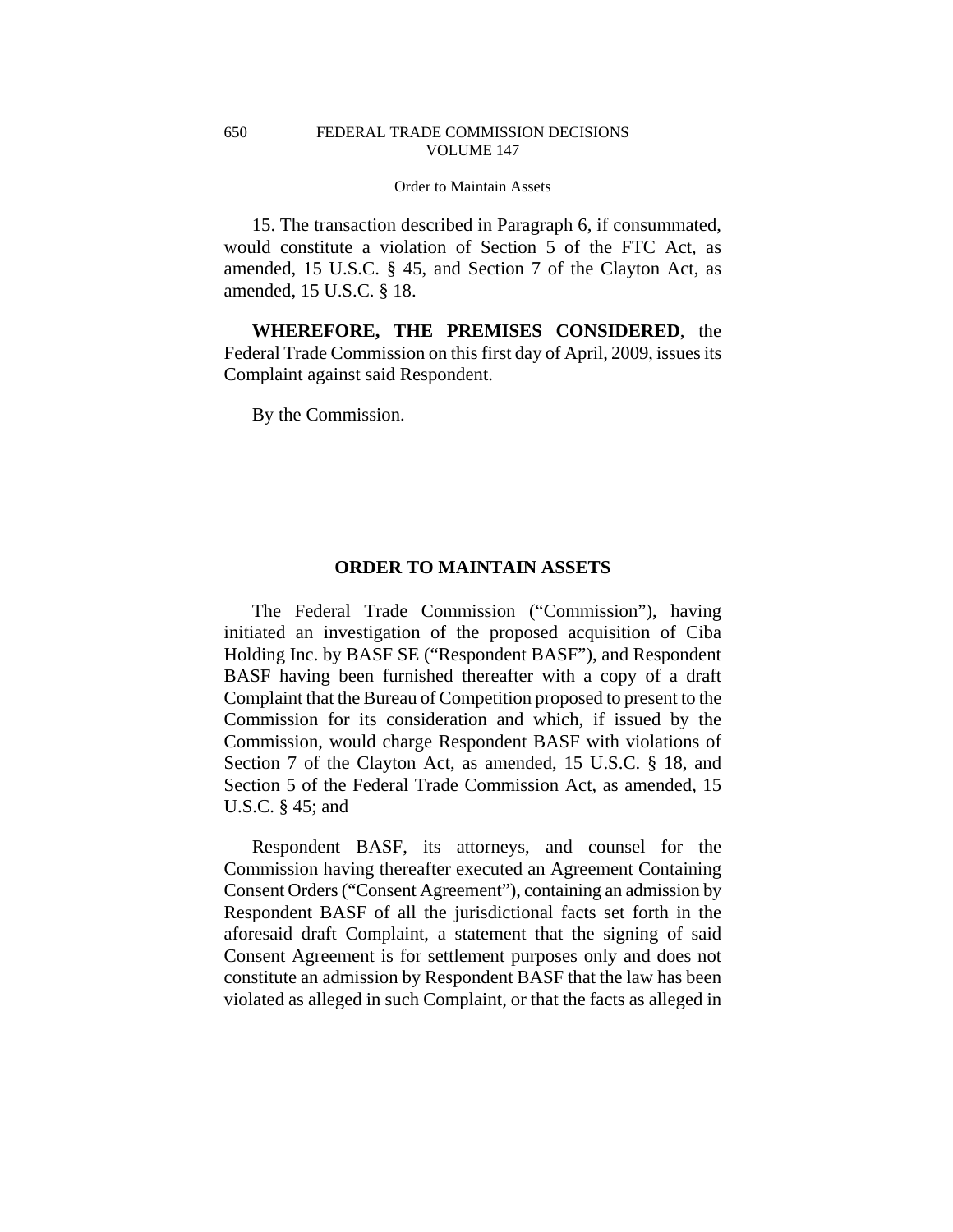#### Order to Maintain Assets

such Complaint, other than jurisdictional facts, are true, and waivers and other provisions as required by the Commission's Rules; and

The Commission having thereafter considered the matter and having determined to accept the executed Consent Agreement and to place such Consent Agreement on the public record for a period of thirty (30) days for the receipt and consideration of public comments, now in further conformity with the procedure described in Commission Rule 2.34, 16 C.F.R. § 2.34, the Commission hereby issues its Complaint, makes the following jurisdictional findings and issues this Order to Maintain Assets:

1. Respondent BASF SE is a corporation organized, existing and doing business under and by virtue of the laws of Germany, with its office and principal place of business located at D-67056, Ludwigshafen, Germany.

2. The Federal Trade Commission has jurisdiction of the subject matter of this proceeding and of Respondent, and the proceeding is in the public interest.

## **ORDER**

# **I.**

**IT IS ORDERED** that, as used in this Order to Maintain Assets, the following definitions and the definitions used in the Consent Agreement and the proposed Decision and Order (and when made final, the Decision and Order), which are incorporated herein by reference and made a part hereof, shall apply:

A. "BASF" means BASF SE its directors, officers, employees, agents, representatives, successors, and assigns; and its joint ventures, subsidiaries, divisions, groups, and affiliates controlled by BASF SE, and the respective directors, officers, employees, agents, representatives, successors, and assigns of each.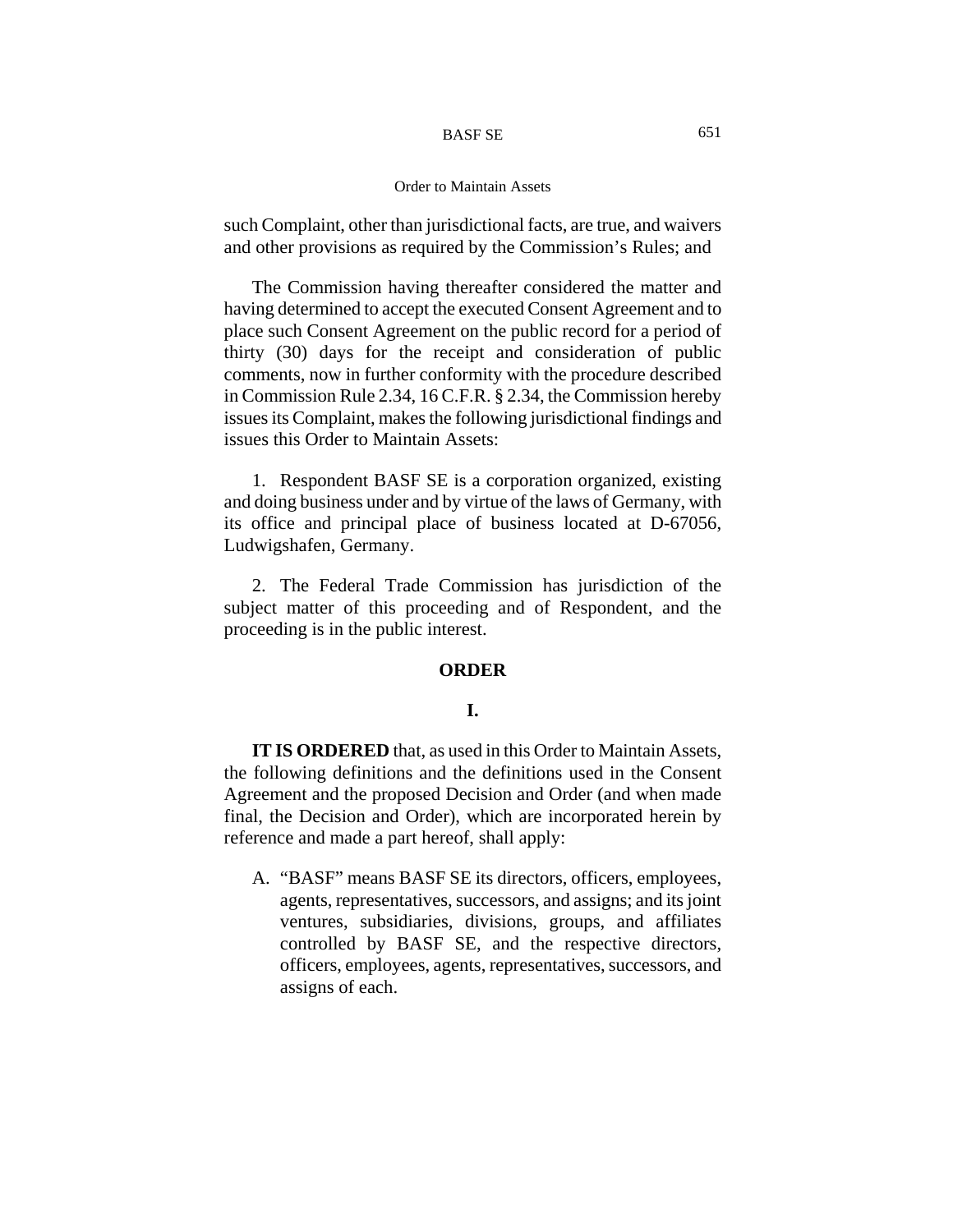652

#### Order to Maintain Assets

- B. "Ciba" means Ciba Holding Inc., a corporation organized, existing and doing business under and by virtue of the laws of Switzerland, with its office and principal place of business located at Klybeckstrasse 141, 4057 Basel, Switzerland.
- C. "Commission" means the Federal Trade Commission.
- D. "BV Business" means the Ciba BV Pigments, the Maastricht Plant BV Leased Area, the Maastricht Plant BV Operational Areas, Ciba BV Business (including Ciba BV Inventory, Ciba BV Information, Ciba BV Intellectual Property, Ciba BV Packaging and Labeling Assets), Ciba BV Contracts, and the manufacture, sale, and distribution of the Ciba BV Pigments.
- E. "Decision and Order" means the:
	- 1. Proposed Decision and Order contained in the Consent Agreement in this matter until the issuance of a final Decision and Order by the Commission; and
	- 2. Final Decision and Order issued by the Commission following the issuance and service of a final Decision and Order by the Commission.
- F. "IB Business" means the Ciba IB Pigments, Huningue Plant, Ciba IB Business (including Ciba IB Inventory, Ciba IB Intellectual Property, Ciba IB Information, and Ciba IB Packaging and Labeling Assets), Ciba IB Contracts, BASF Blue RS-OPT Intellectual Property, Ciba IB Intermediate Supply Contract, and the manufacture, sale, and distribution of the Ciba IB Pigments.
- G. "Monitor" means any monitor appointed pursuant to Paragraph IV of this Order to Maintain Assets or Paragraph V of the Decision and Order.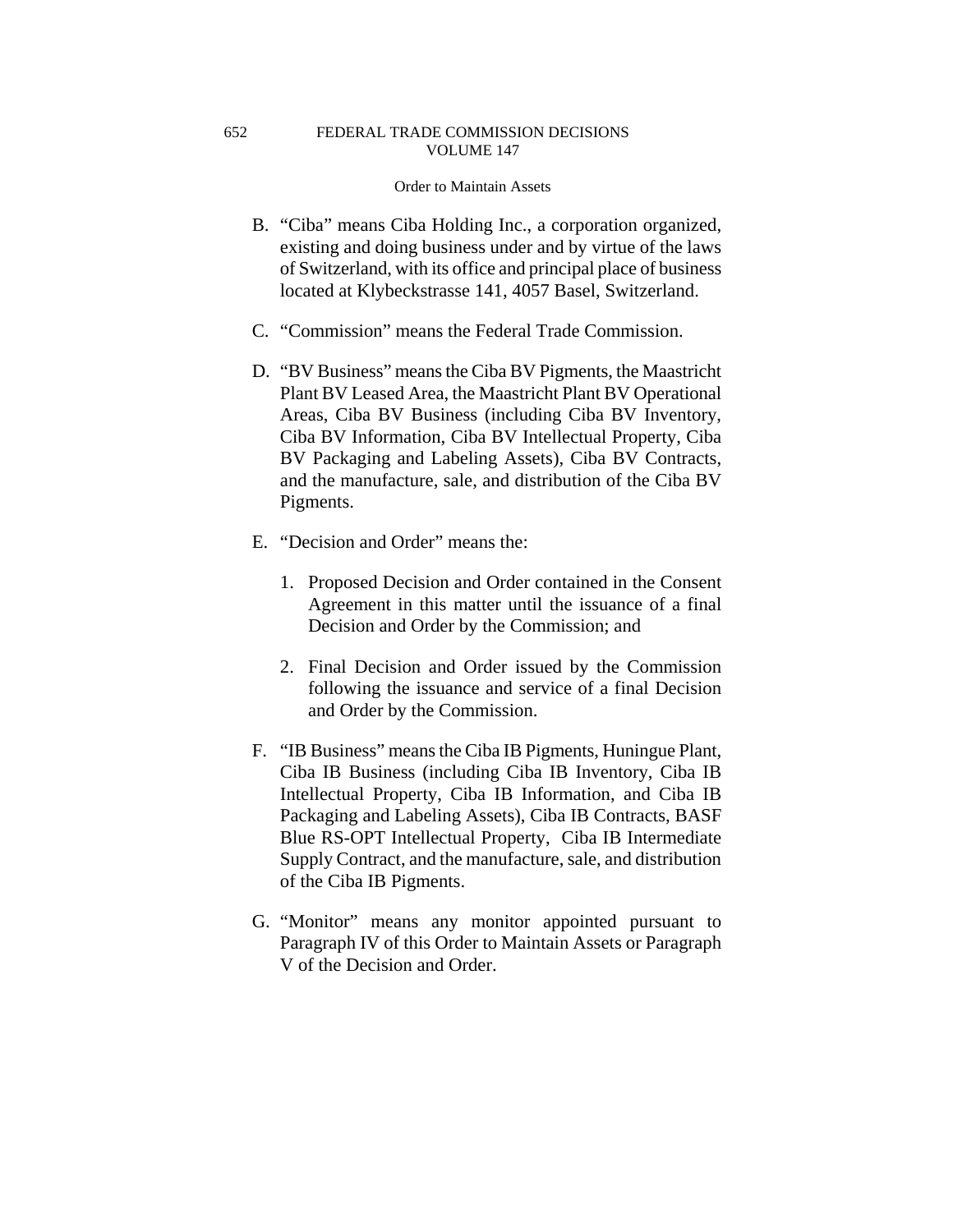#### Order to Maintain Assets

H. "Orders" means the Decision and Order and this Order to Maintain Assets.

### **II.**

## **IT IS FURTHER ORDERED** that from the Acquisition Date:

- A. Until the IB Effective Date, Respondent BASF shall take such actions as are necessary to maintain the full economic viability, marketability and competitiveness of the IB Business to minimize any risk of loss of competitive potential for the IB Business, and to prevent the destruction, removal, wasting, deterioration, or impairment of the IB Business, except for ordinary wear and tear. Respondent BASF shall not sell, transfer, encumber or otherwise impair the IB Business (other than in the manner prescribed in the Decision and Order) nor take any action that lessens the full economic viability, marketability or competitiveness of the IB Business.
- B. Respondent BASF shall retain all of Respondent BASF's rights, title, and interest in the IB Business, until the IB Effective Date.
- C. Until the IB Effective Date, Respondent BASF shall maintain the operations of the IB Business in the regular and ordinary course of business and in accordance with past practice (including regular repair and maintenance of the assets, as necessary) and/or as may be necessary to preserve the marketability, viability, and competitiveness of the IB Business and shall use its best efforts to preserve the existing relationships with the following: suppliers, vendors, distributors, customers, governmental agencies, employees, and others having business relations with the IB Business. Respondent BASF's responsibilities shall include, but are not limited to, the following: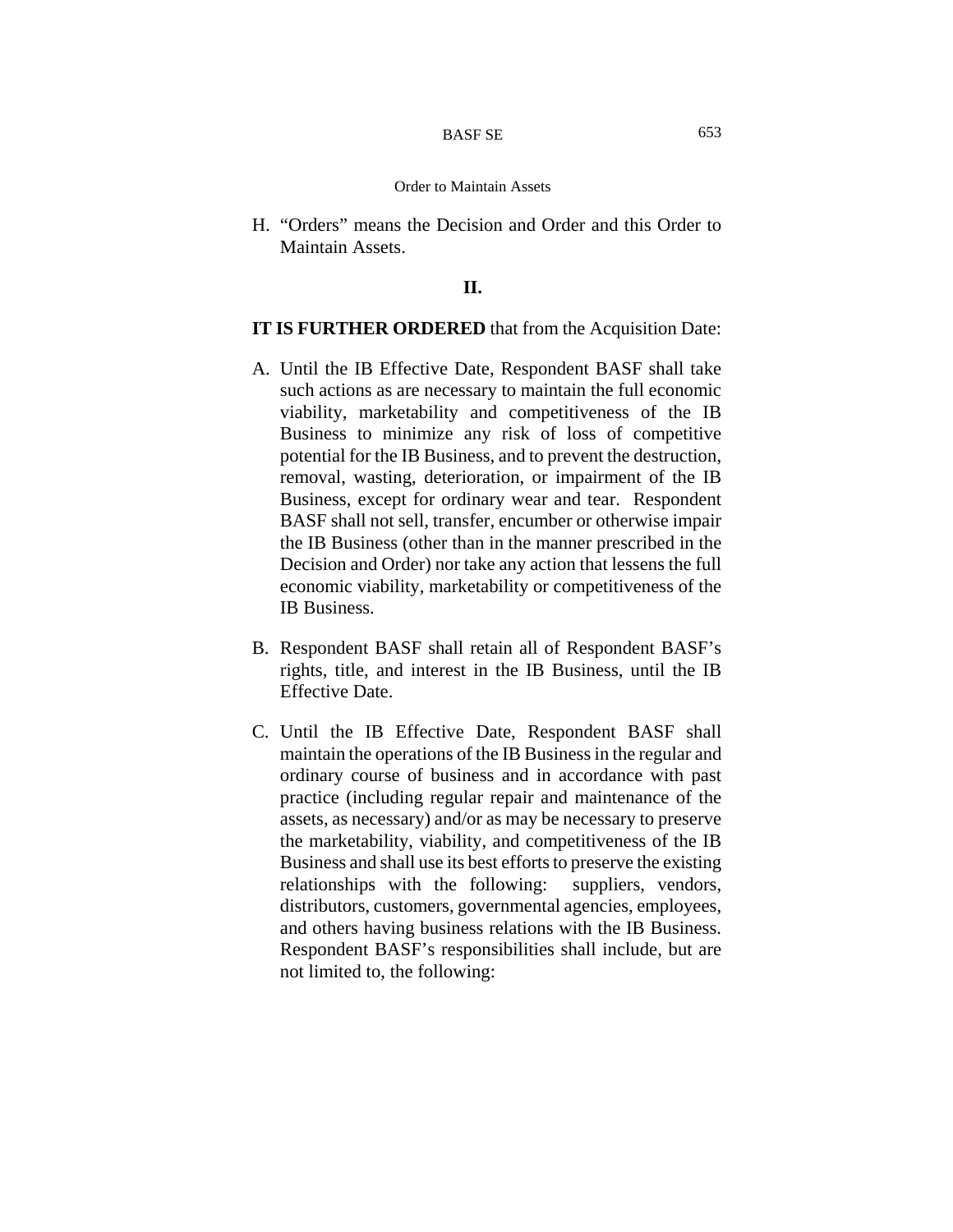### Order to Maintain Assets

- 1. Respondent BASF shall provide the IB Business with sufficient working capital to operate at least at current rates of operation, to meet all capital calls with respect to such business and to carry on, at least at their scheduled pace, all capital projects, business plans and promotional activities for the IB Business;
- 2. Respondent BASF shall continue, at least at their scheduled pace, any additional expenditures for the IB Business authorized prior to the date the Consent Agreement was signed by Respondent BASF including, but not limited to, all research, Development, manufacture, distribution, marketing and sales expenditures;
- 3. Respondent BASF shall provide such resources as may be necessary to respond to competition against the IB Business and/or to prevent any diminution in sales of the IB Business after the Acquisition Date and prior to the IB Effective Date;
- 4. Respondent BASF shall provide such resources as may be necessary to maintain the competitive strength and positioning of the IB Business;
- 5. Respondent BASF shall make available for use by the IB Business funds sufficient to perform all routine maintenance and all other maintenance as may be necessary to, and all replacements of, the assets related to such business;
- 6. Respondent BASF shall provide the IB Business with such funds as are necessary to maintain the full economic viability, marketability and competitiveness of the IB Business; and
- 7. Respondent BASF shall provide such support services to the IB Business as were being provided to the IB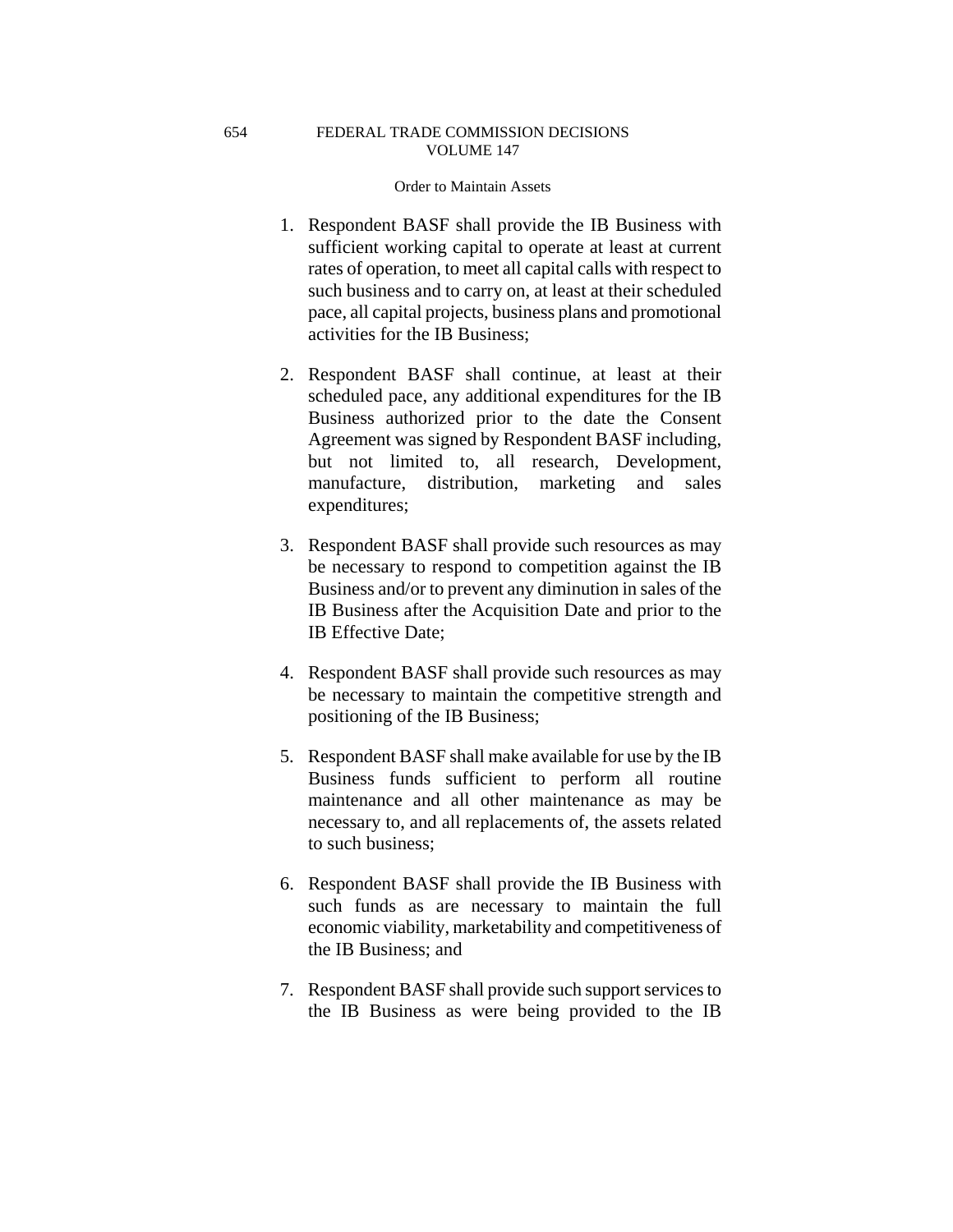Business by Ciba as of the date the Consent Agreement was signed by Respondent BASF.

- D. Until the IB Effective Date, Respondent BASF shall maintain a work force at the equivalent or larger size, and with equivalent or better training and expertise, to what has been associated with the IB Business as of the Acquisition Date.
- E. Until the IB Effective Date, Respondent BASF shall provide all the Designated IB Employees with reasonable financial incentives to continue in their positions and to research, Develop, and manufacture the Ciba IB Pigments consistent with past practices and/or as may be necessary to preserve the marketability, viability and competitiveness of the Ciba IB Pigments pending divestiture. Such incentives shall include a continuation of all employee benefits offered by Respondent BASF, and previously by Ciba, until the IB Effective Date has occurred, including regularly scheduled raises, bonuses, vesting of pension benefits (as permitted by law), and additional incentives as may be necessary to prevent any diminution of the relevant IB Business' competitiveness.
- F. Respondent BASF shall not interfere with the hiring or employing of the Designated IB Employees as described in Paragraph VII of the proposed Decision and Order, and shall remove any impediments within the control of Respondent BASF that may deter these employees from accepting employment with the IB Acquirer including, but not limited to, any noncompete provisions of employment or other contracts with Respondent BASF that would affect the ability or incentive of those individuals to be employed by the IB Acquirer. In addition, Respondent BASF shall not make any counteroffer to a Designated IB Employee who receives a written offer of employment from the IB Acquirer;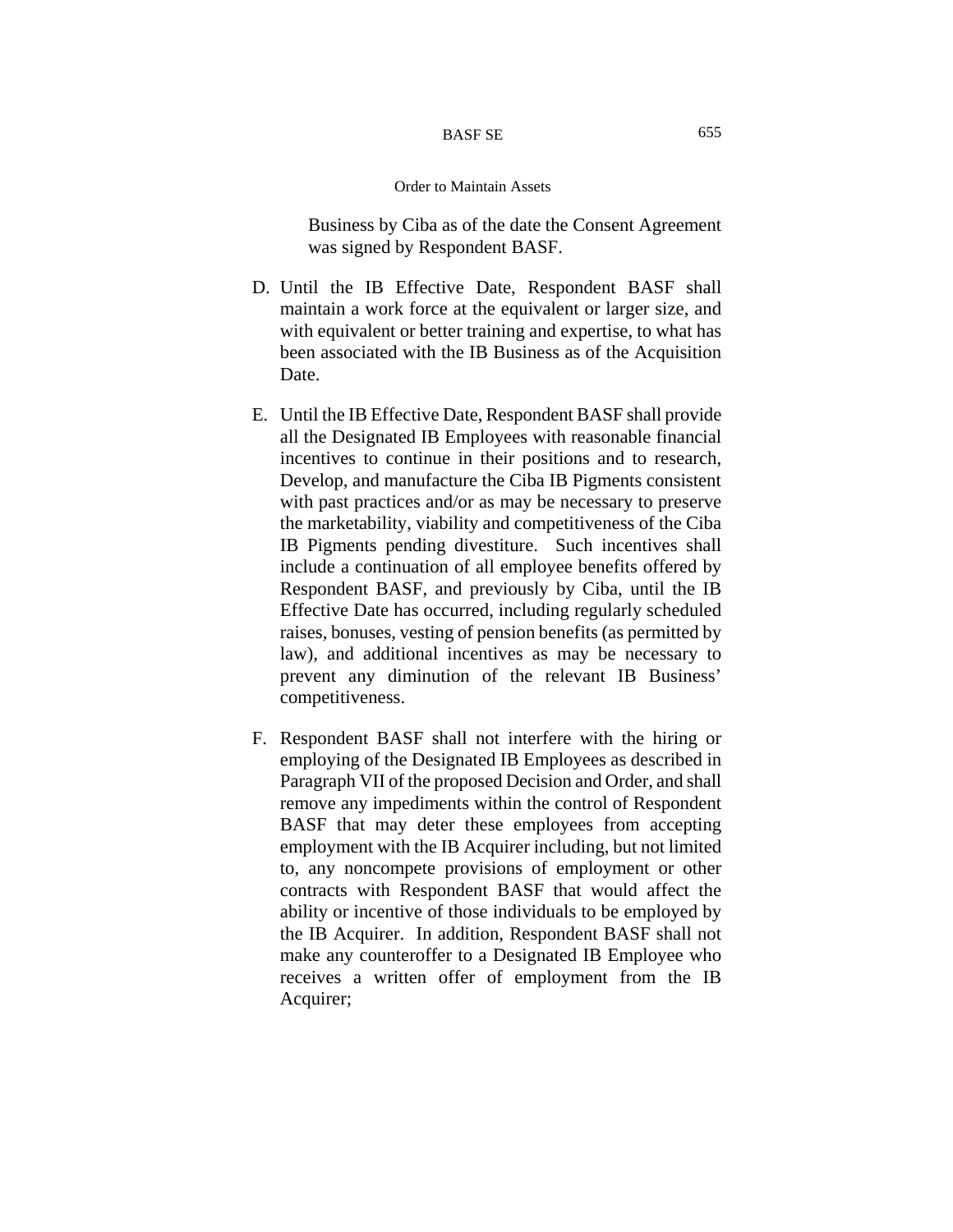### Order to Maintain Assets

*Provided, however*, subject to the conditions of continued employment prescribed in this Order to Maintain Assets, this Paragraph II.F. shall not prohibit Respondent BASF from continuing to employ any Designated IB Employee under the terms of such employee's employment with Respondent BASF prior to the date of the written offer of employment from the IB Acquirer to such employee.

- G. Pending the IB Effective Date:
	- 1. Respondent BASF shall not use, directly or indirectly, any Confidential Business Information Related To the research, Development, manufacturing, marketing, or sale of the Ciba IB Pigments other than as necessary to comply with the following:
		- a. the requirements of the Orders;
		- b. applicable law;
	- 2. Respondent BASF shall not disclose or convey any such Confidential Business Information, directly or indirectly, to any person except the IB Acquirer or other persons specifically authorized by the IB Acquirer to receive such information;
	- 3. Respondent BASF shall not provide, disclose or otherwise make available, directly or indirectly, any such Confidential Business Information related to the marketing or sales of the Ciba IB Pigments to Respondent BASF's employees associated with Respondent BASF's IB Pigments; and
	- 4. Respondent BASF shall institute procedures and requirements to ensure that:
		- a. Respondent BASF employees with access to Confidential Information Relating To the Ciba IB

656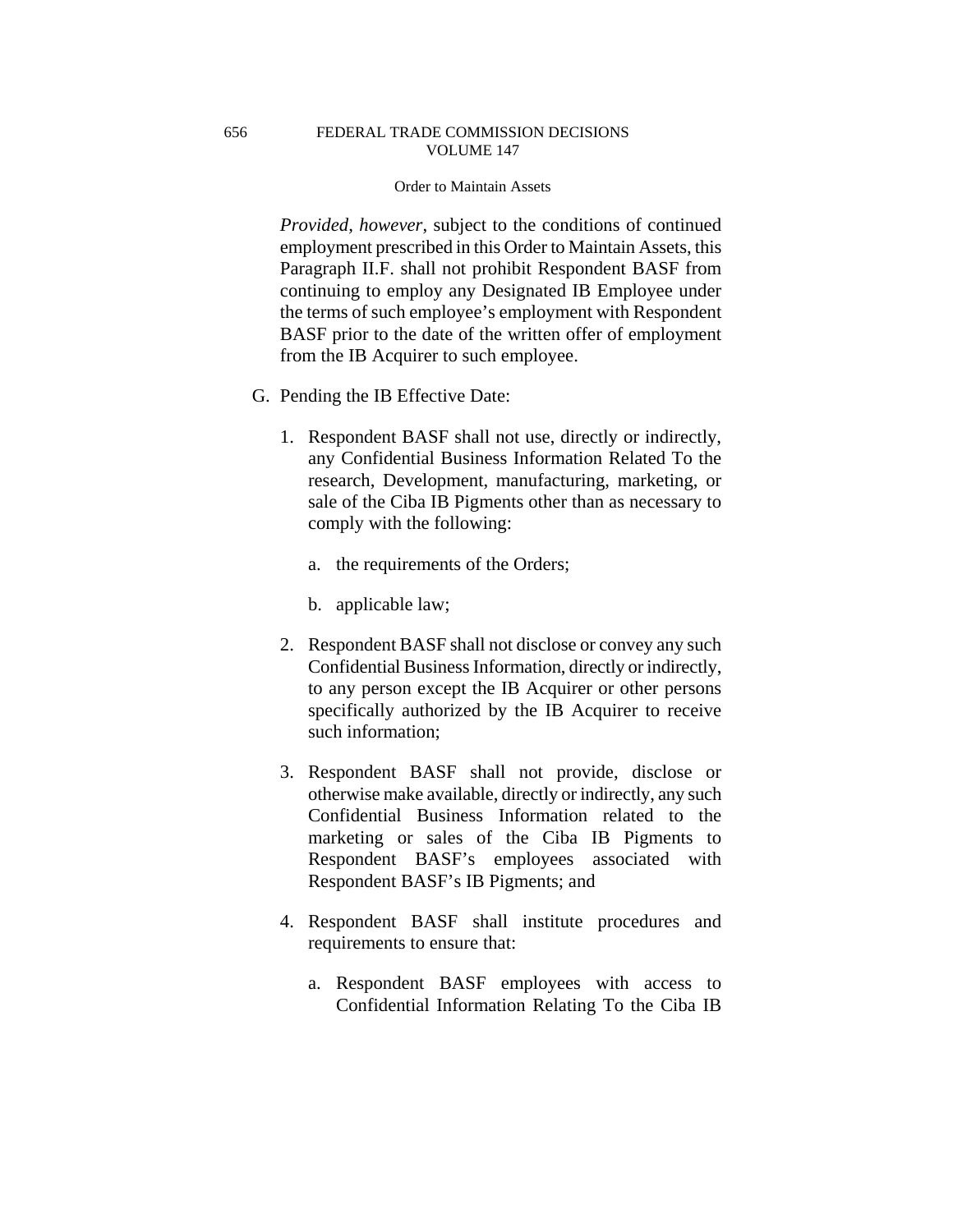Pigments do not provide, disclose or otherwise make available, directly or indirectly, any Confidential Business Information in contravention of this Order to Maintain Assets; and

- b. Respondent BASF employees associated with Respondent BASF's IB Pigments do not solicit, access or use any Confidential Business Information that they are prohibited under this Order to Maintain Assets from receiving for any reason or purpose.
- H. Respondent BASF shall require any Persons with access to Confidential Business Information Relating To the Ciba IB Pigments to enter into agreements, within ten (10) days after the date this Order to Maintain Assets becomes final, not to disclose any Confidential Business Information Relating To the Ciba IB Pigments to Respondent BASF or to any third party except as otherwise permitted by this Order to Maintain Assets. Copies of such agreements shall be retained by Respondent BASF, and provided to the Commission and the Monitor.
- I. The purpose of this Order to Maintain Assets is to maintain the full economic viability, marketability and competitiveness of the IB Business until the IB Effective Date, to minimize any risk of loss of competitive potential for the IB Business, and to prevent the destruction, removal, wasting, deterioration, or impairment of the IB Business, except for ordinary wear and tear.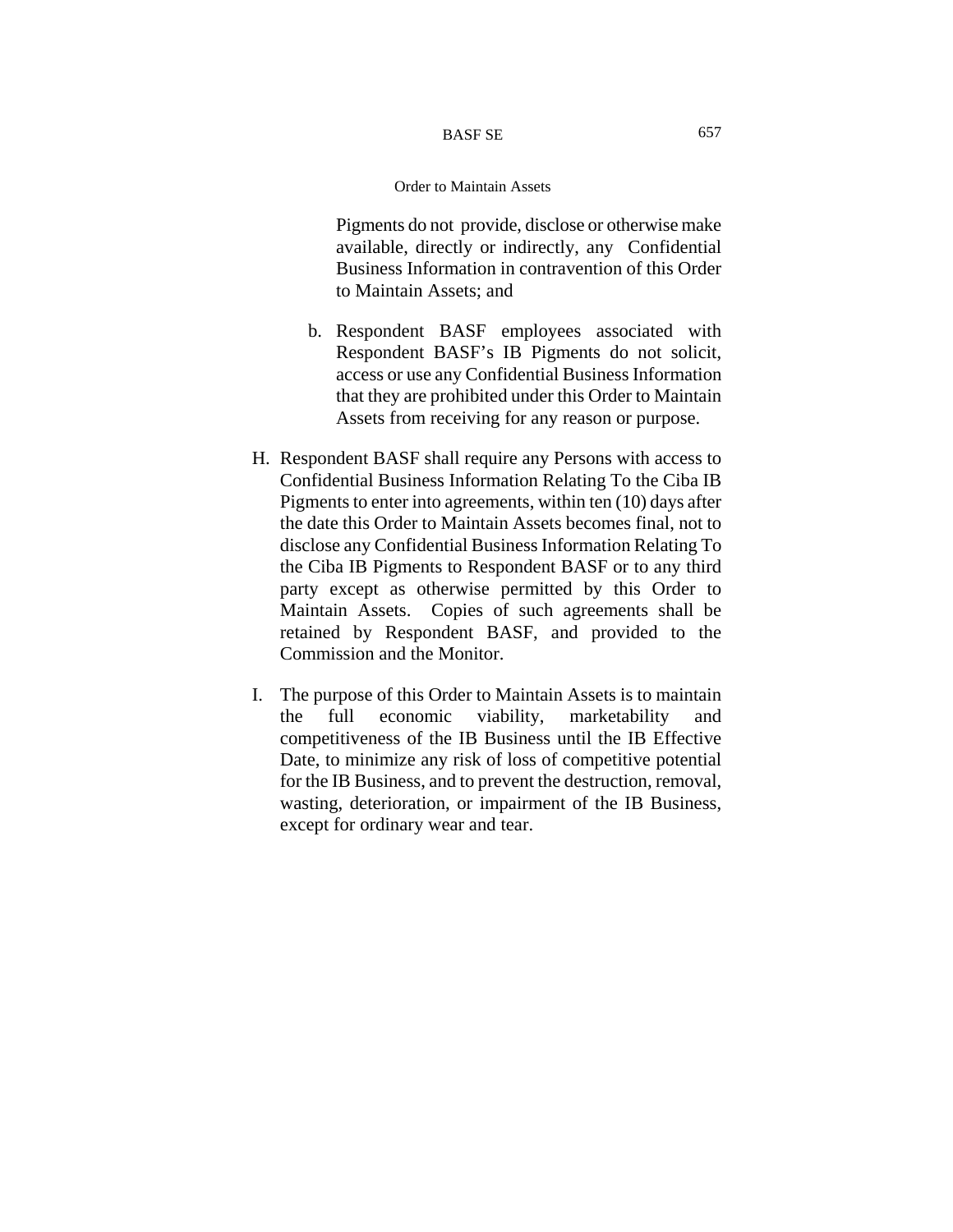### **III.**

## **IT IS FURTHER ORDERED** that from the Acquisition Date:

- A. Until the BV Effective Date, Respondent BASF shall take such actions as are necessary to maintain the full economic viability, marketability and competitiveness of the BV Business to minimize any risk of loss of competitive potential for the BV Business, and to prevent the destruction, removal, wasting, deterioration, or impairment of the BV Business, except for ordinary wear and tear. Respondent BASF shall not sell, transfer, encumber or otherwise impair the BV Business (other than in the manner prescribed in the Decision and Order) nor take any action that lessens the full economic viability, marketability or competitiveness of the BV Business.
- B. Respondent BASF shall retain all of Respondent BASF's rights, title, and interest in the BV Business, until the BV Effective Date.
- C. Until the BV Effective Date, Respondent BASF shall maintain the operations of the BV Business in the regular and ordinary course of business and in accordance with past practice (including regular repair and maintenance of the assets, as necessary) and/or as may be necessary to preserve the marketability, viability, and competitiveness of the BV Business and shall use its best efforts to preserve the existing relationships with the following: suppliers, vendors, distributors, customers, governmental agencies, employees, and others having business relations with the BV Business. Respondent BASF's responsibilities shall include, but are not limited to, the following:
	- 1. Respondent BASF shall provide the BV Business with sufficient working capital to operate at least at current rates of operation, to meet all capital calls with respect to such business and to carry on, at least at their scheduled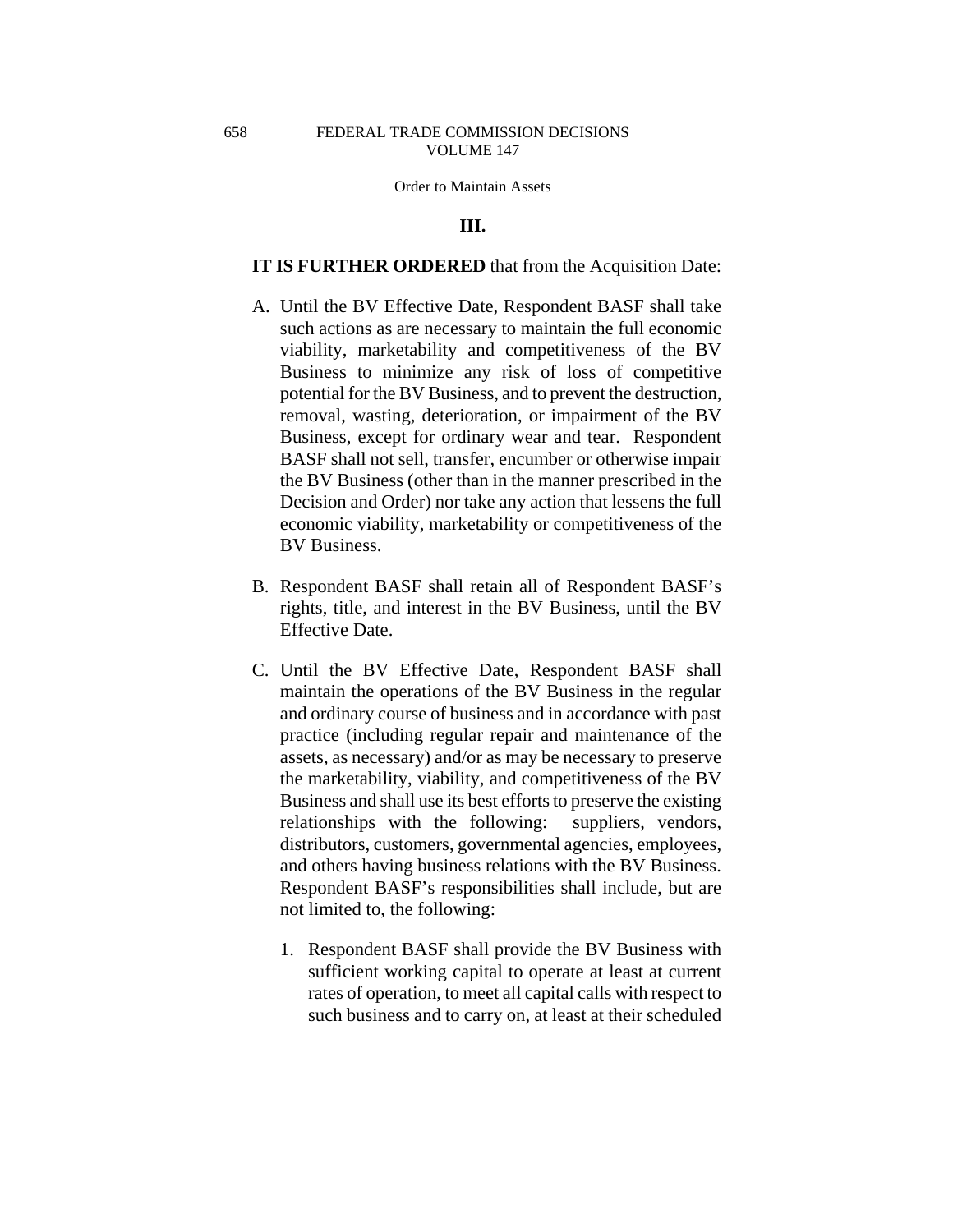#### Order to Maintain Assets

pace, all capital projects, business plans and promotional activities for the BV Business;

- 2. Respondent BASF shall continue, at least at their scheduled pace, any additional expenditures for the BV Business authorized prior to the date the Consent Agreement was signed by Respondent BASF including, but not limited to, all research, Development, manufacture, distribution, marketing and sales expenditures;
- 3. Respondent BASF shall provide such resources as may be necessary to respond to competition against the BV Business and/or to prevent any diminution in sales of the BV Business after the Acquisition Date and prior to the BV Effective Date;
- 4. Respondent BASF shall provide such resources as may be necessary to maintain the competitive strength and positioning of the BV Business;
- 5. Respondent BASF shall make available for use by the BV Business funds sufficient to perform all routine maintenance and all other maintenance as may be necessary to, and all replacements of, the assets related to such business;
- 6. Respondent BASF shall provide the BV Business with such funds as are necessary to maintain the full economic viability, marketability and competitiveness of the BV Business; and
- 7. Respondent BASF shall provide such support services to the BV Business as were being provided to the BV Business by Ciba as of the date the Consent Agreement was signed by Respondent BASF.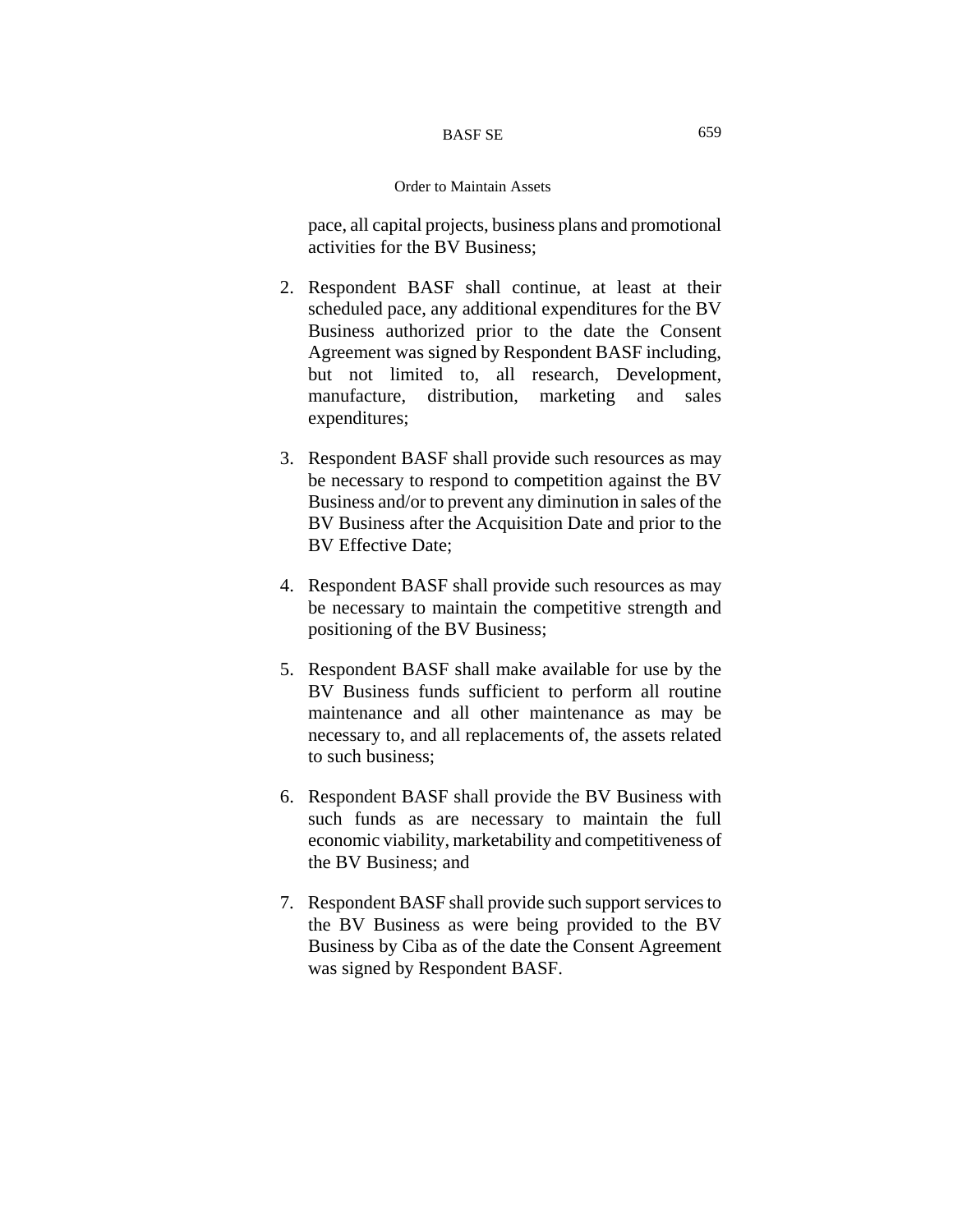#### Order to Maintain Assets

- D. Until the BV Effective Date, Respondent BASF shall maintain a work force at the equivalent or larger size, and with equivalent or better training and expertise to what has been associated with the BV Business as of the Acquisition Date.
- E. Until the BV Effective Date, Respondent BASF shall provide all the Designated BV Employees with reasonable financial incentives to continue in their positions and to research, Develop, and manufacture the Ciba BV Pigments consistent with past practices and/or as may be necessary to preserve the marketability, viability and competitiveness of the Ciba BV Pigments pending divestiture. Such incentives shall include a continuation of all employee benefits offered by Respondent BASF, and previously by Ciba, until the BV Effective Date has occurred, including regularly scheduled raises, bonuses, vesting of pension benefits (as permitted by law), and additional incentives as may be necessary to prevent any diminution of the relevant BV Business' competitiveness.
- F. Respondent BASF shall not interfere with the hiring or employing of the Designated BV Employees as described in Paragraph VII of the proposed Decision and Order, and shall remove any impediments within the control of Respondent BASF that may deter these employees from accepting employment with the BV Acquirer including, but not limited to, any noncompete provisions of employment or other contracts with Respondent BASF that would affect the ability or incentive of those individuals to be employed by the BV Acquirer. In addition, Respondent BASF shall not make any counteroffer to a Designated BV Employee who receives a written offer of employment from the BV Acquirer;

*Provided, however*, subject to the conditions of continued employment prescribed in this Order to Maintain Assets, this Paragraph III.F. shall not prohibit Respondent BASF from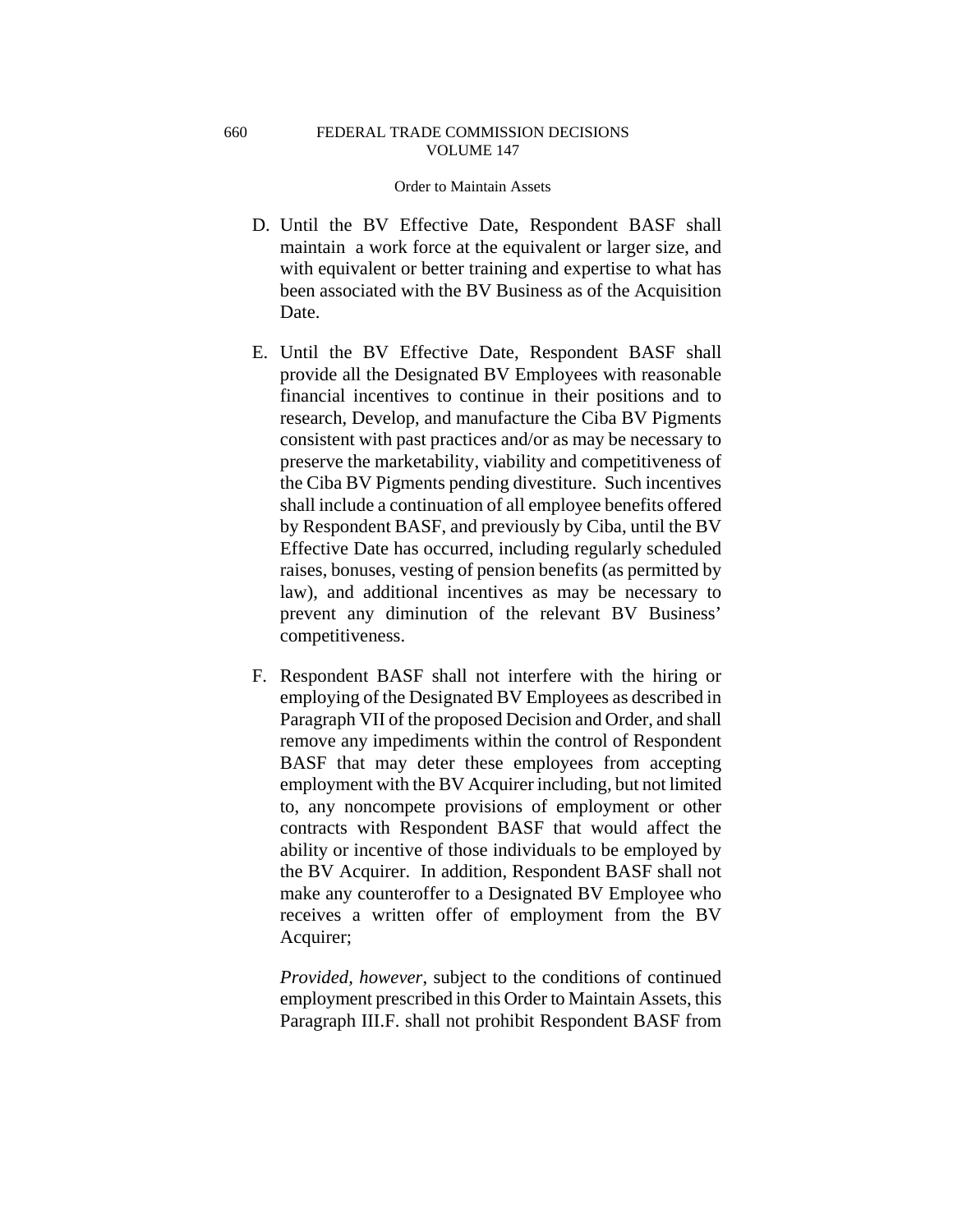continuing to employ any Designated BV Employee under the terms of such employee's employment with Respondent BASF prior to the date of the written offer of employment from the BV Acquirer to such employee.

- G. Pending the BV Effective Date:
	- 1. Respondent BASF shall not use, directly or indirectly, any Confidential Business Information Related To the research, Development, manufacturing, marketing, or sale of the Ciba BV Pigments other than as necessary to comply with the following:
		- a. the requirements of the Orders;
		- b. applicable law;
	- 2. Respondent BASF shall not disclose or convey any such Confidential Business Information, directly or indirectly, to any person except the BV Acquirer or other persons specifically authorized by the BV Acquirer to receive such information;
	- 3. Respondent BASF shall not provide, disclose or otherwise make available, directly or indirectly, any such Confidential Business Information related to the marketing or sales of the Ciba BV Pigments to Respondent BASF's employees associated with Respondent BASF's BV Pigments; and
	- 4. Respondent BASF shall institute procedures and requirements to ensure that:
		- a. Respondent BASF employees with access to Confidential Information Relating To the Ciba BV Pigments do not provide, disclose or otherwise make available, directly or indirectly, any Confidential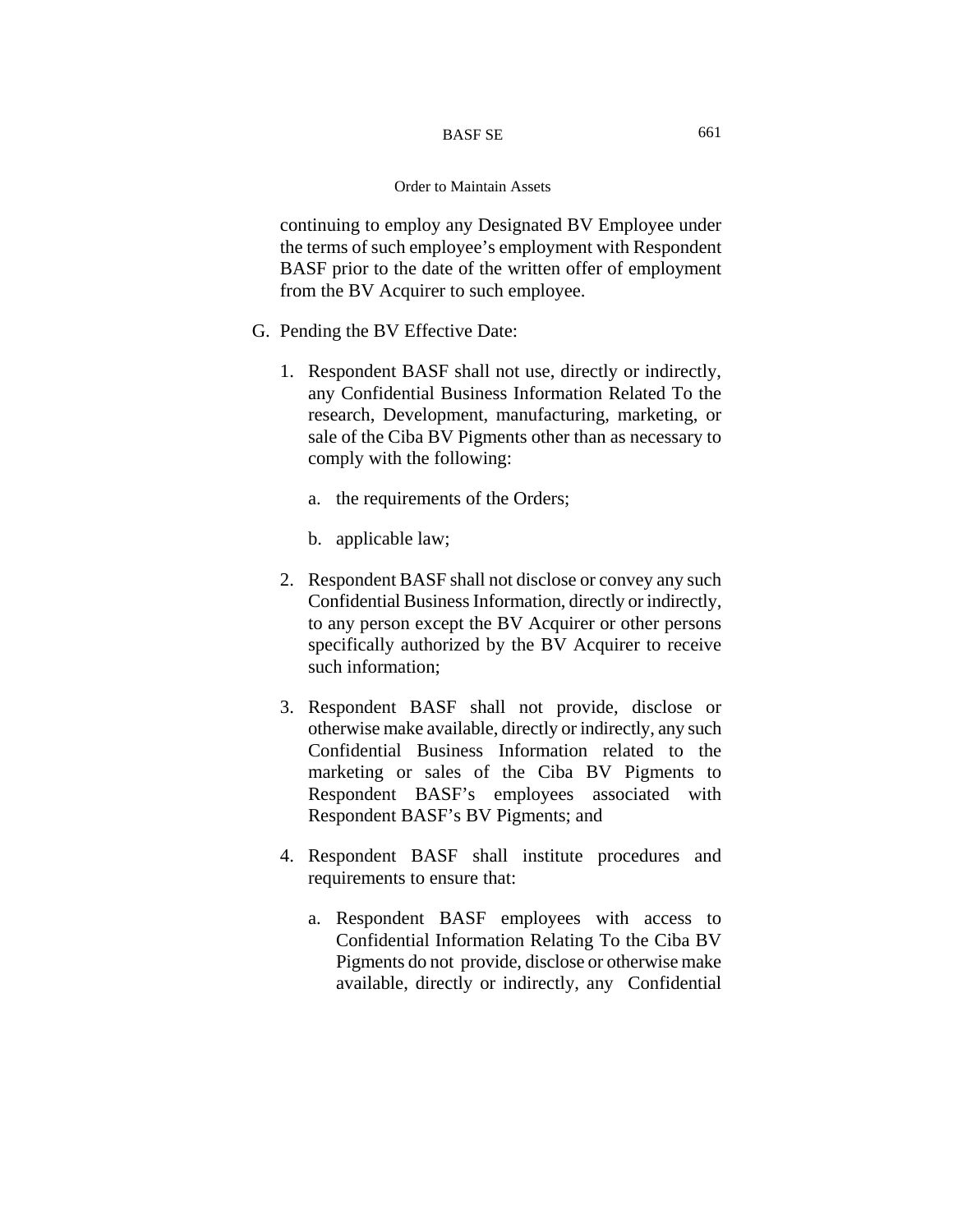662

#### Order to Maintain Assets

Business Information in contravention of this Order to Maintain Assets; and

- b. Respondent BASF employees associated with Respondent BASF's BV Pigments do not solicit, access or use any Confidential Business Information that they are prohibited under this Order to Maintain Assets from receiving for any reason or purpose.
- H. Respondent BASF shall require any Persons with access to Confidential Business Information Relating To the Ciba BV Pigments to enter into agreements, within ten (10) days after the date this Order to Maintain Assets becomes final, not to disclose any Confidential Business Information Relating To the Ciba BV Pigments to Respondent BASF or to any third party except as otherwise permitted by this Order to Maintain Assets. Copies of such agreements shall be retained by Respondent BASF, and provided to the Commission, and the Monitor.
- I. The purpose of this Order to Maintain Assets is to maintain the full economic viability, marketability and competitiveness of the BV Business until the BV Effective Date, to minimize any risk of loss of competitive potential for the BV Business, and to prevent the destruction, removal, wasting, deterioration, or impairment of the BV Business, except for ordinary wear and tear.

# **IV.**

## **IT IS FURTHER ORDERED** that:

A. Mr. Edward Gold, of PriceWaterhouseCoopers, United States (with the direct assistance of Messrs. Alfred Höhn and Wolfgang Nothhelfer, PriceWaterhouseCoopers, Germany), shall serve as the Monitor pursuant to the agreement executed by the Monitor and Respondent BASF and attached as Confidential Exhibit A ("Monitor Agreement"). The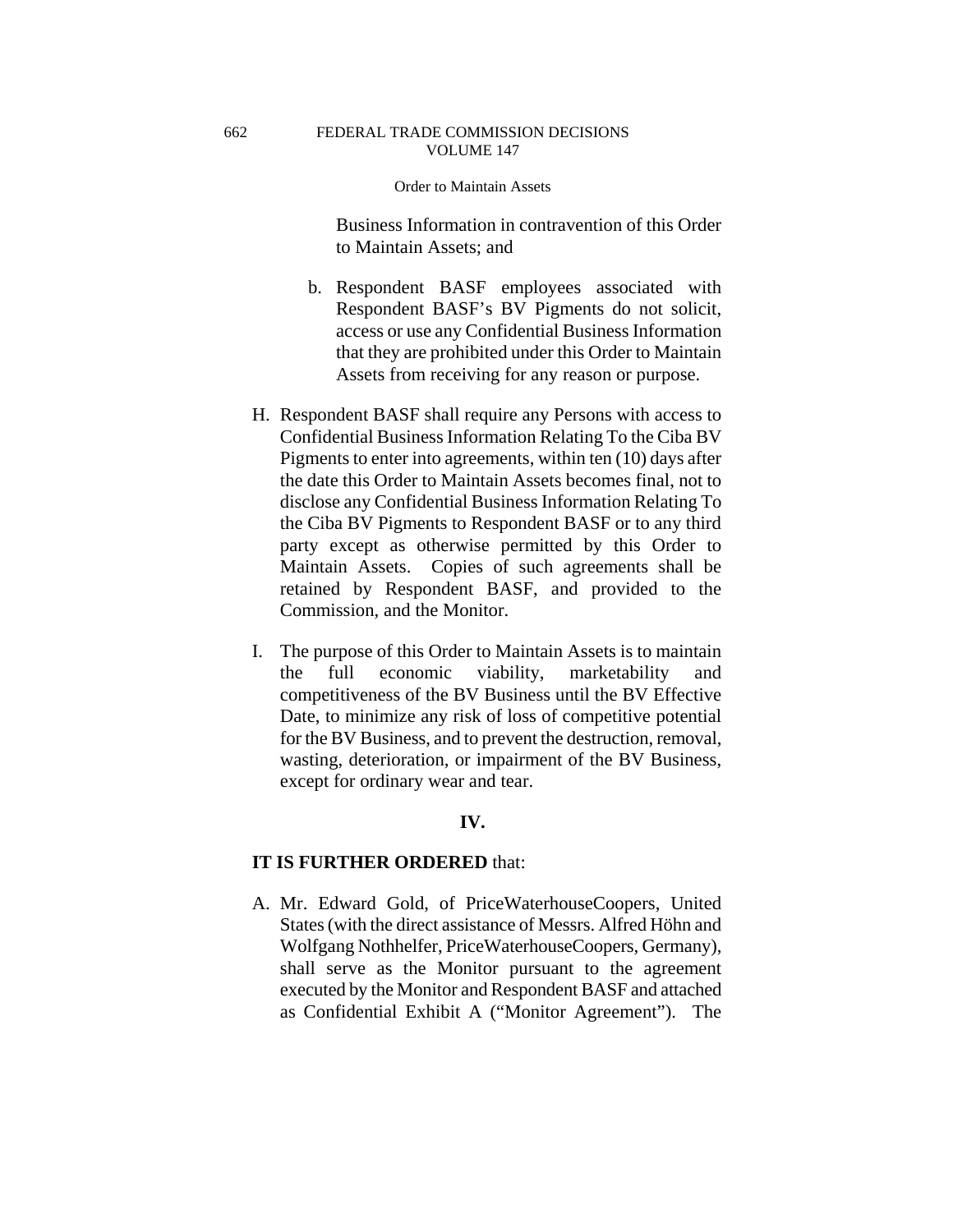Monitor is appointed to assure that Respondent BASF expeditiously complies with all of its obligations and performs all of its responsibilities as required by the Orders.

- B. The Monitor Agreement shall require that, no later than one (1) day after the Acquisition Date, Respondent BASF transfers to the Monitor all rights, powers, and authorities necessary to permit the Monitor to perform his duties and responsibilities, pursuant to the Orders, and consistent with the purposes of the Orders.
- C. No later than one (1) day after the Acquisition Date, Respondent BASF shall, pursuant to the Monitor Agreement, transfer to the Monitor all rights, powers, and authorities necessary to permit the Monitor to perform his duties and responsibilities, pursuant to the Orders, and consistent with the purposes of the Orders.
- D. Respondent BASF shall consent to the following terms and conditions regarding the powers, duties, authorities, and responsibilities of the Monitor:
	- 1. The Monitor shall have the power and authority to monitor Respondent BASF's compliance with the terms of the Orders, and shall exercise such power and authority and carry out the duties and responsibilities of the Monitor in a manner consistent with the purposes of the Orders and in consultation with the Commission including, but not limited to:
		- a. Assuring that Respondent BASF expeditiously complies with all of its obligations and performs all of its responsibilities as required by the Orders; and
		- b. Monitoring any agreements between Respondent BASF and either the IB Acquirer or the BV Acquirer.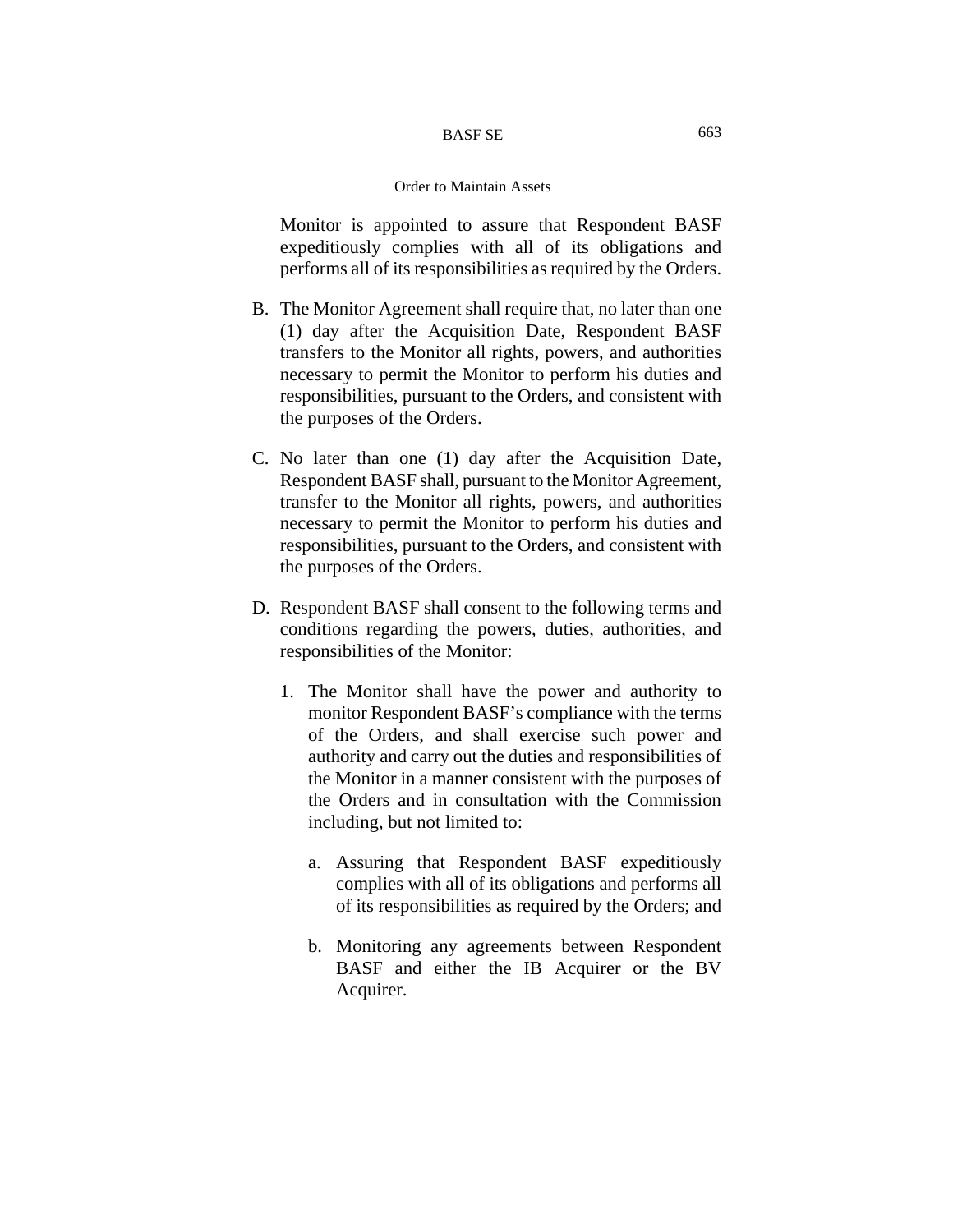### Order to Maintain Assets

- 2. The Monitor shall act in a fiduciary capacity for the benefit of the Commission.
- 3. Subject to any demonstrated legally recognized privilege, the Monitor shall have full and complete access to Respondent BASF's personnel, books, documents, records kept in the normal course of business, facilities and technical information, and such other relevant information as the Monitor may reasonably request, Related To Respondent BASF's compliance with its obligations under the Orders. Respondent BASF shall cooperate with any reasonable request of the Monitor and shall take no action to interfere with or impede the Monitor's ability to monitor Respondent BASF's compliance with the Orders.
- 4. The Monitor shall serve, without bond or other security, at the expense of Respondent BASF on such reasonable and customary terms and conditions as the Commission may set. The Monitor shall have authority to employ, at the expense of Respondent BASF, such consultants, accountants, attorneys and other representatives and assistants as are reasonably necessary to carry out the Monitor's duties and responsibilities. The Monitor shall account for all expenses incurred, including fees for services rendered, subject to the approval of the Commission.
- 5. Respondent BASF shall indemnify the Monitor and hold the Monitor harmless against any losses, claims, damages, liabilities, or expenses arising out of, or in connection with, the performance of the Monitor's duties, including all reasonable fees of counsel and other reasonable expenses incurred in connection with the preparations for, or defense of, any claim, whether or not resulting in any liability, except to the extent that such losses, claims, damages, liabilities, or expenses result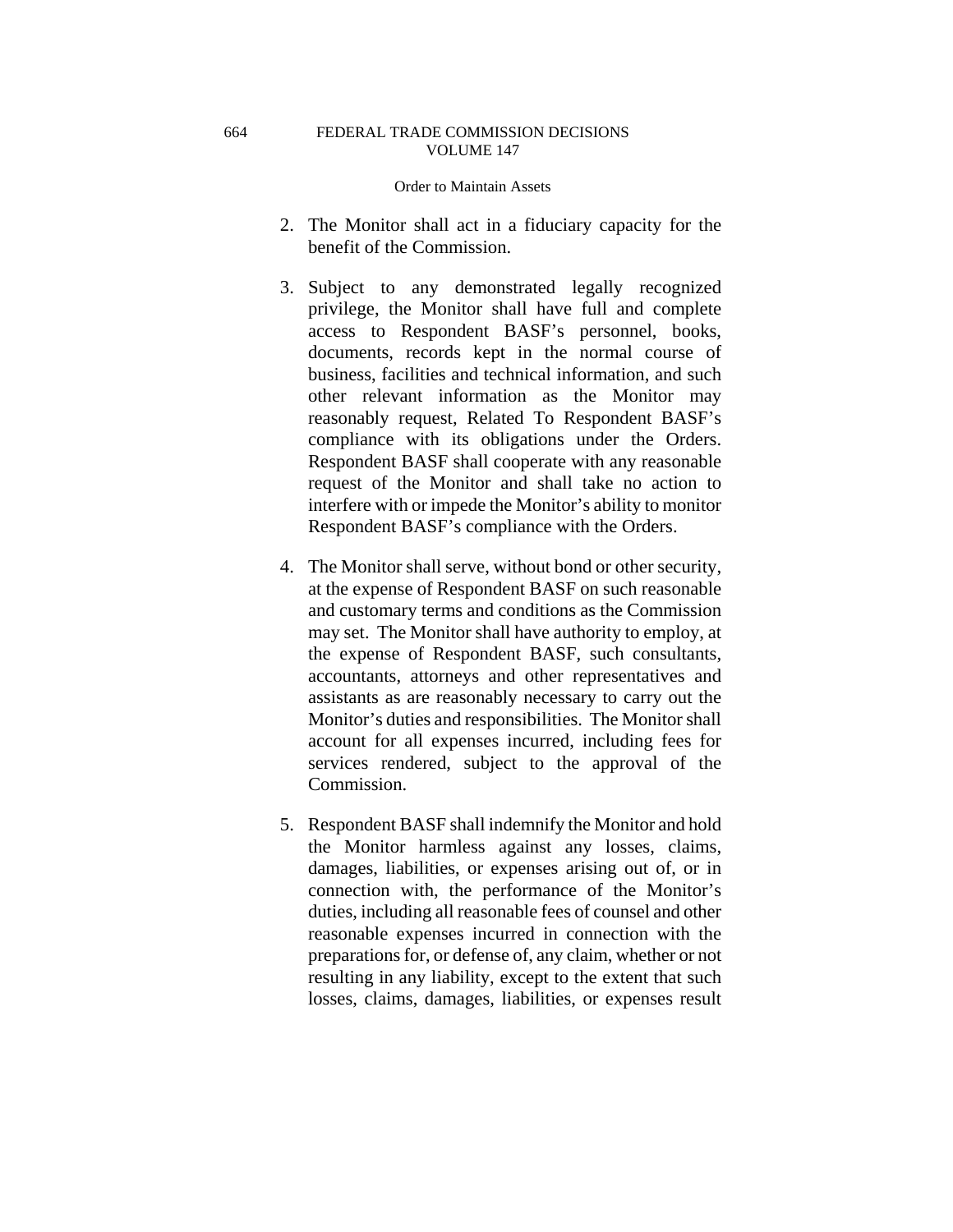### Order to Maintain Assets

from gross negligence, malfeasance, willful or wanton acts, or bad faith by the Monitor.

- 6. The Monitor Agreement shall provide that within one (1) month from the date the Monitor is appointed pursuant to this paragraph, and every sixty (60) days thereafter, the Monitor shall report in writing to the Commission concerning performance by Respondent BASF of its obligations under the Orders.
- 7. Respondent BASF may require the Monitor and each of the Monitor's consultants, accountants, attorneys, and other representatives and assistants to sign a customary confidentiality agreement; provided, however, such agreement shall not restrict the Monitor from providing any information to the Commission.
- E. The Commission may, among other things, require the Monitor and each of the Monitor's consultants, accountants, attorneys, and other representatives and assistants to sign an appropriate confidentiality agreement relating to Commission materials and information received in connection with the performance of the Monitor's duties.
- F. If the Commission determines that the Monitor has ceased to act or failed to act diligently, the Commission may appoint a substitute Monitor:
	- 1. The Commission shall select the substitute Monitor, subject to the consent of Respondent BASF, which consent shall not be unreasonably withheld. If Respondent BASF has not opposed, in writing, including the reasons for opposing, the selection of a proposed Monitor within ten (10) days after notice by the staff of the Commission to Respondent BASF of the identity of any proposed Monitor, Respondent BASF shall be deemed to have consented to the selection of the proposed Monitor.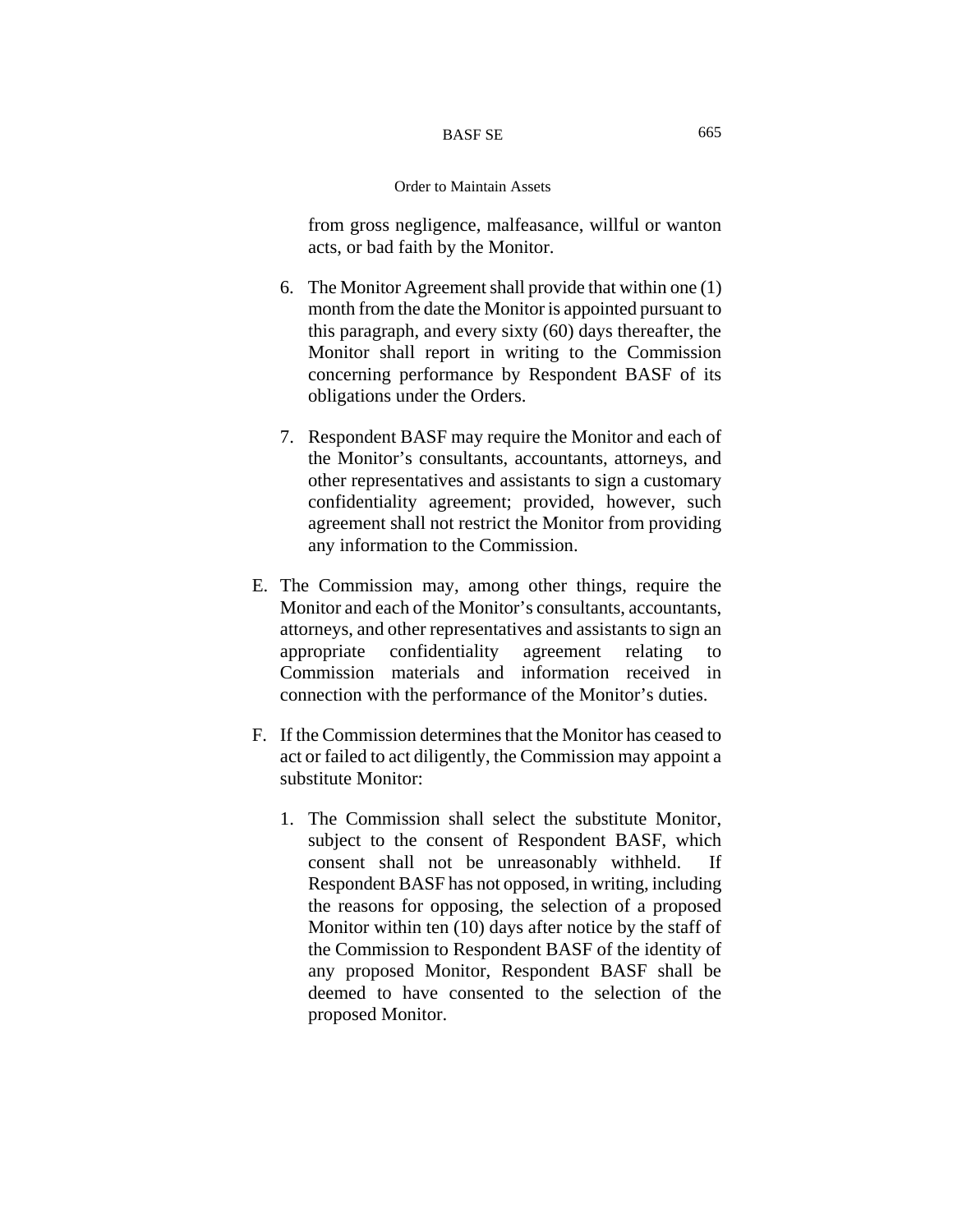### Order to Maintain Assets

- 2. Not later than ten (10) days after appointment of the substitute Monitor, Respondent BASF shall execute an agreement that, subject to the prior approval of the Commission, confers on the Monitor all the rights and powers necessary to permit the Monitor to monitor Respondent BASF's compliance with the relevant terms of the Orders in a manner consistent with the purposes of the Orders.
- G. The Commission may on its own initiative, or at the request of the Monitor, issue such additional orders or directions as may be necessary or appropriate to assure compliance with the requirements of the Orders.
- H. A Monitor appointed pursuant to this Order may be the same person appointed as the Monitor pursuant to the Decision and Order and the Divestiture Trustee pursuant to the relevant provisions of the Decision and Order.

## **V.**

**IT IS FURTHER ORDERED** that within thirty (30) days after the date this Order to Maintain Assets becomes final, and every sixty (60) days thereafter until Respondent BASF has fully complied with its obligations under Paragraphs II.A, II.B, II.C., III.A., III.B. (if Respondent BASF divests pursuant to III.A.2.a.), and VII.A. of the related Decision and Order in this matter, Respondent BASF shall submit to the Commission a verified written report setting forth in detail the manner and form in which it intends to comply, is complying, and has complied with this Order to Maintain Assets and the related Decision and Order; *provided, however*, that, after the Decision and Order in this matter becomes final, the reports due under this Order to Maintain Assets shall be consolidated with, and submitted to the Commission at the same time as, the reports required to be submitted by Respondent BASF pursuant to Paragraph IX of the Decision and Order.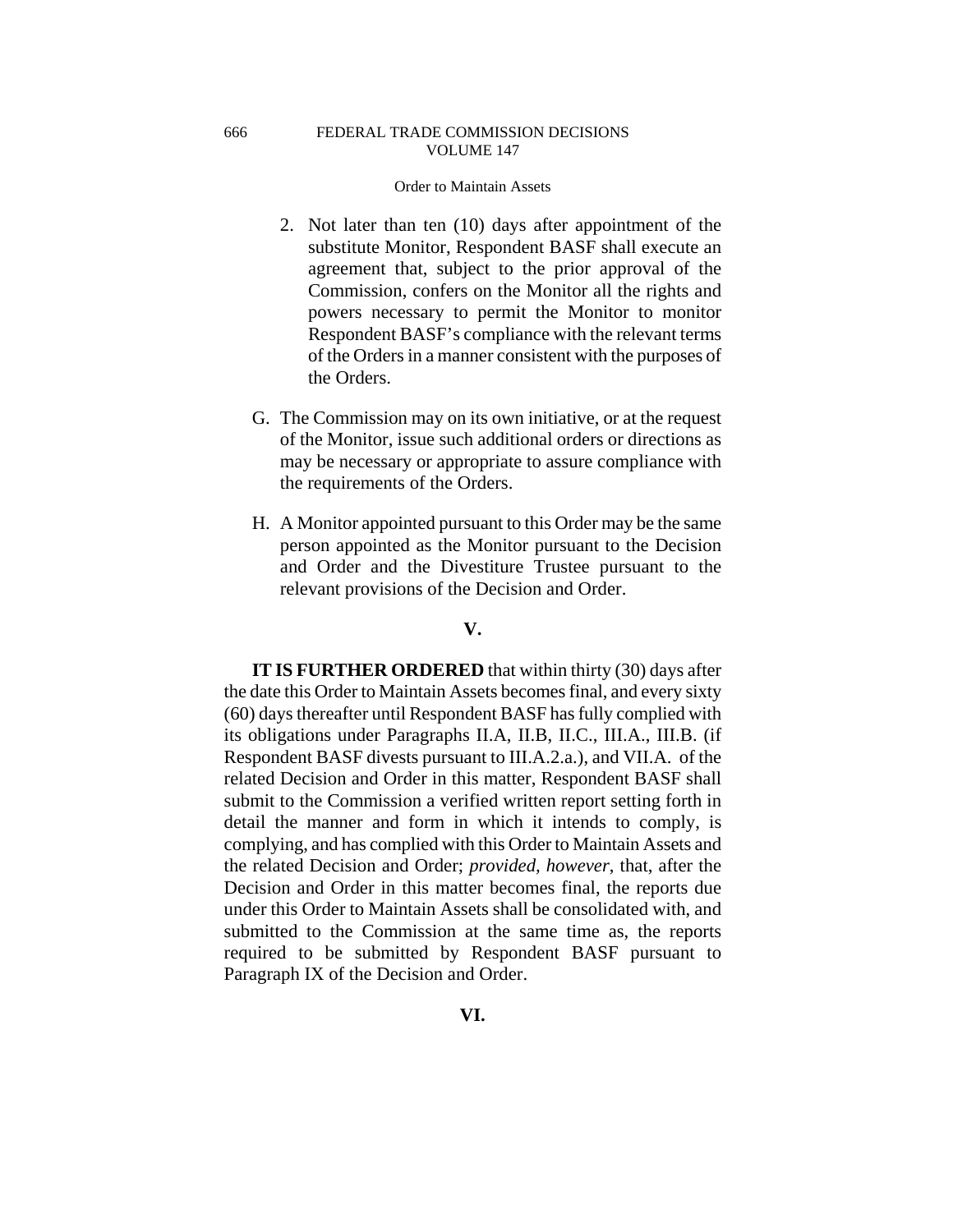**IT IS FURTHER ORDERED** that Respondent BASF shall notify the Commission at least thirty (30) days prior to any proposed:

- A. dissolution of the Respondent BASF;
- B. acquisition, merger or consolidation of Respondent BASF; or
- C. other change in the Respondent BASF, including, but not limited to, assignment and the creation or dissolution of subsidiaries, if such change might affect compliance obligations arising out of this Order to Maintain Assets.

## **VII.**

**IT IS FURTHER ORDERED** that, for purposes of determining or securing compliance with this Order to Maintain Assets, and subject to any legally recognized privilege, and upon written request and upon five (5) days notice to Respondent BASF, Respondent BASF shall, without restraint or interference, permit any duly authorized representative(s) of the Commission:

- A. access, during business office hours of Respondent BASF and in the presence of counsel, to all facilities and access to inspect and copy all books, ledgers, accounts, correspondence, memoranda and all other records and documents in the possession or under the control of Respondent BASF related to compliance with this Order to Maintain Assets, which copying services shall be provided by Respondent BASF at its expense; and
- B. to interview officers, directors, or employees of Respondent BASF, who may have counsel present, regarding such matters.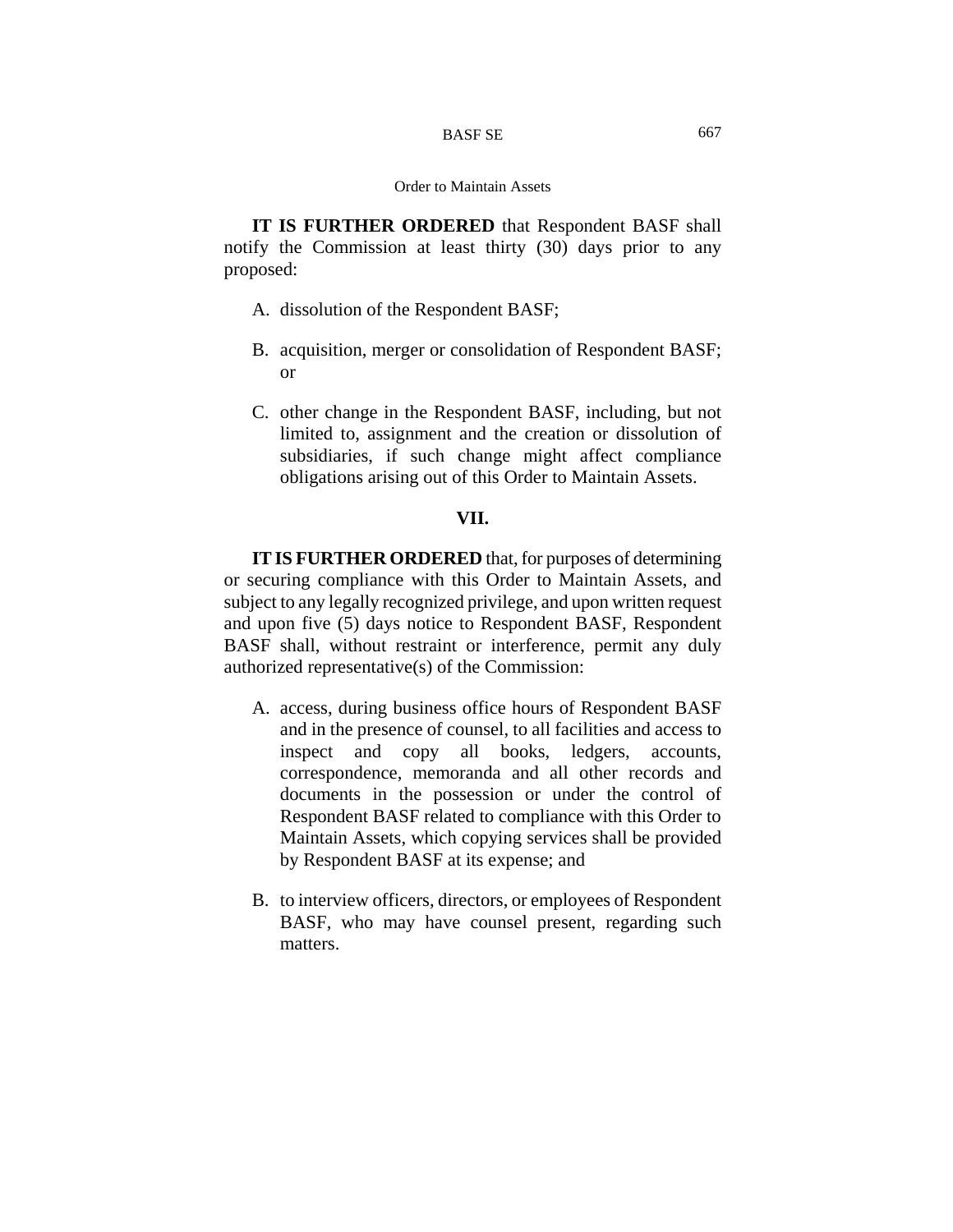## **VIII.**

**IT IS FURTHER ORDERED** that this Order to Maintain Assets shall terminate on the earlier of:

- A. Three (3) days after the Commission withdraws its acceptance of the Consent Agreement pursuant to the provisions of Commission Rule 2.34, 16 C.F.R. § 2.34; or
- B. The latter of:
	- 1. the day after the IB Effective Date;
	- 2. the day after the BV Effective Date;
	- 3. the day the related Decision and Order becomes final; or
- C. The day after the Commission otherwise directs that this Order to Maintain Assets is terminated.

By the Commission.

# **CONFIDENTIAL EXHIBIT A**

## **MONITOR AGREEMENT**

# **[Redacted From the Public Record, But Incorporated By Reference]**

#### 668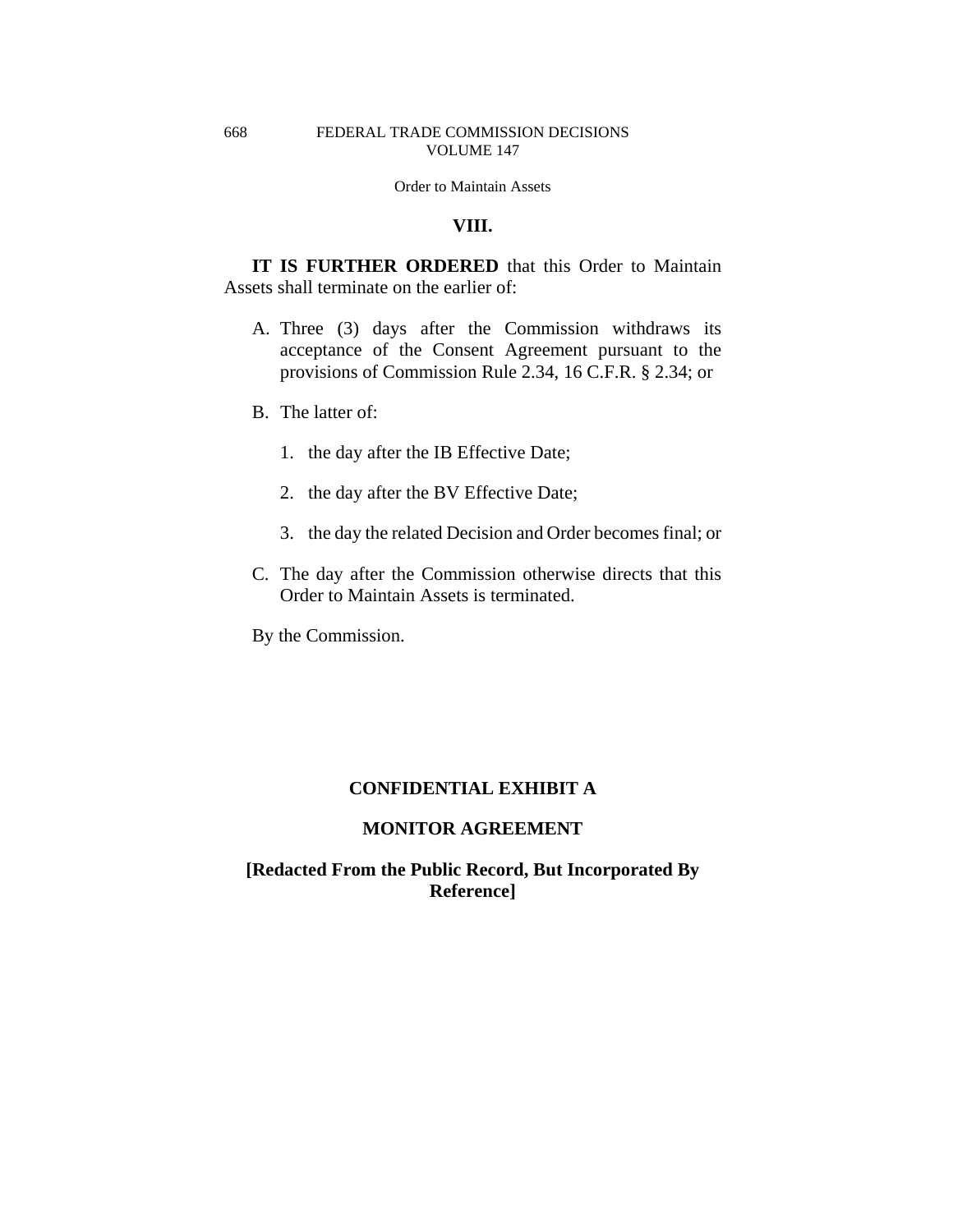#### Decision and Order

#### **DECISION AND ORDER**

The Federal Trade Commission ("Commission"), having initiated an investigation of the proposed acquisition of Ciba Holding Inc. by BASF SE ("Respondent BASF"), and Respondent BASF having been furnished thereafter with a copy of a draft Complaint that the Bureau of Competition proposed to present to the Commission for its consideration and which, if issued by the Commission, would charge Respondent BASF with violations of Section 7 of the Clayton Act, as amended, 15 U.S.C. § 18, and Section 5 of the Federal Trade Commission Act, as amended, 15 U.S.C. § 45; and

Respondent BASF, its attorneys, and counsel for the Commission having thereafter executed an Agreement Containing Consent Orders ("Consent Agreement"), containing an admission by Respondent BASF of all the jurisdictional facts set forth in the aforesaid draft Complaint, a statement that the signing of said Consent Agreement is for settlement purposes only and does not constitute an admission by Respondent BASF that the law has been violated as alleged in such Complaint, or that the facts as alleged in such Complaint, other than jurisdictional facts, are true, and waivers and other provisions as required by the Commission's Rules; and

The Commission having thereafter considered the matter and having determined that it had reason to believe that Respondent BASF has violated the said Acts, and that a Complaint should issue stating its charges in that respect, and having thereupon issued its Complaint and an Order to Maintain Assets, and having accepted the executed Consent Agreement and placed such Consent Agreement on the public record for a period of thirty (30) days for the receipt and consideration of public comments, now in further conformity with the procedure described in Commission Rule 2.34, 16 C.F.R. § 2.34, the Commission hereby makes the following jurisdictional findings and issues the following Decision and Order ("Order"):

1. Respondent BASF SE is a corporation organized, existing and doing business under and by virtue of the laws of Germany, with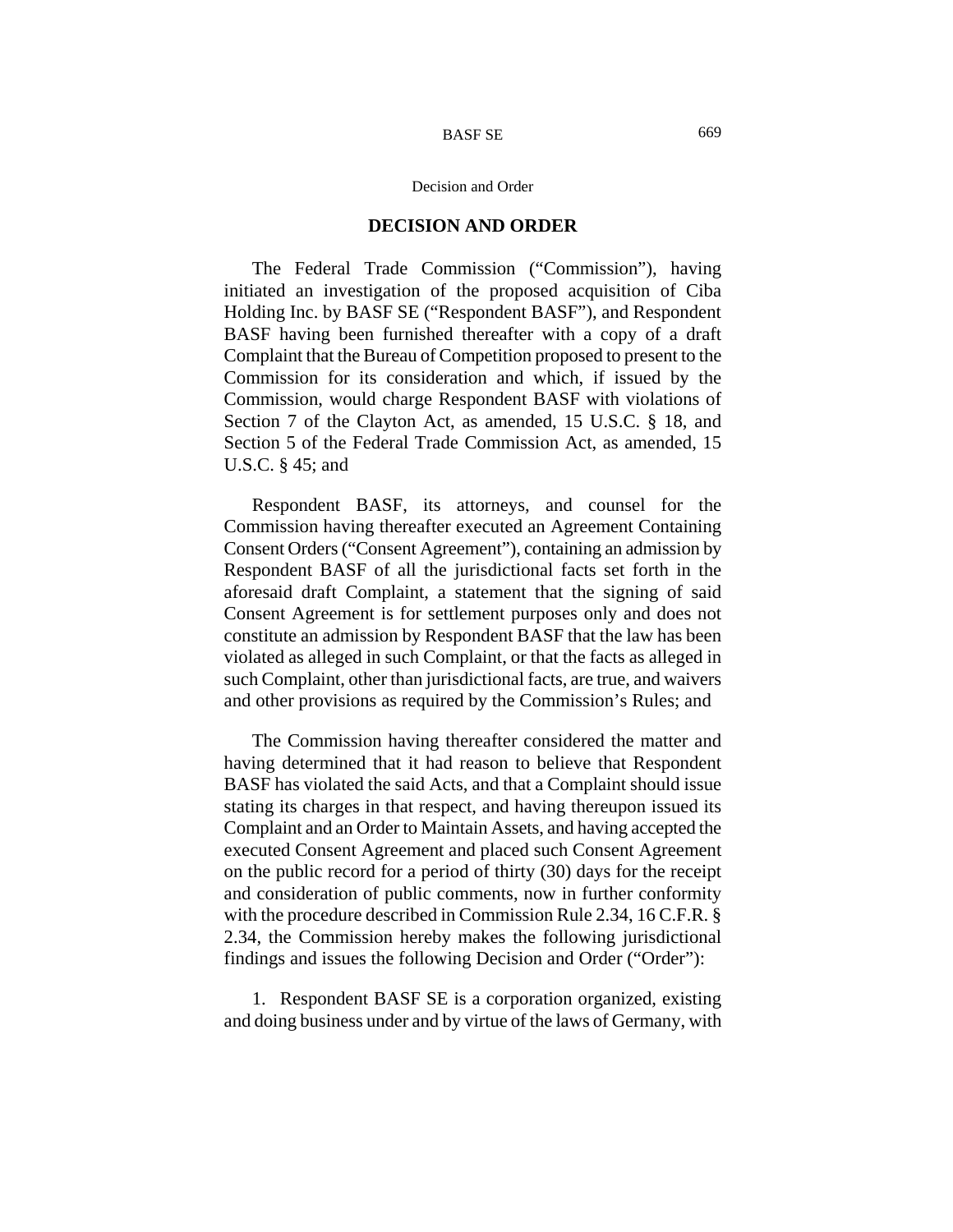#### Decision and Order

its office and principal place of business located at D-67056, Ludwigshafen, Germany.

2. The Federal Trade Commission has jurisdiction of the subject matter of this proceeding and of Respondent, and the proceeding is in the public interest.

## **ORDER**

# **I.**

**IT IS ORDERED** that, as used in this Order, the following definitions shall apply:

- A. "BASF" means BASF SE, its directors, officers, employees, agents, representatives, successors, and assigns; and its joint ventures, subsidiaries, divisions, groups, and affiliates controlled by BASF SE, and the respective directors, officers, employees, agents, representatives, successors, and assigns of each.
- B. "Ciba" means Ciba Holding Inc., a corporation organized, existing and doing business under and by virtue of the laws of Switzerland, with its office and principal place of business located at Klybeckstrasse 141, 4057 Basel, Switzerland.
- C. "Commission" means the Federal Trade Commission.
- D. "Acquisition" means Respondent BASF's acquisition of Ciba.
- E. "Acquisition Date" means the date on which the Acquisition is consummated.
- F. "Blue RS-OPT" means the type of IB intermediate produced by BASF for sale to Ciba for the production of Ciba IB Pigments.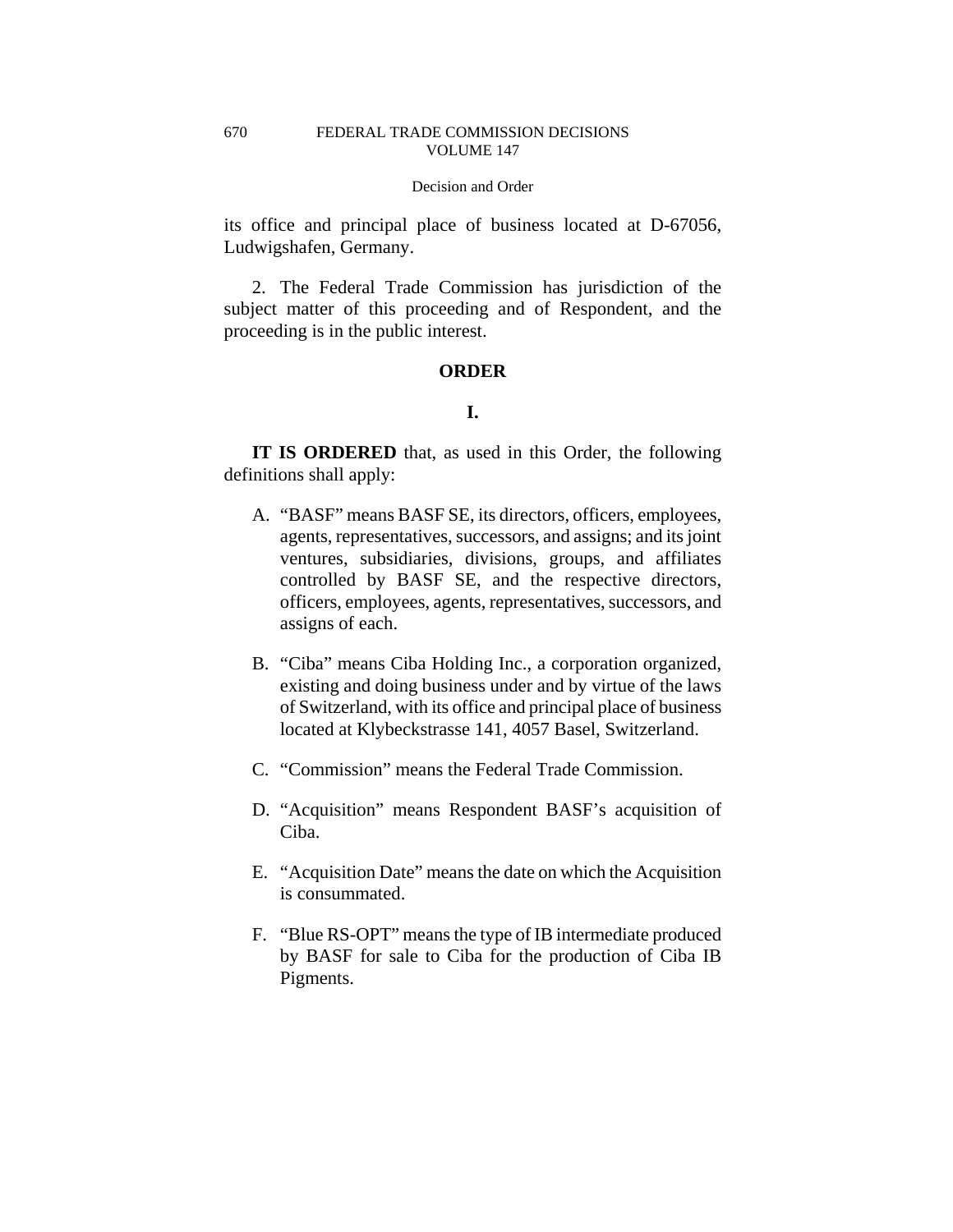- G. "BASF Blue RS-OPT Intellectual Property" means the BASF intellectual property Related To the manufacture and production of Blue RS-OPT including, but not limited to, software, computer programs, patents, licenses, know-how (including, but not limited to, flow sheets, process and instrumentation diagrams), risk analysis, certificates of analysis, goodwill, technology (including, but not limited to, equipment specifications and drawings), trade secrets (including, but not limited to, recipes and formulae), technical information (including, but not limited to, material and final product specifications), protocols (including, but not limited to, operational manuals), research and development, quality control information and the modifications or improvements to such intellectual property.
- H. "BV" means bismuth vanadate.
- I. "BV Acquirer" means the Person approved by the Commission to acquire the Ciba BV Business pursuant to this Order. The BV Acquirer may be the same Person as the IB Acquirer.
- J. "BV Divestiture Agreement" means all the divestiture agreements, licenses, assignments, and other agreements entered into by the BV Acquirer and Respondent BASF pursuant to Paragraph III.
- K. "BV Effective Date" means the date on which the divestitures, licensing, and assignments, pursuant to Paragraph III, are consummated.
- L. "BV Pigments" means chromatic inorganic bismuth vanadate pigments.
- M. "BV Tolling Agreement" means the agreement entered into between the BV Acquirer and Respondent BASF under which, among other things, Respondent BASF will produce the Ciba BV Pigments for the BV Acquirer for a limited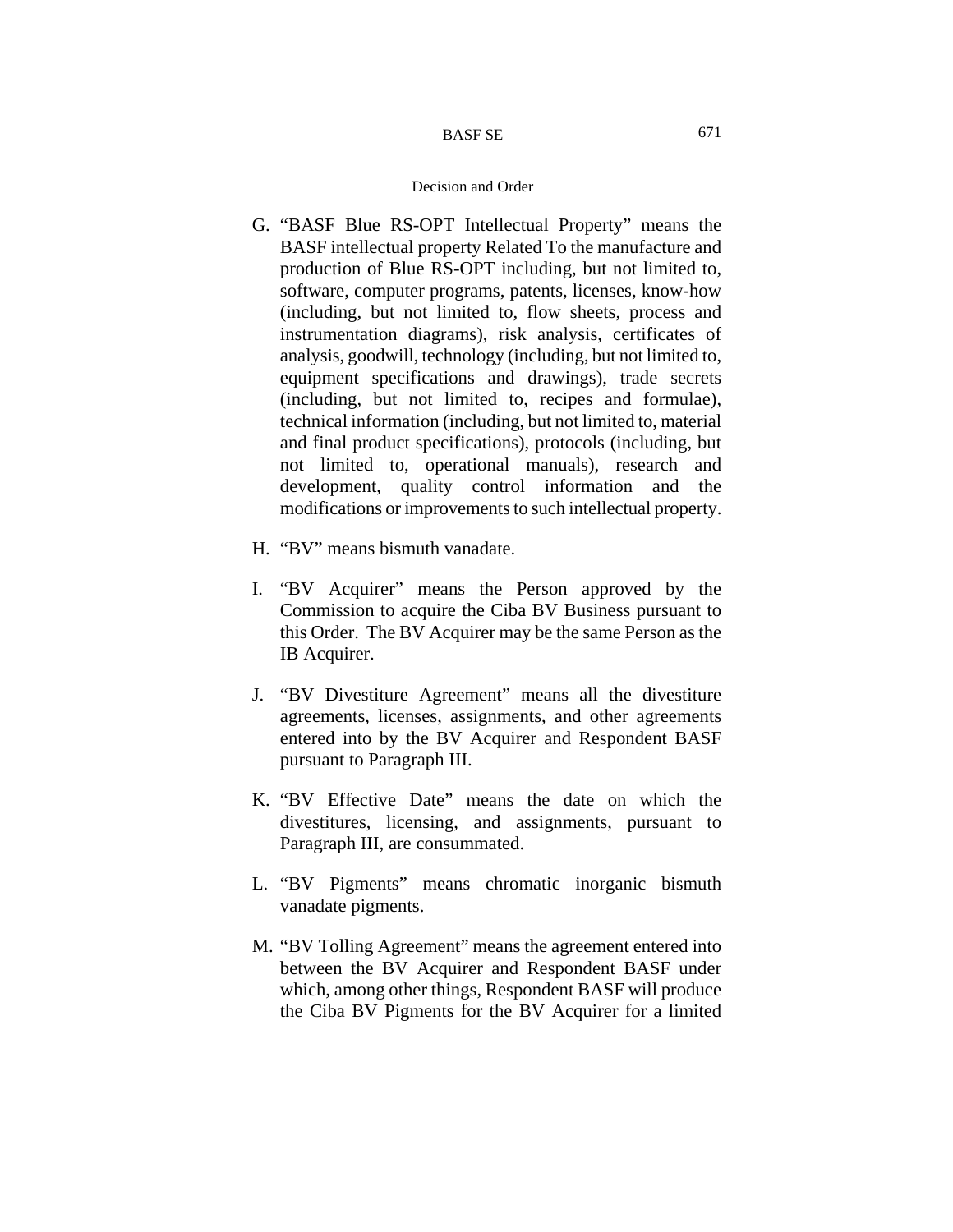#### Decision and Order

period of time, and which shall be approved by the Commission and become a part of the BV Divestiture Agreement. The BV Tolling Agreement may include, among other things, an option for the BV Acquirer to acquire, during or for a defined period after the BV Tolling Agreement, machines and equipment located at the Maastricht Plant that are Related To the manufacture of the Ciba BV Pigments.

- N. "Ciba BV Business" means:
	- 1. Ciba BV Information;
	- 2. Ciba BV Intellectual Property;
	- 3. Ciba BV Inventory, at the BV Acquirer's option; and
	- 4. Ciba BV Packaging and Labeling Assets.
- O. "Ciba BV Contracts" means the current customer contracts for Ciba BV Pigments, and any other contracts between Ciba and other Persons to the extent they pertain to the manufacture and sale of Ciba BV Pigments. Ciba BV Contracts shall include contracts between Ciba and a customer that are not exclusively for Ciba BV Pigments, but may include other Ciba products.
- P. "Ciba BV Information" means all information owned by, or in the possession or control of, Ciba that is not in the public domain and that is Related To the research, Development, manufacture, marketing, commercialization, importation, exportation, cost, supply, sales, sales support, or use of the Ciba BV Pigments including, but not limited to, information not otherwise included in the Ciba BV Intellectual Property Relating To the Ciba BV Pigments including, but not limited to, customer lists, current and historical customer purchases and data, historical data, complaints, safety history, all data and information Relating To any of Ciba's approvals,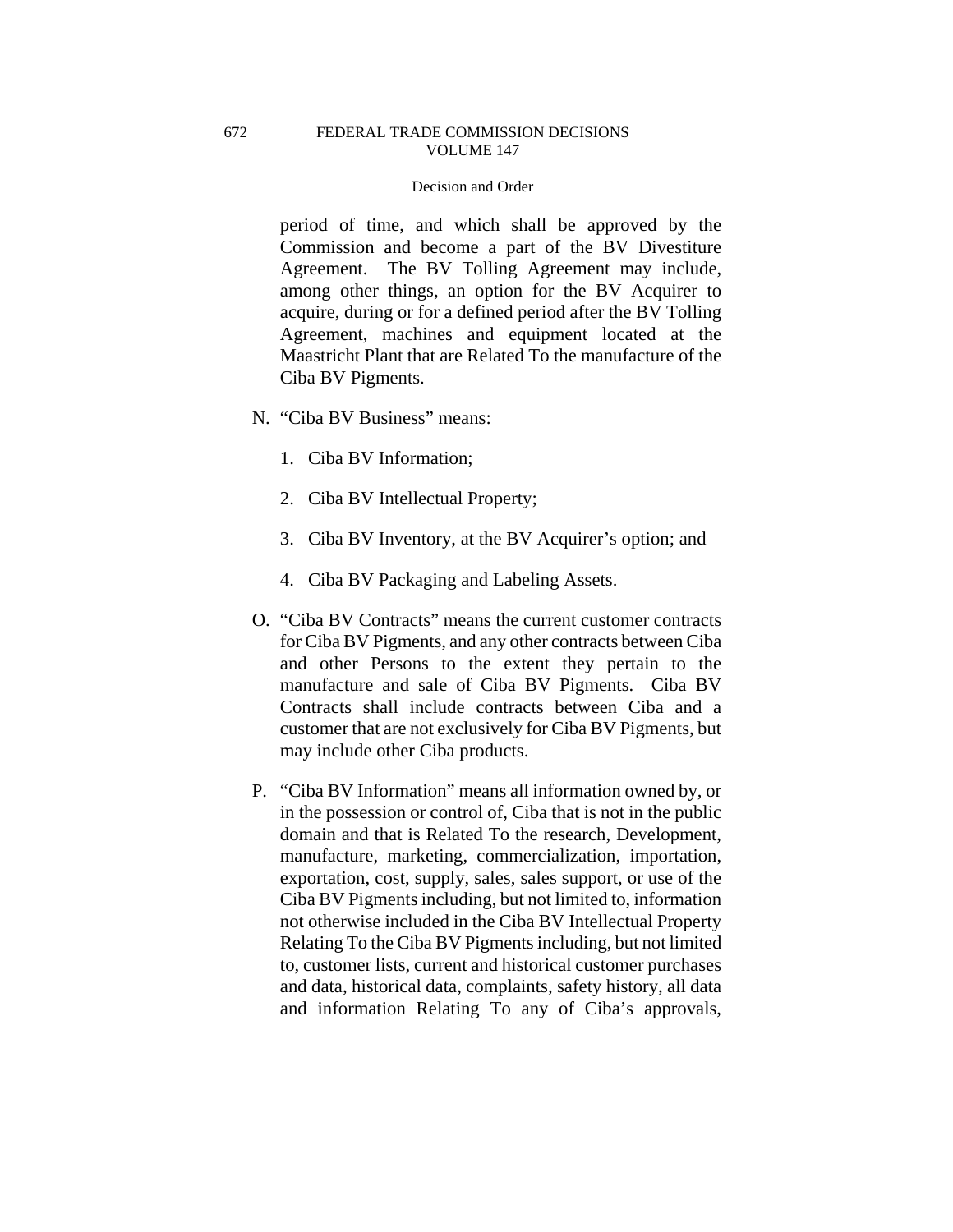### Decision and Order

clearances, licenses, registrations, permits, franchises, product registrations, authorizations, or certifications issued by any federal, state, municipal, or foreign authority, or any third party, registrar or certification body Relating To the Ciba BV Pigments including, without limitation, all toxicology and epidemiology studies, filings, engineering and design documentation, manufacturing and test results and procedures, and any other information possessed by Ciba in any location Relating To Ciba BV Pigments.

- Q. "Ciba BV Intellectual Property" means all of the following Related To each Ciba BV Pigment owned by Ciba, or for which Ciba has the right to sub-license from third parties as of the Acquisition Date including, but not limited to:
	- 1. Copyrights;
	- 2. Patents;
	- 3. Software;
	- 4. Trademarks;
	- 5. Trade Dress;
	- 6. trade secrets, know how, utility models, design rights, techniques, data, inventions, practices, recipes, raw material specifications, process descriptions, quality control methods in process, protocols, methods and other confidential or proprietary technical, business, research, Development and other information, and all rights in any jurisdiction to limit the use or disclosure thereof;
	- 7. rights to obtain and file for Patents and Copyrights and registrations thereof;
	- 8. rights to sue and recover damages or obtain injunctive relief for infringement, dilution, misappropriation, violation or breach of any of the foregoing; and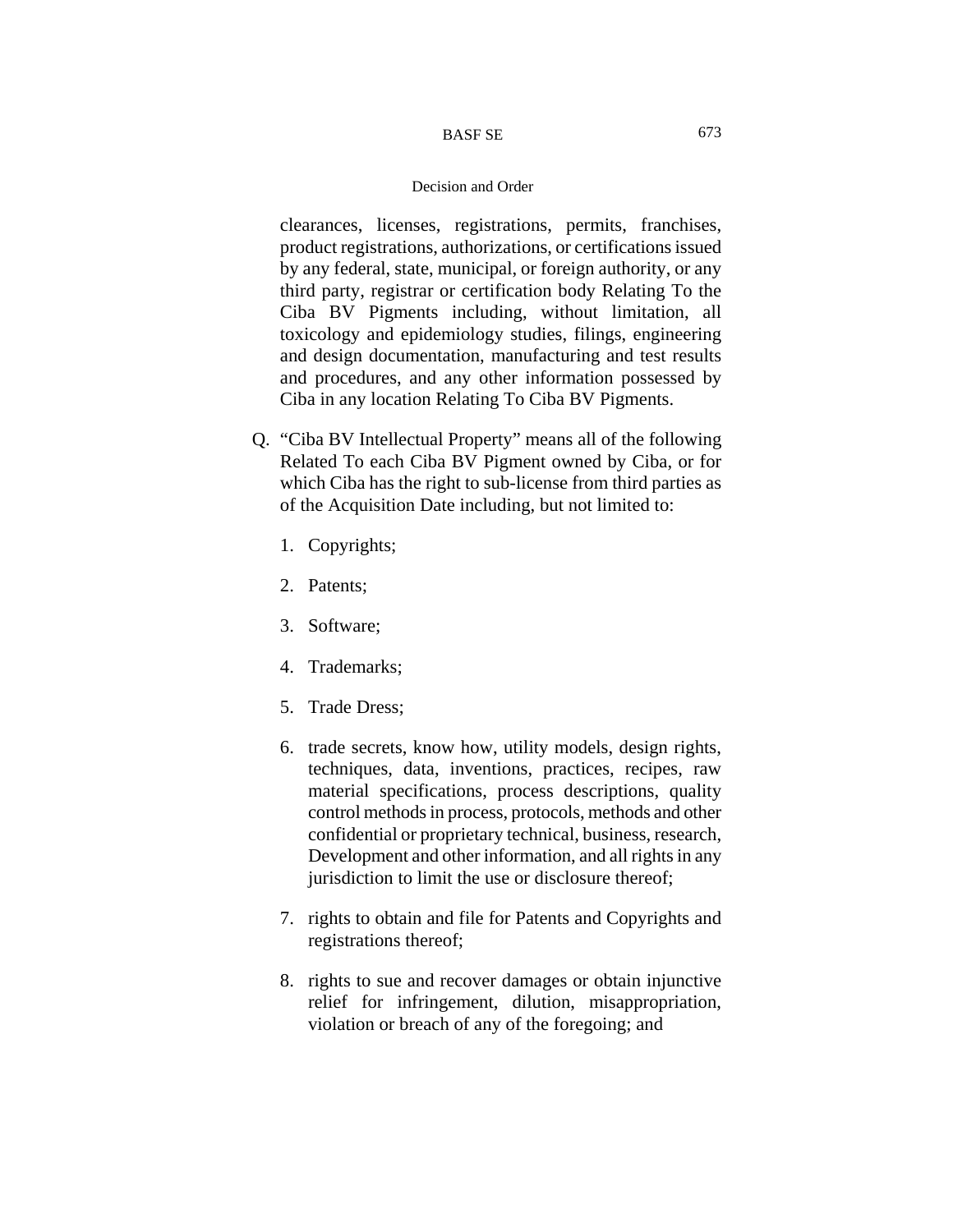### Decision and Order

9. the exclusive right to all Ciba BV intellectual property used in the research, Development, manufacturing, storage, distribution and sale of Ciba BV Pigments including, but not limited to, Software, computer programs, Patents, licenses (including, licenses to thirdparty software if transferable and sub-licenses to Software modified by Ciba), know-how (including, but not limited to, flow sheets, process and instrumentation diagrams), risk analysis, certificates of analysis, goodwill, technology (including, but not limited to, equipment specifications and drawings), trade secrets (including, but not limited to, recipes and formulae), technical information (including, but not limited to, material and final product specifications), marketing information, protocols (including, but not limited to, operational manuals), quality control information, Trademarks, trade names, service marks, logos, and the modifications or improvements to such intellectual property.

*Provided, however*, Ciba BV Intellectual Property does not include the corporate names or corporate Trade Dress of Ciba, or the related logos thereof, or the corporate names or corporate Trade Dress of any other corporations or companies owned or controlled by Respondent BASF or the related logos thereof;

*Provided, further, however*, Ciba BV Intellectual Property expressly includes all product formulations containing Ciba BV Pigments, licenses from customers related to the manufacture of Ciba BV Pigments for that specific customer, and all proprietary and/or trade secret information Related To Ciba BV Pigments for a particular customer.

R. "Ciba BV Inventory" means all inventory of raw materials, intermediate work in process, and finished Ciba BV Pigments, wherever located.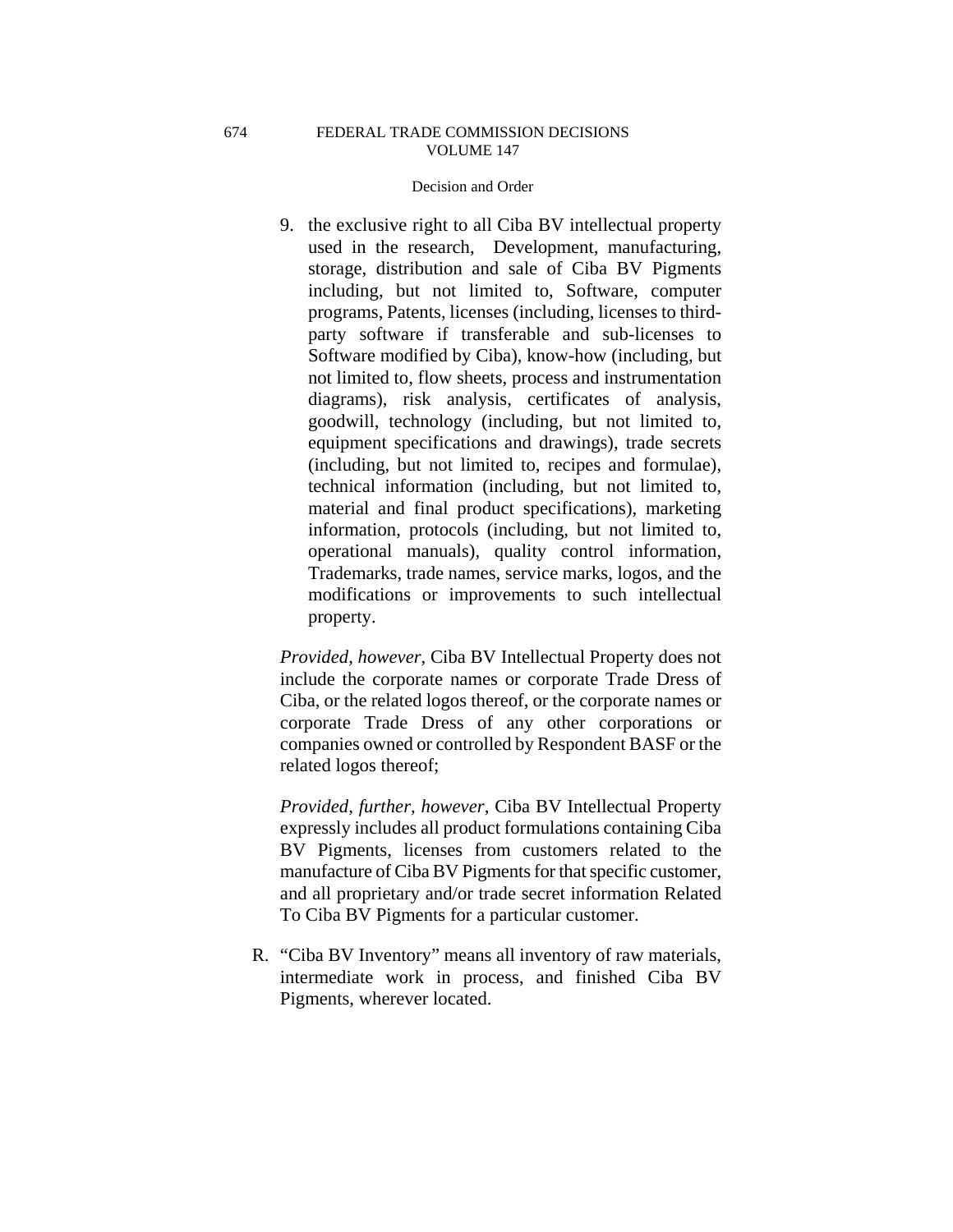- S. "Ciba BV Packaging and Labeling Assets" means the packaging and labeling used to package and label Ciba BV Pigments.
- T. "Ciba BV Pigments" means the BV Pigments researched, developed, manufactured, and sold by Ciba before the BV Effective Date including, but not limited to, the products of Ciba designated by the following names: Irgacolor Prismo Red; Irgacolor Yellow 14247; Irgacolor Yellow 14247/A; Irgacolor Yellow 14247/C; Irgacolor Yellow 2GLMA; Irgacolor Yellow 2GLMA/B; Irgacolor Yellow 2GLMA/C; Irgacolor Yellow 2GLMA/D; Irgacolor Yellow 2GTF; Irgacolor Yellow 2GTM; Irgacolor Yellow 2GTP; Irgacolor Yellow 3GLM; Irgacolor Yellow 3GLM/B; Irgacolor Yellow 3RLM; Irgacolor Yellow 5RLM; Irgazin Yellow 2093; Irgazin Yellow 2093/B; Irgazin Yellow 2094; Irgazin Yellow 2GTA; and Irgacolor Yellow 14189A.
- U. "Ciba IB Business" means:
	- 1. Ciba IB Information;
	- 2. Ciba IB Intellectual Property;
	- 3. Ciba IB Inventory, at the IB Acquirer's option; and
	- 4. Ciba IB Packaging and Labeling Assets.
- V. "Ciba IB Contracts" means the current customer contracts for Ciba IB Pigments, and any other contracts between Ciba and other Persons to the extent they pertain to the manufacture and sale of Ciba IB Pigments. Ciba IB Contracts shall include contracts between Ciba and a customer that are not exclusively for Ciba IB Pigments, but may include other Ciba products.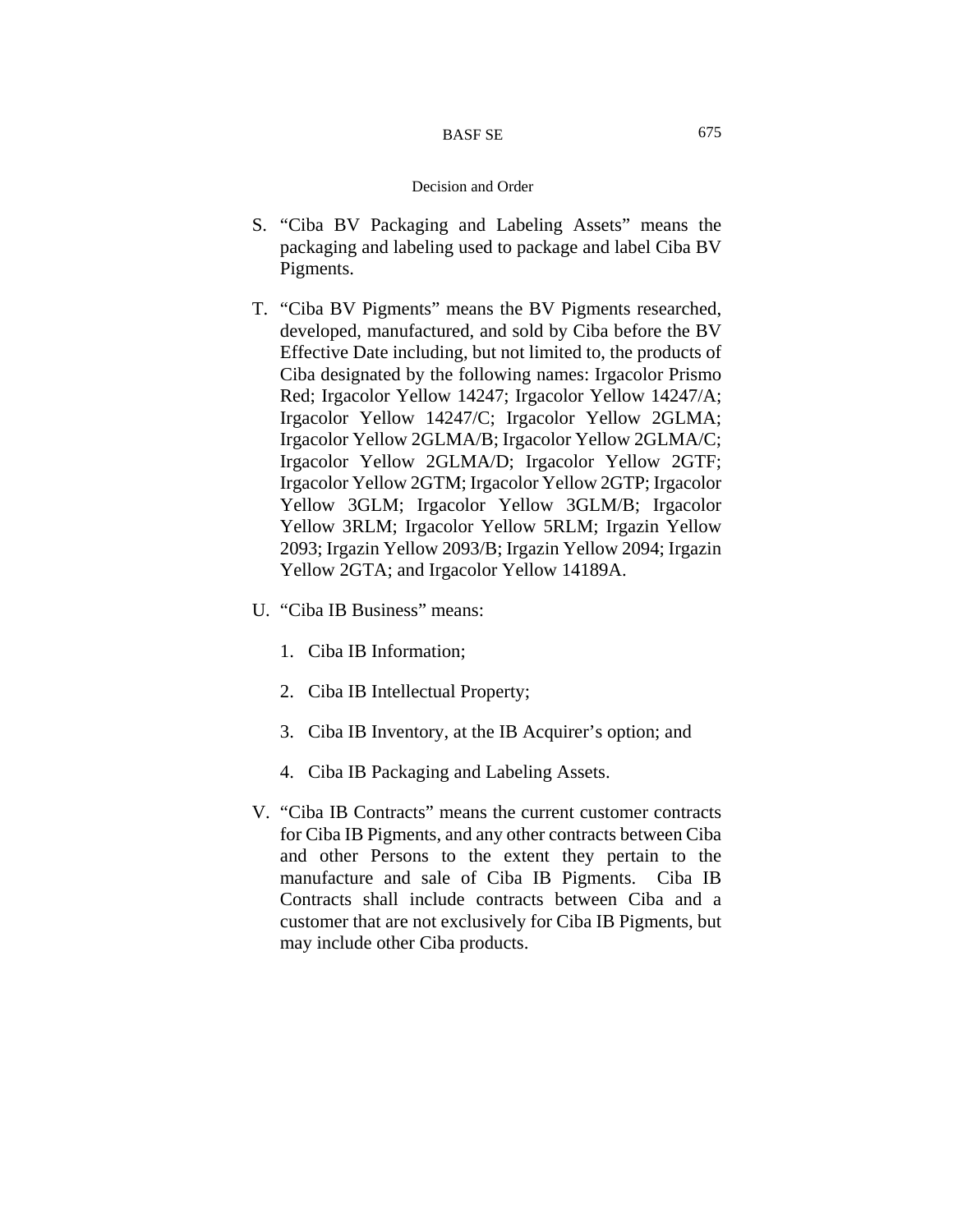- W. "Ciba IB Intermediate Supply Contract" means the current agreement between Respondent BASF and Ciba for the supply of Blue RS-OPT, dated November 1993.
- X. "Ciba IB Information" means all information owned by, or in the possession or control of, Ciba that is not in the public domain and that is Related To the research, Development, manufacture, marketing, commercialization, importation, exportation, cost, supply, sales, sales support, or use of the Ciba IB Pigments including but not limited to, information not otherwise included in the Ciba IB Intellectual Property Relating To the Ciba IB Pigments including, but not limited to, customer lists, current and historical customer purchases and data, historical data, complaints, safety history, all data and information Relating To any of Ciba's approvals, clearances, licenses, registrations, permits, franchises, product registrations, authorizations, or certifications issued by any federal, state, municipal, or foreign authority, or any third party, registrar or certification body Relating To the Ciba IB Pigments including, without limitation, toxicology and epidemiology studies, filings, engineering and design documentation, manufacturing and test results and procedures, and any other information possessed by Ciba in any location Relating To Ciba IB Pigments.
- Y. "Ciba IB Intellectual Property" means all of the following Related To each Ciba IB Pigment owned by Ciba or for which Ciba has the right to sub-license to third parties as of the Acquisition Date including but not limited to:
	- 1. Copyrights;
	- 2. Patents;
	- 3. Software;
	- 4. Trademarks;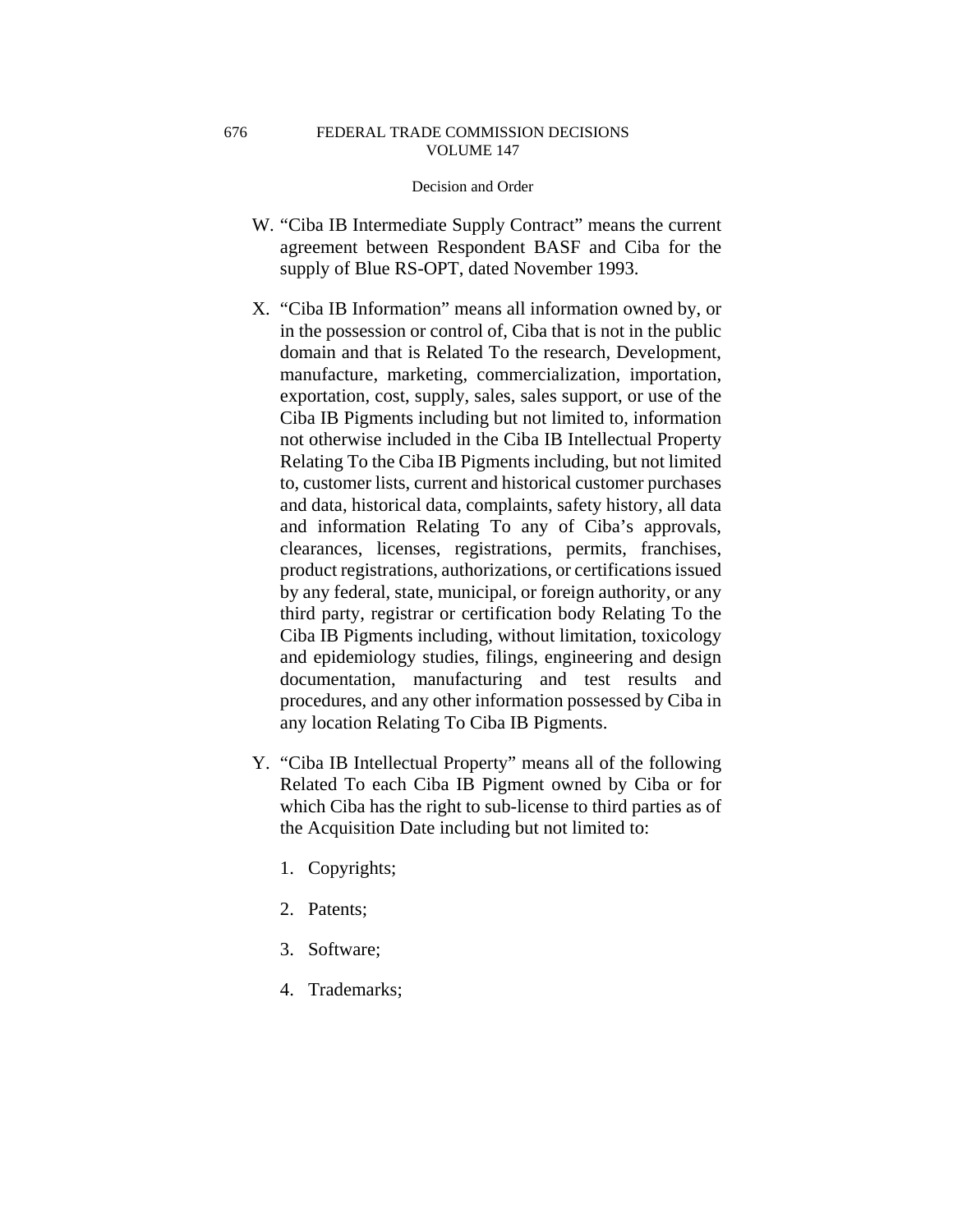- 5. Trade Dress;
- 6. trade secrets, know-how, utility models, design rights, techniques, data, inventions, practices, recipes, raw material specifications, process descriptions, quality control methods in process, protocols, methods and other confidential or proprietary technical, business, research, Development and other information, and all rights in any jurisdiction to limit the use or disclosure thereof;
- 7. rights to obtain and file for Patents and Copyrights and registrations thereof;
- 8. rights to sue and recover damages or obtain injunctive relief for infringement, dilution, misappropriation, violation or breach of any of the foregoing; and
- 9. the exclusive right to all Ciba IB intellectual property used in the research, Development, manufacturing, storage, distribution and sale of Ciba IB Pigments including, but not limited to, Software, computer programs, Patents, licenses (including, licenses to thirdparty software if transferable and sub-licenses to software modified by Ciba), know-how (including, but not limited to, flow sheets, process and instrumentation diagrams), risk analysis, certificates of analysis, goodwill, technology (including, but not limited to, equipment specifications and drawings), trade secrets (including, but not limited to, recipes and formulae), technical information (including, but not limited to, material and final product specifications), marketing information, protocols (including, but not limited to, operational manuals), quality control information, Trademarks, trade names, service marks, logos, and the modifications or improvements to such intellectual property.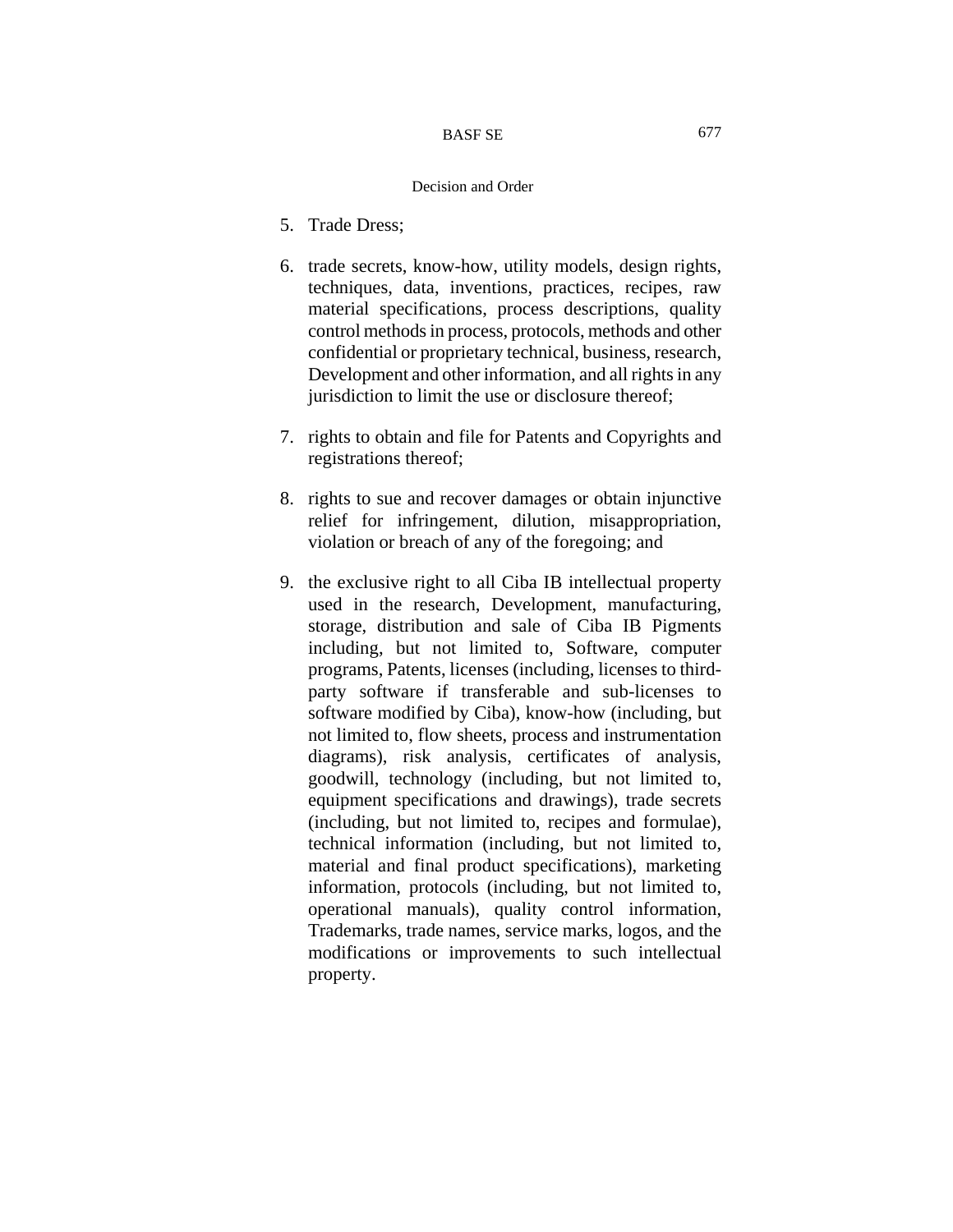## Decision and Order

*Provided, however*, Ciba IB Intellectual Property does not include the corporate names or corporate Trade Dress of Ciba, or the related logos thereof or the corporate names or corporate Trade Dress of any other corporations or companies owned or controlled by Respondent BASF or the related logos thereof;

*Provided, further, however*, Ciba IB Intellectual Property expressly includes all product formulations containing Ciba IB Pigments, licenses from customers Related To the manufacture of Ciba IB Pigments for that specific customer, and all proprietary and/or trade secret information related to a particular customer.

- Z. "Ciba IB Inventory" means all inventory of raw materials, intermediate work in process, and finished Ciba IB Pigments, wherever located.
- AA. "Ciba IB Packaging and Labeling Assets" means the packaging and labeling used to package and label Ciba IB Pigments.
- BB. "Ciba IB Pigments" means IB Pigments researched, Developed, manufactured, or sold by Ciba before the IB Effective Date including, but not limited to, the Ciba products designated by the following names: Cromophtal Blue A3R, Cromophtal Blue A3RJ, and Irgazin Blue A3RN.
- CC. "Confidential Business Information" means competitively sensitive, proprietary, and all other information that is not in the public domain owned by or pertaining to a Person or a Person's business, and includes, but is not limited to, all customer lists, price lists, contracts, cost information, marketing methods, patents, technologies, processes, or other trade secrets.
- DD. "Copyrights" means rights to all original works of authorship of any kind directly Related To the Ciba IB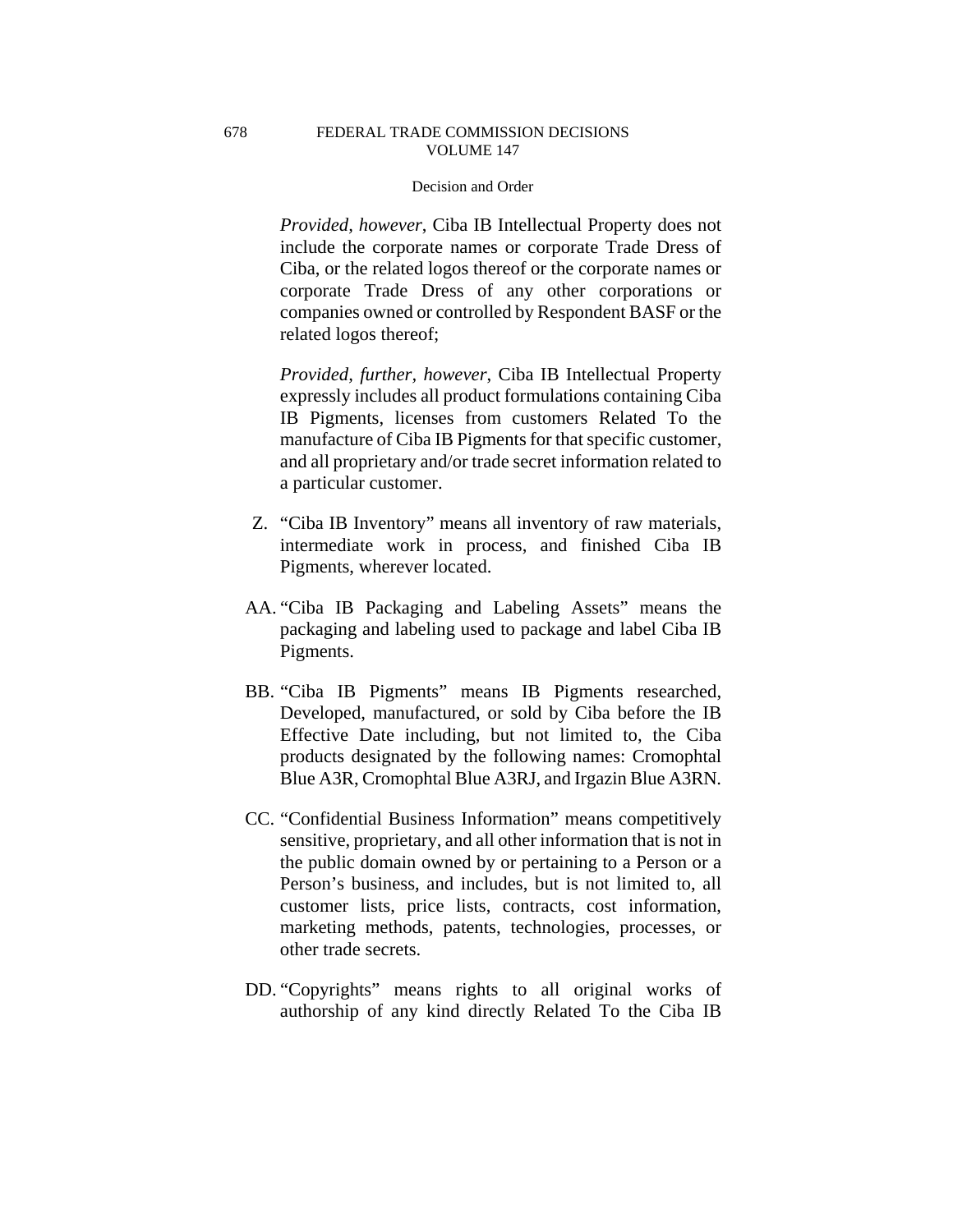#### Decision and Order

Pigments or Ciba BV Pigments, as applicable, and any registrations and applications for registrations thereof, including, but not limited to, the following: all such rights with respect to all promotional, marketing and advertising materials, educational and training materials for the sales force, and sales forecasting models; copyrights in all process development data and reports relating to the research and development of the Ciba IB Pigments or Ciba BV Pigments, as applicable, or of any materials used in the research, Development, manufacture, marketing or sale of the Ciba IB Pigments or the Ciba BV Pigments, including copyrights in all raw data, statistical programs developed (or modified in a manner material to the use or function thereof (other than through user preferences)) to analyze research data, market research data, market intelligence reports and statistical programs (if any) used for marketing and sales research; all copyrights in customer information; all records relating to employees who accept employment with either the IB Acquirer or the BV Acquirer, as applicable (excluding any personnel records the transfer of which is prohibited by applicable law); all copyrights in records, including customer lists, sales force call activity reports, vendor lists, sales data, manufacturing records, manufacturing processes, and supplier lists; all copyrights in data contained in laboratory notebooks relating to the Ciba IB Pigments or the Ciba BV Pigments; all copyrights in analytical and quality control data; and all correspondence with governmental agencies.

EE. "Designated BV Employee" means the employee or person filling the job descriptions listed in Confidential Exhibit A to this Order. "Designated BV Employee" may include any other person not listed on Confidential Exhibit A to this Order who has been determined by the BV Acquirer, the Monitor, and Commission staff to have devoted more than 25% of his/her time to Ciba BV Pigments in the twelve (12) months preceding the Acquisition Date.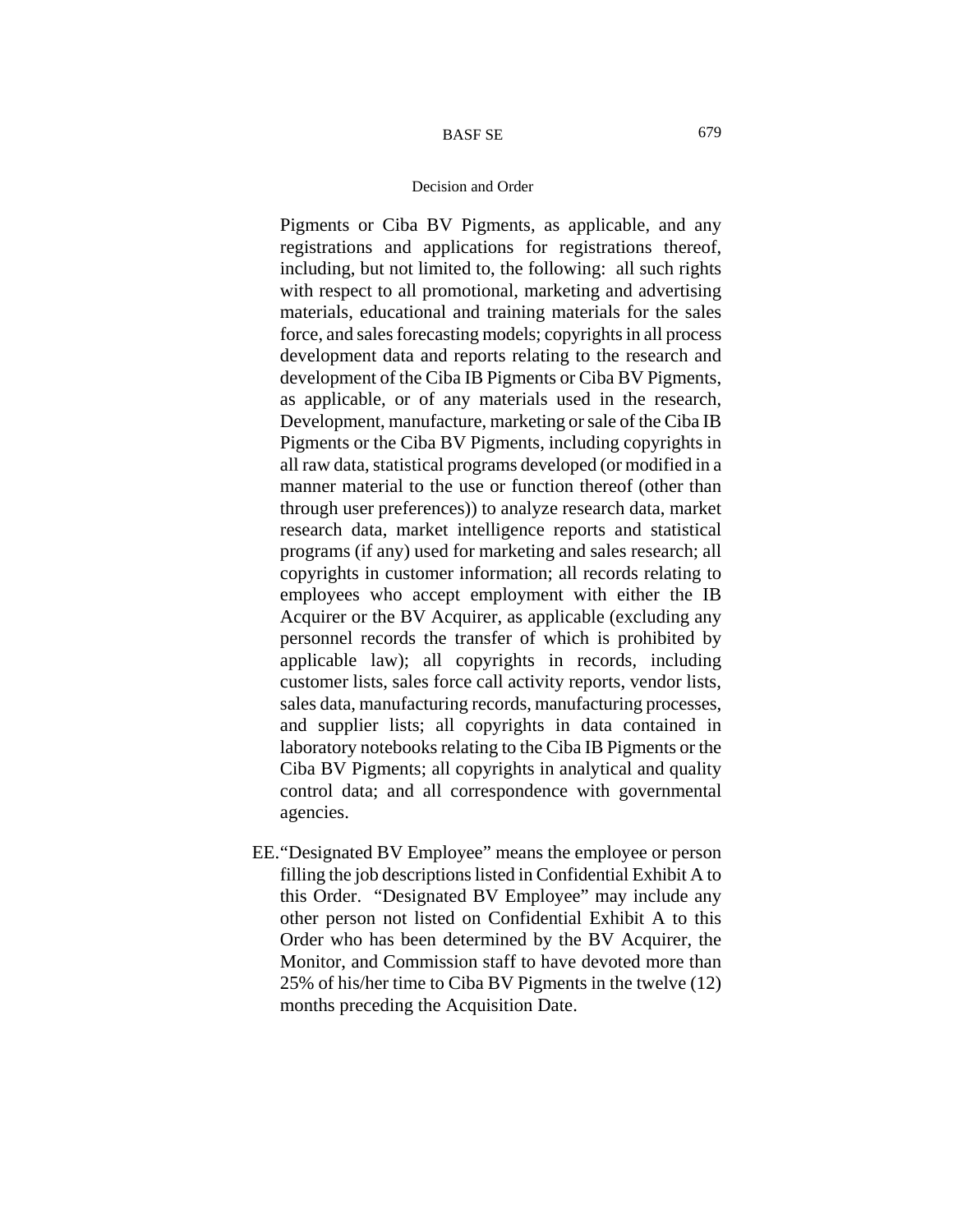- FF. "Designated IB Employee" means the employee or person filling the job descriptions listed in Confidential Exhibit B to this Order. "Designated IB Employee" may include any other person not listed on Confidential Exhibit B to this Order who has been determined by the IB Acquirer, the Monitor, and Commission staff to have devoted more than 25% of his/her time to Ciba IB Pigments in the twelve (12) months preceding the Acquisition Date.
- GG. "Development" means all research and development activities, including, without limitation, the following: test method development; stability testing; toxicology; formulation, including without limitation, customized formulation for a particular customer(s); process development; manufacturing scale-up; development-stage manufacturing; quality assurance/quality control development; statistical analysis and report writing; and conducting experiments for the purpose of obtaining any and all product approvals or certifications. Develop means to engage in Development.
- HH. "Huningue Plant" means the facility currently owned by Ciba located at Boîte Postale 151, 28, Rue de la Chapelle, Huningue Cedex 68331, France.
- II. "IB" means indanthrone blue.
- JJ. "IB Acquirer" means the Person approved by the Commission to acquire the assets and businesses pursuant to Paragraph II of this Order. The IB Acquirer may be the same Person as the BV Acquirer.
- KK. "IB Divestiture Agreement" means all the divestiture agreements, licenses, assignments, and other agreements entered into by the IB Acquirer and Respondent BASF pursuant to Paragraph II of this Order.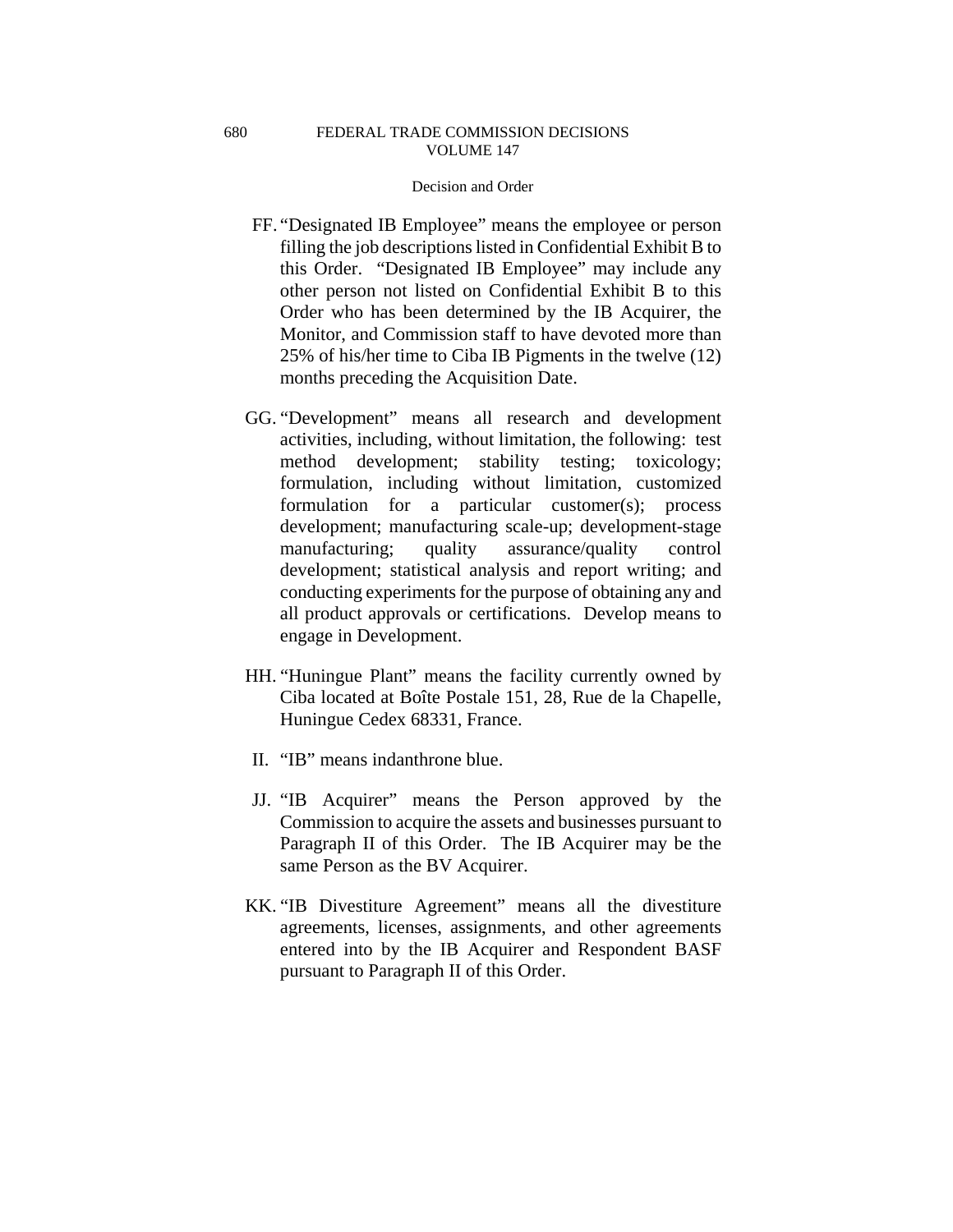#### BASF SE

- LL. "IB Effective Date" means the date on which the divestitures, licensing, and assignments, pursuant to Paragraph II of this Order, are consummated.
- MM. "IB Finishing Agreement" means the agreement between the IB Acquirer and Respondent BASF under which Respondent BASF will produce the IB Pigments, which shall be approved by the Commission and become a part of the IB Divestiture Agreement. The IB Finishing Agreement, shall include, among other things, a term of up to thirty (30) months, an option for the IB Acquirer to extend the term, subject to the Commission's prior approval, and an option for the IB Acquirer to terminate the IB Finishing Agreement with sixty (60) days notice.
- NN. "IB Pigments" means organic indanthrone blue pigments based on the indanthrone chemical structure.
- OO. "Licensed Ciba BV Intellectual Property" means the Ciba BV Intellectual Property that was not used by Ciba exclusively for the Ciba BV Pigments.
- PP. "Licensed Ciba IB Intellectual Property" means the Ciba IB Intellectual Property that was not used by Ciba exclusively for the Ciba IB Pigments.
- QQ. "Maastricht Plant" means the facility currently owned by Ciba and located at Sortieweg 39, Maastricht 6219 NT, The Netherlands.
- RR. "Maastricht Plant BV Lease Agreement" means the agreement entered into between Respondent BASF and the BV Acquirer, that is part of the BV Divestiture Agreement, for the lease of the Maastricht Plant BV Leased Area and access to the Maastricht Plant BV Operational Areas for the duration of the lease. The Maastricht Plant BV Lease Agreement, shall include, among other things, a term of up to thirty (30) months, an option for the BV Acquirer to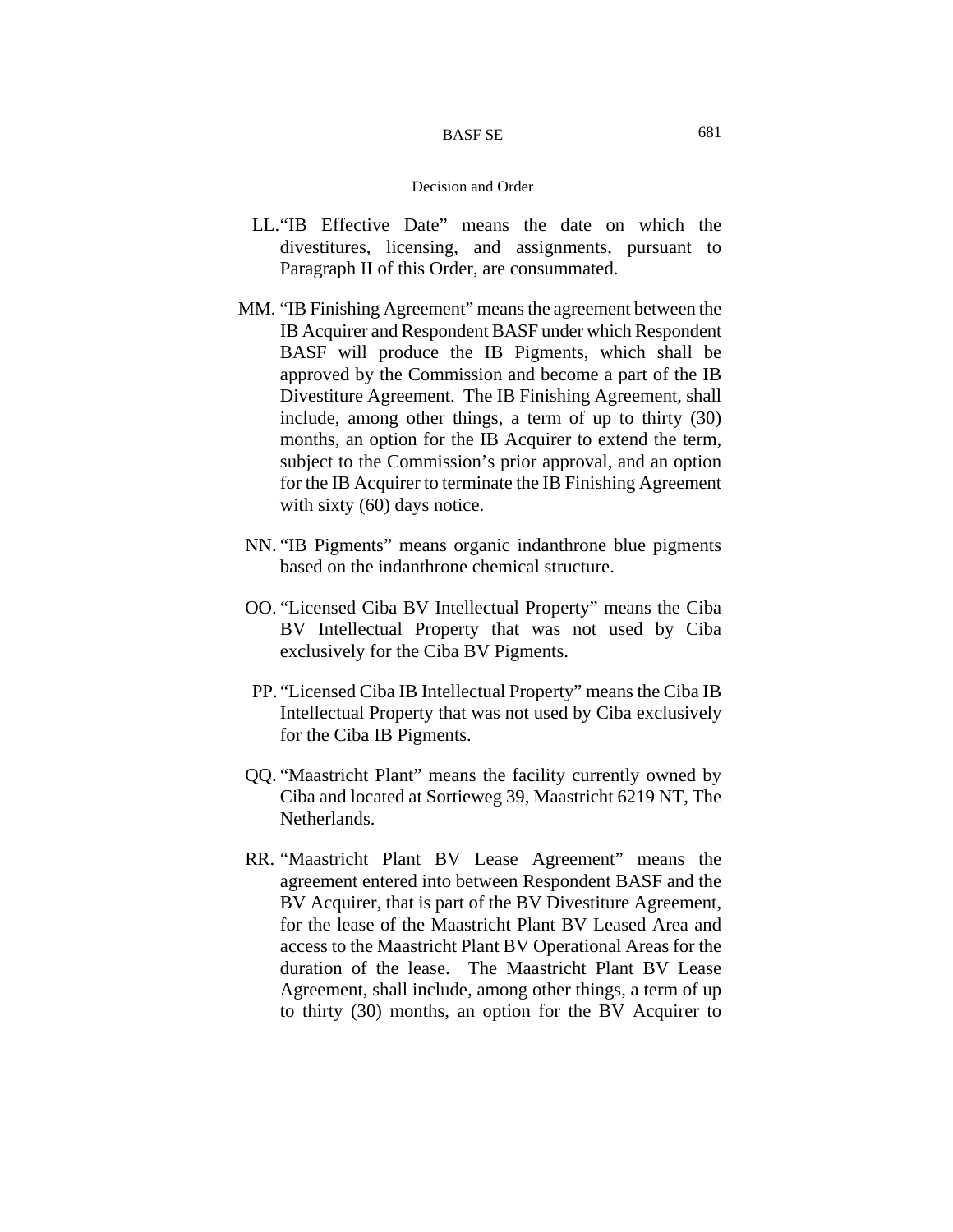extend the term, subject to the Commission's prior approval, and an option for the BV Acquirer to terminate the Maastricht Plant BV Lease Agreement with sixty (60) days notice. The Maastricht Plant BV Lease Agreement may include, at the BV Acquirer's option, and in a manner that fully protects the rights of the BV Acquirer:

- 1. A requirement that Respondent BASF move and pay for the consolidation of laboratory and office facilities at the Maastricht Plant Relating To the Ciba BV Pigments.
- 2. An option for the BV Acquirer to acquire equipment including, but not limited to, manufacturing machines and laboratory equipment, that is Related To the production of Ciba BV Pigments and is covered within the terms of the Maastricht Plant BV Lease Agreement. The option shall not include, unless agreed to by Respondent BASF, any equipment that is shared by the BV Acquirer and Respondent BASF at the Maastricht Plant.
- 3. Terms Relating To trucking services provided at the Maastricht Plant Relating To the Ciba BV Pigments.
- 4. Terms Relating To licenses, permits, and authorizations including, but not limited to, permits for environmental, waste water, discharge and ground water withdrawal, and building.
- 5. A site services agreement providing for, among other things, plant security, canteen services, property taxes, workshop facilities and personnel, and warehousing services, to be provided to the BV Acquirer at or consistent with the level of services currently provided at the Maastricht Plant for the Maastricht Plant BV Leased Area.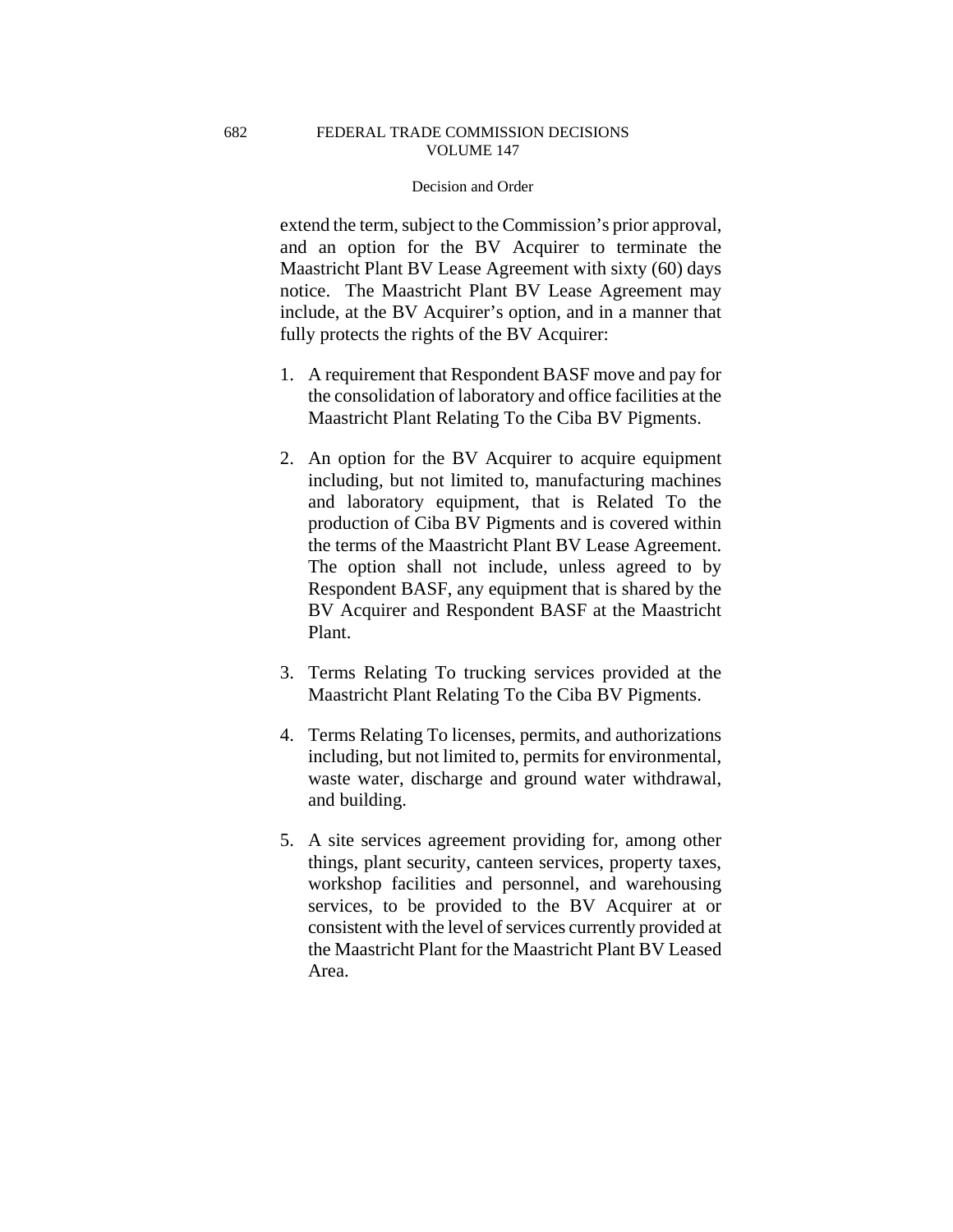#### BASF SE

- 6. Terms Relating To the disposal of waste water and sludge produced as part of the manufacturing of the Ciba BV Pigments at the Maastricht Plant.
- SS. "Maastricht Plant BV Leased Area" means the areas and buildings at the Maastricht Plant, described in Exhibit C to this Order, and any other facilities or machines or areas at the Maastricht Plant reasonably necessary for manufacture, storage, and distribution of BV Pigments by the BV Acquirer, and may include areas within the Maastricht Plant BV Operational Areas.
- TT. "Maastricht Plant BV Operational Areas" means the:
	- 1. areas appurtenant to and used in the operation of the Maastricht Plant BV Leased Area including, but not limited to, loading and unloading areas, and storage areas for inputs and inventory, at the Maastricht Plant, excluding any such facilities or machines or areas exclusively used for the manufacture, storage, or distribution of products other than Ciba BV Pigments;
	- 2. areas for the use of employees working at the areas leased pursuant to the Maastricht Plant BV Lease Agreement, similar to those areas available to Respondent BASF employees working at the Maastricht Plant, including, but not limited to, exits and entrances, parking areas, machine rooms, work rooms, break rooms, bathrooms, and locker rooms;
	- 3. existing easements and rights of way relating to the leased areas; and
	- 4. related facilities required for the storage and transfer of products produced at the Maastricht Plant BV Leased Area by the BV Acquirer.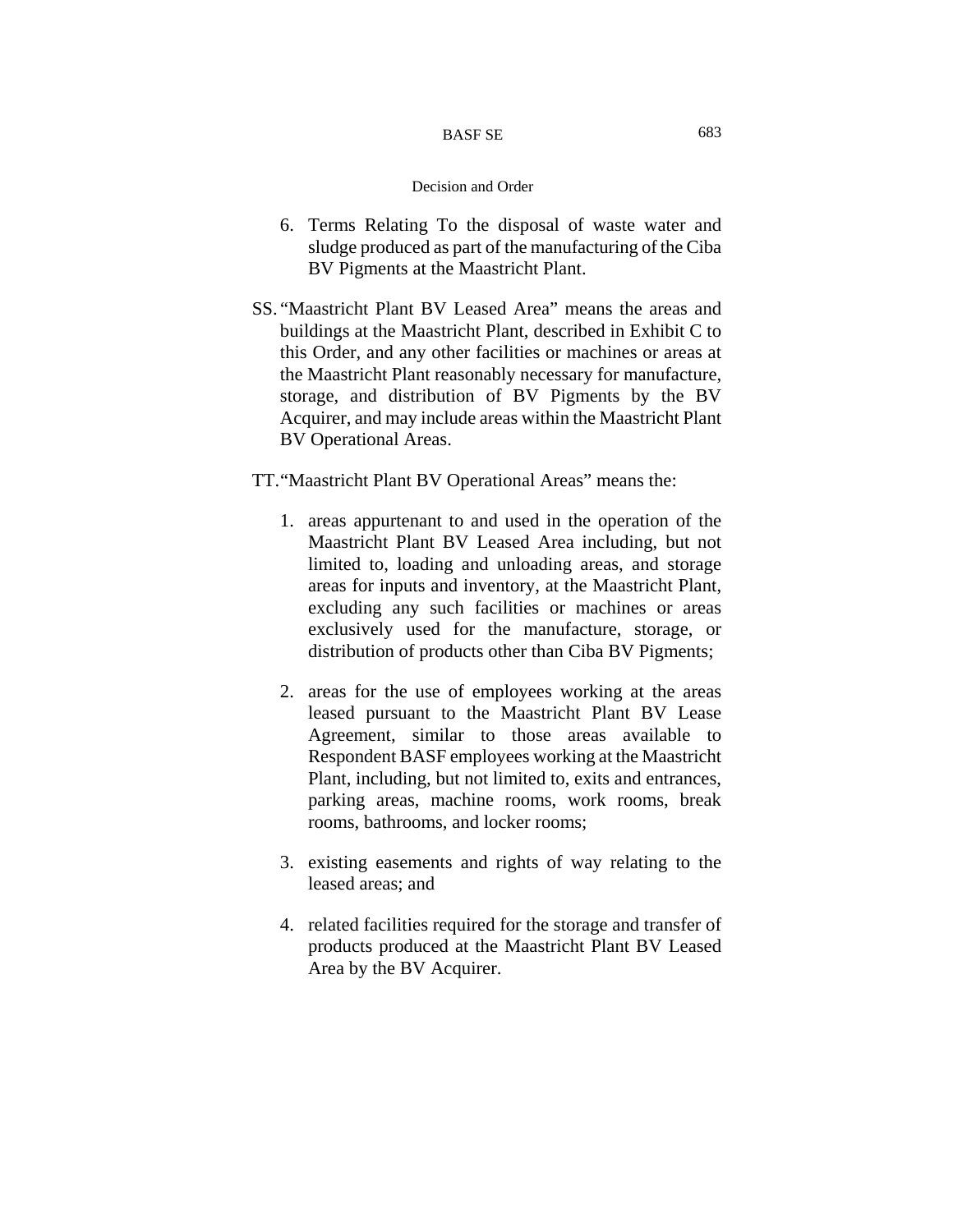- UU. "Patents" means all patents, patent applications, including provisional patent applications, invention disclosures, certificates of invention and applications for certificates of invention and statutory invention registrations, in each case existing as of the Acquisition Date, and includes all reissues, additions, divisions, continuations, continuations-in-part, supplementary protection certificates, extensions and reexaminations thereof, all inventions disclosed therein, and all rights therein provided by international treaties and conventions, Related To any product of or owned by Ciba as of the Acquisition Date.
- VV. "Person" means any natural person, partnership, corporation, association, trust, joint venture, government, government agency, division, or department, or other business or legal entity.
- WW. "Relating To" or "Related To" means pertaining in any way to, and is not limited to that which pertains exclusively to or primarily to.
- XX. "Software" means computer programs Related To the production of the Ciba BV Pigments or the Ciba IB Pigments, respectively, including all software implementations of algorithms, models, and methodologies whether in source code or object code form, databases and compilations, including any and all data and collections of data, all documentation, including user manuals and training materials, Related To any of the foregoing and the content and information contained on any website; provided, however, that Software does not include software that is readily purchasable or licensable from sources other than Respondent BASF and which has not been modified in a manner material to the use or function thereof (other than through user preference settings). Provided, further, however, that Software to be divested as part of the Ciba IB Business shall mean only that software specifically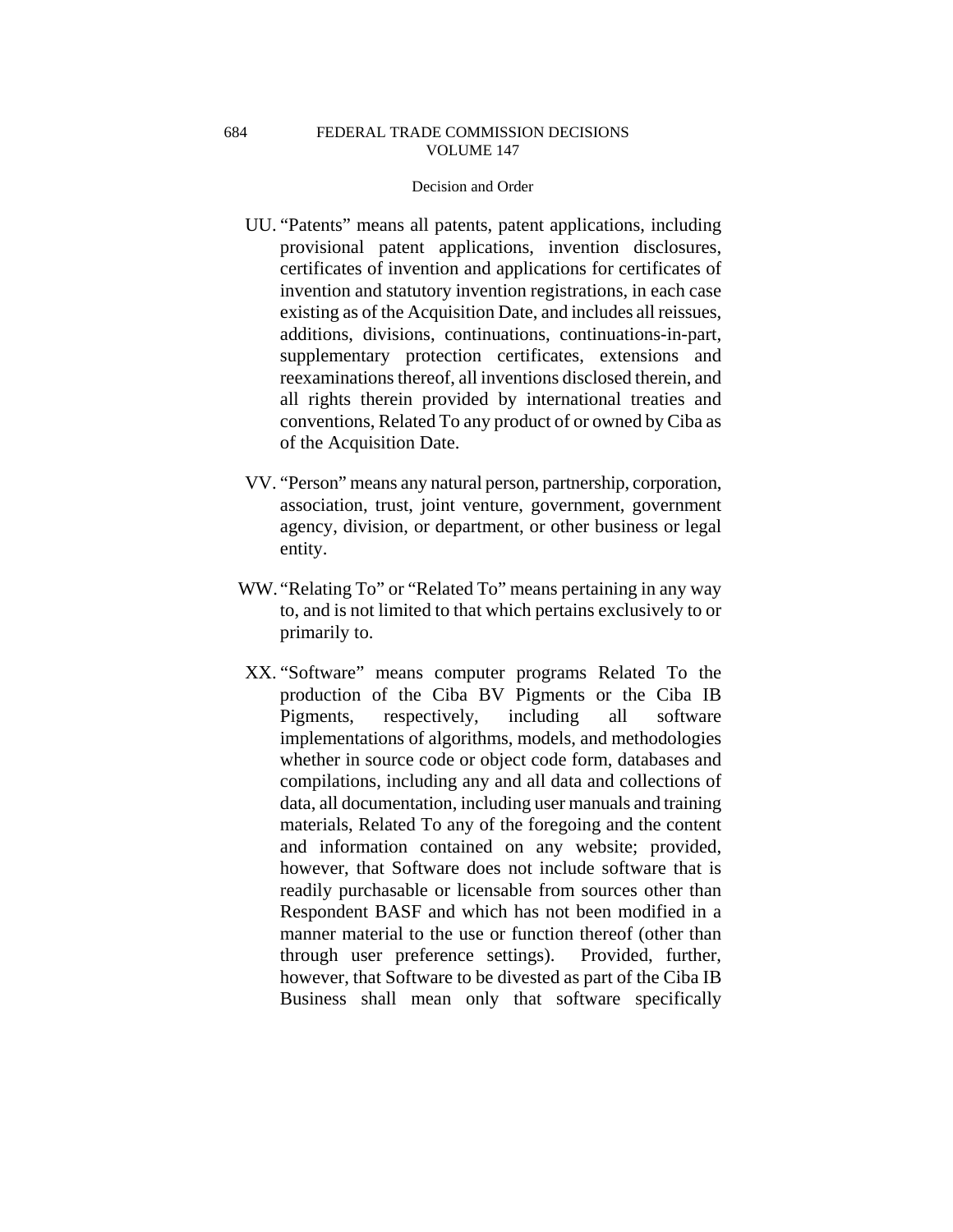applicable to the production of the Ciba IB Pigments at the IB Acquirer's production facility.

- YY. "Trade Dress" means the current trade dress of a particular product or Person including, without limitation, product packaging, logos, and the lettering of the product trade name, brand name, or corporate name.
- ZZ. "Trademark(s)" means all proprietary names or designations, trademarks, service marks, trade names, and brand names, including registrations and applications for registration therefor (and all renewals, modifications, and extensions thereof) and all common law rights, and the goodwill symbolized thereby and associated therewith, for the Ciba IB Pigments or the Ciba BV Pigments.

# **II.**

**IT IS FURTHER ORDERED** that, within six (6) months of the date on which this Order becomes final:

A. Respondent BASF shall divest the Ciba IB Business, assign the Ciba IB Intermediate Supply Contract and Ciba IB Contracts, and enter into a fully paid-up, irrevocable, royalty-free, non-exclusive license for the BASF Blue RS-OPT Intellectual Property, absolutely and in good faith, at no minimum price, only to an IB Acquirer that receives the prior approval of the Commission, and only in a manner that receives the prior approval of the Commission.

The IB Divestiture Agreement (which shall include, among other things, the divestiture agreement, the assignments, and license) between Respondent BASF and the IB Acquirer shall not vary or contradict, or be construed to vary or contradict, the terms of this Order, it being understood that nothing in this Order shall be construed to reduce any rights or benefits of the IB Acquirer or to reduce any obligations of Respondent BASF under such agreements, and such agreement, if approved by the Commission as the IB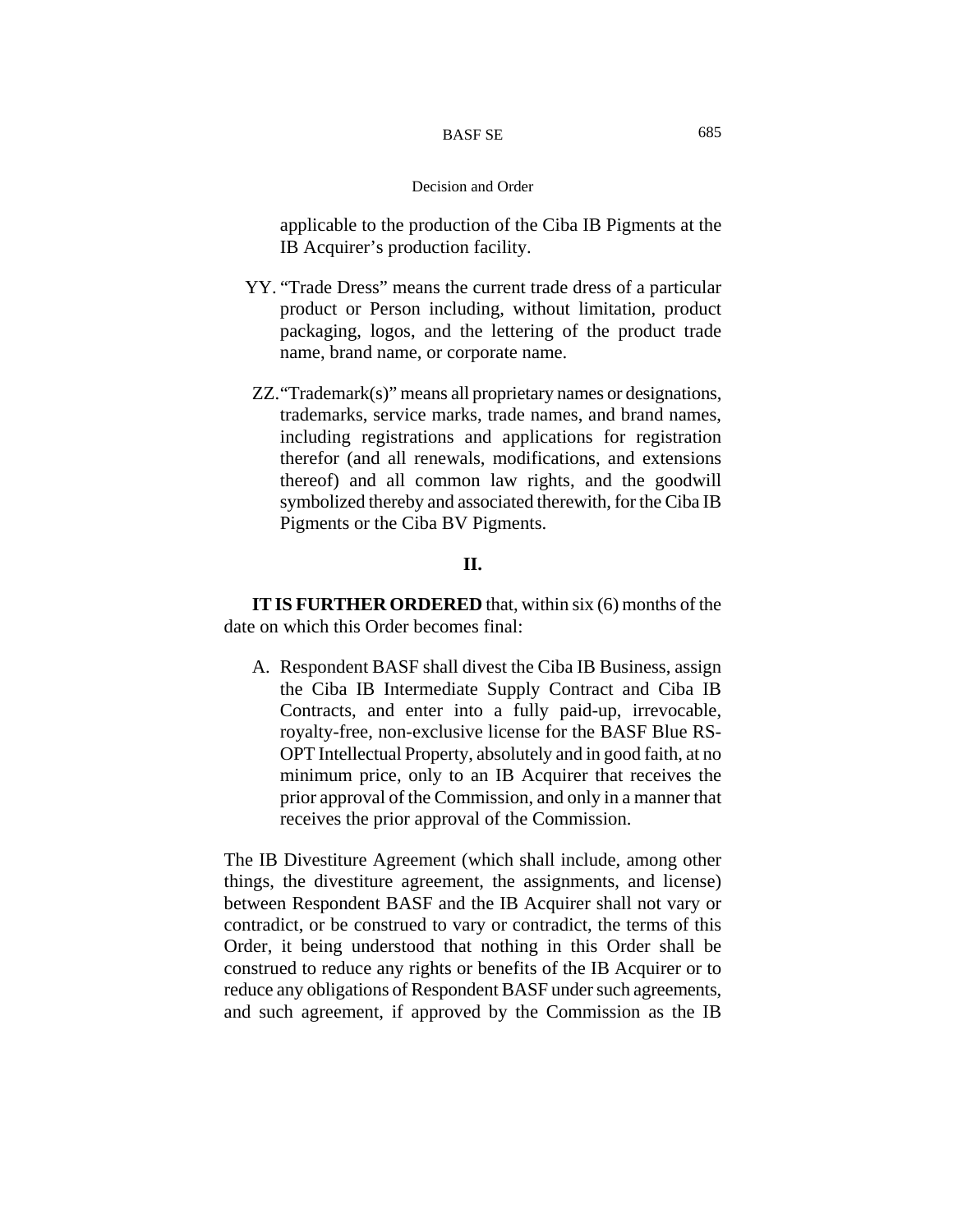Divestiture Agreement, shall be incorporated by reference into this Order and made a part hereof.

*Provided, however*, with respect to assets that are to be divested or agreements entered into pursuant to this paragraph at the IB Acquirer's option, Respondent BASF need not divest such assets or enter into such agreements only if the IB Acquirer chooses not to acquire such assets or enter into such agreements and the Commission approves the divestiture without such assets or agreements.

*Provided, further, however*, that if any of the Ciba IB Contracts are not assignable or the contracting Person refuses to accept the IB Acquirer, Respondent BASF shall use best efforts to facilitate the IB Acquirer in securing a similar contract with similar terms from: (1) the customer, if it is a customer contract, or (2) the same or a different Person supplying such product or service, if it is a supply contract.

*Provided, further, however*, that Respondent BASF shall be required to grant the IB Acquirer only the non exclusive rights to use Trademarks Relating To the Ciba IB Pigments solely to describe the IB Acquirer's products as comparable, functionally equivalent, or chemically equivalent to the pertinent Ciba IB Pigments in communications with individual customers, or on the IB Acquirer's website for a period of one (1) year after the IB Effective Date, if such products are made at the Huningue Plant using the Ciba IB Pigment formulae transferred pursuant to this Paragraph II.

*Provided, further, however*, that Respondent BASF shall be allowed to receive a fully paid-up, irrevocable, royalty-free license to the Licensed Ciba IB Intellectual Property, for use by Respondent BASF in the research, Development, production, manufacture, and sale of products other than IB Pigments.

B. Respondent BASF shall, at the IB Acquirer's option, agree to amend the Ciba IB Intermediate Supply Contract to allow the IB Acquirer, within six (6) months after the IB Effective

686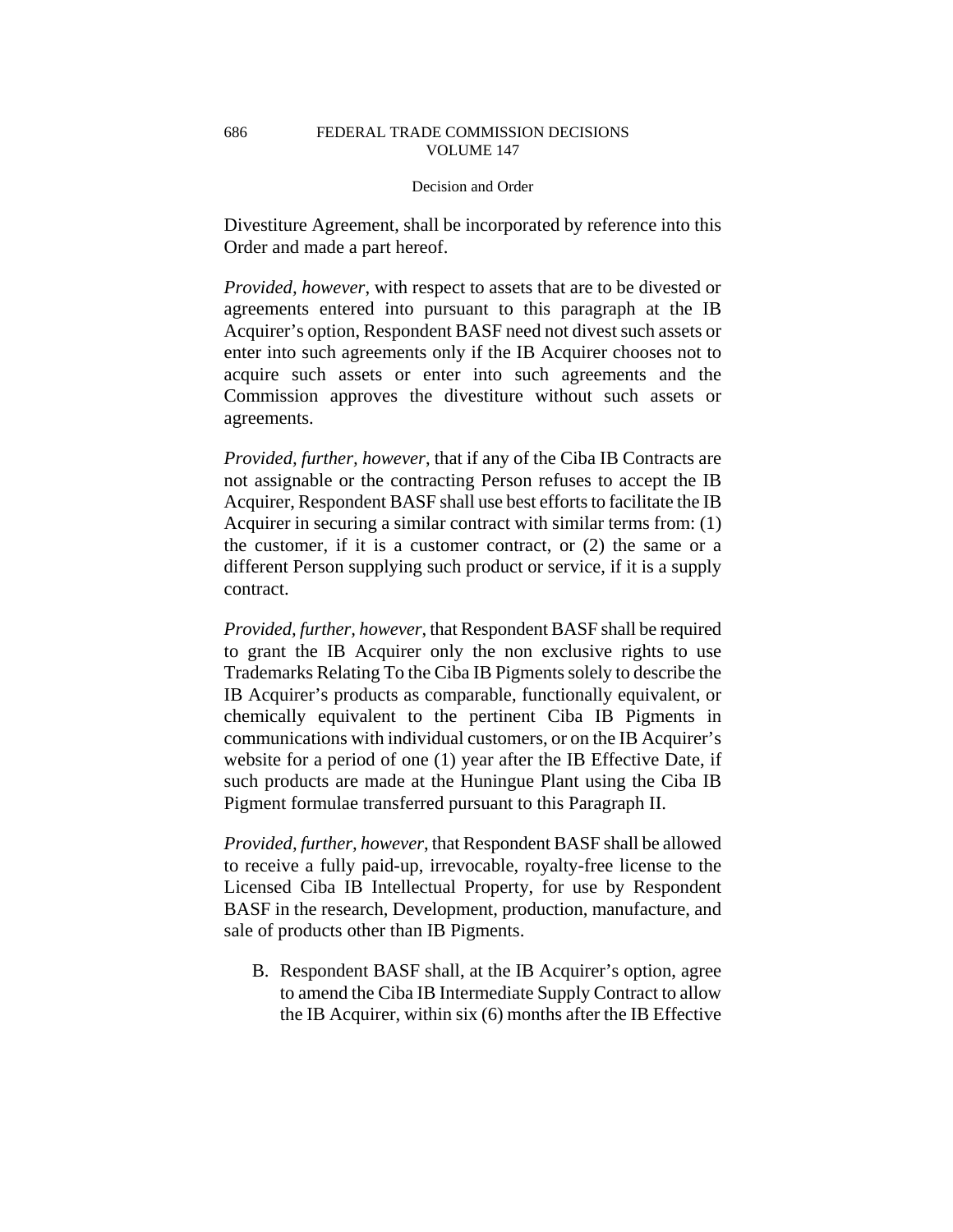Date, to renegotiate the terms of the Ciba IB Intermediate Supply Contract including, but not limited to, duration, price, and termination terms.

- C. Respondent BASF shall enter into an IB Finishing Agreement, absolutely and in good faith, at no minimum price, only with an IB Acquirer that receives the prior approval of the Commission, and only in a manner that receives the prior approval of the Commission. The IB Finishing Agreement shall become a part of the IB Divestiture Agreement.
- D. During the term of the IB Finishing Agreement:
	- 1. Respondent BASF shall not terminate the IB Finishing Agreement before the end of the term approved by the Commission without:
		- a. the written agreement of the IB Acquirer and thirty (30) days prior notice to the Commission; or,
		- b. in the case of a proposed unilateral termination by Respondent BASF due to an alleged breach of an agreement by the IB Acquirer, sixty (60) days notice of such termination. *Provided, however*, such sixty (60) days notice shall only be given after the parties have:
			- (1) attempted to settle the dispute between themselves, and
			- (2) engaged in arbitration and received an arbitrator's decision, or
			- (3) received a final court decision after all appeals.
	- 2. Respondent BASF shall take such actions as are necessary to prevent the destruction, removal, wasting, deterioration, or impairment of the facilities and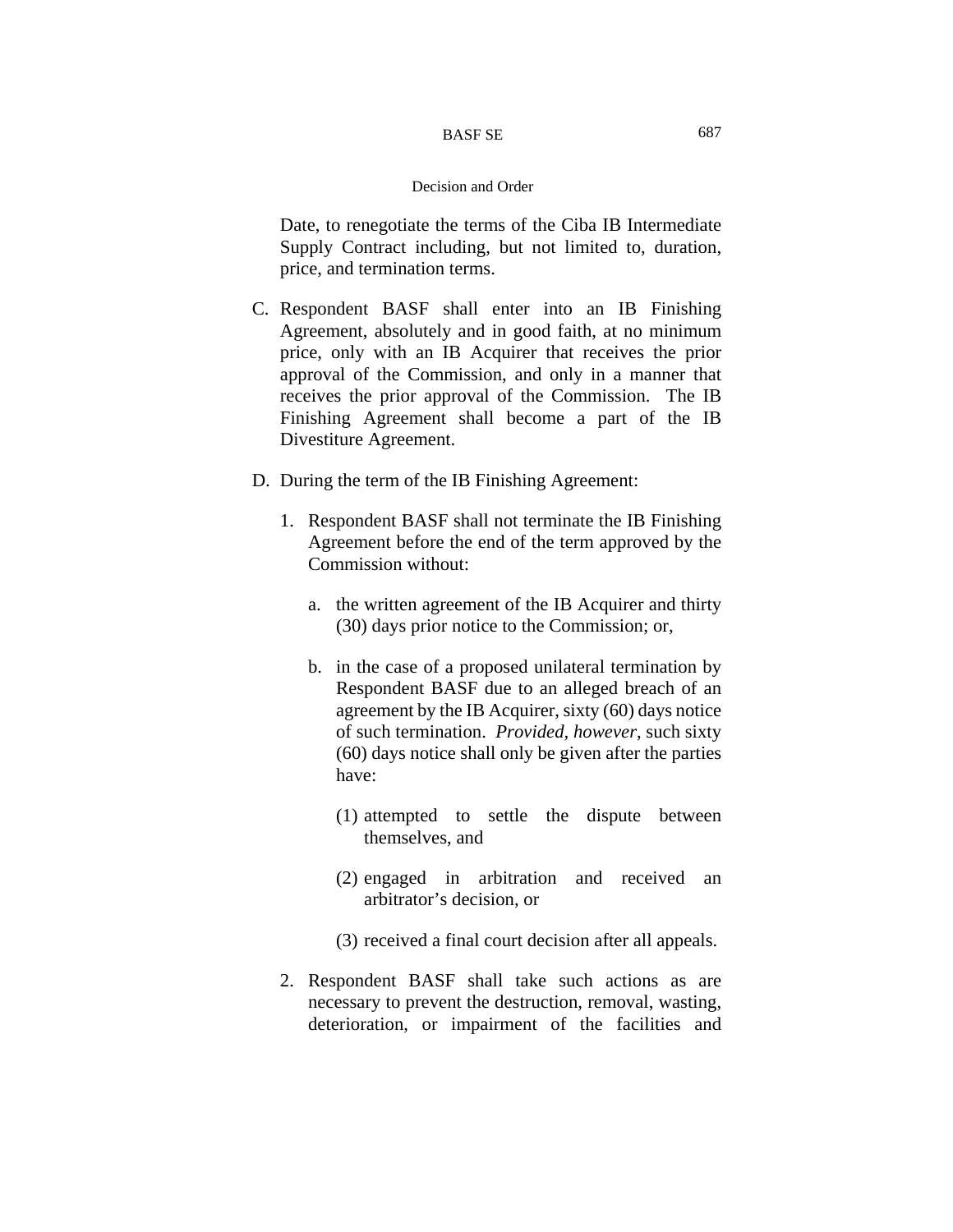### Decision and Order

machines Related To the finishing of the Ciba IB Pigments; *provided, however*, Respondent BASF shall give the IB Acquirer sixty (60) days prior notice of any facility maintenance, including ordinary and regular maintenance, when such maintenance may affect Respondent BASF's obligations under the IB Finishing Agreement; *provided, further, however*, in the event Respondent BASF cannot give the IB Acquirer sixty (60) days prior notice, then Respondent BASF must notify the IB Acquirer as soon as it first notifies any persons at the Huningue Plant regarding maintenance or problems that may affect Respondent BASF's obligations under the IB Finishing Agreement.

- 3. Respondent BASF shall allow employees of the IB Acquirer, with reasonable notice, access at the Huningue Plant to the:
	- a. facilities, laboratories, and machines that finish the Ciba IB Pigments, and
	- b. areas where finished Ciba IB Pigments are stored and distributed.

*Provided, however*, Respondent BASF may restrict access to the machines finishing the Ciba IB Pigments during such time, if any, as those machines are being used to produce other products.

- E. Respondent BASF shall, at the IB Acquirer's option, provide electronic access to extracted information Relating To the production, storage, and distribution of the Ciba IB Pigments.
- F. Respondent BASF shall, not later than the IB Effective Date and at the IB Acquirer's option, enter into one or more transition services agreements for the provision of services to be provided by Respondent BASF to the IB Acquirer.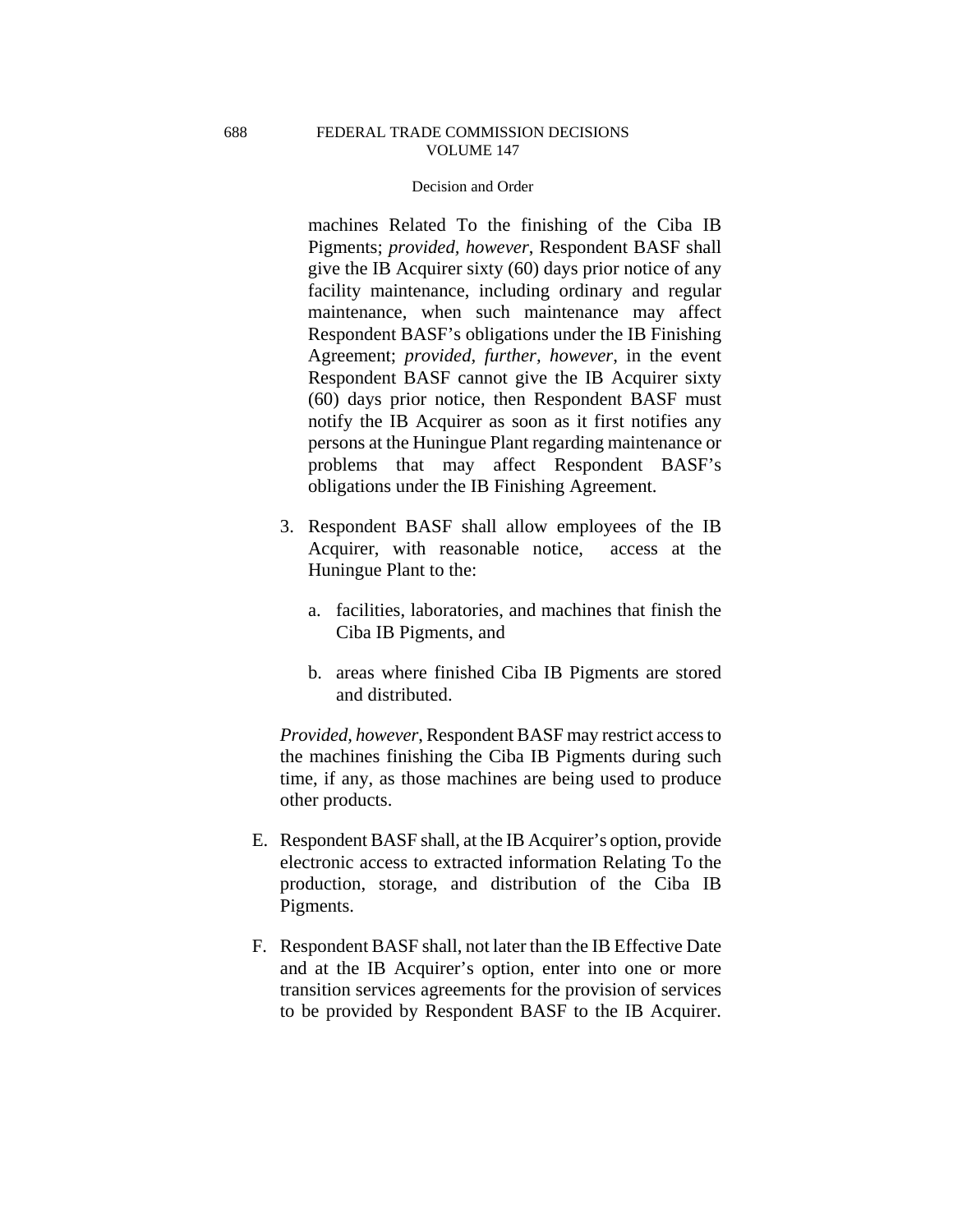Such agreements shall be subject to the prior approval of the Commission and become a part of the IB Divestiture Agreement.

- 1. Such agreements may include, but are not limited to:
	- a. an agreement for technical assistance. Such transition services agreements may have a duration extending throughout, or for a defined period beyond, the term of the IB Finishing Agreement and may include, among other things, assistance in the establishment of Ciba IB Pigment finishing machinery and production of the Ciba IB Pigments at the IB Acquirer's facility.
	- b. an agreement granting the IB Acquirer the right to use, for a period from six (6) to twelve (12) months from the IB Effective Date, the Ciba IB Packaging and Labeling Assets, *provided, however*, Respondent BASF may require that the IB Acquirer alter such packaging and labeling to make clear that the IB Acquirer is the seller of that product by, among other things, affixing a label to such packaging.
- 2. Respondent BASF shall not terminate any transition services agreement before the end of the term approved by the Commission without:
	- a. the written agreement of the IB Acquirer and thirty (30) days prior notice to the Commission; or,
	- b. in the case of a proposed unilateral termination by Respondent BASF due to an alleged breach of an agreement by the IB Acquirer, sixty (60) days notice of such termination. *Provided, however*, such sixty (60) days notice shall only be given after the parties have: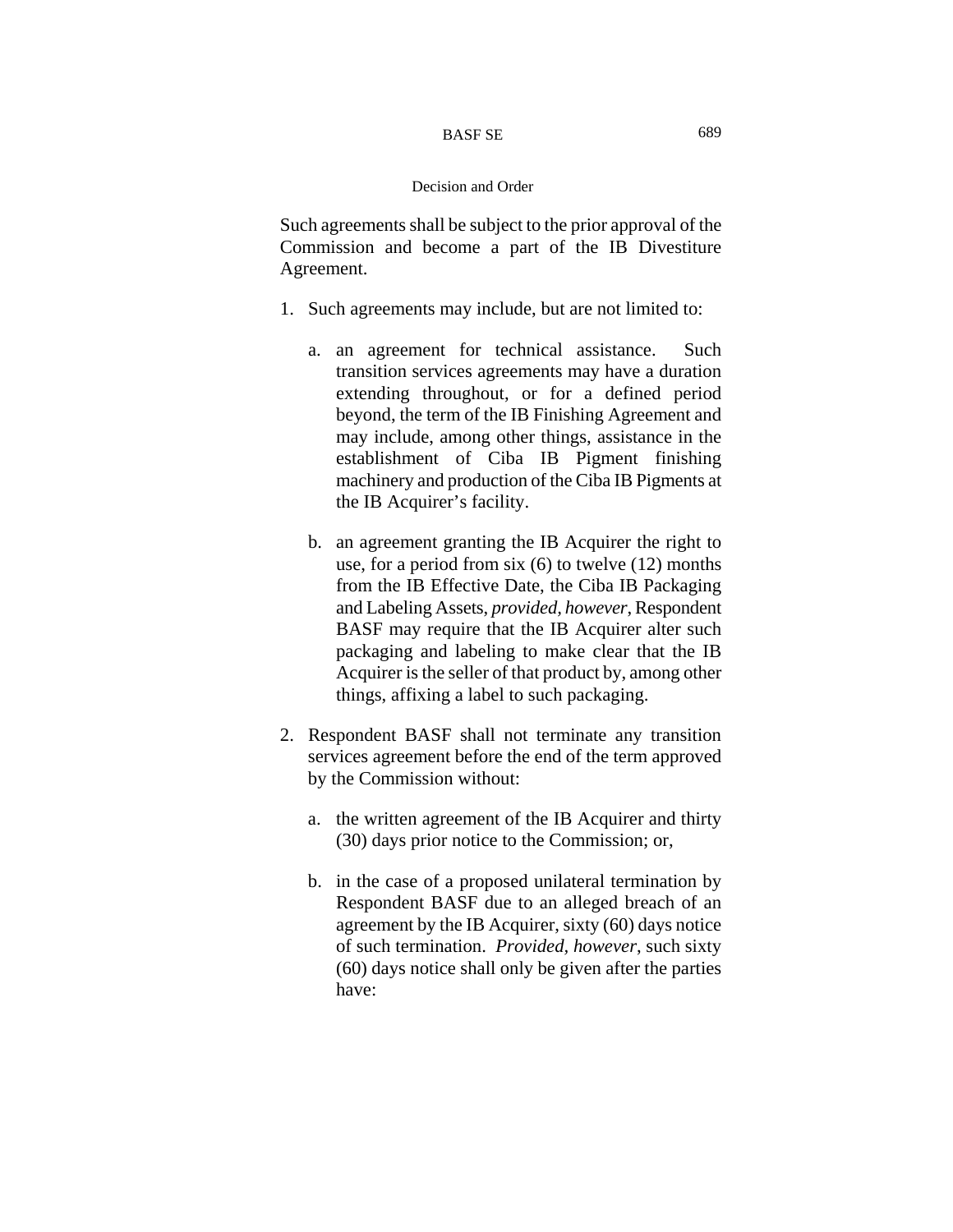- (1) attempted to settle the dispute between themselves, and
- (2) engaged in arbitration and received an arbitrator's decision, or
- (3) received a final court decision after all appeals.
- G. The purposes of this Paragraph II of the Order are: (1) to ensure the continuation of the Ciba IB Business as a going concern in the same manner in which it conducted business as of the date the Consent Agreement is signed, (2) to ensure that the IB Acquirer has the intention and ability to produce the Ciba IB Pigments at facilities independent of Respondent BASF, similar to Ciba's independent production of Ciba IB Pigments, (3) to allow the IB Acquirer, using the IB Finishing Agreement, a sufficient amount of time to replicate the certifications and approvals (currently required by Persons acquiring Ciba IB Pigments from the Huningue Plant) for the manufacture of IB Pigments at another manufacturing facility, and (4) to remedy the lessening of competition resulting from the Acquisition as alleged in the Commission's Complaint.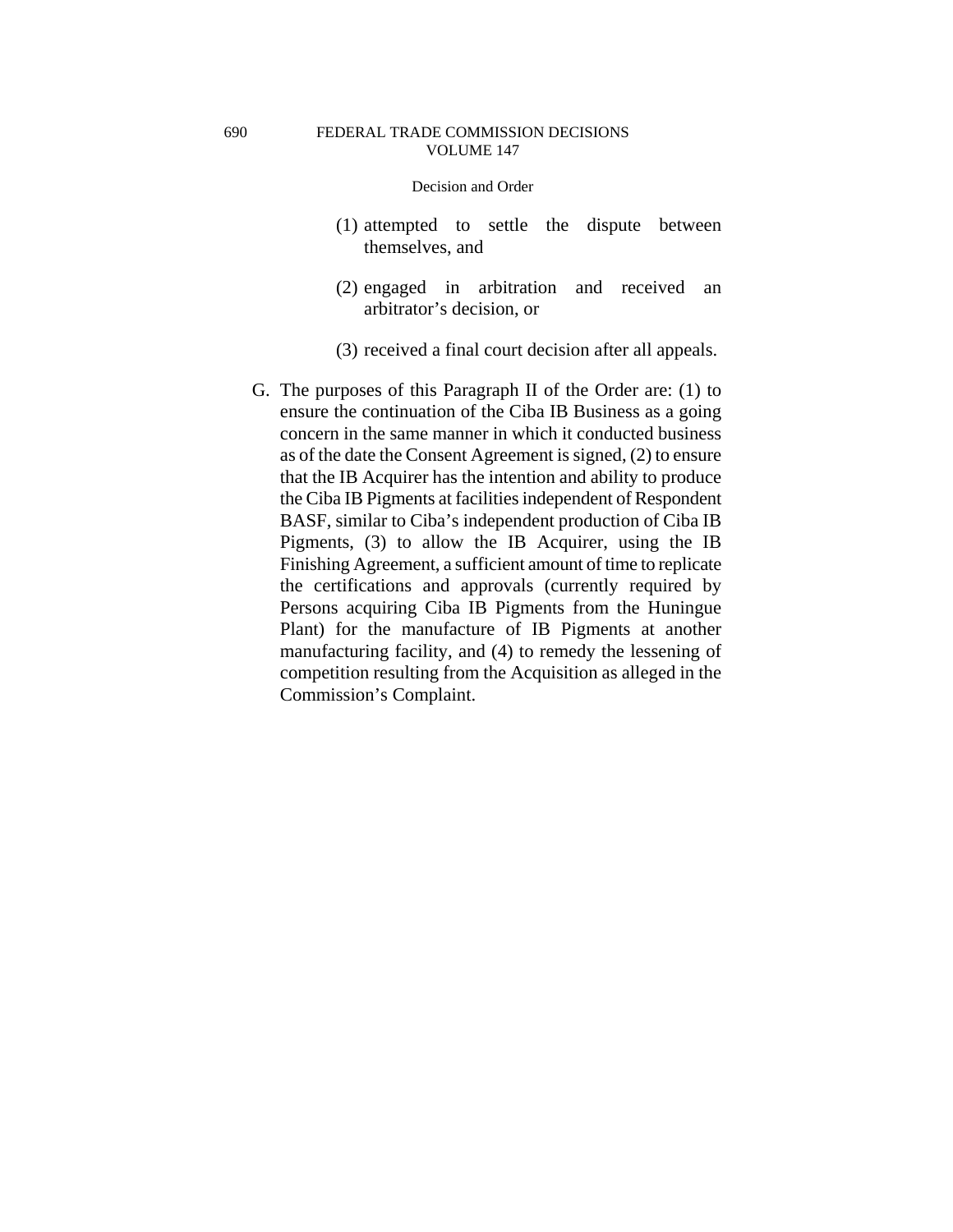## **III.**

# **IT IS FURTHER ORDERED** that:

- A. Within six (6) months of the date on which this Order becomes final:
	- 1. Respondent BASF shall divest the Ciba BV Business, and assign the Ciba BV Contracts, absolutely and in good faith, at no minimum price, only to a BV Acquirer that receives the prior approval of the Commission and only in a manner that receives the prior approval of the Commission; and
	- 2. Respondent BASF shall choose either to:
		- a. divest the Maastricht Plant BV Leased Area absolutely and in good faith, at no minimum price, only to a BV Acquirer that receives the prior approval of the Commission and only in a manner that receives the prior approval of the Commission; or
		- b. lease the Maastricht Plant BV Leased Area absolutely and in good faith, at no minimum price, only to a BV Acquirer that receives the prior approval of the Commission and only in a manner that receives the prior approval of the Commission; or
		- c. enter into a BV Tolling Agreement absolutely and in good faith, at no minimum price, only with a BV Acquirer that receives the prior approval of the Commission and only in a manner that receives the prior approval of the Commission.

The BV Divestiture Agreement between Respondent BASF and the BV Acquirer shall not vary or contradict, or be construed to vary or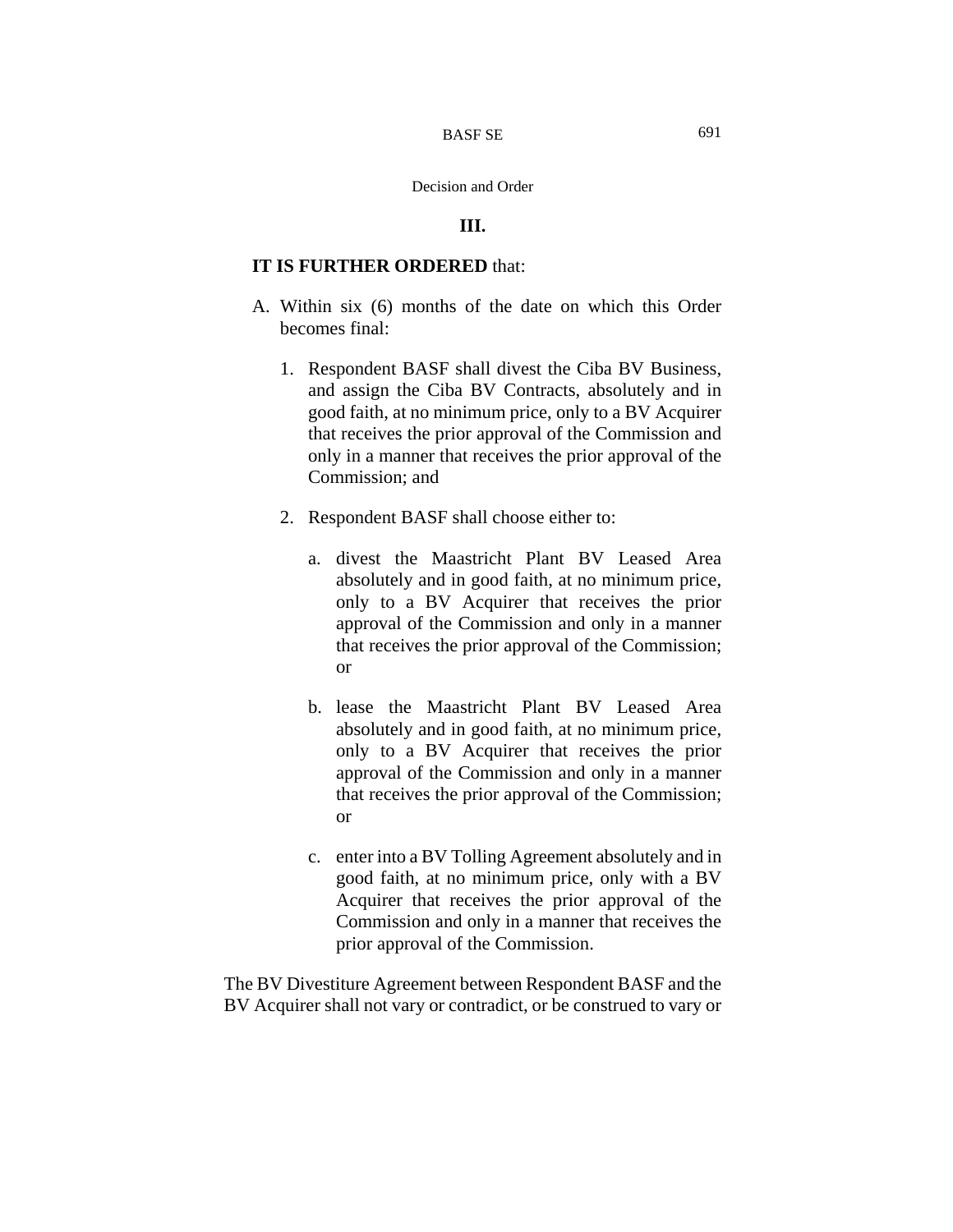contradict, the terms of this Order, it being understood that nothing in this Order shall be construed to reduce any rights or benefits of the BV Acquirer or to reduce any obligations of Respondent BASF under such agreements, and such agreement, if approved by the Commission as the BV Divestiture Agreement, shall be incorporated by reference into this Order and made a part hereof.

*Provided, however*, with respect to assets that are to be divested or agreements entered into pursuant to this paragraph at the BV Acquirer's option, Respondent BASF need not divest such assets or enter into such agreements only if the BV Acquirer chooses not to acquire such assets or enter into such agreements and the Commission approves the divestiture without such assets or agreements.

*Provided, further, however*, that Respondent BASF shall be required to grant the BV Acquirer only the non exclusive rights to use Trademarks Relating To the Ciba BV Pigments solely to describe the BV Acquirer's products as comparable, functionally equivalent, or chemically equivalent to the pertinent Ciba BV Pigments in communications with individual customers, or on the BV Acquirer's website for a period of one (1) year after the BV Effective Date, if such products are made at the Maastricht Plant using the Ciba BV Pigment formulae transferred pursuant to this Paragraph III.

*Provided, further, however*, that Respondent BASF shall be allowed to receive a fully paid-up, irrevocable, royalty-free license to the Licensed Ciba BV Intellectual Property, for use by Respondent BASF in the research, Development, production, manufacture, and sale of products other than BV Pigments.

- B. If the BV Acquirer acquires the Maastricht Plant BV Leased Area, Respondent BASF shall agree to include in the BV Divestiture Agreement, at the Acquirer's option:
	- 1. an agreement with the BV Acquirer providing: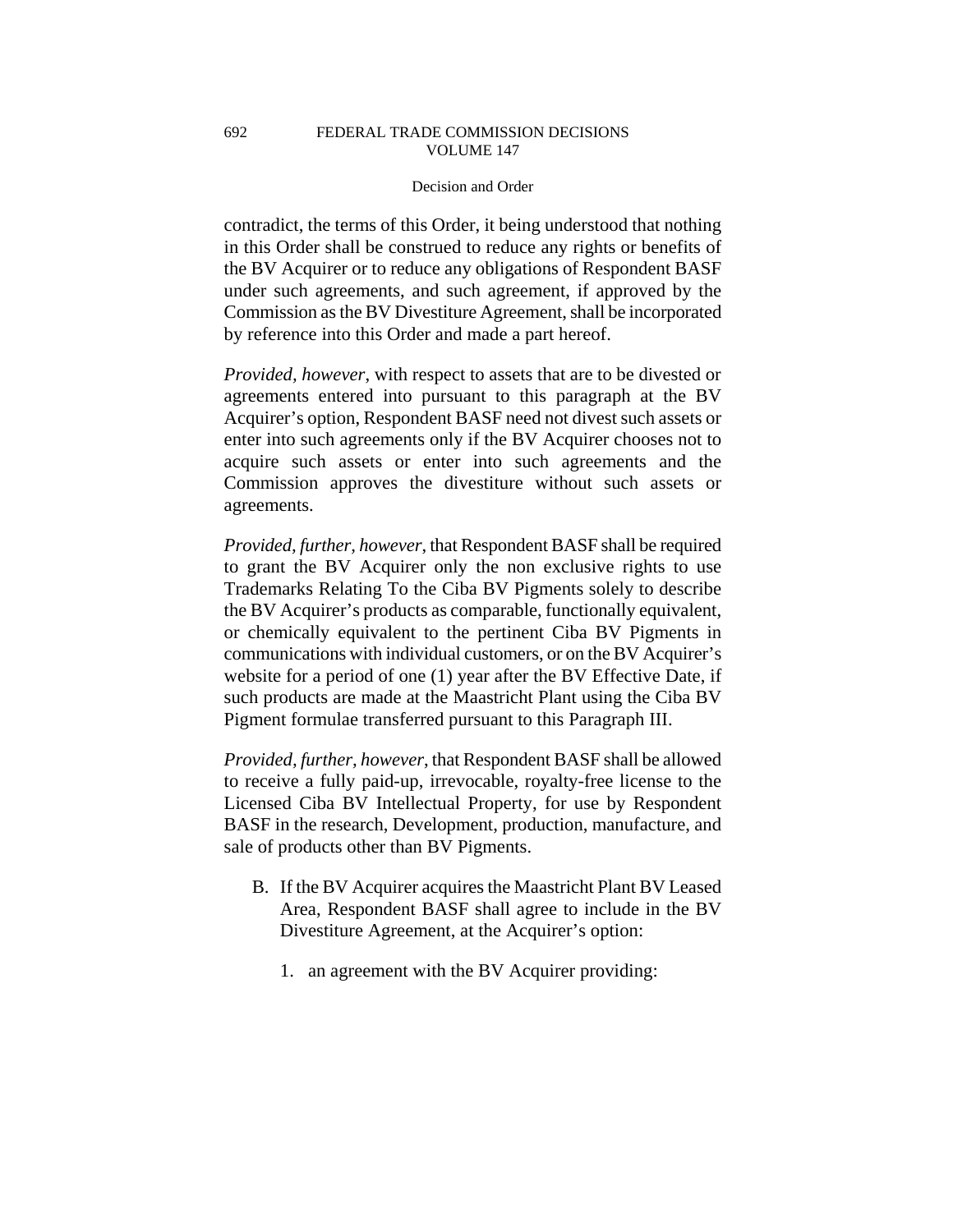#### BASF SE

- a. for access to the Maastricht Plant BV Operational Areas, and
- b. that Respondent BASF shall maintain the Maastricht Plant BV Operational Areas in the same general way in which it maintains the other areas at the Maastricht Plant and common areas of the Maastricht Plant including, but not limited to, the uninterrupted provision of utilities and services;
- 2. an agreement that Respondent BASF move and pay for the consolidation of laboratory and office facilities at the Maastricht Plant Relating To the Ciba BV Pigments;
- 3. a transition services agreement for the provision of technical services by Respondent BASF, for a limited time, Related To the manufacture of Ciba BV Pigments including, but not limited to, computer and back office services;
- 4. an agreement Relating To trucking services provided at the Maastricht Plant Relating To the Ciba BV Pigments;
- 5. an agreement Relating To licenses, permits, and authorizations including, but not limited to, permits for environmental, waste water, discharge and ground water withdrawal, and building;
- 6. a site services agreement providing for, among other things, plant security, canteen services, property taxes, workshop facilities and personnel, and warehousing services, to be provided to the BV Acquirer at or consistent with the level of services currently provided at the Maastricht Plant for the Maastricht Plant BV Leased Area; and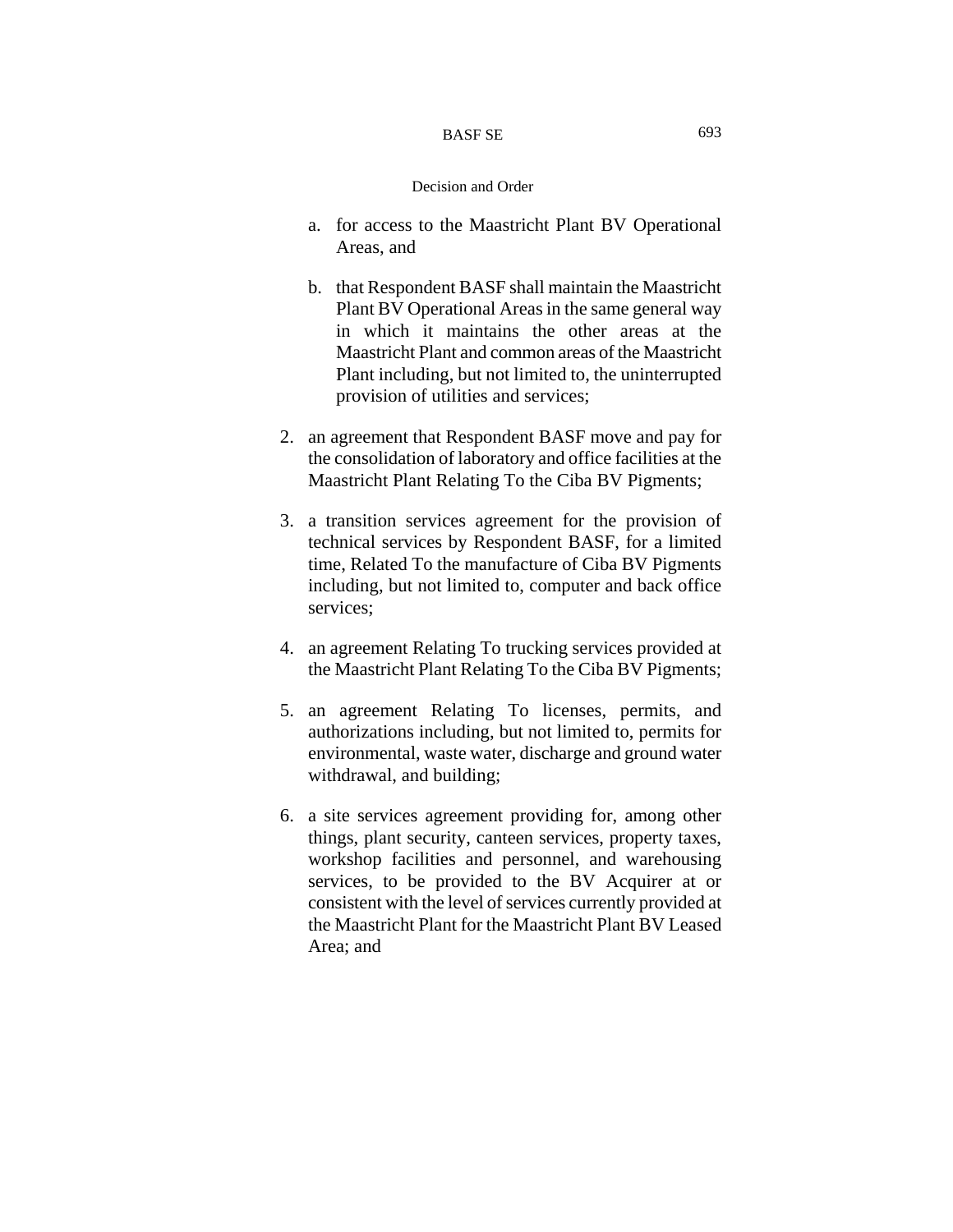694

- 7. an agreement Relating To the disposal of waste water and sludge produced as part of the manufacturing of the Ciba BV Pigments at the Maastricht Plant.
- C. If the BV Acquirer leases the Maastricht Plant BV Leased Area:
	- 1. Respondent BASF shall not terminate the Maastricht Plant BV Lease Agreement or any of the agreements entered into pursuant to this Paragraph III before the end of the term approved by the Commission without:
		- a. the written agreement of the BV Acquirer and thirty (30) days prior notice to the Commission; or,
		- b. in the case of a proposed unilateral termination by Respondent BASF due to an alleged breach of an agreement by the BV Acquirer, sixty (60) days notice of such termination. *Provided, however*, such sixty (60) days notice shall only be given after the parties have:
			- (1) attempted to settle the dispute between themselves, and
			- (2) engaged in arbitration and received an arbitrator's decision, or
			- (3) received a final court decision after all appeals.
	- 2. During the term of the Maastricht Plant BV Lease Agreement:
		- a. Respondent BASF shall, except as requested by the BV Acquirer, take such actions as are necessary to prevent the destruction, removal, wasting, deterioration, or impairment of the Maastricht Plant BV Operational Areas, *provided, however*, that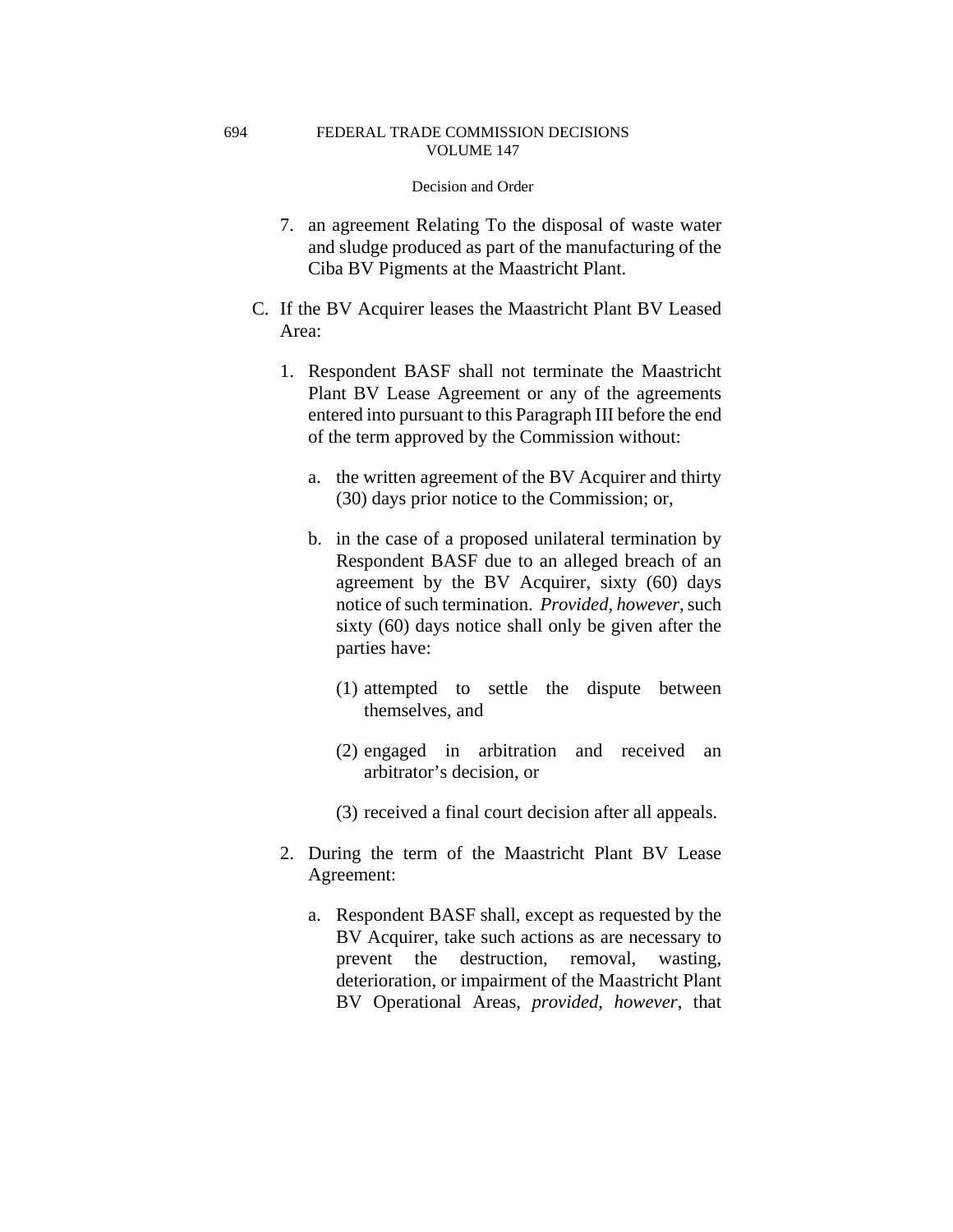Respondent BASF shall give the BV Acquirer sixty (60) days prior notice of any facility maintenance, including ordinary and regular maintenance, when such maintenance may affect the operation of or access to the Maastricht Plant BV Operational Areas or the Maastricht Plant BV Leased Area; provided, further, however, that in the event Respondent BASF cannot give the BV Acquirer sixty (60) days prior notice, then Respondent BASF must notify the BV Acquirer as soon as it first notifies any persons at the Maastricht Plant regarding maintenance or problems that may affect the operation of or access to the Maastricht Plant BV Operational Areas or the Maastricht Plant BV Leased Area; and

- b. Respondent BASF shall maintain the Maastricht Plant BV Operational Areas in the same general way in which it maintains the other areas at the Maastricht Plant and common areas of the Maastricht Plant (to the extent the BV Acquirer complies with the lease terms) including, but not limited to, the uninterrupted provision of utilities and services.
- D. If the BV Acquirer enters into a BV Tolling Agreement:
	- 1. Respondent BASF shall not terminate the BV Tolling Agreement before the end of the term approved by the Commission without:
		- a. the written agreement of the BV Acquirer and thirty (30) days prior notice to the Commission; or,
		- b. in the case of a proposed unilateral termination by Respondent BASF due to an alleged breach of an agreement by the BV Acquirer, sixty (60) days notice of such termination. *Provided, however*, such sixty (60) days notice shall only be given after the parties have: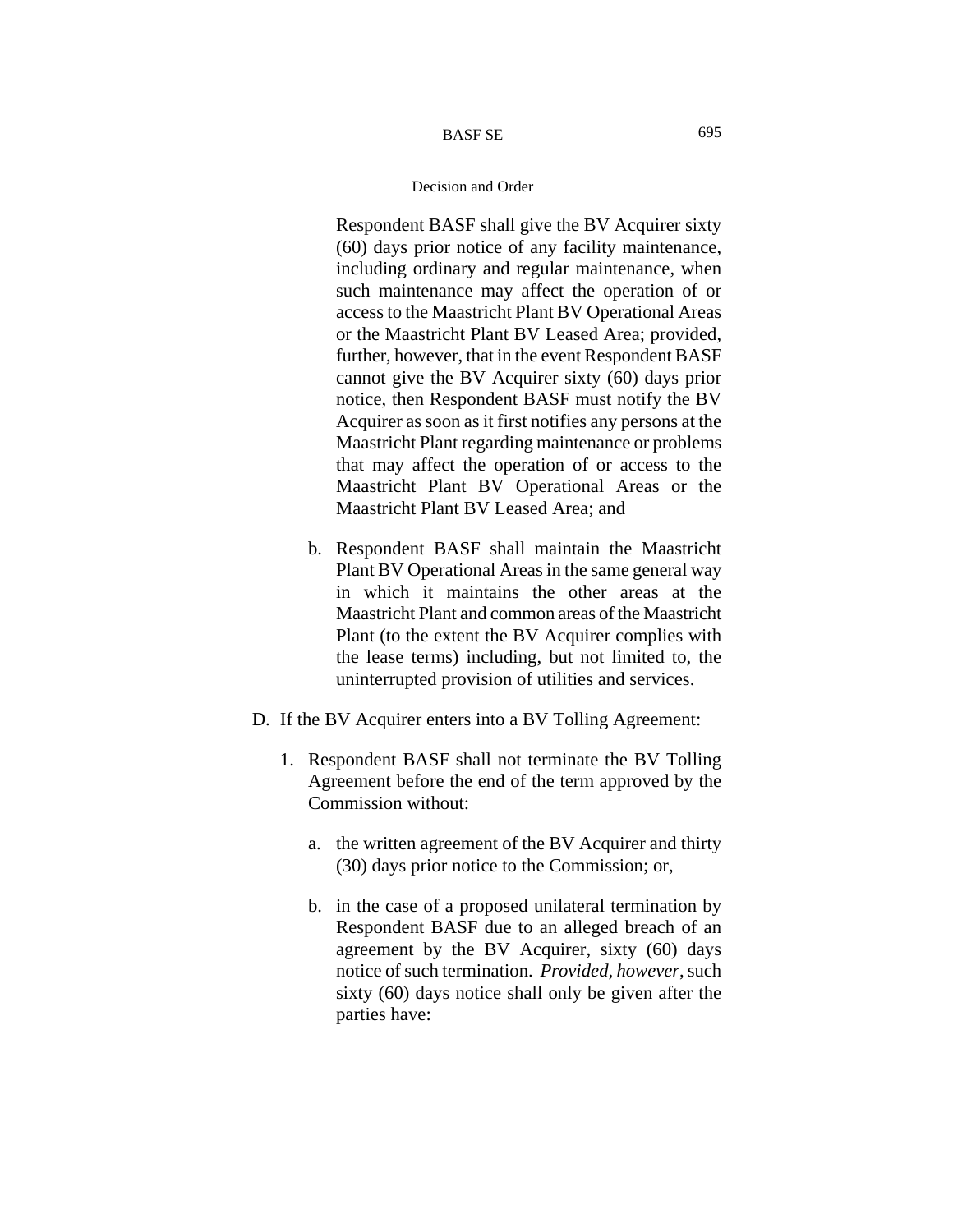- (1) attempted to settle the dispute between themselves, and
- (2) engaged in arbitration and received an arbitrator's decision, or
- (3) received a final court decision after all appeals.
- 2. For the duration of the BV Tolling Agreement:
	- a. Respondent BASF shall take such actions as are necessary to prevent the destruction, removal, wasting, deterioration, or impairment of the facilities and machines Related To the finishing of the Ciba BV Pigments; *provided, however*, Respondent BASF shall give the BV Acquirer sixty (60) days prior notice of any facility maintenance, including ordinary and regular maintenance, when such maintenance may affect Respondent BASF's obligations under the BV Tolling Agreement; *provided, further, however*, in the event Respondent BASF cannot give the BV Acquirer sixty (60) days prior notice, then Respondent BASF must notify the BV Acquirer as soon as it first notifies any persons at the Maastricht Plant regarding maintenance or problems that may affect Respondent BASF's obligations under the BV Tolling Agreement;
	- b. Respondent BASF shall allow employees of the BV Acquirer, with reasonable notice, access at the Maastricht Plant:
		- (1) to the facilities and machines that produce and test the Ciba BV Pigments, and
		- (2) the areas where finished products are stored and distributed.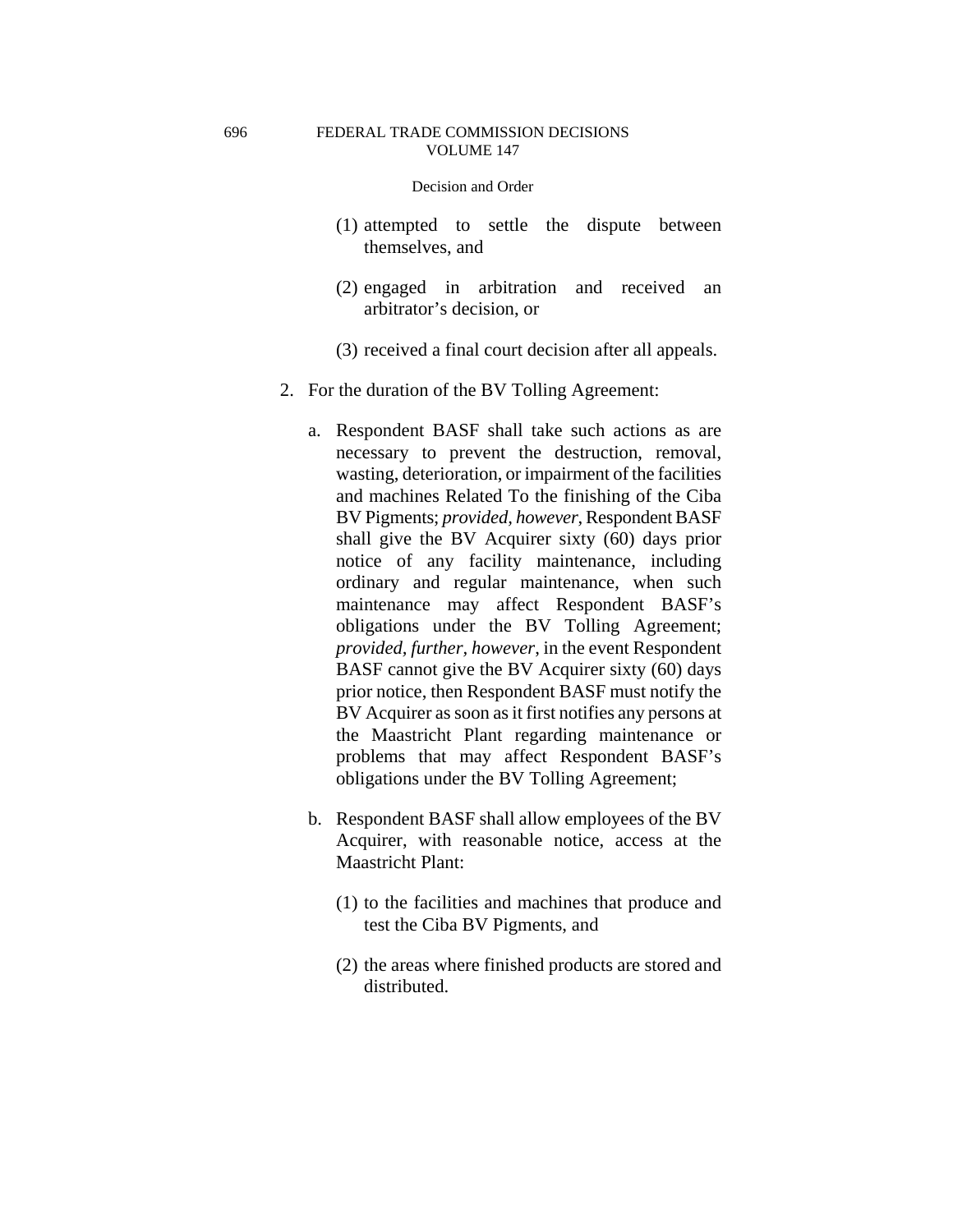#### BASF SE

- c. Respondent BASF shall, at the BV Acquirer's option, provide electronic access to extracted information Relating To the production, storage, and distribution of the Ciba BV Pigments.
- E. Respondent BASF shall enter, not later than the BV Effective Date and at the BV Acquirer's option, into one or more transition services agreements for the provision of services to be provided by Respondent BASF to the BV Acquirer. Such agreements shall be subject to the prior approval of the Commission and become a part of the BV Divestiture Agreement.
	- 1. Such agreements may include, but are not limited to:
		- a. an agreement for technical assistance. If there is a BV Tolling Agreement, such transition services agreements may have a duration extending throughout, or for a defined period beyond, the term of the BV Tolling Agreement and may include, among other things, assistance in the establishment of Ciba BV Pigment machinery and production of the Ciba BV Pigment at the BV Acquirer's facility.
		- b. an agreement granting the BV Acquirer the right to use, for a period from six (6) to twelve (12) months from the BV Effective Date, the Ciba BV Packaging and Labeling Assets, *provided, however*, Respondent BASF may require that the BV Acquirer must alter such packaging and labeling to make clear that the BV Acquirer is the seller of that product by, among other things, affixing a label to such packaging.
	- 2. Respondent BASF shall not terminate any transition services agreement before the end of the term approved by the Commission without: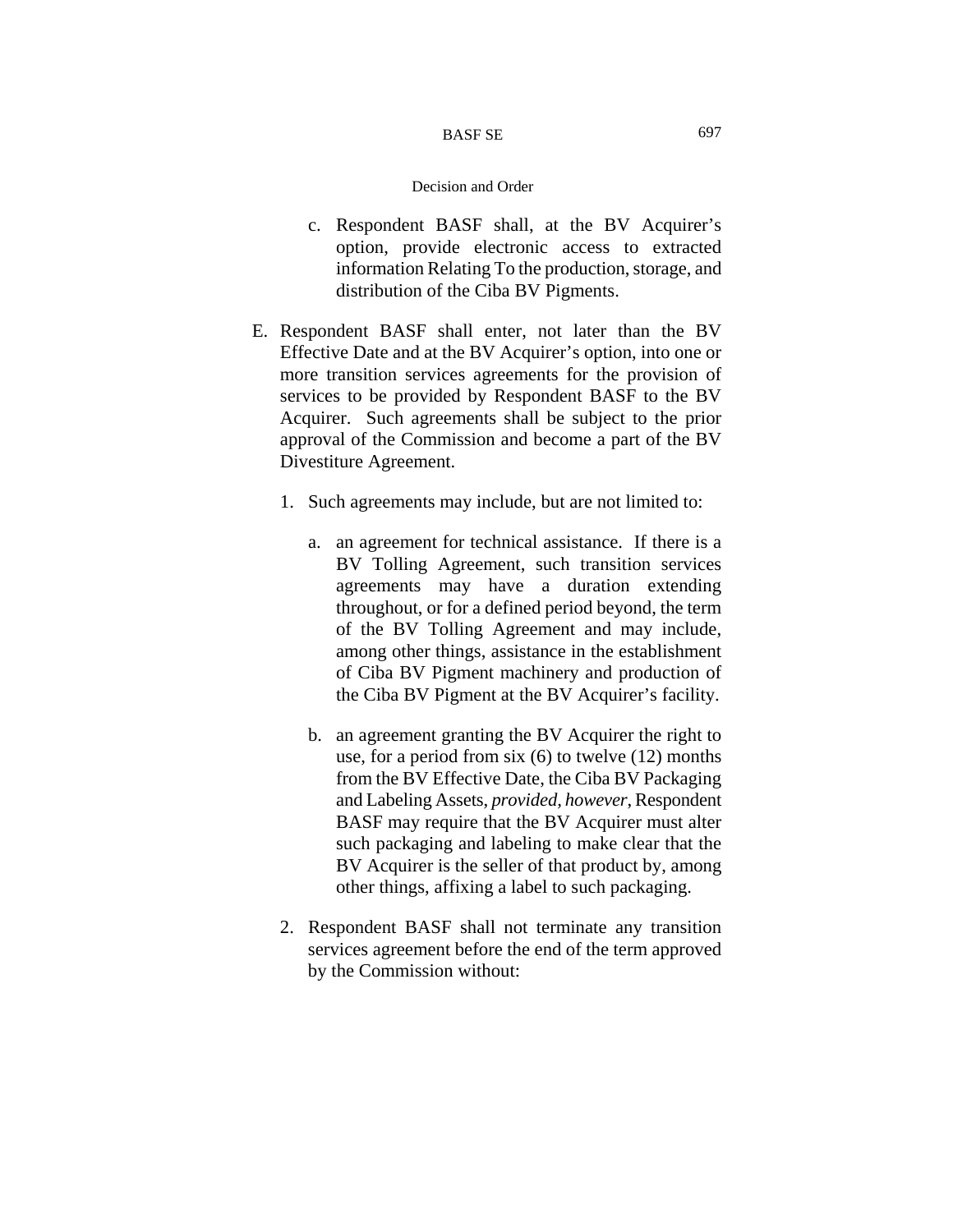- a. the written agreement of the BV Acquirer and thirty (30) days prior notice to the Commission; or,
- b. in the case of a proposed unilateral termination by Respondent BASF due to an alleged breach of an agreement by the BV Acquirer, sixty (60) days notice of such termination. *Provided, however*, such sixty (60) days notice shall only be given after the parties have:
	- (1) attempted to settle the dispute between themselves, and
	- (2) engaged in arbitration and received an arbitrator's decision, or
	- (3) received a final court decision after all appeals.
- F. The purposes of this Paragraph III of the Order are: (1) to ensure the continuation of the Ciba BV Business as a going concern in the same manner in which it conducted business as of the date the Consent Agreement is signed, (2) to ensure that the BV Acquirer has the intention and ability to produce the Ciba BV Pigments at facilities independent of Respondent BASF, similar to Ciba's independent production of Ciba BV Pigments, or as an independent producer of Ciba BV Pigments at facilities owned at the Maastricht Plant, (3) to allow the BV Acquirer, if it chooses to enter into a BV Tolling Agreement, to do so for a sufficient amount of time to replicate the certifications and approvals (currently required by Persons acquiring Ciba BV Pigments from the Maastricht Plant) for the manufacture of BV Pigments at another manufacturing facility, and (4) to remedy the lessening of competition resulting from the Acquisition as alleged in the Commission's Complaint.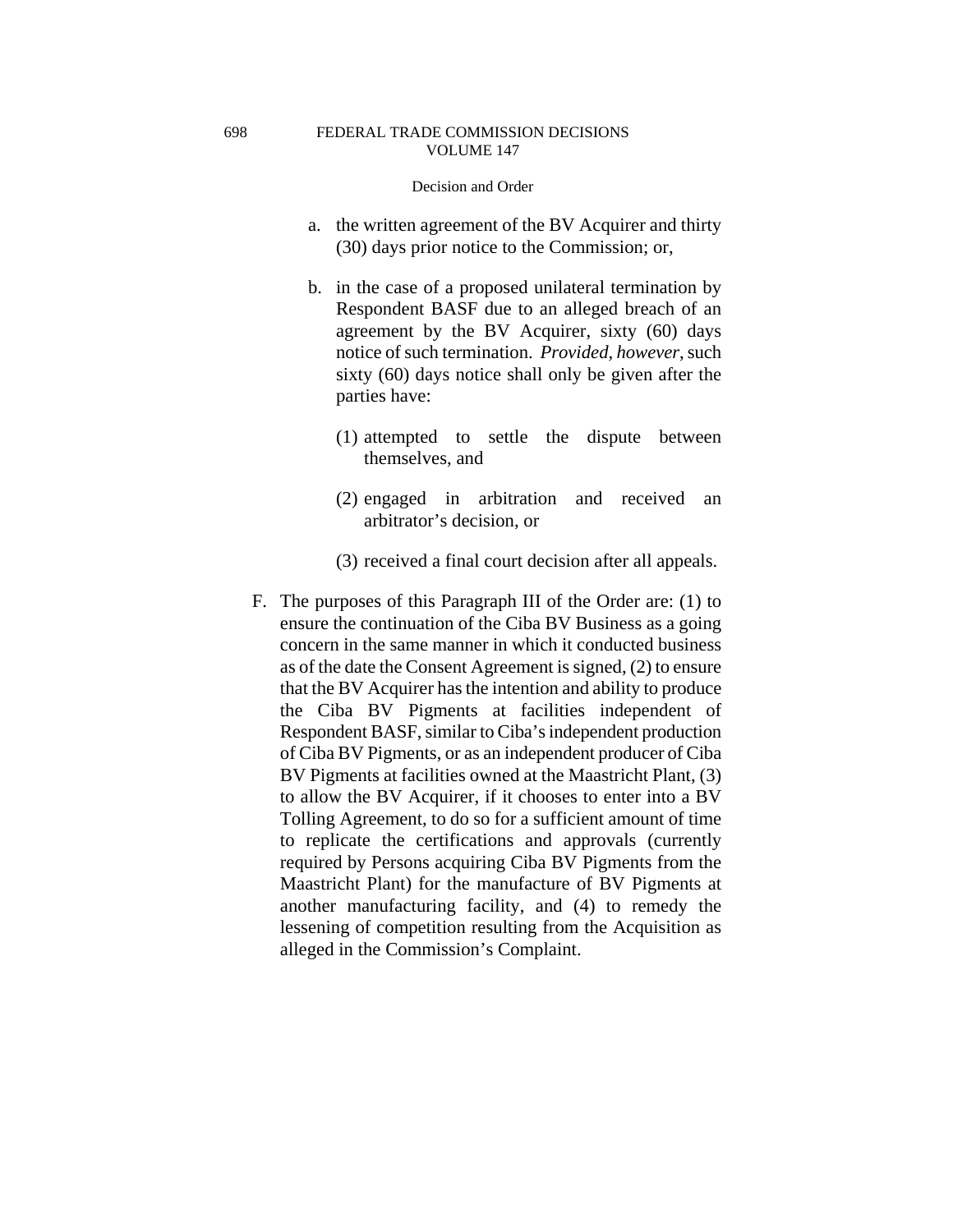## **IV.**

# **IT IS FURTHER ORDERED** that:

- A. Respondent BASF and Respondent BASF's employees shall not (1) during or after the term of the BV Tolling Agreement, if applicable, or (2) during or after the term of the Maastricht Plant BV Lease Agreement, if applicable, or (3) after the divestiture of the Maastricht Plant BV Leased Area, if applicable, use or share, directly or indirectly, any Confidential Business Information Relating To the Ciba BV Pigments (including, but not limited to, the production, transportation, delivery, storage, distribution, marketing, and sale of Ciba BV Pigments by the BV Acquirer from the Maastricht Plant) with any of Respondent BASF's employees who manage, produce, or sell, Respondent BASF's BV products; and
- B. Respondent BASF and Respondent BASF's employees shall not during or after the term of the IB Finishing Agreement use or share, directly or indirectly, any Confidential Business Information Relating To the Ciba IB Pigments (including, but not limited to, the production, transportation, delivery, storage, distribution, marketing, and sale of Ciba IB Pigments by the IB Acquirer from the Huningue Plant) with any of Respondent BASF's employees who manage, produce, or sell, Respondent BASF's IB products.

*Provided, however*, the provisions of Paragraphs IV.A. and IV.B. apply except:

- 1. As otherwise allowed in this Order;
- 2. As provided for in a transition services agreement;
- 3. As consented to by the BV Acquirer or IB Acquirer;
- 4. As required by law;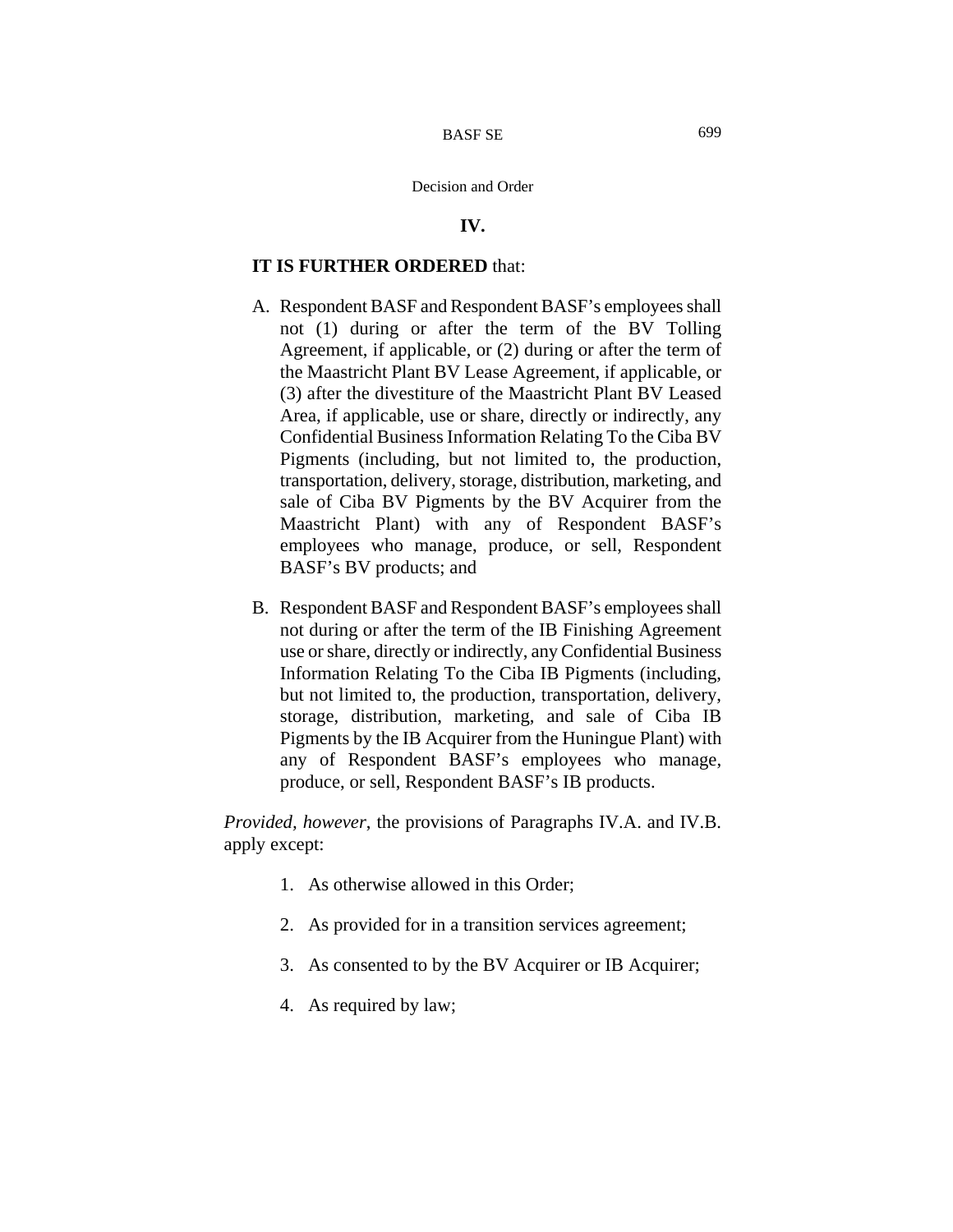#### Decision and Order

- 5. In negotiating agreements to divest assets pursuant to this Order and engaging in related due diligence;
- 6. In complying with this Order;
- 7. To the extent necessary to allow Respondent BASF to comply with the requirements and obligations of the laws of the United States and other countries;
- 8. In defending legal claims, investigations or enforcement actions threatened or brought against or related to the Ciba BV Business or Ciba IB Business; and
- 9. In obtaining legal advice.
- C. Respondent BASF shall require any Persons with access to Confidential Business Information Relating To the Ciba BV Pigments and the Ciba IB Pigments to enter into agreements, within ten (10) days after the BV Effective Date or IB Effective Date, respectively, not to disclose any Confidential Business Information Relating To the Ciba BV Pigments or the Ciba IB Pigments, respectively, to Respondent BASF or to any third party except as otherwise permitted by this Order. Copies of such agreements shall be retained by Respondent BASF, and provided to the Commission and the Monitor.

# **V.**

# **IT IS FURTHER ORDERED** that:

A. Mr. Edward Gold of PriceWaterhouseCoopers, United States (with the direct assistance of Messrs. Alfred Höhn and Wolfgang Nothhelfer, PriceWaterhouseCoopers, Germany), shall serve as the Monitor pursuant to the agreement executed by the Monitor and Respondent BASF and attached as Confidential Exhibit D ("Monitor Agreement"). The Monitor is appointed to assure that Respondent BASF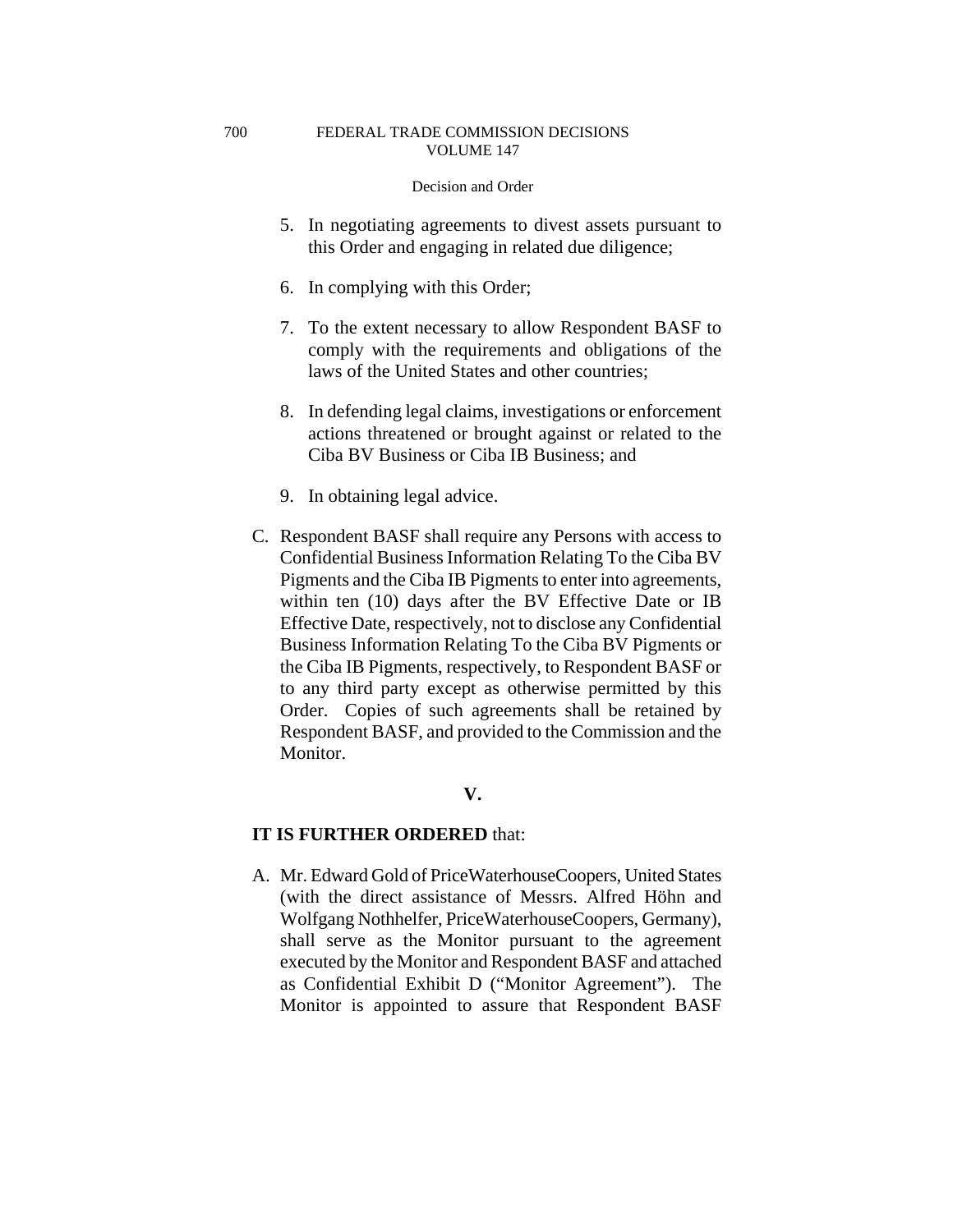expeditiously complies with all of its obligations and performs all of its responsibilities as required by this Order;

- B. The Monitor Agreement shall require that, no later than one (1) day after the Acquisition Date, Respondent BASF transfers to the Monitor all rights, powers, and authorities necessary to permit the Monitor to perform his duties and responsibilities, pursuant to this Order and the Asset Maintenance Order, and consistent with the purposes of the Decision and Order.
- C. No later than one (1) day after the Acquisition Date, Respondent BASF shall, pursuant to the Monitor Agreement, transfer to the Monitor all rights, powers, and authorities necessary to permit the Monitor to perform his duties and responsibilities, pursuant to this Order and the Asset Maintenance Order, and consistent with the purposes of the Decision and Order.
- D. Respondent BASF shall consent to the following terms and conditions regarding the powers, duties, authorities, and responsibilities of the Monitor:
	- 1. The Monitor shall have the power and authority to monitor Respondent BASF's compliance with the terms of the Order, and shall exercise such power and authority and carry out the duties and responsibilities of the Monitor in a manner consistent with the purposes of the Order and in consultation with the Commission including, but not limited to:
		- a. Assuring that Respondent BASF expeditiously complies with all of its obligations and performs all of its responsibilities as required by this Order; and
		- b. Monitoring any agreements between Respondent BASF and either the IB Acquirer or the BV Acquirer.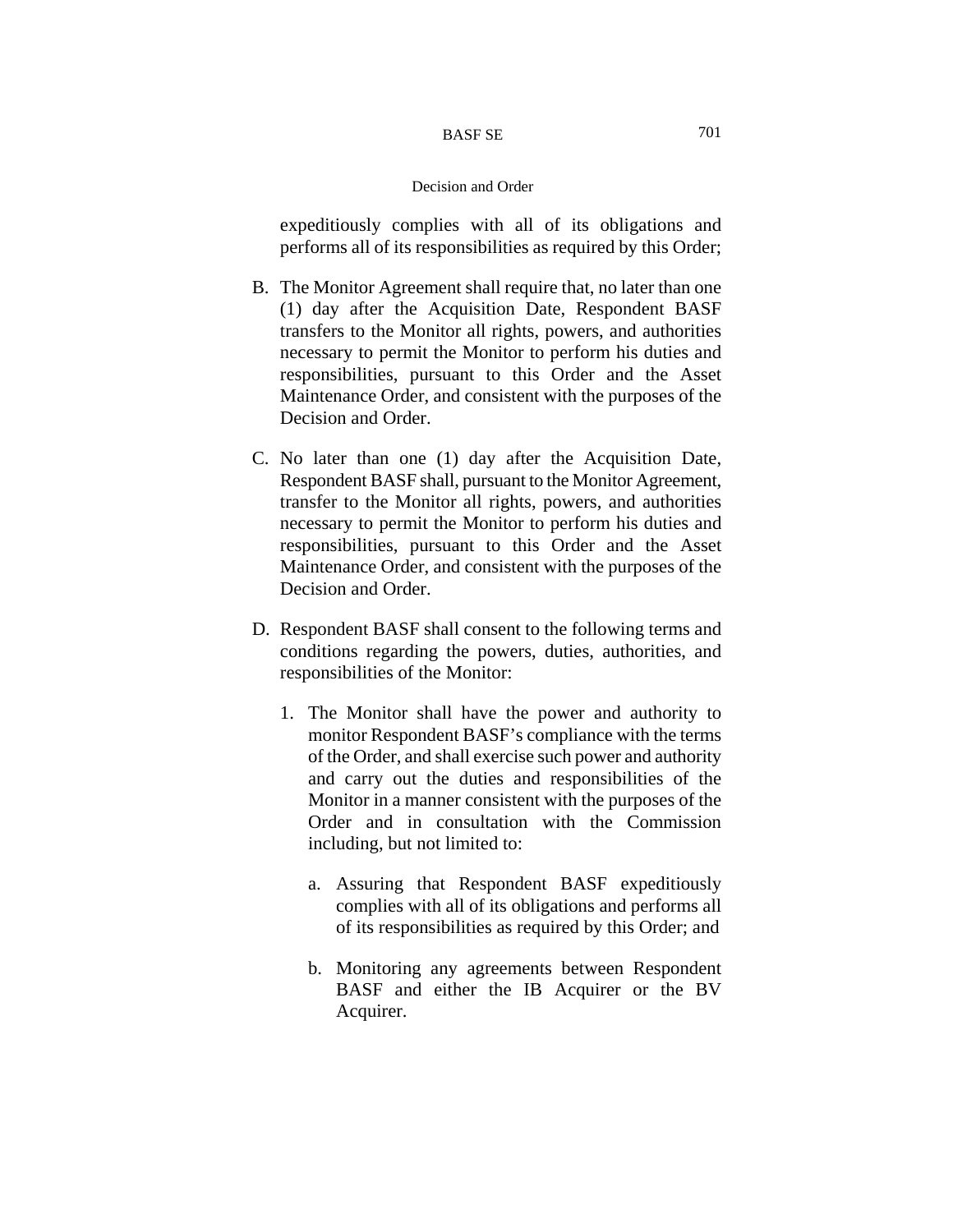- 2. The Monitor shall act in a fiduciary capacity for the benefit of the Commission.
- 3. Subject to any demonstrated legally recognized privilege, the Monitor shall have full and complete access to Respondent BASF's personnel, books, documents, records kept in the normal course of business, facilities and technical information, and such other relevant information as the Monitor may reasonably request, Related To Respondent BASF's compliance with its obligations under the Order. Respondent BASF shall cooperate with any reasonable request of the Monitor and shall take no action to interfere with or impede the Monitor's ability to monitor Respondent BASF's compliance with the Order.
- 4. The Monitor shall serve, without bond or other security, at the expense of Respondent BASF on such reasonable and customary terms and conditions as the Commission may set. The Monitor shall have authority to employ, at the expense of Respondent BASF, such consultants, accountants, attorneys and other representatives and assistants as are reasonably necessary to carry out the Monitor's duties and responsibilities. The Monitor shall account for all expenses incurred, including fees for services rendered, subject to the approval of the Commission.
- 5. Respondent BASF shall indemnify the Monitor and hold the Monitor harmless against any losses, claims, damages, liabilities, or expenses arising out of, or in connection with, the performance of the Monitor's duties, including all reasonable fees of counsel and other reasonable expenses incurred in connection with the preparations for, or defense of, any claim, whether or not resulting in any liability, except to the extent that such losses, claims, damages, liabilities, or expenses result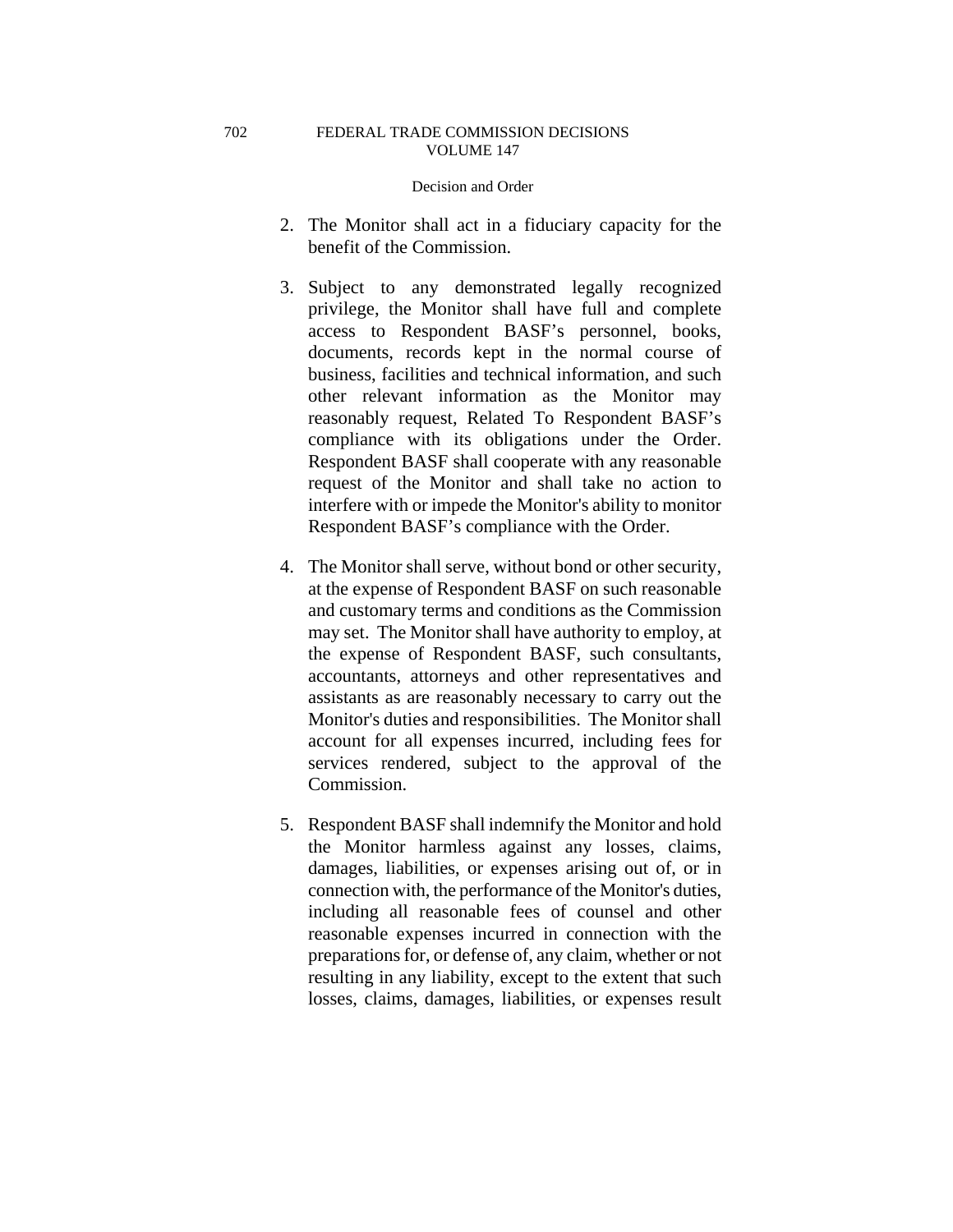from gross negligence, malfeasance, willful or wanton acts, or bad faith by the Monitor.

- 6. The Monitor Agreement shall provide that within one (1) month from the date the Monitor is appointed pursuant to this paragraph, and every sixty (60) days thereafter, the Monitor shall report in writing to the Commission concerning performance by Respondent BASF of its obligations under the Order.
- 7. Respondent BASF may require the Monitor and each of the Monitor's consultants, accountants, attorneys, and other representatives and assistants to sign a customary confidentiality agreement; *provided, however*, such agreement shall not restrict the Monitor from providing any information to the Commission.
- E. The Commission may, among other things, require the Monitor and each of the Monitor's consultants, accountants, attorneys, and other representatives and assistants to sign an appropriate confidentiality agreement relating to Commission materials and information received in connection with the performance of the Monitor's duties.
- F. If the Commission determines that the Monitor has ceased to act or failed to act diligently, the Commission may appoint a substitute Monitor:
	- 1. The Commission shall select the substitute Monitor, subject to the consent of Respondent BASF, which consent shall not be unreasonably withheld. If Respondent BASF has not opposed, in writing, including the reasons for opposing, the selection of a proposed Monitor within ten (10) days after notice by the staff of the Commission to Respondent BASF of the identity of any proposed Monitor, Respondent BASF shall be deemed to have consented to the selection of the proposed Monitor.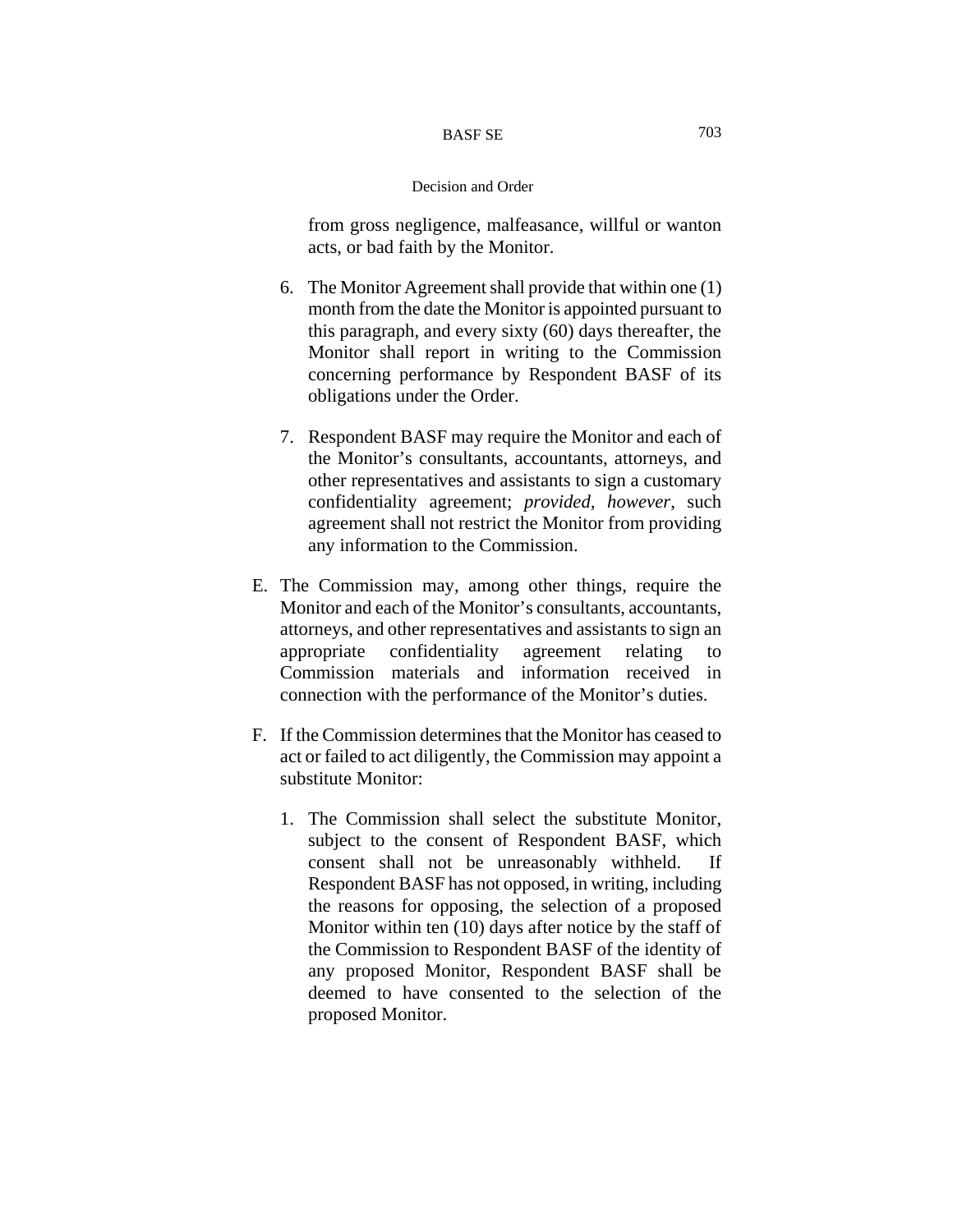# Decision and Order

- 2. Not later than ten (10) days after appointment of the substitute Monitor, Respondent BASF shall execute an agreement that, subject to the prior approval of the Commission, confers on the Monitor all the rights and powers necessary to permit the Monitor to monitor Respondent BASF's compliance with the relevant terms of the Order in a manner consistent with the purposes of the Order.
- G. The Commission may on its own initiative, or at the request of the Monitor, issue such additional orders or directions as may be necessary or appropriate to assure compliance with the requirements of the Order.
- H. A Monitor appointed pursuant to this Order may be the same person appointed as the Divestiture Trustee pursuant to the relevant provisions of this Order.

# **VI.**

# **IT IS FURTHER ORDERED** that:

A. If Respondent BASF has not fully complied with the obligations as required by Paragraphs II and III of this Order, the Commission may appoint a Divestiture Trustee to divest the Ciba IB Business and the Ciba BV Business, and enter into other agreements, assignments, and licenses, in a manner that satisfies the requirements of this Order.

In the event that the Commission or the Attorney General brings an action pursuant to § 5(l) of the Federal Trade Commission Act, 15 U.S.C. § 45(l), or any other statute enforced by the Commission, Respondent BASF shall consent to the appointment of a Divestiture Trustee in such action to effectuate the divestitures and other obligations as described in Paragraphs II and III. Neither the appointment of a Divestiture Trustee nor a decision not to appoint a Divestiture Trustee under this Paragraph VI shall preclude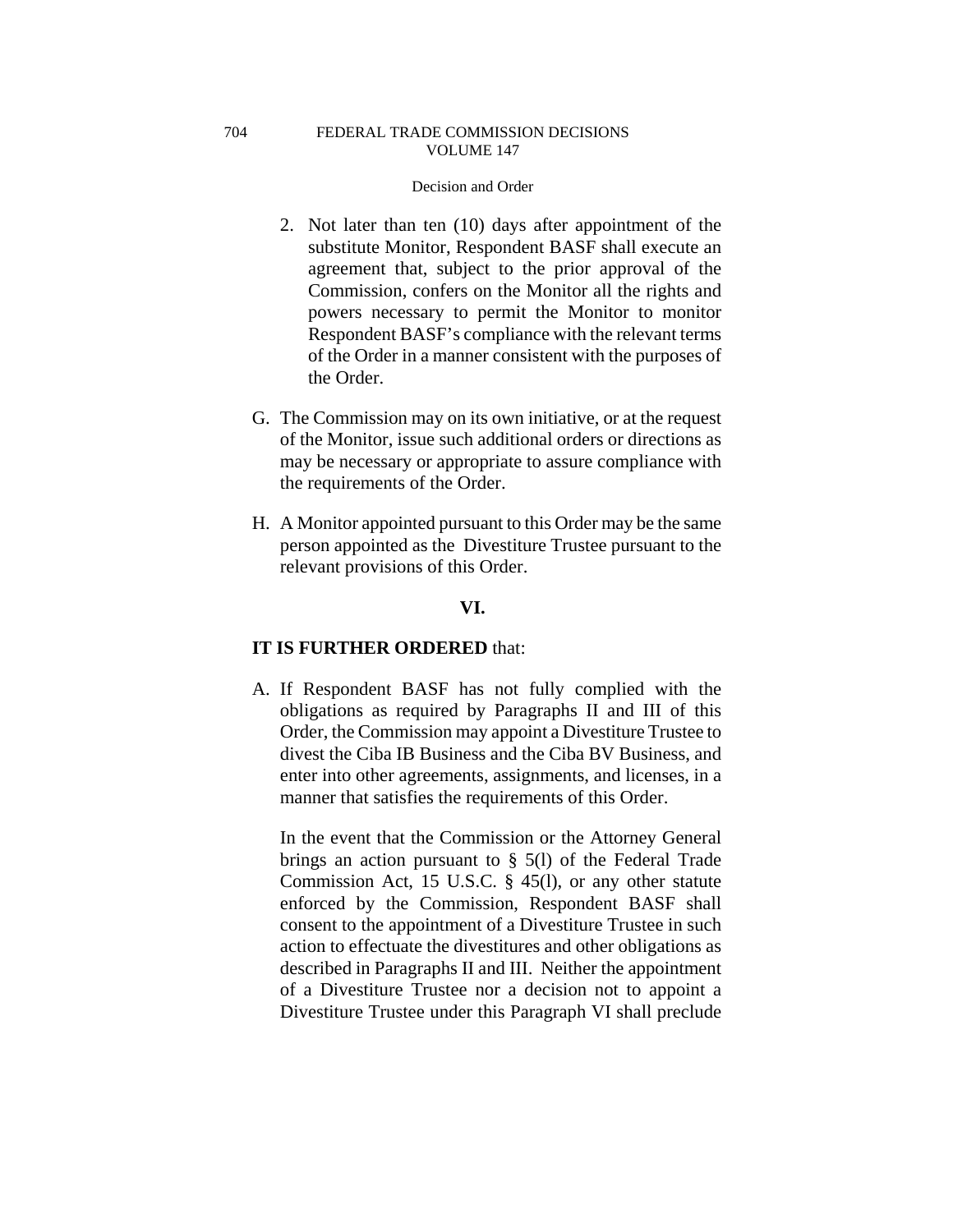the Commission or the Attorney General from seeking civil penalties or any other relief available to it, including a courtappointed Divestiture Trustee, pursuant to  $\S$  5(1) of the Federal Trade Commission Act, or any other statute enforced by the Commission, for any failure by Respondent BASF to comply with this Order.

- B. The Commission shall select the Divestiture Trustee, subject to the consent of Respondent BASF, which consent shall not be unreasonably withheld. The Divestiture Trustee shall be a person with experience and expertise in acquisitions and divestitures. If Respondent BASF has not opposed, in writing, including the reasons for opposing, the selection of any proposed Divestiture Trustee within ten (10) days after notice by the staff of the Commission to Respondent BASF of the identity of any proposed Divestiture Trustee, Respondent BASF shall be deemed to have consented to the selection of the proposed Divestiture Trustee.
- C. Not later than ten (10) days after the appointment of a Divestiture Trustee, Respondent BASF shall execute a trust agreement that, subject to the prior approval of the Commission, transfers to the Divestiture Trustee all rights and powers necessary to permit the Divestiture Trustee to effect the divestitures required by this Order.
- D. If a Divestiture Trustee is appointed by the Commission or a court pursuant to this Paragraph VI, Respondent BASF shall consent to the following terms and conditions regarding the Divestiture Trustee's powers, duties, authority, and responsibilities:
	- 1. Subject to the prior approval of the Commission, the Divestiture Trustee shall have the exclusive power and authority to divest the Ciba IB Business and enter into the IB Finishing Agreement, and/or divest the Ciba BV Business, and either divest or lease the Maastricht Plant BV Leased Area, or enter into the BV Tolling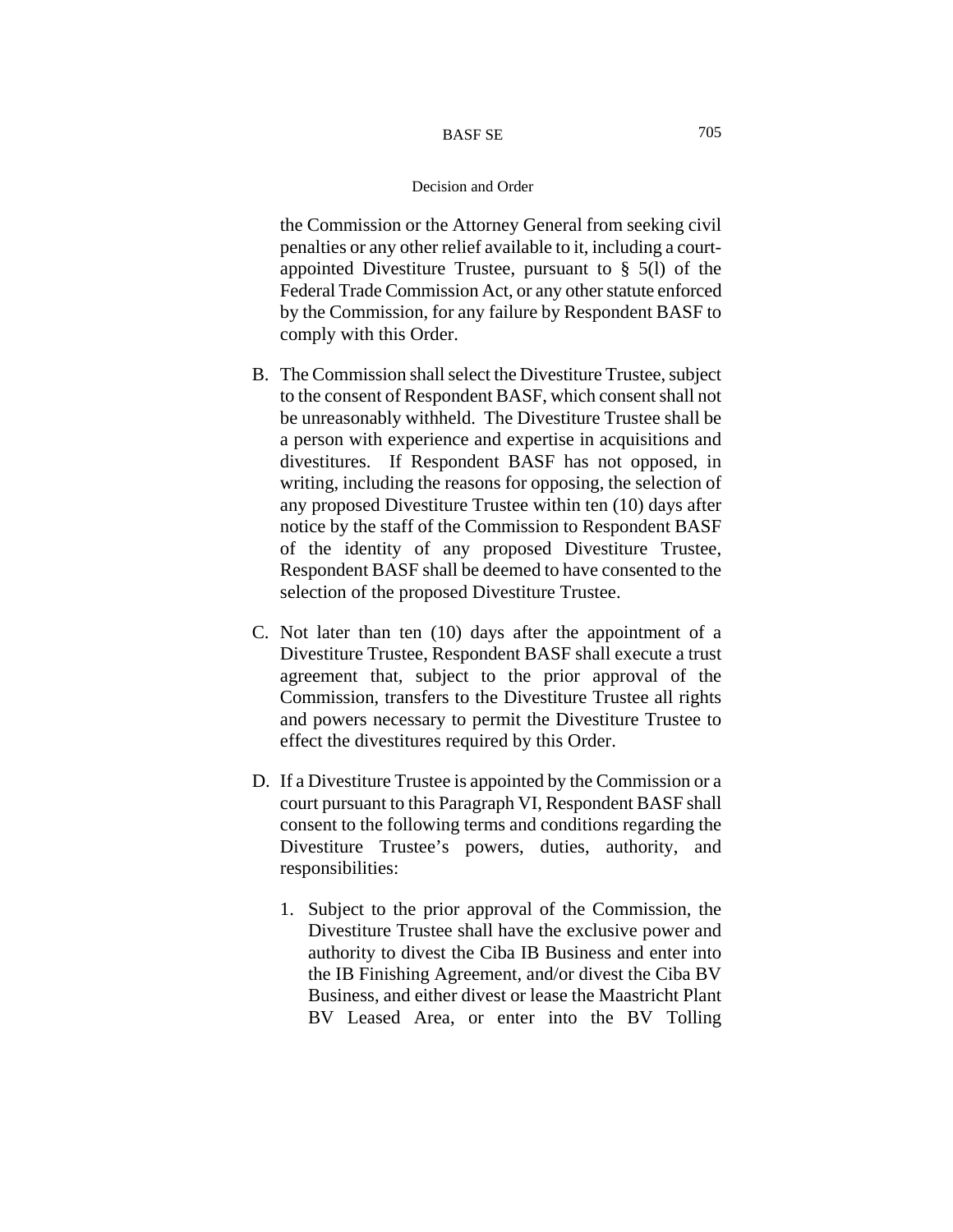Agreement, and enter into all agreements, licenses and assignments as described in Paragraphs II and III of this Order.

- 2. The Divestiture Trustee shall have one (1) year after the date the Commission approves the trust agreement described herein to divest the Ciba IB Business and enter into the IB Finishing Agreement, and/or divest the Ciba BV Business, and either divest or lease the Maastricht Plant BV Leased Area, or enter into the BV Tolling Agreement, and enter into all agreements, licenses and assignments as described in Paragraphs II and III of this Order, absolutely and in good faith, at no minimum price, to one or more acquirers that receives the prior approval of the Commission and in a manner that receives the prior approval of the Commission. If, however, at the end of the one (1) year period, the Divestiture Trustee has submitted a plan of divestiture or believes that the divestiture can be achieved within a reasonable time, the divestiture period or periods may be extended by the Commission; *provided, however*, the Commission may extend the divestiture period only two (2) times.
- 3. Subject to any demonstrated legally recognized privilege, the Divestiture Trustee shall have full and complete access to the personnel, books, records and facilities related to the relevant assets that are required to be divested by this Order and to any other relevant information, as the Divestiture Trustee may request. Respondent BASF shall develop such financial or other information as the Divestiture Trustee may request and shall cooperate with the Divestiture Trustee. Respondent BASF shall take no action to interfere with or impede the Divestiture Trustee's accomplishment of the divestiture. Any delays in divestiture caused by Respondent BASF shall extend the time for divestiture under this Paragraph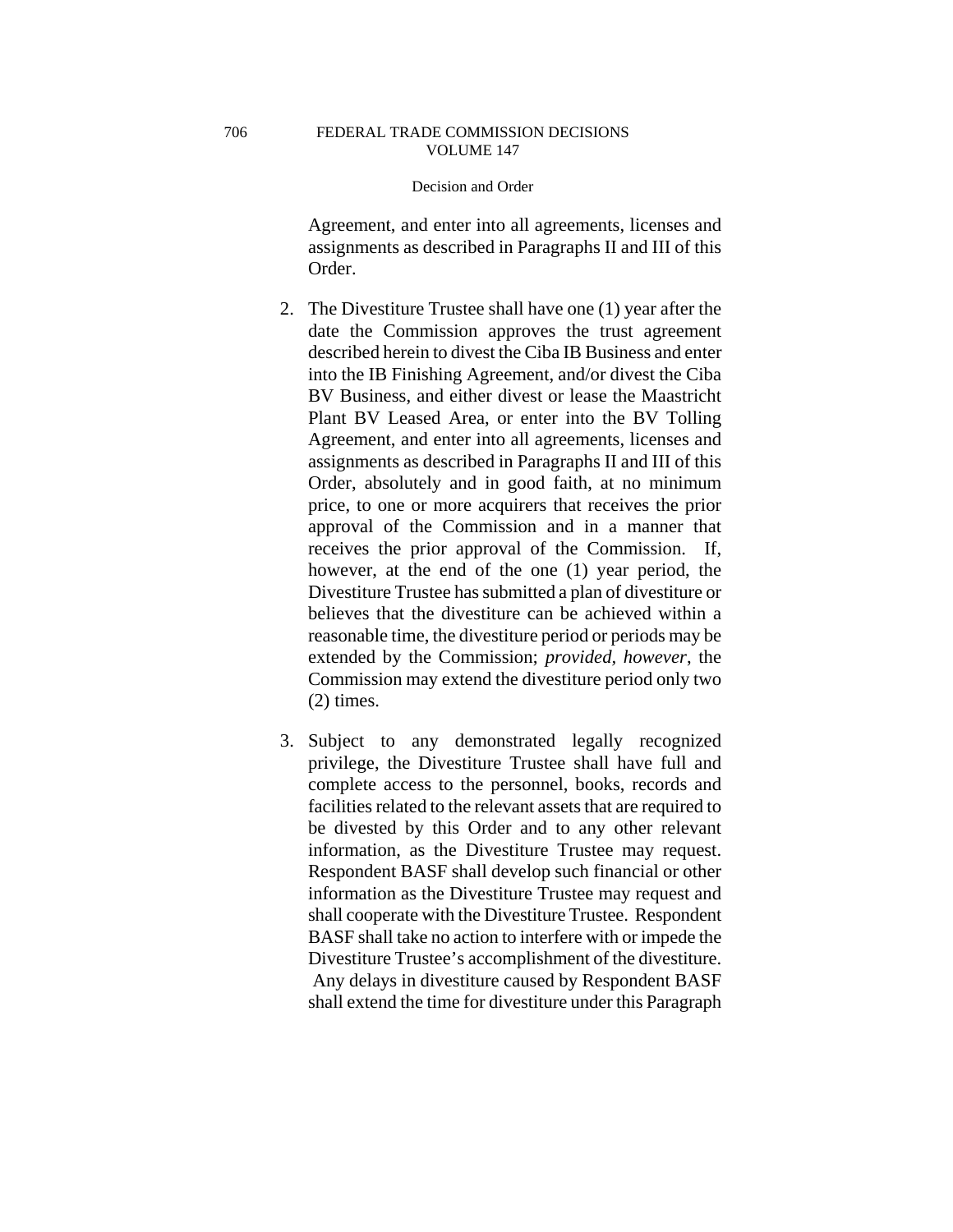VI in an amount equal to the delay, as determined by the Commission.

4. The Divestiture Trustee shall use best efforts to negotiate the most favorable price and terms available in each contract that is submitted to the Commission, subject to Respondent BASF's absolute and unconditional obligation to divest expeditiously and at no minimum price. The divestiture shall be made in the manner and to an acquirer as required by this Order;

*Provided, however*, if the Divestiture Trustee receives bona fide offers from more than one acquiring entity for assets and businesses to be divested pursuant to Paragraph II and Paragraph III, respectively, and if the Commission determines to approve more than one such acquiring entity, the Divestiture Trustee shall divest to the acquiring entity selected by Respondent BASF from among those approved by the Commission;

*Provided, further, however*, that Respondent BASF shall select such entity within five (5) days after receiving notification of the Commission's approval.

5. The Divestiture Trustee shall serve, without bond or other security, at the cost and expense of Respondent BASF, on such reasonable and customary terms and conditions as the Commission or a court may set. The Divestiture Trustee shall have the authority to employ, at the cost and expense of Respondent BASF, such consultants, accountants, attorneys, investment bankers, business brokers, appraisers, and other representatives and assistants as are necessary to carry out the Divestiture Trustee's duties and responsibilities. The Divestiture Trustee shall account for all monies derived from the divestiture and all expenses incurred. After approval by the Commission of the account of the Divestiture Trustee, including fees for the Divestiture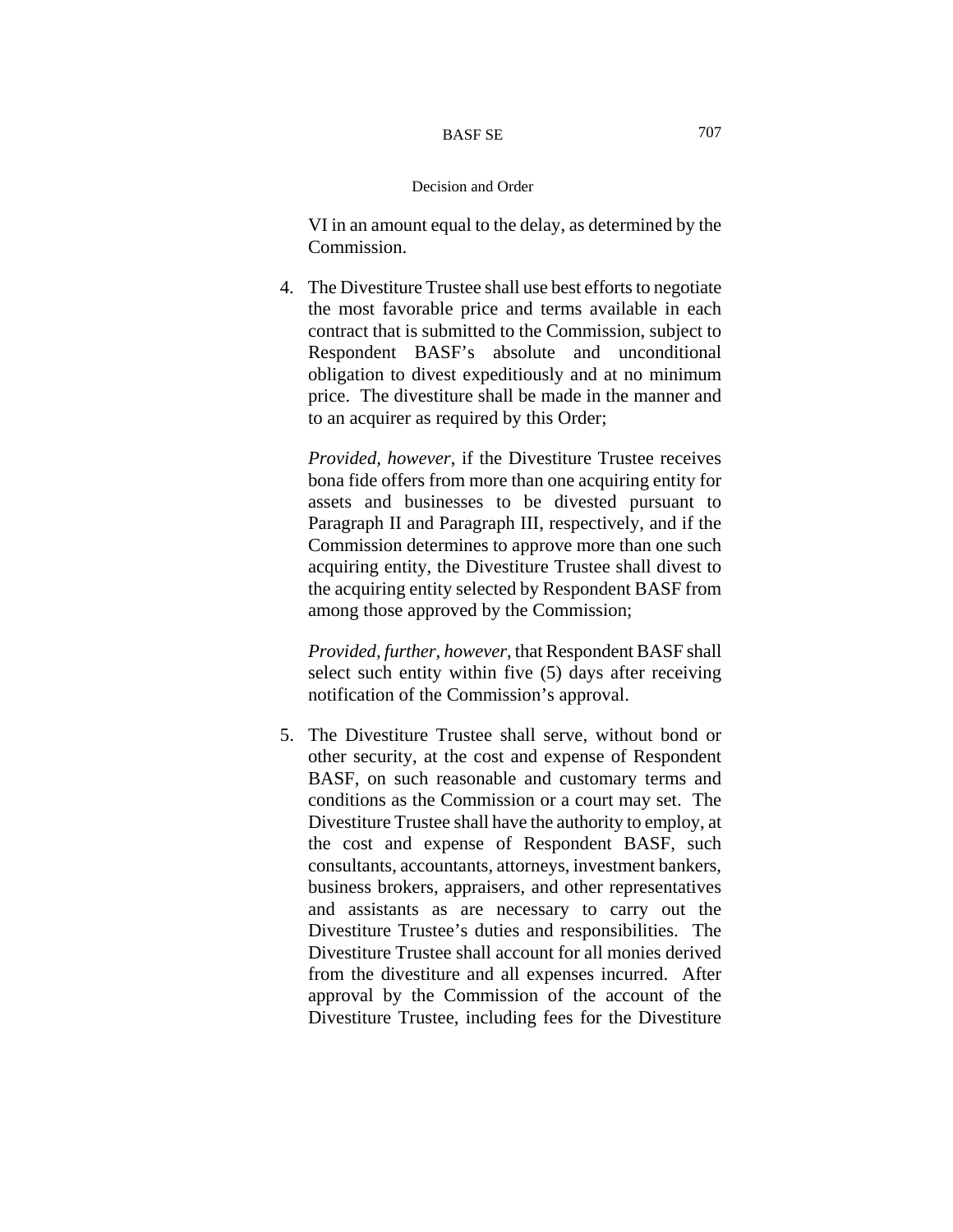### Decision and Order

Trustee's services, all remaining monies shall be paid at the direction of the Respondent BASF, and the Divestiture Trustee's power shall be terminated. The compensation of the Divestiture Trustee shall be based at least in significant part on a commission arrangement contingent on the divestiture of all of the relevant assets that are required to be divested by this Order.

- 6. Respondent BASF shall indemnify the Divestiture Trustee and hold the Divestiture Trustee harmless against any losses, claims, damages, liabilities, or expenses arising out of, or in connection with, the performance of the Divestiture Trustee's duties, including all reasonable fees of counsel and other expenses incurred in connection with the preparation for, or defense of, any claim, whether or not resulting in any liability, except to the extent that such losses, claims, damages, liabilities, or expenses result from gross negligence, malfeasance, willful or wanton acts, or bad faith by the Divestiture Trustee.
- 7. The Divestiture Trustee shall have no obligation or authority to operate or maintain the relevant assets required to be divested by this Order.
- 8. The Divestiture Trustee shall act in a fiduciary capacity for the benefit of the Commission.
- 9. The Divestiture Trustee shall report in writing to Respondent BASF and to the Commission every sixty (60) days concerning the Divestiture Trustee's efforts to accomplish the divestiture.
- 10. Respondent BASF may require the Divestiture Trustee and each of the Divestiture Trustee's consultants, accountants, attorneys and other representatives and assistants to sign a customary confidentiality agreement; *provided, however*, such agreement shall not restrict the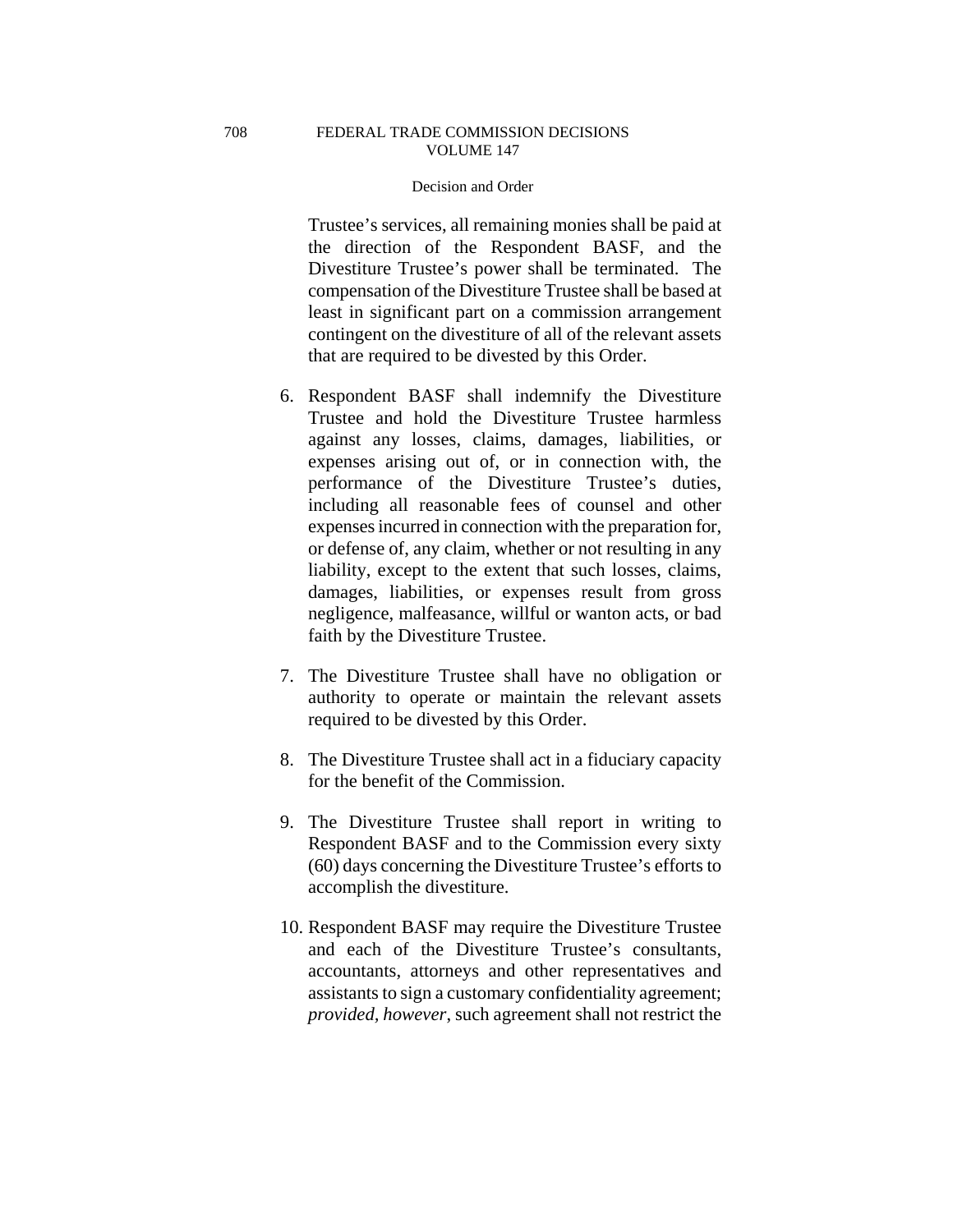Divestiture Trustee from providing any information to the Commission.

- 11. The Commission may, among other things, require the Divestiture Trustee and each of the Divestiture Trustee's consultants, accountants, attorneys, and other representatives and assistants to sign an appropriate confidentiality agreement relating to Commission materials and information received in connection with the performance of the Divestiture Trustee's duties.
- E. If the Commission determines that a Divestiture Trustee has ceased to act or failed to act diligently, the Commission may appoint a substitute Divestiture Trustee in the same manner as provided in this Paragraph VI.
- F. The Commission or, in the case of a court-appointed Divestiture Trustee, the court, may on its own initiative or at the request of the Divestiture Trustee issue such additional orders or directions as may be necessary or appropriate to accomplish the obligations under Paragraphs II and III of this Order.
- G. The Divestiture Trustee(s) appointed pursuant to Paragraph VI of this Order may be the same Person appointed as the Monitor pursuant to Paragraph V of this Order.

# **VII.**

# **IT IS FURTHER ORDERED** that:

- A. Beginning from the Acquisition Date until ninety (90) days after each of the IB Effective Date and the BV Effective Date, Respondent BASF shall, in a manner consistent with local labor laws:
	- 1. facilitate employment interviews between each Designated IB Employee and the IB Acquirer, and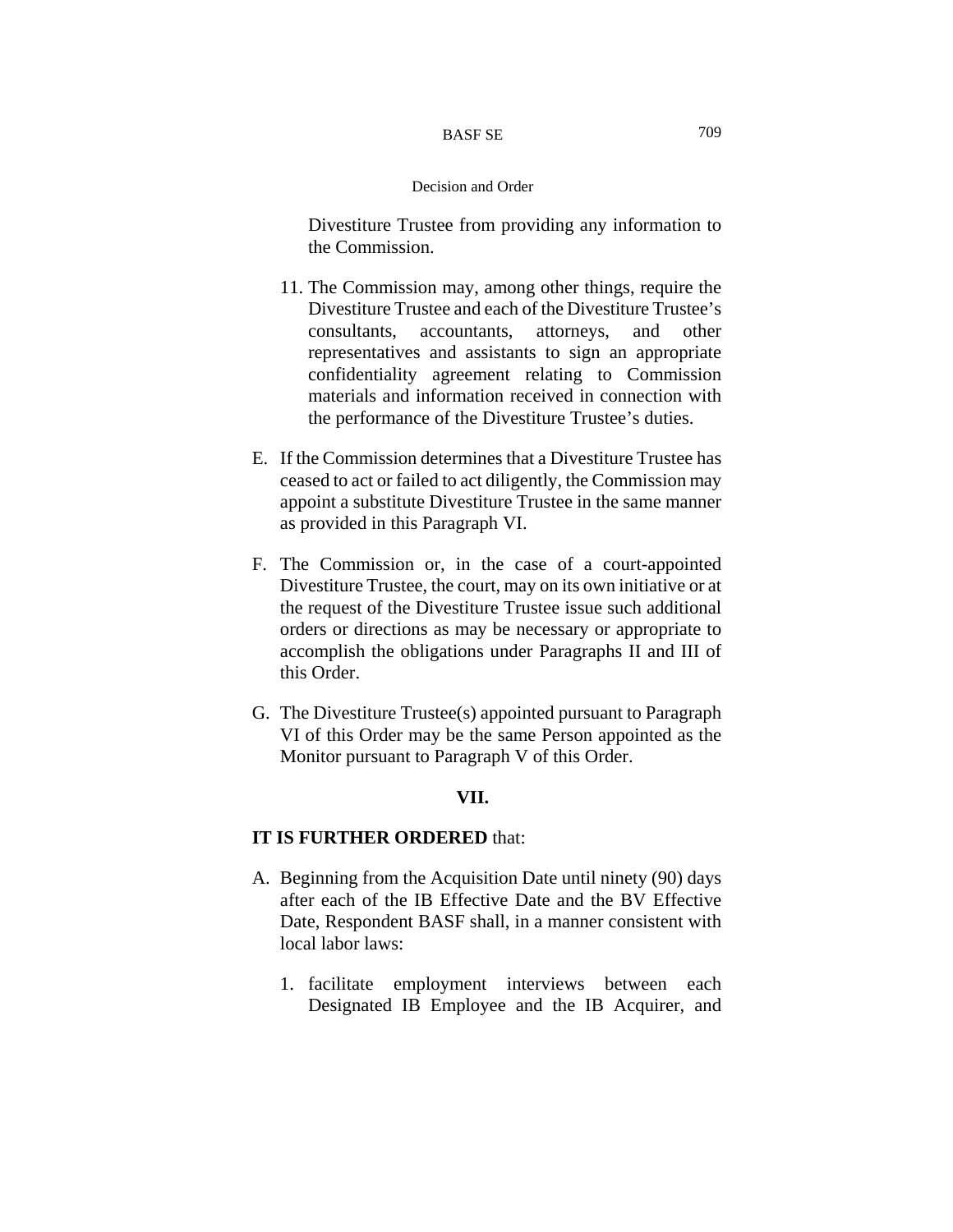between each Designated BV Employee and the BV Acquirer, including providing the names and contact information for such employees and allowing such employees reasonable opportunity to interview with the IB Acquirer or the BV Acquirer, respectively, and shall not discourage such employee from participating in such interviews;

- 2. not interfere in employment negotiations between each Designated IB Employee and the IB Acquirer, or between each Designated BV Employee and the BV Acquirer;
- 3. with respect to each Designated IB Employee or Designated BV Employee who receives an offer of employment from the IB Acquirer or BV Acquirer, respectively:
	- a. not prevent, prohibit, or restrict, or threaten to prevent, prohibit, or restrict:
		- (1) the Designated IB Employee from being employed by the IB Acquirer, and shall not offer any incentive to the Designated IB Employee to decline employment with the IB Acquirer; or
		- (2) the Designated BV Employee from being employed by the BV Acquirer, and shall not offer any incentive to the Designated BV Employee to decline employment with the BV Acquirer.
	- b. cooperate with:
		- (1) the IB Acquirer in effecting transfer of the Designated IB Employee to the employ of the IB Acquirer, if the Designated IB Employee accepts an offer of employment from the IB Acquirer; or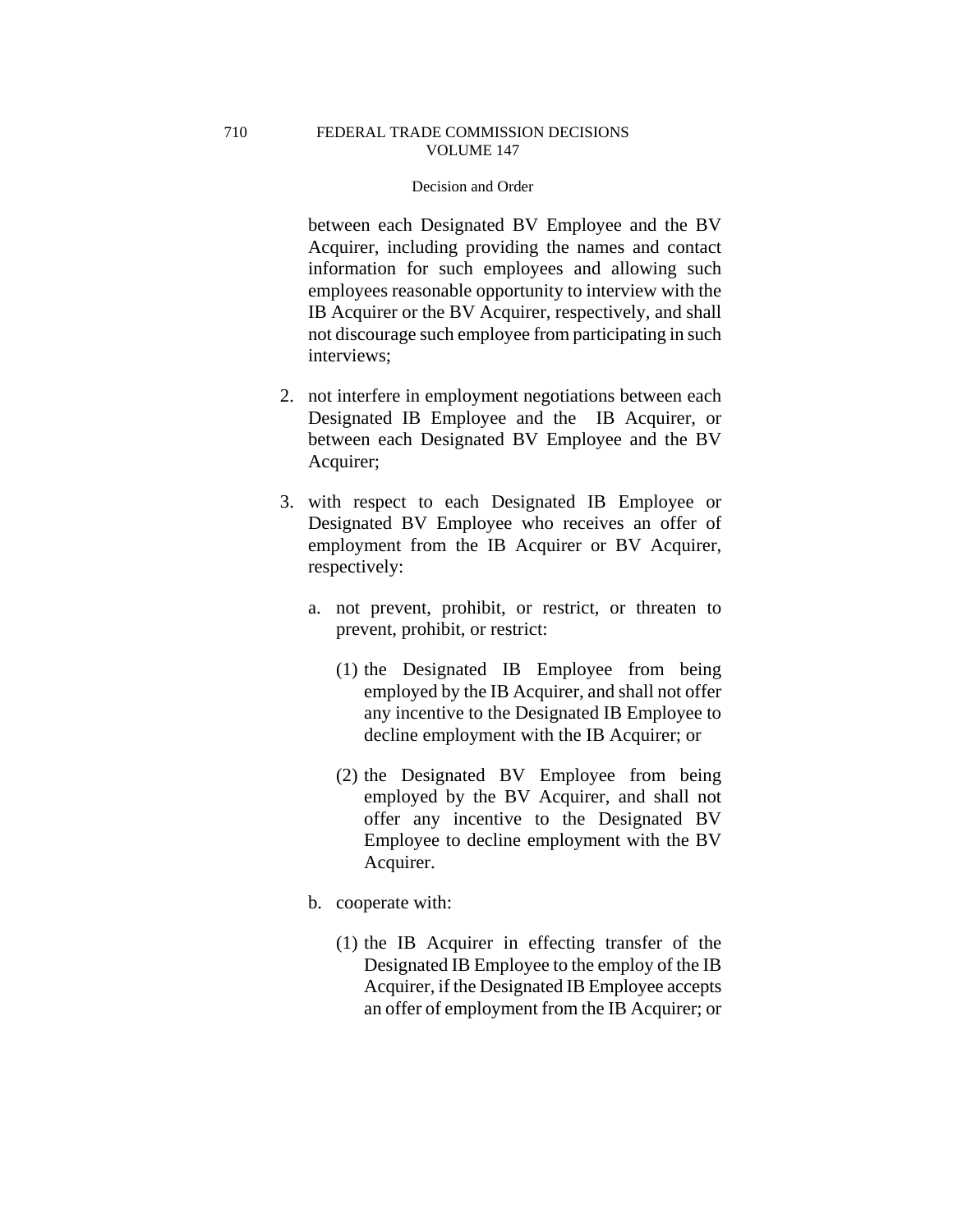#### BASF SE

- (2) the BV Acquirer in effecting transfer of the Designated BV Employee to the employ of the BV Acquirer, if the Designated BV Employee accepts an offer of employment from the BV Acquirer;
- c. eliminate any contractual provisions or other restrictions entered into or imposed by Respondent BASF that would otherwise prevent the Designated IB Employee or Designated BV Employee from being employed by the IB Acquirer or BV Acquirer, respectively;
- d. eliminate any confidentiality restrictions that would prevent:
	- (1) the Designated IB Employee who accepts employment with the IB Acquirer from using or transferring to the IB Acquirer any information Relating To the operation of the Ciba IB Business; or
	- (2) the Designated BV Employee who accepts employment with the BV Acquirer from using or transferring to the BV Acquirer any information Relating To the operation of the Ciba BV Business.
- e. unless alternative arrangements are agreed upon with the IB Acquirer or BV Acquirer, retain the obligation for the benefit of:
	- (1) any Designated IB Employee who accepts employment with the IB Acquirer, all accrued bonuses, vested pensions, and other accrued benefits;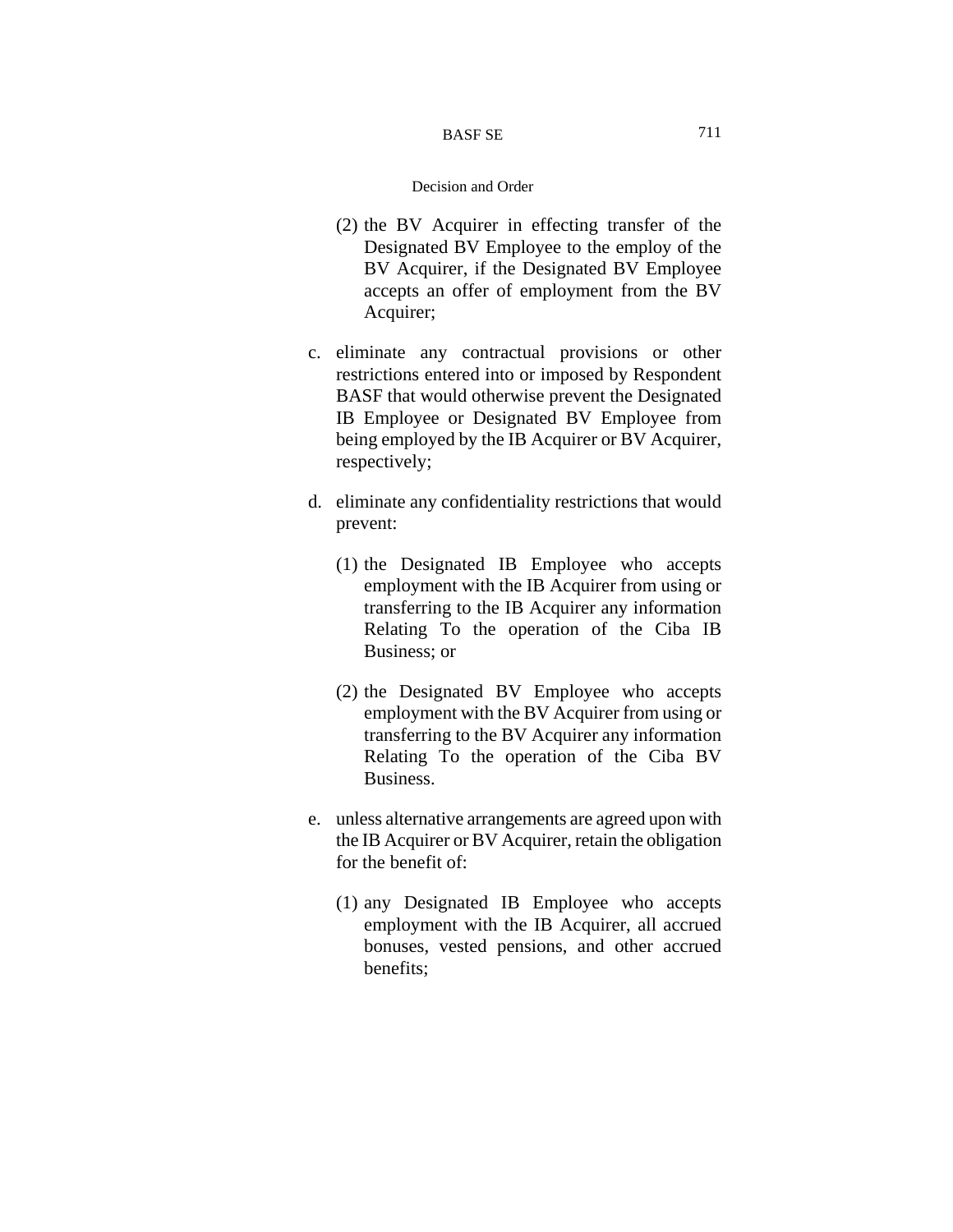#### Decision and Order

(2) any Designated BV Employee who accepts employment with the BV Acquirer, all accrued bonuses, vested pensions, and other accrued benefits.

*Provided, however*, that Respondent BASF may require that offers of employment made to Designated BV Employees working the Maastricht Plant and necessary for the performance of the BV Tolling Agreement, if any, must specify a start date after termination of the BV Tolling Agreement.

- B. Respondent BASF shall not, for a period of two (2) years following the BV Effective Date and IB Effective Date, respectively, directly or indirectly, solicit, induce, or attempt to solicit or induce:
	- 1. any Designated IB Employee who is employed by the IB Acquirer to terminate his or her employment relationship with the IB Acquirer, unless that employment relationship has already been terminated by the IB Acquirer; *provided, however*, Respondent BASF may make general advertisements for employees including, but not limited to, in newspapers, trade publications, websites, or other media not targeted specifically at the IB Acquirer's employees; *provided, further, however*, Respondent BASF may hire Designated IB Employees who apply for employment with Respondent BASF as long as such employees were not solicited by Respondent BASF in violation of this Paragraph.
	- 2. any Designated BV Employee who is employed by the BV Acquirer to terminate his or her employment relationship with the BV Acquirer, unless that employment relationship has already been terminated by the BV Acquirer; *provided, however*, Respondent BASF may make general advertisements for employees including, but not limited to, in newspapers, trade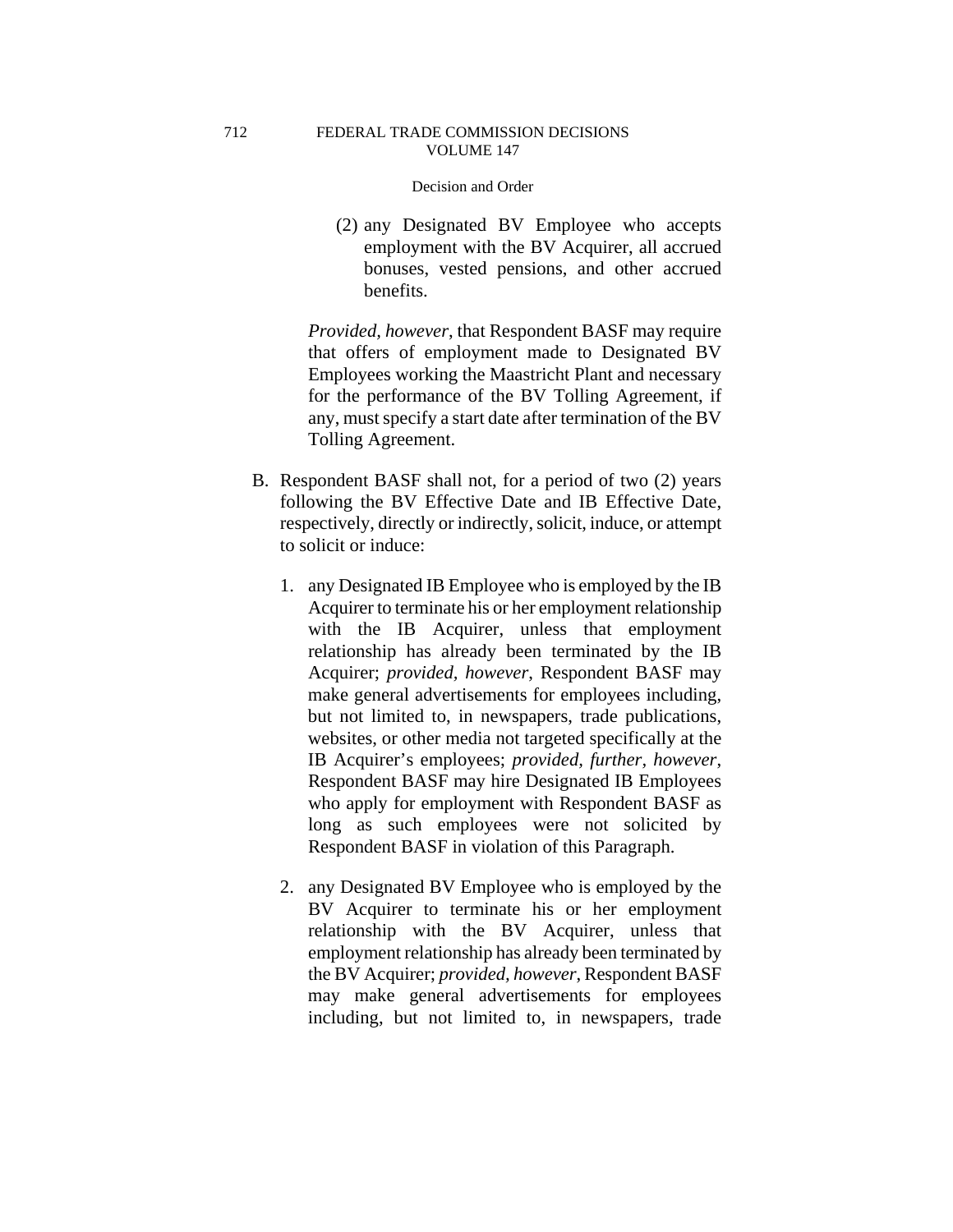publications, websites, or other media not targeted specifically at the BV Acquirer's employees; *provided, further, however*, Respondent BASF may hire Designated BV Employees who apply for employment with Respondent BASF as long as such employees were not solicited by Respondent BASF in violation of this Paragraph.

# **VIII.**

**IT IS FURTHER ORDERED** that for a period of ten (10) years from the date this Order becomes final:

- A. Respondent BASF shall not, without the prior approval of the Commission, acquire, directly or indirectly, any assets divested pursuant to this Order, *provided, however*, prior approval shall not be required by Respondent BASF to take possession of the areas of the Maastricht Plant covered by the Maastricht Plant BV Lease Agreement after such agreement (1) expires according to its terms, or (2) is terminated by the BV Acquirer, and in both cases, the BV Acquirer notifies Respondent BASF that it is abandoning all of its rights to the Maastricht BV Leased Area. In such a situation, Respondent BASF shall provide written notification to the Commission of the timing and terms of the termination and abandonment as soon as possible after Respondent BASF receives notice from the BV Acquirer; and
- B. Respondent BASF shall not, without providing advance written notification to the Commission in the manner described in this Paragraph VIII.B., directly or indirectly, acquire:
	- 1. any stock, share capital, equity, or other interest in any Person, corporate or non corporate, that produces, designs, manufactures, or sells BV Pigments or IB Pigments in or into the United States; or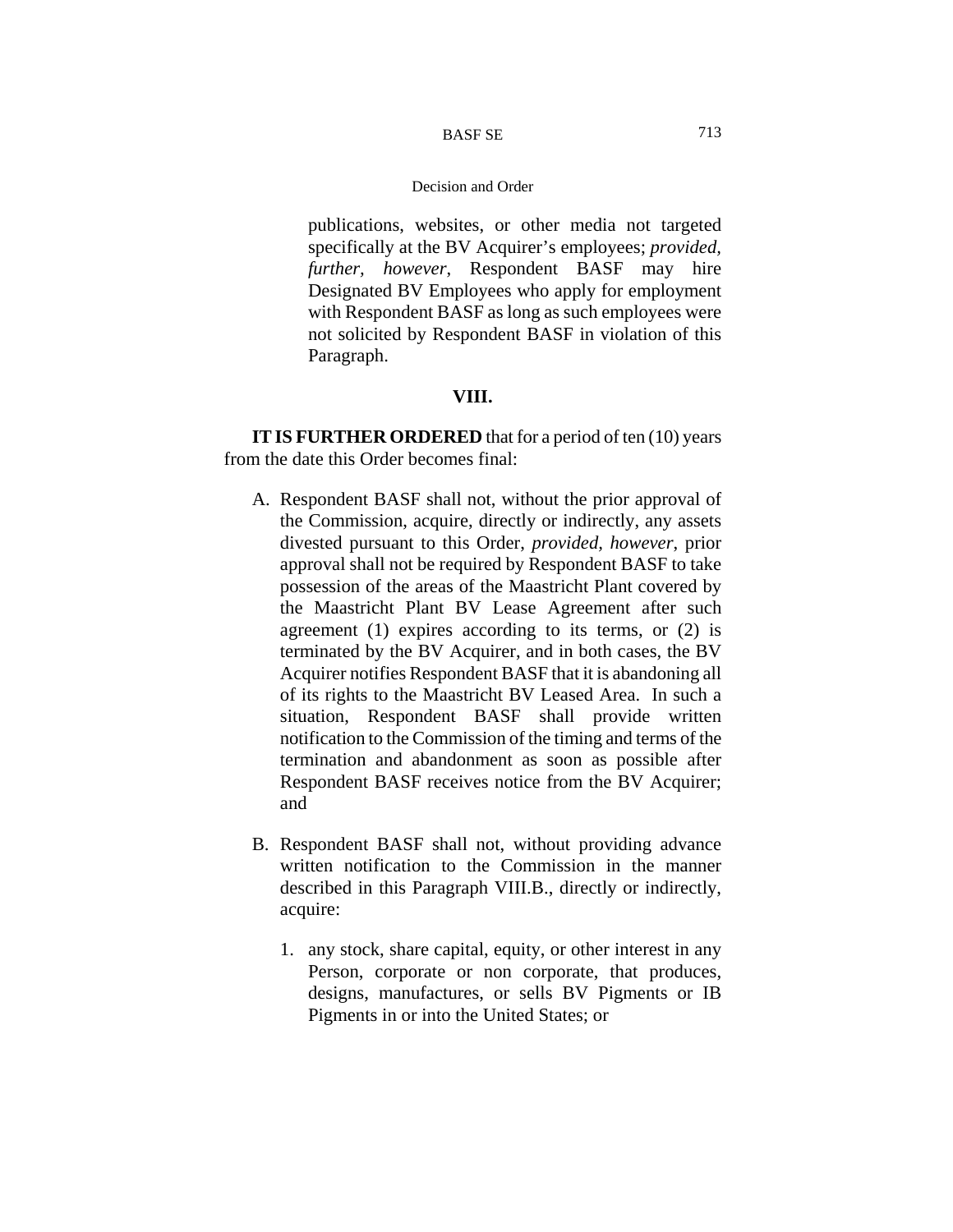### Decision and Order

2. any assets used, at the time of the acquisition, in the design, manufacture, production, or sale of BV Pigments or IB Pigments in or into the United States.

Said notification shall be given on the Notification and Report Form set forth in the Appendix to Part 803 of Title 16 of the Code of Federal Regulations as amended (herein referred to as "the Notification"), and shall be prepared and transmitted in accordance with the requirements of that part, except that no filing fee will be required for any such notification, notification shall be filed with the Secretary of the Commission, notification need not be made to the United States Department of Justice, and notification is required only of Respondent BASF and not of any other party to the transaction. Respondent BASF shall provide the Notification to the Commission at least thirty days prior to consummating the transaction (hereinafter referred to as the "first waiting period"). If, within the first waiting period, representatives of the Commission make a written request for additional information or documentary material (within the meaning of 16 C.F.R. § 803.20), Respondent BASF shall not consummate the transaction until thirty days after submitting such additional information or documentary material. Early termination of the waiting periods in this paragraph may be requested and, where appropriate, granted by letter from the Bureau of Competition.

*Provided, however*, that prior notification shall not be required by this paragraph for a transaction for which Notification is required to be made, and has been made, pursuant to Section 7A of the Clayton Act, 15 U.S.C. § 18a.

*Provided, further, however*, that prior notification shall not be required by this Paragraph VIII.B. for an acquisition, if Respondent BASF acquires no more than one percent of the outstanding securities or other equity interest in an entity described in this Paragraph VIII.B.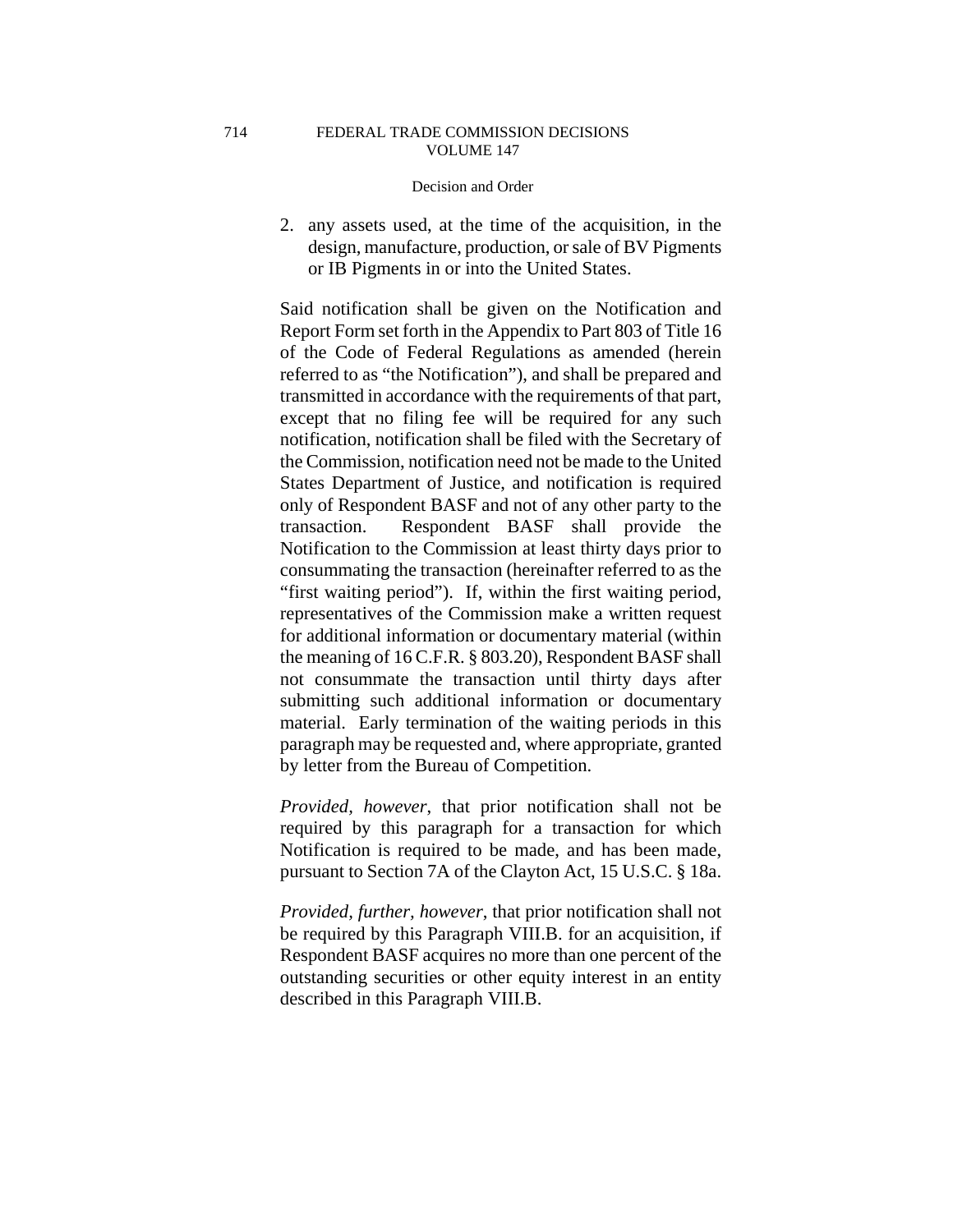# **IX.**

# **IT IS FURTHER ORDERED** that:

- A. Within thirty (30) days after the date this Order becomes final, and every sixty (60) days thereafter until Respondent BASF has fully complied with Paragraphs II.A, II.B, II.C., III.A., III.B. (if Respondent BASF divests pursuant to III.A.2.a.), and VII.A. of this Order, Respondent BASF shall submit to the Commission a verified written report setting forth in detail the manner and form in which it intends to comply, is complying, and has complied with this Order. Respondent BASF shall submit at the same time a copy of its report concerning compliance with this Order to the Monitor or Divestiture Trustee, if any Divestiture Trustee has been appointed pursuant to this Order. Respondent BASF shall include in its report, among other things that are required from time to time, a full description of the efforts being made to comply with the relevant Paragraphs of the Order, including a description of all substantive contacts or negotiations related to the divestiture of the relevant assets and the identity of all parties contacted. Respondent BASF shall include in its report copies of all written communications to and from such parties, all internal memoranda, and all reports and recommendations concerning completing the obligations.
- B. Beginning twelve (12) months after the date this Order becomes final, and annually thereafter on the anniversary of the date this Order becomes final, for the next nine (9) years, Respondent BASF shall submit to the Commission a verified written report setting forth in detail the manner and form in which it has complied, is complying, and will comply with this Order. Respondent BASF shall include in its compliance reports, among other things that are required from time to time, a full description of the efforts being made to comply with the Order and copies of all written communications to and from all persons relating to this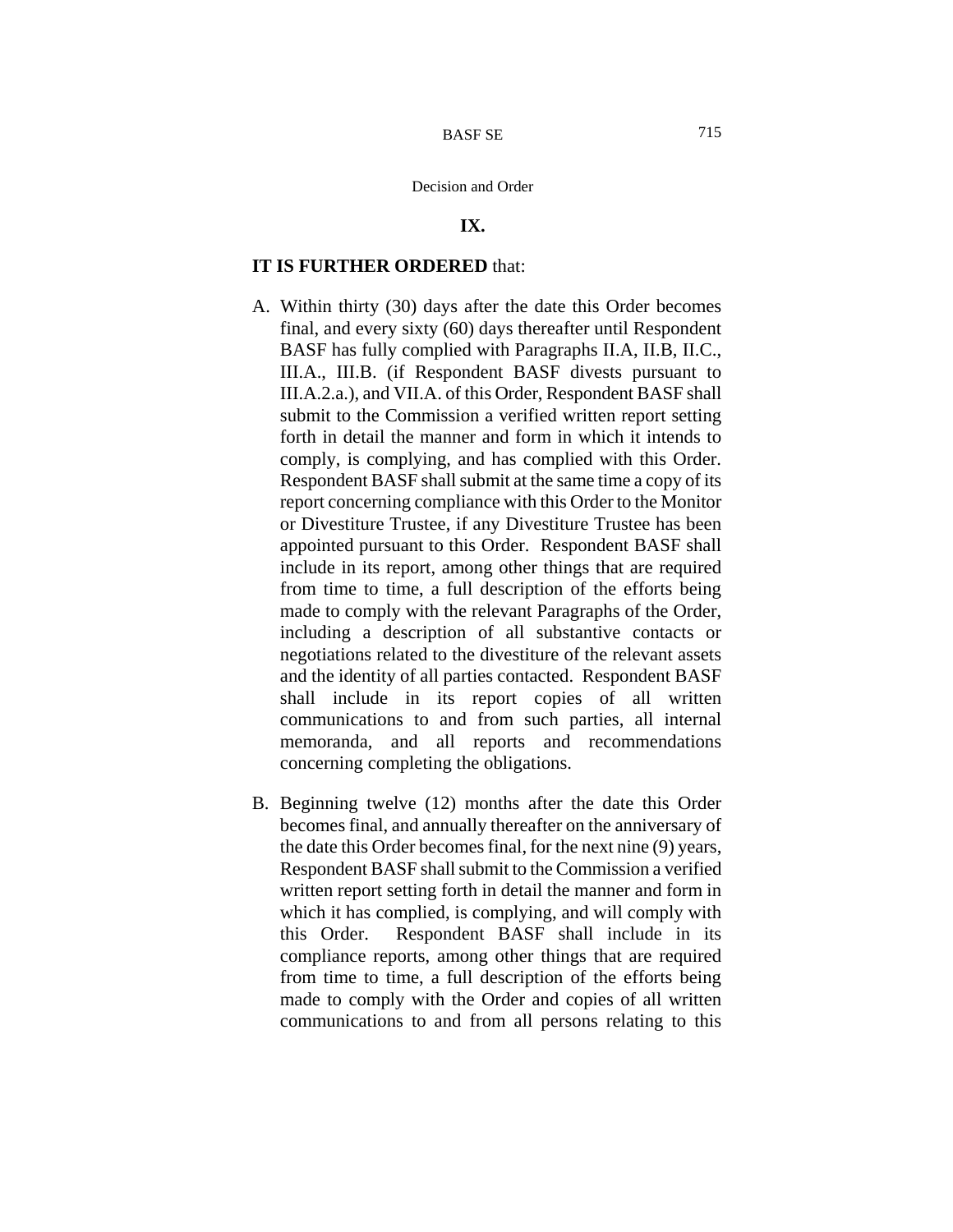#### Decision and Order

Order. Additionally, Respondent BASF shall include in its compliance report whether or not it (i) made any notifiable acquisitions pursuant to Paragraph VIII, (ii) directly or indirectly, acquired any stock, share capital, equity, or other interest in any Person, corporate or non-corporate that produces, designs, manufactures, or sells BV Pigments or IB Pigments in or into areas other than the United States, and (iii) directly or indirectly, acquired any assets used, at the time of the acquisition, in the design, manufacture, production, or sale of BV Pigments or IB Pigments in or into areas other than the United States. Respondent BASF shall include a description of such acquisitions including, but not limited to, the identity of the Person or assets acquired, the location of the Person or assets, and a detailed description of the assets or Person and its BV Pigments or IB Pigments sales or manufacturing.

# **X.**

**IT IS FURTHER ORDERED** that Respondent BASF shall notify the Commission at least thirty (30) days prior to any proposed:

- A. dissolution of the Respondent BASF;
- B. acquisition, merger or consolidation of Respondent BASF; or
- C. other change in the Respondent BASF, including, but not limited to, assignment and the creation or dissolution of subsidiaries, if such change might affect compliance obligations arising out of this Order.

# **XI.**

**IT IS FURTHER ORDERED** that, for purposes of determining or securing compliance with this Order, and subject to any legally recognized privilege, and upon written request and upon five (5)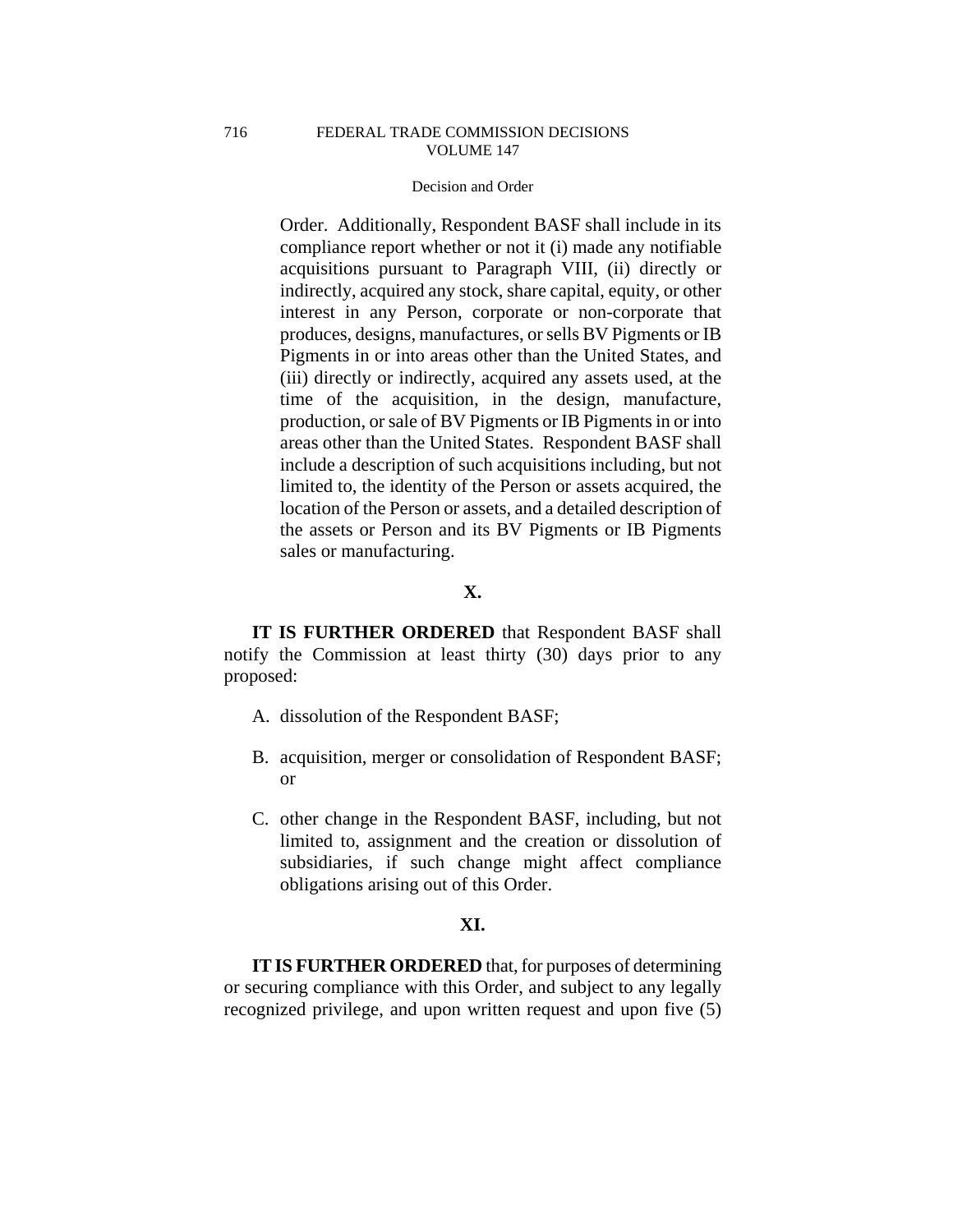#### BASF SE

### Decision and Order

days notice to Respondent BASF, Respondent BASF shall, without restraint or interference, permit any duly authorized representative(s) of the Commission:

- A. access, during business office hours of Respondent BASF and in the presence of counsel, to all facilities and access to inspect and copy all books, ledgers, accounts, correspondence, memoranda and all other records and documents in the possession or under the control of Respondent BASF related to compliance with this Order, which copying services shall be provided by Respondent BASF at its expense; and
- B. to interview officers, directors, or employees of Respondent BASF, who may have counsel present, regarding such matters.

# **XII.**

**IT IS FURTHER ORDERED** that this Order shall terminate on May 14, 2019.

By the Commission.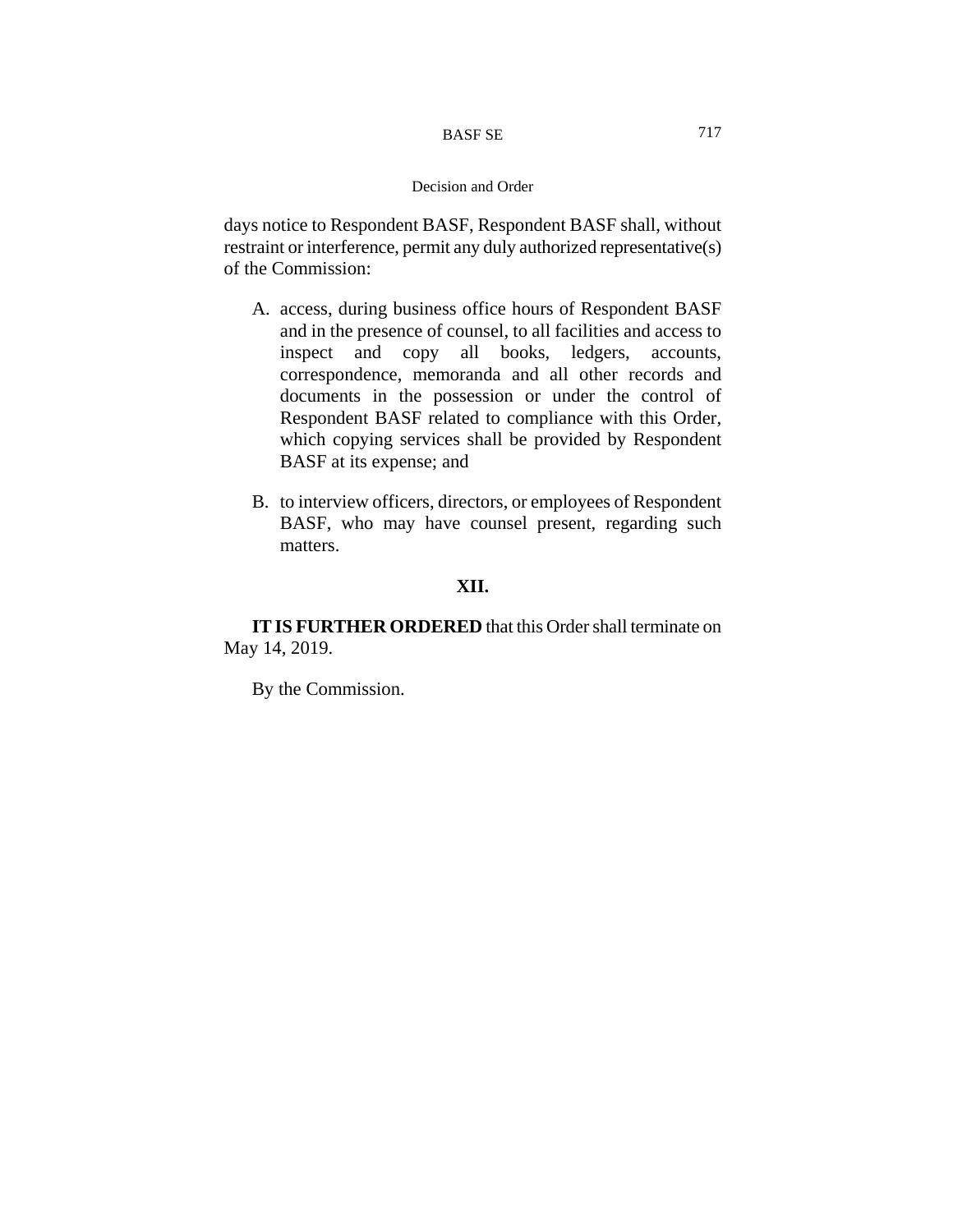## FEDERAL TRADE COMMISSION DECISIONS VOLUME 147

718

Decision and Order

# **CONFIDENTIAL EXHIBIT A DESIGNATED CIBA BV EMPLOYEES**

# **[Redacted From the Public Record, But Incorporated By Reference]**

# **CONFIDENTIAL EXHIBIT B**

# **DESIGNATED CIBA IB EMPLOYEES**

**[Redacted From the Public Record, But Incorporated By Reference]** 

# **CONFIDENTIAL EXHIBIT C**

# **MAASTRICHT PLANT BV LEASED AREA**

**[Redacted From the Public Record, But Incorporated By Reference]**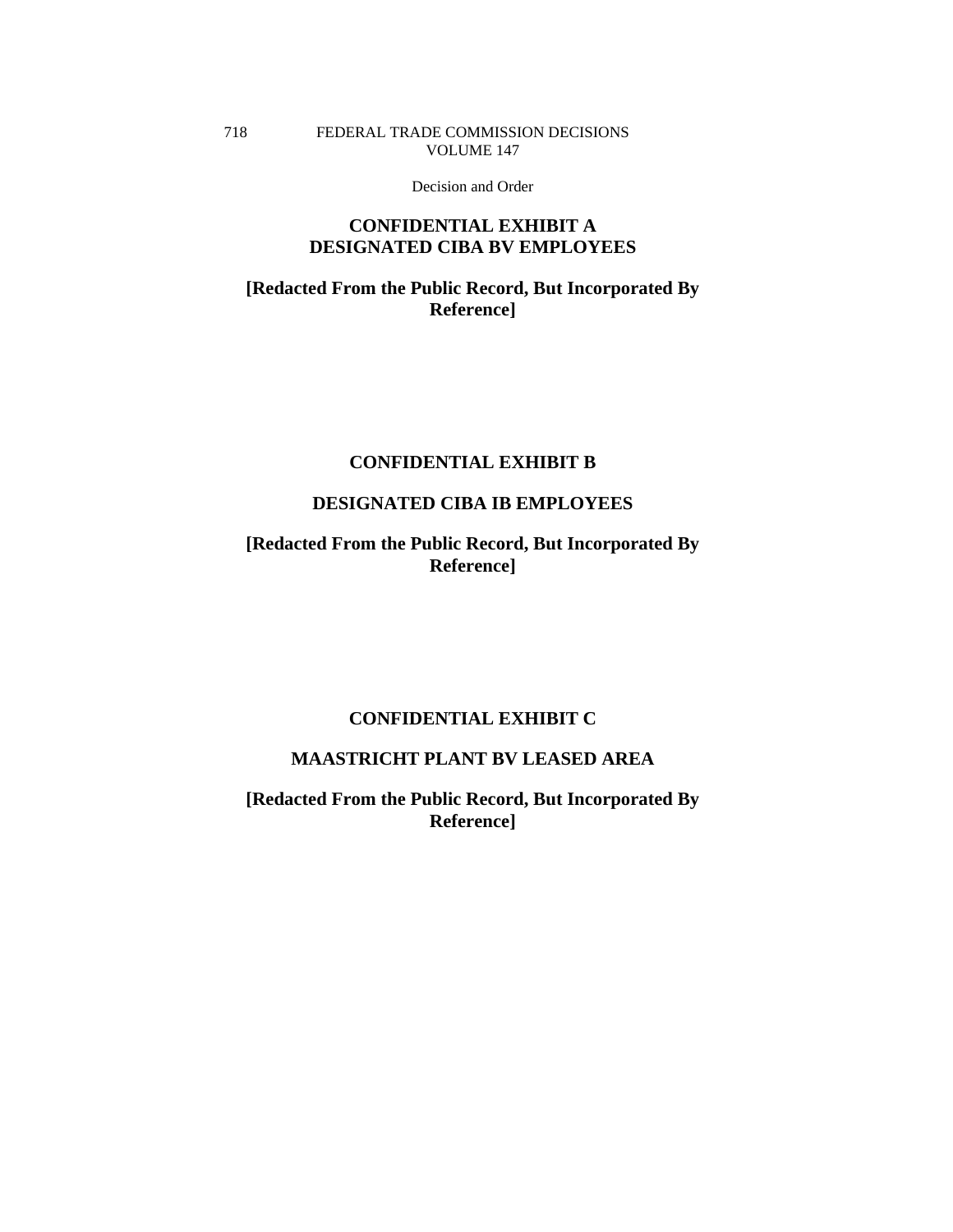BASF SE

Analysis to Aid Public Comment

# **CONFIDENTIAL EXHIBIT D MONITOR AGREEMENT**

# **[Redacted From the Public Record Version, But Incorporated By Reference]**

# **ANALYSIS OF CONSENT ORDERS TO AID PUBLIC COMMENT**

# **I. Introduction**

The Federal Trade Commission ("Commission") has accepted, subject to final approval, an Agreement Containing Consent Orders ("Consent Agreement") from BASF SE ("BASF" or "Respondent") to remedy the anticompetitive effects stemming from BASF's proposed acquisition of Ciba Holding Inc. ("Ciba"). Under the terms of the Consent Agreement, BASF is required to divest to a Commission-approved buyer certain Ciba assets and intellectual property relating to two of its high performance pigment businesses.

The proposed Consent Agreement has been placed on the public record for thirty (30) days to receive comments by interested persons. Comments received during this period will become part of the public record. After thirty (30) days, the Commission will review the Consent Agreement and comments received and decide whether to withdraw from the proposed Consent Agreement, modify it, or make final the Consent Agreement's proposed Decision and Order.

Pursuant to an Agreement and Plan of Merger dated September 15, 2008, BASF proposes to purchase all of Ciba's outstanding stock in a transaction valued at approximately \$5.1 billion. The Commission's complaint alleges that the proposed acquisition, if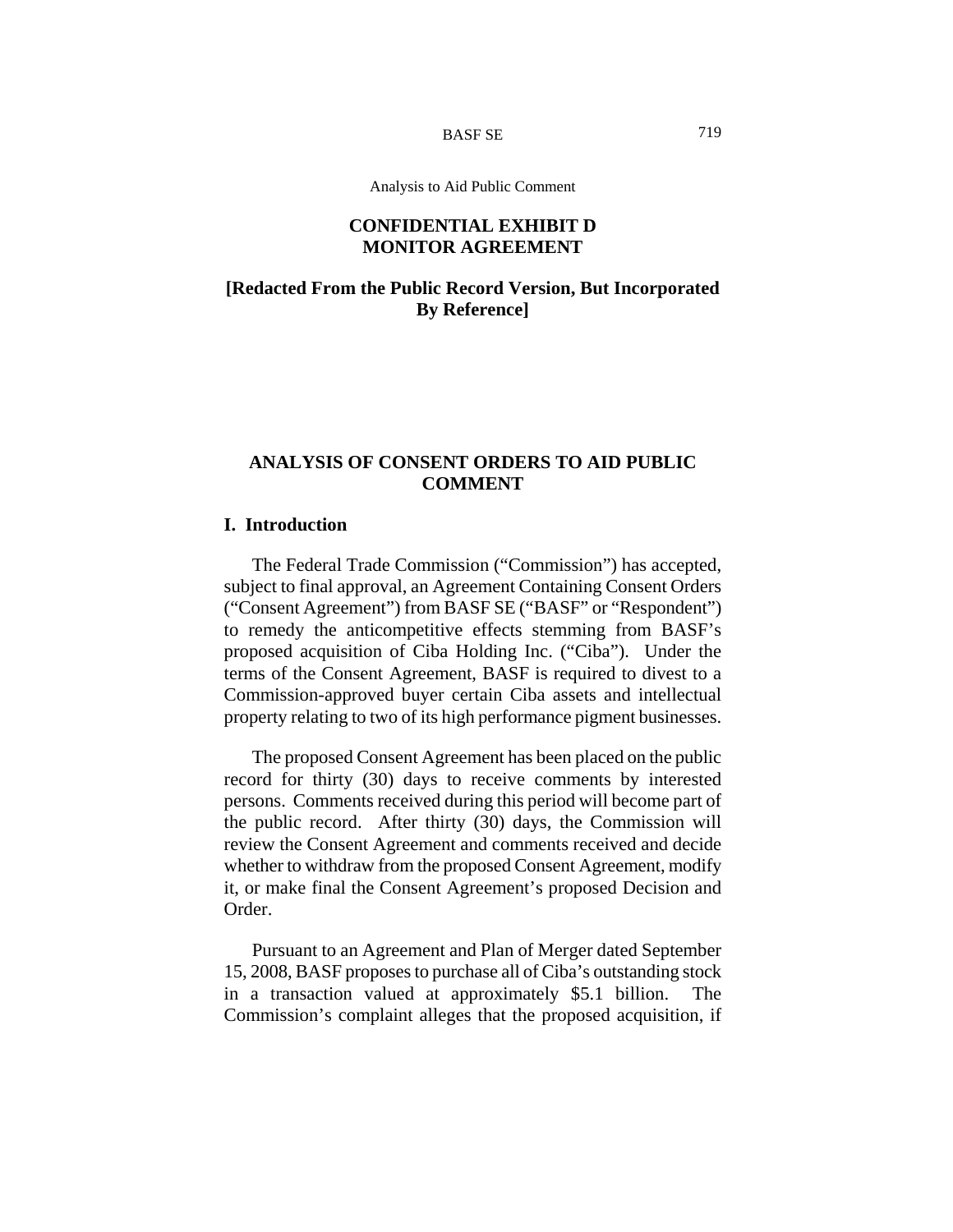#### Analysis to Aid Public Comment

consummated, would violate Section 7 of the Clayton Act, as amended, 15 U.S.C. § 18, and Section 5 of the Federal Trade Commission Act ("FTC Act"), as amended, 15 U.S.C. § 45, by lessening competition in the world markets for the research, development, manufacture and sale of bismuth vanadate and indanthrone blue pigments. The Consent Agreement will remedy the alleged violation by divesting certain Ciba assets and intellectual property to a third party thereby replacing the lost competition that would result from the acquisition in these markets.

## **II. The Parties**

720

BASF, headquartered in Ludwigshafen, Germany, is the world's leading chemical company. It manufactures, among other things, chemicals, plastics, agricultural products, fine chemicals and high performance pigments. BASF is a leading supplier of several high performance pigments including bismuth vanadate and indanthrone blue. In 2008, BASF's worldwide sales were approximately \$79.5 billion.

Ciba, headquartered in Basel, Switzerland, is a leading supplier of chemicals used to, among other things, provide color performance and care for plastics, coatings, textile, paper, home and personal care products. Ciba is a leading supplier of high performance pigments including bismuth vanadate and indanthrone blue. In 2008, Ciba's worldwide sales were approximately \$5.4 billion.

## **III. The Complaint**

According to the Commission's Complaint, the relevant lines of commerce in which to analyze the effects of the proposed acquisition are the markets for the research, development, manufacture, and sale of bismuth vanadate and indanthrone blue pigments. Pigments are small particles that are used to impart color to a wide variety of products including inks, coatings, plastics and fibers. Bismuth vanadate and indanthrone blue are high performance pigments. High performance pigments are pigments that offer superior durability and light fastness compared to other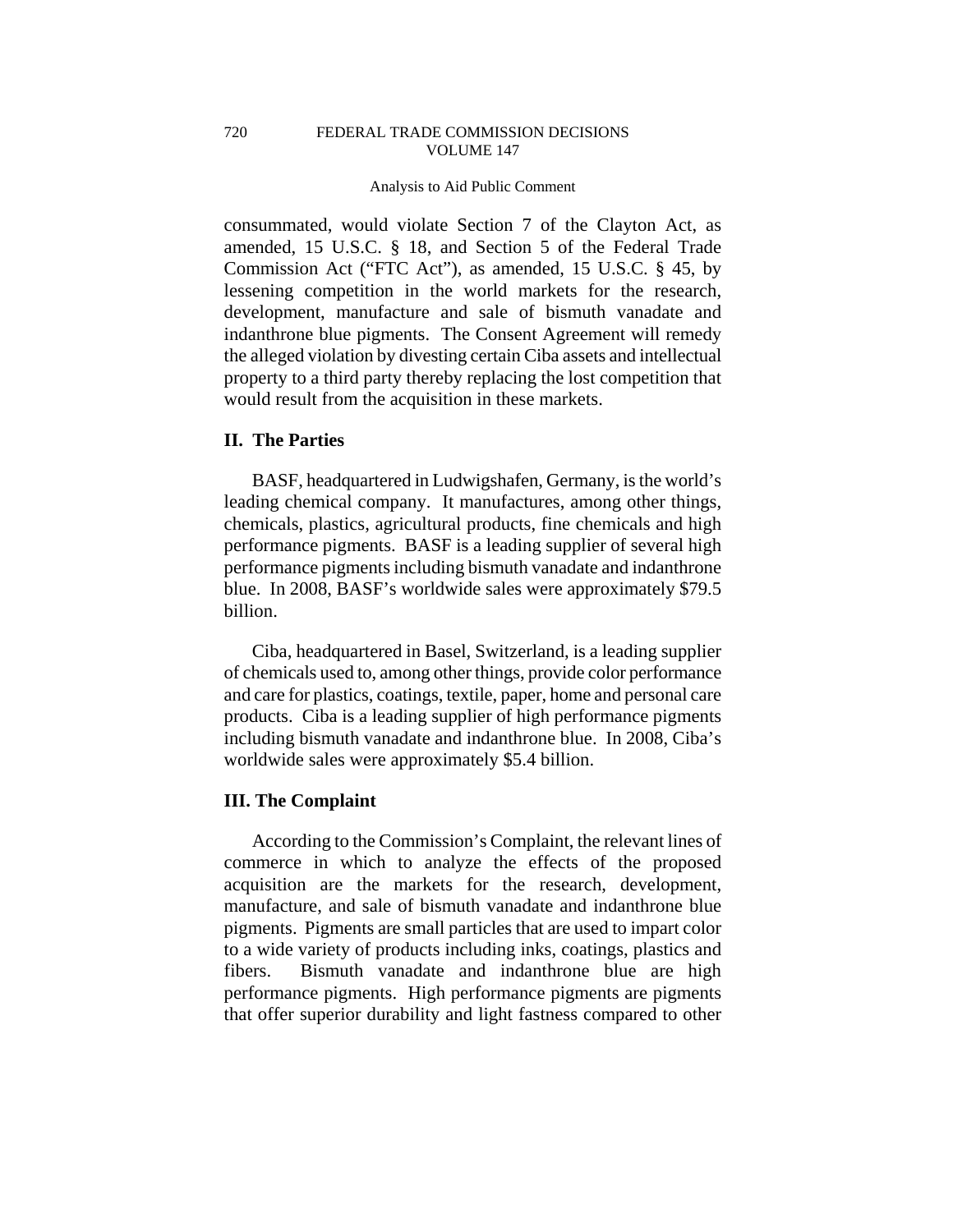#### BASF SE

#### Analysis to Aid Public Comment

pigments such as commodity pigments. As a result, high performance pigments are particularly suited for use in products that are exposed to sunlight and weather, such as automotive coatings.

Bismuth vanadate is a high performance pigment that imparts a brilliant yellow coloration with a green tint. Bismuth vanadate is primarily used in applications requiring exposure to high temperatures because of its durability under such conditions. Because no other pigment offers the same combination of unique color and high performance characteristics that bismuth vanadate provides, customers of bismuth vanadate could not achieve the same colors and performance levels in their products without it. Thus, there are no substitute products that customers of bismuth vanadate could turn to even in the face of a significant price increase.

Indanthrone blue is a high performance pigment that imparts a blue coloration with a tinge of red. Because of its durability and light fastness, indanthrone blue is used primarily in automotive coatings. Similar to bismuth vanadate, no other pigment offers the same combination of unique color and high performance characteristics that indanthrone blue provides and customers of indanthrone blue could not achieve the same colors and performance levels in their products without it. Thus, there are no substitute products that customers of indanthrone blue could turn to even if faced with a significant price increase.

The Complaint alleges that the relevant geographic market in which to analyze the anticompetitive effects of the proposed acquisition is the world. Transportation costs and technical barriers to worldwide shipment of the relevant products are insignificant. As a result, several pigment suppliers manufacture these products in a single location and ship them worldwide. For example, BASF and Ciba supply the relevant products for their customers worldwide from their production facilities in Europe.

The Complaint further alleges that the relevant markets are highly concentrated. In the bismuth vanadate market, the proposed transaction would reduce the number of significant players in that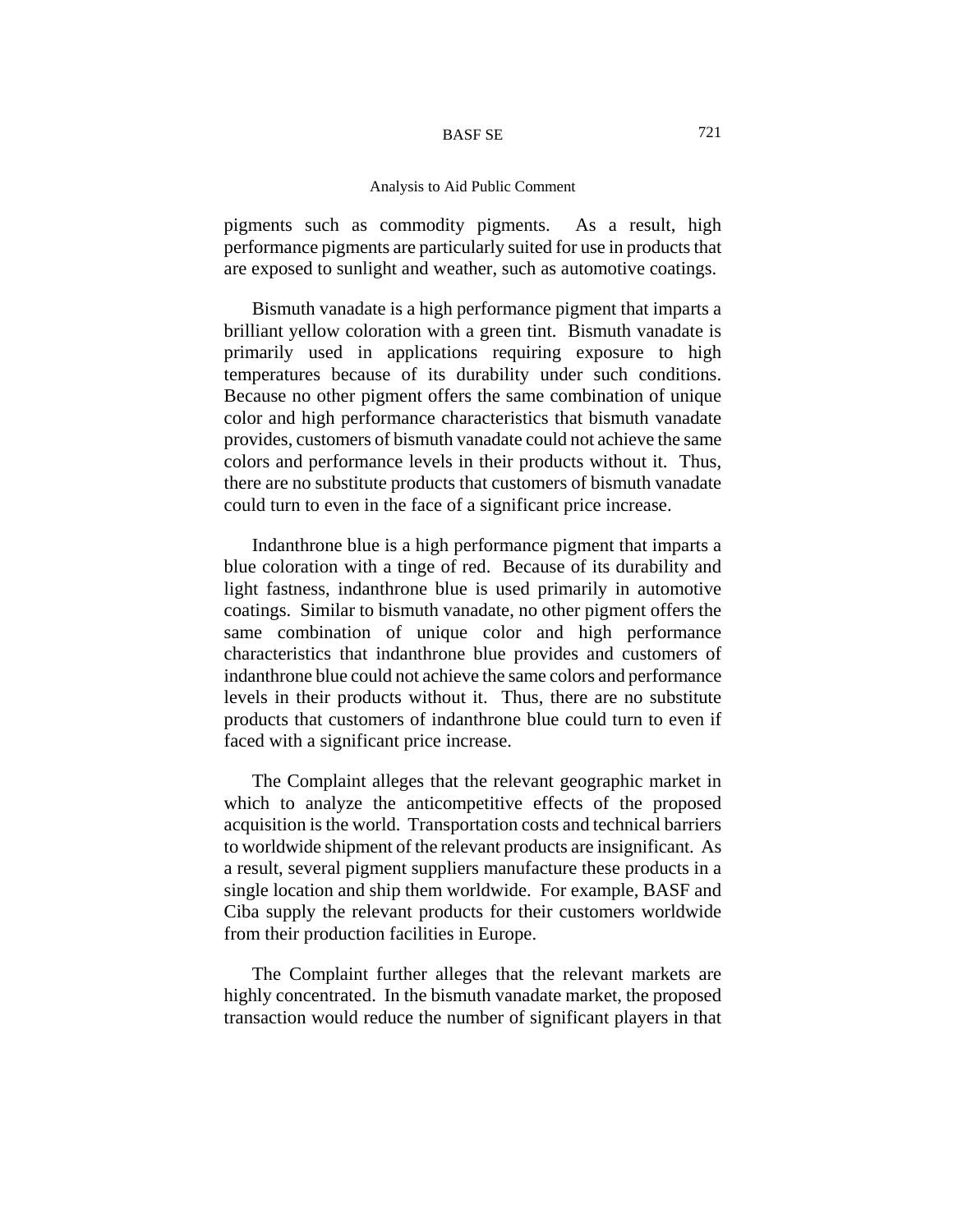722

#### Analysis to Aid Public Comment

market from four to three and the combined entity would have a market share of approximately 60 percent based on sales. The market for indanthrone blue is also highly concentrated with BASF and Ciba constituting two of only three significant suppliers. In that market, the combined entity's market share would be approximately 56 percent based on sales. By eliminating competition between BASF and Ciba in the relevant markets, the proposed transaction would allow the combined firm to unilaterally exercise market power, as well as increase the likelihood of coordinated interaction among the remaining suppliers. As a result, the proposed transaction would increase the likelihood that purchasers of bismuth vanadate and indanthrone blue would be forced to pay higher prices for these products and that innovation and service in these markets would decline.

Entry into either relevant market is not likely and would not be timely or sufficient to deter or counteract the anticompetitive effects that would result from the proposed merger. It would take a new entrant well over two years to complete all of the requisite steps for entry, including: researching and developing the pigment technology; building a manufacturing facility; and passing the rigorous qualification testing required to get customer approval. Additionally, new entry into either the bismuth vanadate or indanthrone blue markets is unlikely to occur because the capital investment to become a viable supplier is high relative to the limited sales opportunities available to new entrants.

### **IV. Terms of the Proposed Order**

The proposed Consent Agreement effectively remedies the proposed merger's anticompetitive effects in the markets for bismuth vanadate and indanthrone blue pigments. BASF is required to divest assets used to research, develop, manufacture, and sell those products. The divested assets will permit the acquirer to become a viable competitor in the relevant markets.

The assets to be divested include Ciba's bismuth vanadate production assets which are located in Europe, or provides a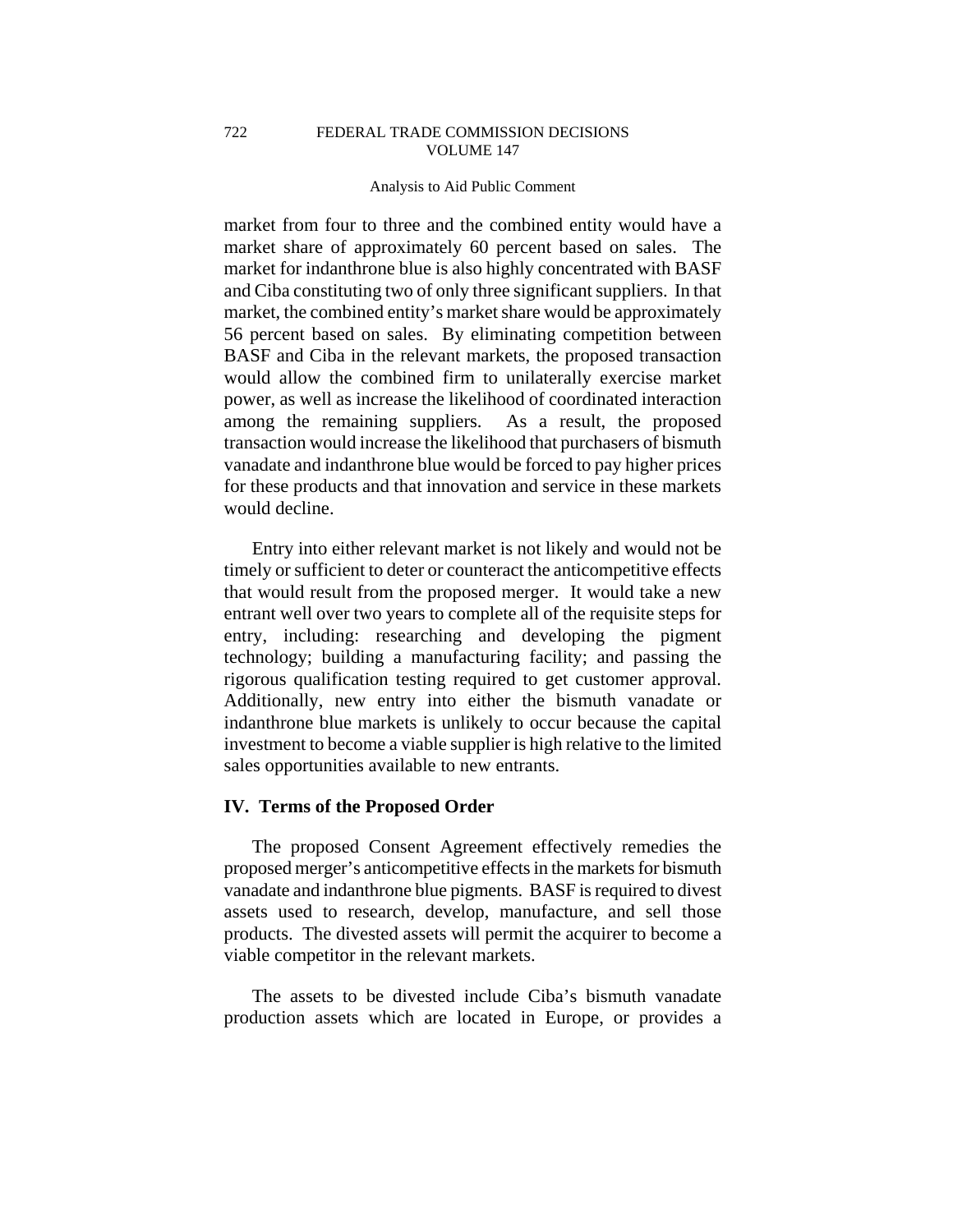#### BASF SE

#### Analysis to Aid Public Comment

mechanism for, at the acquirer's option, production to be relocated to the acquirer's production facilities. More specifically, BASF can either: (1) divest the Ciba bismuth vanadate production facility, (2) lease the production facility to the acquirer, or (3) enter into a tolling agreement that provides sufficient time for the acquirer to begin production at its own facilities and to qualify that production with customers. The indanthrone blue production assets will be used to produce that product pursuant to a tolling arrangement at the Ciba facilities until the acquirer of those assets is prepared to shift production to its own facilities. All tangible assets and intellectual property used to produce the relevant products will also be divested. Several credible acquirers have expressed interest in purchasing the assets to be divested.

The provisions ordering the two divestitures further include ancillary relief such as supply agreements, protections for confidential information, assistance in hiring of key employees, and the appointment of a monitor to oversee the divestiture process to ensure that the acquirer, or acquirers, of the relevant assets will be able to effectively compete in the research, development, manufacture, and sale of bismuth vanadate and indanthrone blue pigments. A final Order to Maintain Assets has also been issued.

The proposed Consent Agreement includes a provision that allows the Commission to appoint an interim monitor to ensure that BASF expeditiously complies with all of its obligations and performs all of its responsibilities as required by the Commission's Decision and Order. If appointed, the interim monitor would be required to file periodic reports with the Commission to ensure that the Commission remains informed about the status of the divestitures and the efforts being made to accomplish the divestitures.

Finally, the Consent Agreement contains provisions that allow the Commission to appoint a divestiture trustee to divest the assets that are the subject of the Commission's Decision and Order if BASF fails to divest the designated assets within six (6) months after the Consent Agreement is accepted by the Commission for Public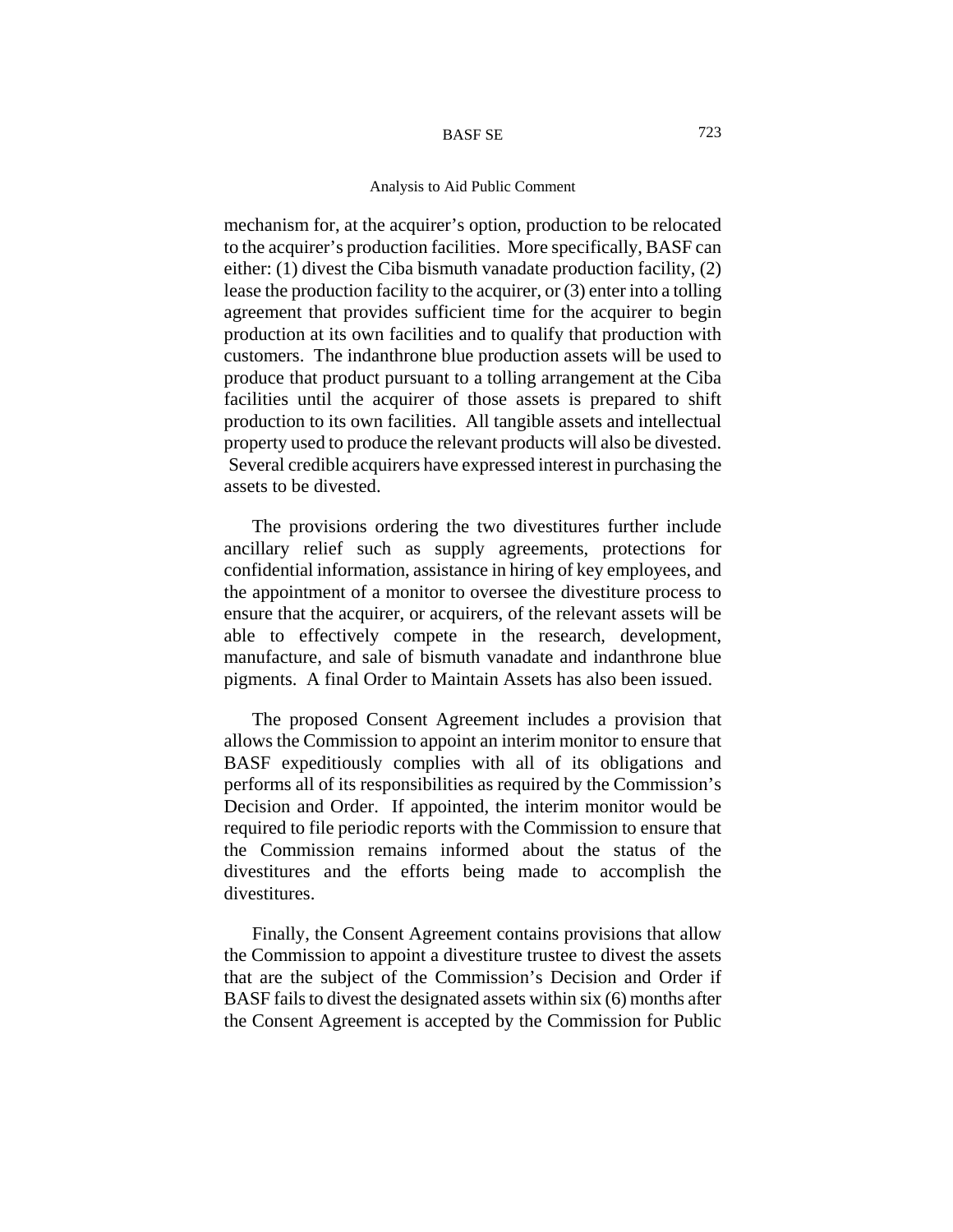#### FEDERAL TRADE COMMISSION DECISIONS VOLUME 147 724

### Analysis to Aid Public Comment

Comment. To ensure that the Commission remains informed about the status of the proposed divestitures and the transfer of the assets, the proposed Consent Agreement requires BASF to file reports with the Commission periodically until the divestitures and transfers are accomplished.

The purpose of this analysis is to facilitate public comment on the proposed Decision and Order. This analysis is not intended to constitute an official interpretation of the Consent Agreement and the proposed Decision and Order.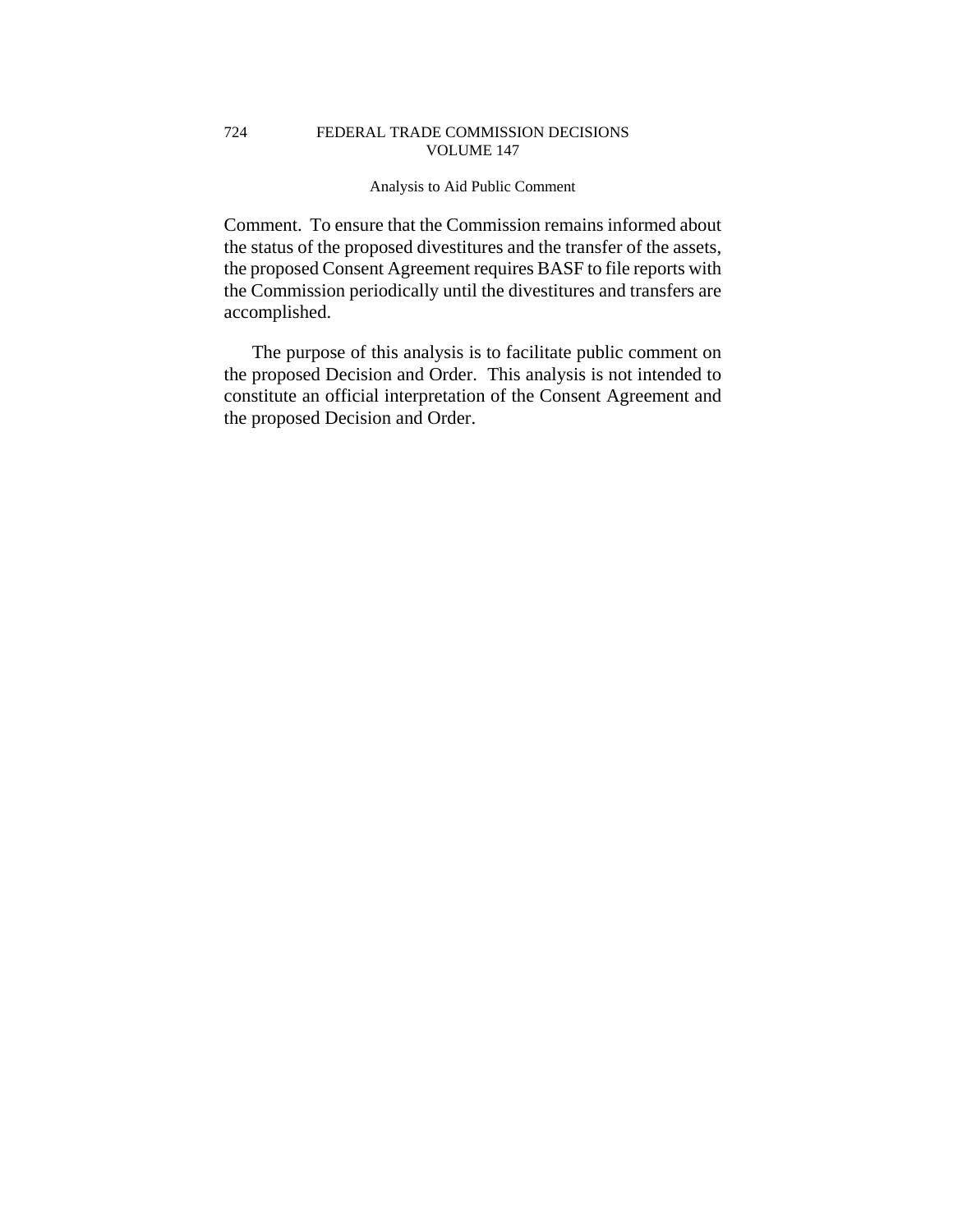### **IN THE MATTER OF**

# **WHOLE FOODS MARKET, INC., AND WILD OATS MARKETS, INC.**

### CONSENT ORDER, ETC., IN REGARD TO ALLEGED VIOLATIONS OF SEC. 7 OF THE CLAYTON ACT AND SEC. 5 OF THE FEDERAL TRADE COMMISSION ACT

## *Docket No. 9324, File No. 071 0114 Complaint, June 27, 2007 – Decision, May 28, 2009*

This consent order addresses the \$700 million acquisition by Whole Foods Market Inc., of Wild Oats Markets, Inc. The combination of Whole Foods and Wild Oats would provide Whole Foods with market power post-acquisition in the premium natural and organic supermarkets market, leading to significant anticompetitive effects. Both the district court and administrative complaints alleged that the combined company would increase prices, and decrease the quality and number of offered services, if the merger were permitted to close. The consent order requires Whole Foods to divest 32 stores, along with associated Wild Oats intellectual property and related assets, leases, properties, and government permits. The Order to Maintain Assets will require Whole Foods to maintain the operating status of the open stores, and maintain all leases (open and dark stores) until divestiture is complete.

### *Participants*

For the *Commission*: *Tom Brock, Malcolm Catt, Sean Dillon, Jil Frumin, Kevin Hahm, Albert Kim, Kenneth A. Libby, Mazor Matzkevich, Brendan McNamara, Jonathan Platt, Stephanie Reynolds, Andrea Ryan, Jennifer Schwab, Jennifer Stiefvater, Laura Sullivan, Matt Tabas, Nicholas Widnell,* and *Michelle Yost.*

For the *Respondents*: *Jeffrey Brennan, Paul Denis, and James Fishkin, Dechert LLP,* and *Lanny Davis, Orrick, Herrington & Sutcliffe LLP.*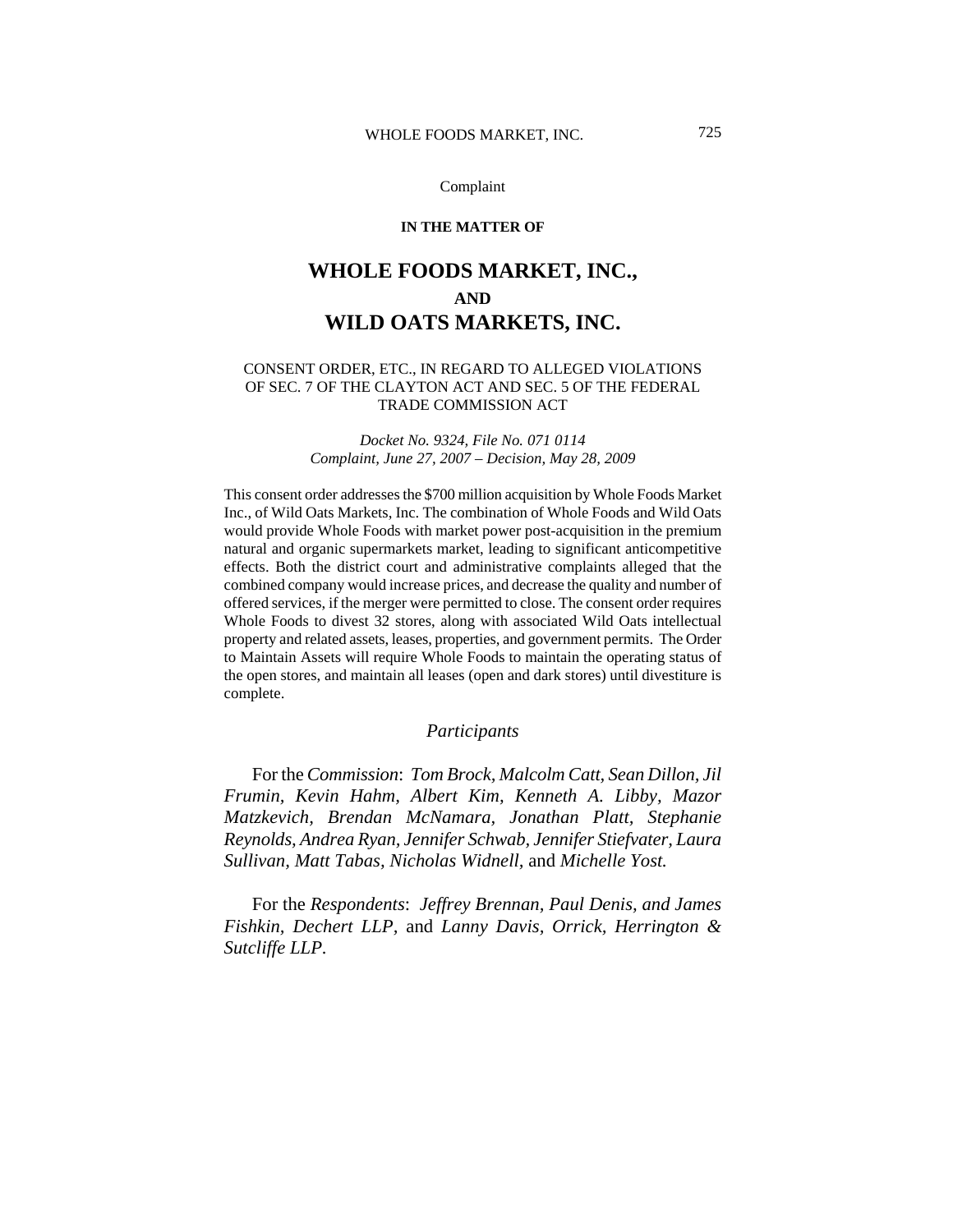### **COMPLAINT**

# **I. INTRODUCTION**

Whole Foods Market, Inc.'s ("Whole Foods") proposed acquisition of Wild Oats Markets, Inc. ("Wild Oats"), will substantially lessen competition and thereby cause significant harm to consumers. This merger, involving the two leading operators of premium natural and organic supermarkets, will increase prices and reduce quality and services in a number of geographic markets throughout the United States. Whole Foods' Chief Executive Officer John Mackey bluntly advised his Board of Directors of the purpose of this acquisition: "By buying [Wild Oats] we will . . . avoid nasty price wars in Portland (both Oregon and Maine), Boulder, Nashville, and several other cities which will harm [Whole Foods'] gross margins and profitability. By buying [Wild Oats] . . . we eliminate forever the possibility of Kroger, Super Value, or Safeway using their brand equity to launch a competing national natural/organic food chain to rival us. . . . [Wild Oats] may not be able to defeat us but they can still hurt us . . . . [Wild Oats] is the only existing company that has the brand and number of stores to be a meaningful springboard for another player to get into this space. Eliminating them means eliminating this threat forever, or almost forever."

To prevent this consumer harm, the Federal Trade Commission ("Commission"), pursuant to the provisions of the Federal Trade Commission Act and by virtue of the authority vested in it by said Act, having reason to believe that Respondent Whole Foods and Respondent Wild Oats have entered into an agreement pursuant to which Whole Foods would acquire the voting securities of Wild Oats, that such agreement violates Section 5 of the Federal Trade Commission Act, as amended, 15 U.S.C. § 45, and that such acquisition, if consummated, would violate Section 7 of the Clayton Act, as amended, 15 U.S.C. § 18, and Section 5 of the Federal Trade Commission Act, as amended, 15 U.S.C. § 45, and it appearing to the Commission that a proceeding by it in respect thereof would be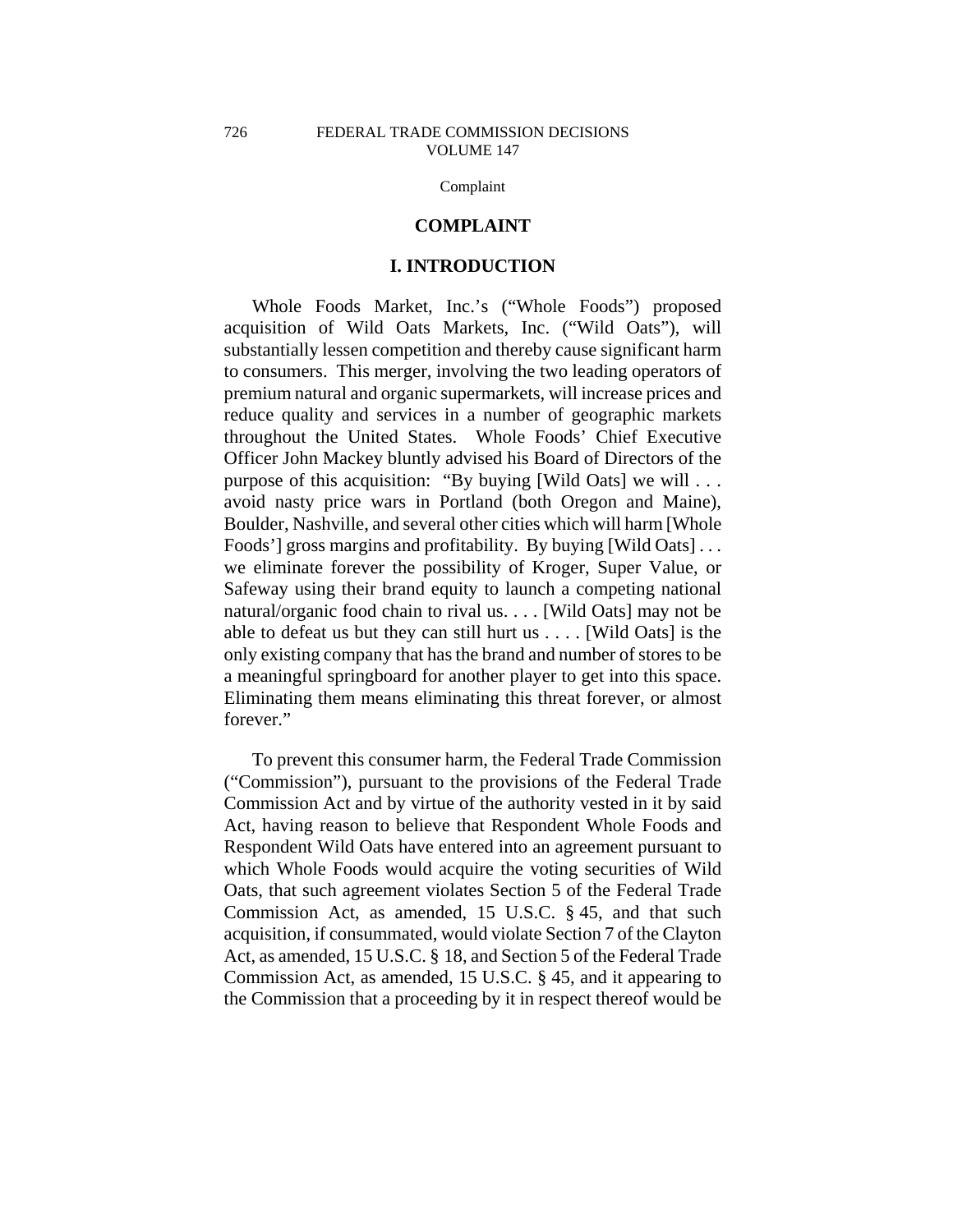in the public interest, hereby issues its complaint, stating its charges as follows:

# **II. THE PARTIES AND JURISDICTION**

### **A. Whole Foods Market, Inc.**

1. Respondent Whole Foods is a corporation organized, existing, and doing business under and by virtue of the laws of the State of Texas, with its office and principal place of business located at 550 Bowie Street, Austin, Texas 78703.

2. Established in 1980, Whole Foods operates approximately 190 premium natural and organic supermarkets in more than 30 states and the District of Columbia.

3. Whole Foods is the largest operator of premium natural and organic supermarkets in the United States.

4. According to Whole Foods' Chief Executive Officer John Mackey, Whole Foods is "a company that is authentically committed to its mission of natural/organic/healthy foods. Its core customers recognize this authenticity and it creates a customer loyalty that will not be stolen away by conventional markets who sell the same products. Whole Foods has created a 'brand' that has real value for millions of people."

5. Whole Foods is, and at all times relevant herein has been, engaged in commerce as "commerce" is defined in Section 1 of the Clayton Act, as amended, 15 U.S.C. § 12, and is a corporation whose business is in or affects commerce as "commerce" is defined in Section 4 of the Federal Trade Commission Act, as amended, 15 U.S.C. § 44.

# **B. Wild Oats Markets, Inc.**

6. Respondent Wild Oats is a corporation organized, existing, and doing business under and by virtue of the laws of the State of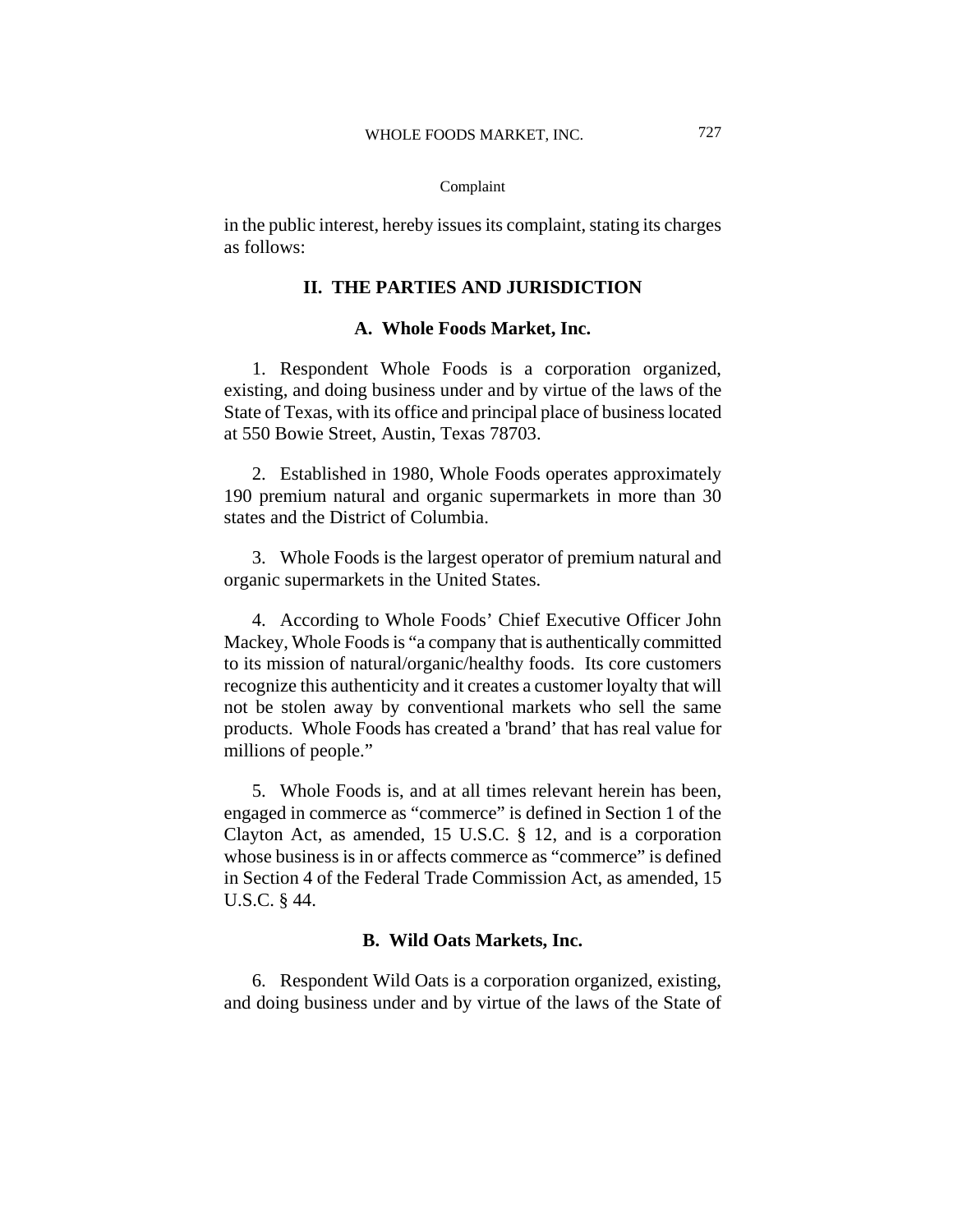Delaware, with its office and principal place of business located at 1821 30th Street, Boulder, Colorado 80301.

7. Wild Oats is the second largest operator of premium natural and organic supermarkets in the United States, currently operating numerous premium natural and organic supermarkets throughout the United States.

8. Founded in 1987, Wild Oats provides a broad selection of natural, organic, and gourmet foods, environmentally friendly products, and natural vitamins, remedies, and body care products. The firm was built "on the vision of enhancing the lives of our customers and our people with products and education that support health and wellbeing." As Wild Oats' Vice President of Marketing Laura Coblentz has described: "Wild Oats is more than a retail chain – it's about a lifestyle, and that's how we market ourselves."

9. Wild Oats is, and at all times relevant herein has been, engaged in commerce as "commerce" is defined in Section 1 of the Clayton Act, as amended, 15 U.S.C. § 12, and is a corporation whose business is in or affects commerce as "commerce" is defined in Section 4 of the Federal Trade Commission Act, as amended, 15 U.S.C. § 44.

# **III. THE ACQUISITION**

10. On February 21, 2007, Whole Foods and Wild Oats executed an agreement whereby Whole Foods proposes to acquire all of the voting securities of Wild Oats through WFMI Merger Co., a whollyowned subsidiary of Whole Foods (the "Acquisition"). The purchase will be effected through a tender offer for all shares of Wild Oats common stock. The total cost of the Acquisition is expected to be approximately \$671 million in cash and assumed debt.

11. Respondent Whole Foods intends to then merge Wild Oats into Whole Foods; to close numerous Wild Oats stores; to sell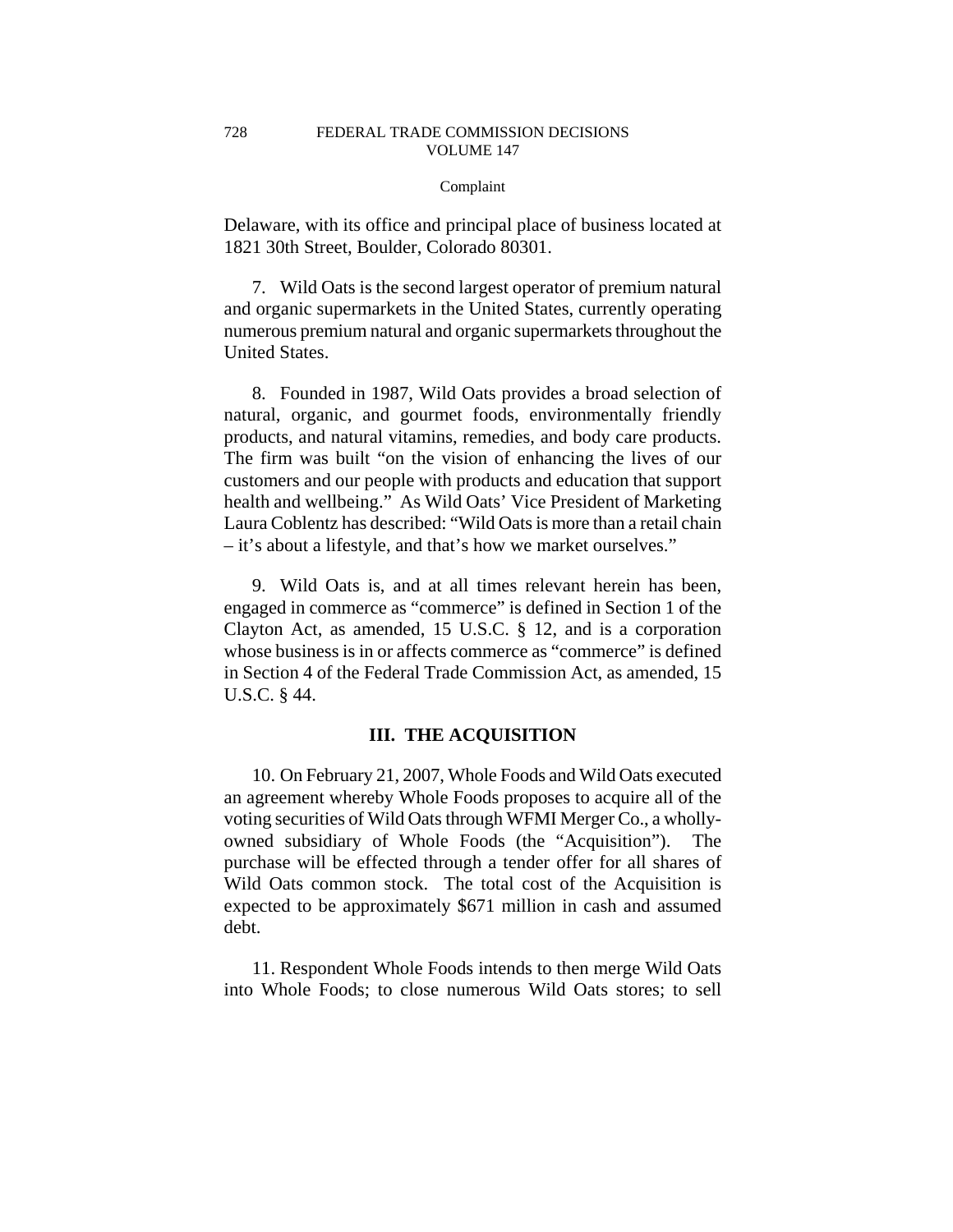several Wild Oats stores; and to operate the remainder as Whole Foods stores.

12. On June 5, 2007, the Commission authorized the commencement of an action under Section 13(b) of the Federal Trade Commission Act to seek a temporary restraining order and a preliminary injunction barring the Acquisition during the pendency of administrative proceedings to be commenced by the Commission pursuant to Section 5(b) of the Federal Trade Commission Act, 15 U.S.C. 45(b).

13. In authorizing the commencement of this action, the Commission determined that a temporary restraining order and a preliminary injunction are in the public interest and that it has reason to believe that the Acquisition would violate Section 7 of the Clayton Act and Section 5 of the Federal Trade Commission Act because the Acquisition may substantially lessen competition in the relevant markets alleged in this Complaint.

14. On June 7, 2007, United States District Judge Paul L. Friedman of the United States District Court for the District of Columbia issued an Order granting the Commission's motion for a temporary restraining order. The closing of the Acquisition is currently prohibited only by the District Court's restraining order.

# **IV. NATURE OF COMPETITION**

15. "Natural foods" are foods that are minimally processed and largely or completely free of artificial ingredients, preservatives, and other non-naturally occurring substances.

16. "Organic foods" are foods that are produced using: agricultural practices that promote healthy ecosystems; no genetically engineered seeds or crops, sewage sludge, long-lasting pesticides or fungicides; healthy and humane livestock management practices including use of organically grown feed, ample access to fresh air and the outdoors, and no antibiotics or growth hormones; and food processing that protects the healthfulness of the organic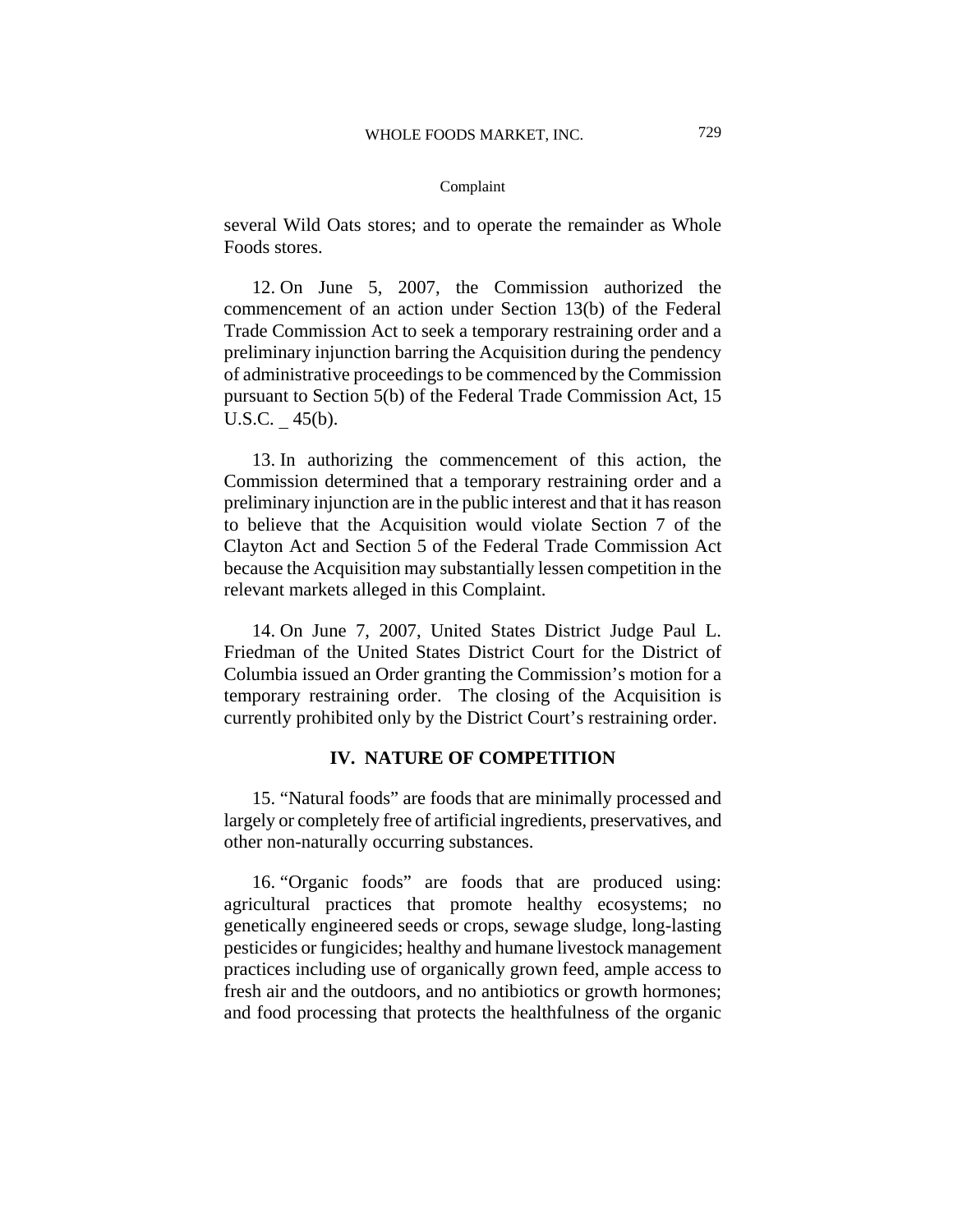product, including the avoidance of irradiation, genetically modified organisms, and synthetic preservatives.

17. Pursuant to the United States Department of Agriculture's ("USDA") Organic Foods Production Act of 1990 (the "Organic Rule"), all products labeled "organic" must be certified by a federally accredited certifying agency as satisfying USDA standards for organic foods. The Organic Rule further requires that retailers of products labeled "organic" use handling, storage, and other practices to protect the integrity of organically-labeled products, including: preventing commingling of organic and non-organic ("conventional") products; protecting organic products from contact with prohibited substances; and maintaining records that document adherence to the USDA requirements.

18. Premium natural and organic supermarkets offer a distinct set of products and services to a distinct group of customers in a distinctive way, all of which significantly distinguish premium natural and organic supermarkets from conventional supermarkets and other retailers of food and grocery items ("Retailers").

19. Premium natural and organic supermarkets are not simply outlets for natural and organic foods. Whole Foods' Chief Executive Officer John Mackey acknowledged that "Whole Foods isn't primarily about organic foods. It never has been. Organic foods is only one part of its highly successful business model." In announcing its fourth quarter results for 2006, Whole Foods stated that "Whole Foods Market is about much more than just selling 'commodity' natural and organic products. We are a lifestyle retailer and have created a unique shopping environment built around satisfying and delighting our customers." Specifically, Mr. Mackey has said that "[s]uperior quality, superior service, superior perishable product, superior prepared foods, superior marketing, superior branding, and superior store experience working together are what makes Whole Foods so successful." "[P]eople who think organic foods are the key don't understand the business model. . . ."

730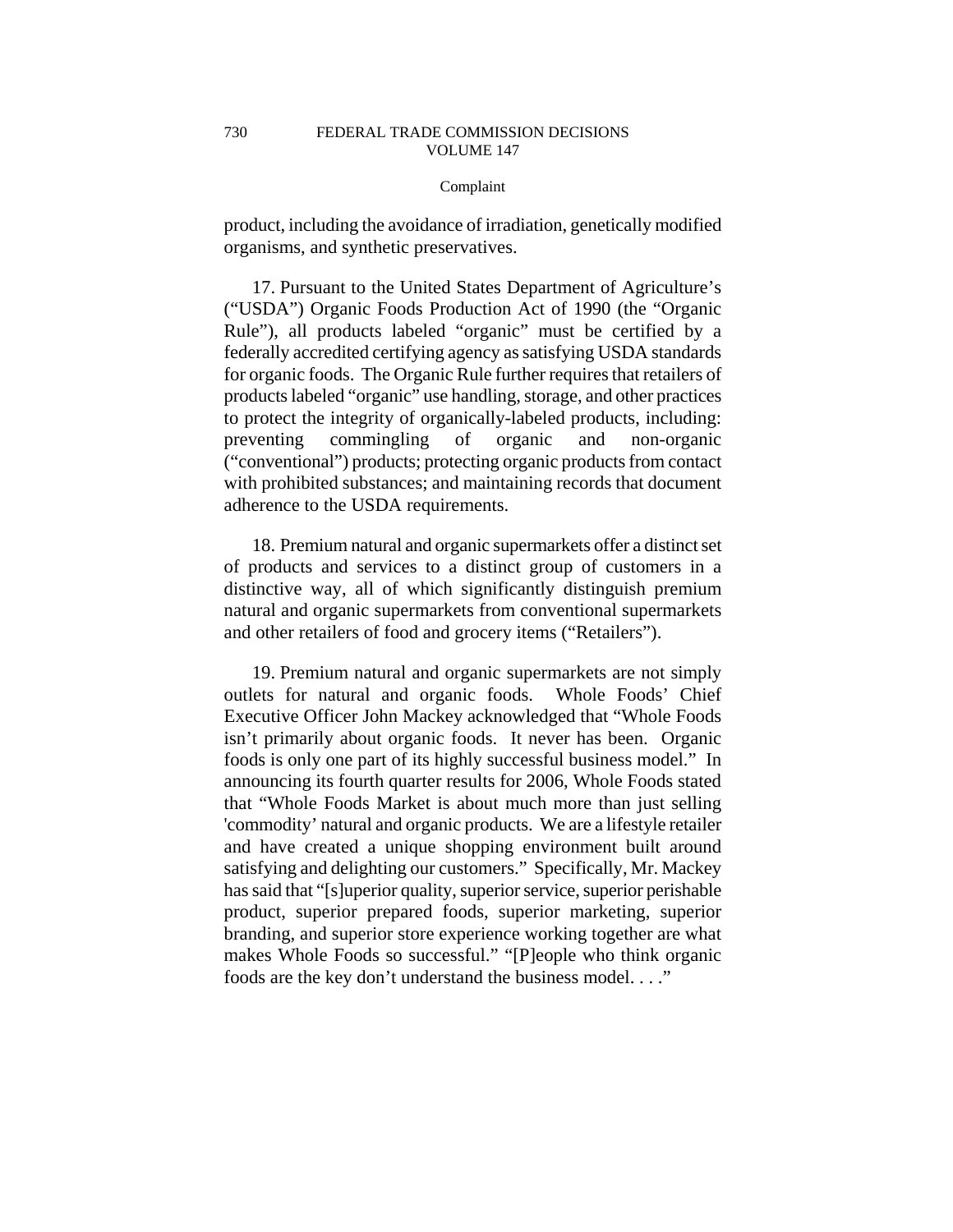20. To begin with, premium natural and organic supermarkets focus on perishable products, offering a vast selection of very high quality fresh fruits and vegetables (including exotic and hard-to-find items) and other perishables. As Whole Foods stated in its 2006 annual report, "We believe our heavy emphasis on perishable products differentiates us from conventional supermarkets and helps us attract a broader customer base." Whole Foods' Chief Executive Officer John Mackey has also emphasized the importance of high quality perishable foods to Whole Foods' business model: "This [produce, meat, seafood, bakery, prepared foods] is over 70% of Whole Foods total sales. Wal-Mart doesn't sell high quality perishables and neither does Trader Joe's while we are on the subject. That is why Whole Foods coexists so well with [Trader Joe's] and it is also why Wal-Mart isn't going to hurt Whole Foods."

21. Relative to conventional supermarkets and most other Retailers, premium natural and organic supermarkets target shoppers who are, in the words of one of the respondents, "affluent, well educated, health oriented, quality food oriented people. . . ." The core shoppers of premium natural and organic supermarkets have a preference for natural and organic products, and premium natural and organic supermarkets offer an extensive selection of natural and organic products to enable those shoppers to purchase substantially all of their food and grocery requirements during a single shopping trip.

22. Premium natural and organic supermarkets are differentiated from other Retailers in that premium natural and organic supermarkets offer more amenities and service venues; higher levels of service and more knowledgeable service personnel; and special features such as in-store community centers.

23. Premium natural and organic supermarkets promote a lifestyle of health and ecological sustainability, to which a significant portion of their customers are committed. Through the blending together of these elements and others, premium natural and organic supermarkets strive to create a varied and dynamic experience for shoppers, inviting them to make the premium natural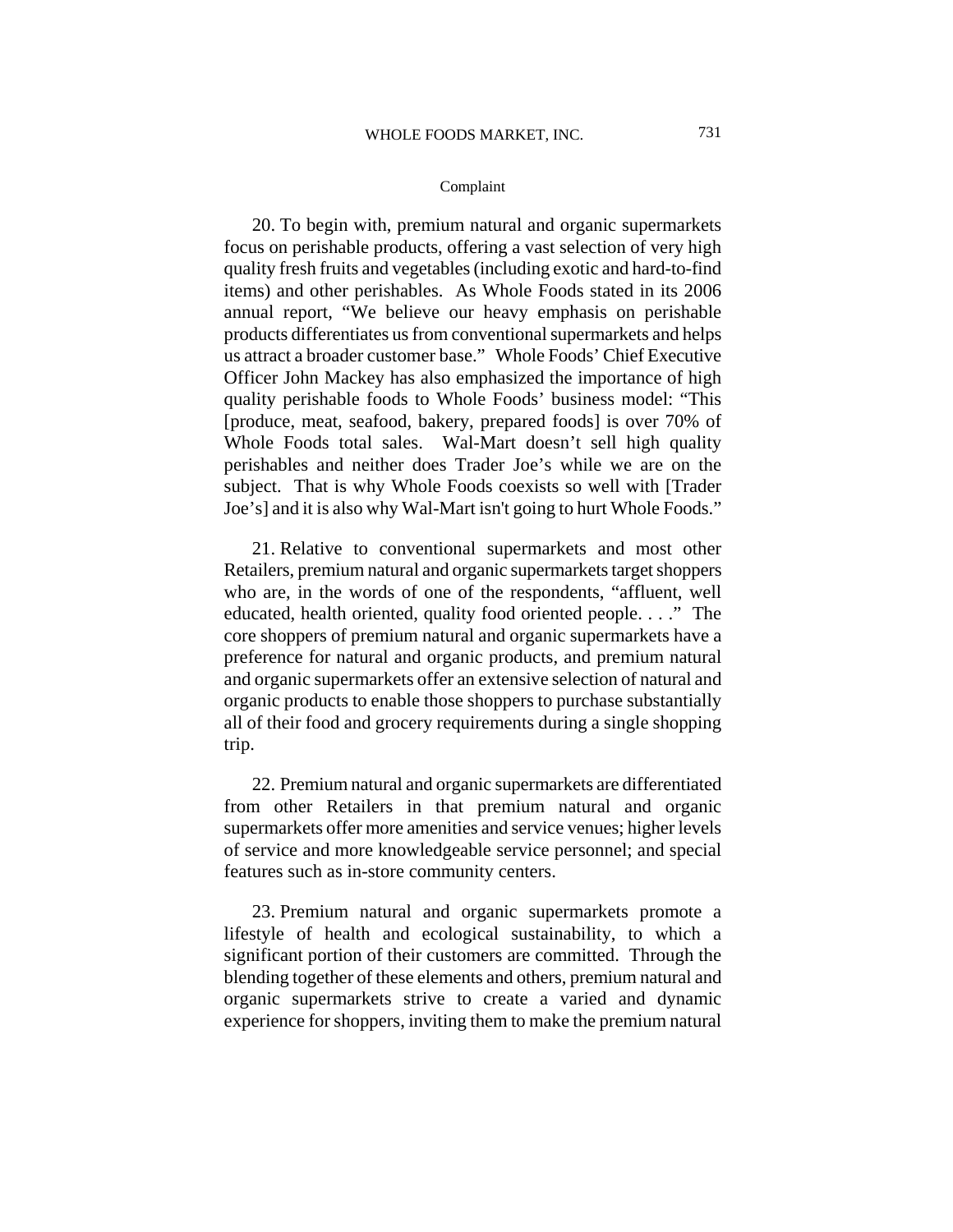and organic supermarket a destination to which shoppers come not merely to shop, but to gather together, interact, and learn, often while enjoying shared eating and other experiences. Premium natural and organic supermarkets expend substantial resources on developing a brand identity that connotes this blend of elements, and especially the qualities of trustworthiness (*viz.*, that all products are natural, that products labeled "organic" are properly labeled, that the store's suppliers practice humane animal husbandry, and that the store's actions are ecologically sound) and qualitative superiority to other Retailers.

24. Relative to most other Retailers, premium natural and organic supermarkets' products often are priced at a premium reflecting not only product quality and service, but the marketing of a lifestyle to which their customers aspire.

25. As Whole Foods' Chief Executive Officer John Mackey has acknowledged, "Safeway and other conventional retailers will keep doing their thing – trying to be all things to all people  $\dots$ . They can't really effectively focus on Whole Foods Core Customers without abandoning 90% of their own customers. . . . Whole Foods core customers will not abandon them because Safeway has made their stores a bit nicer and is selling some organic foods. Whole Foods knows their core customers well and serves them far better than any of their potential competitors do."

26. Mr. Mackey has also said that "[a]ll those [conventional supermarkets and club stores] you named have been selling organic foods for many years now. The only thing 'new' is that they are now beginning to sell private label organic foods for the first time. However, they've been selling organic produce and organic milk for many years now. Doing so has never hurt Whole Foods."

27. Wild Oats' most recent 10K filed with the Securities and Exchange Commission noted: "Despite the increase in natural foods sales within conventional supermarkets, [Wild Oats] believe[s] that conventional supermarkets still lack the concentration on a wide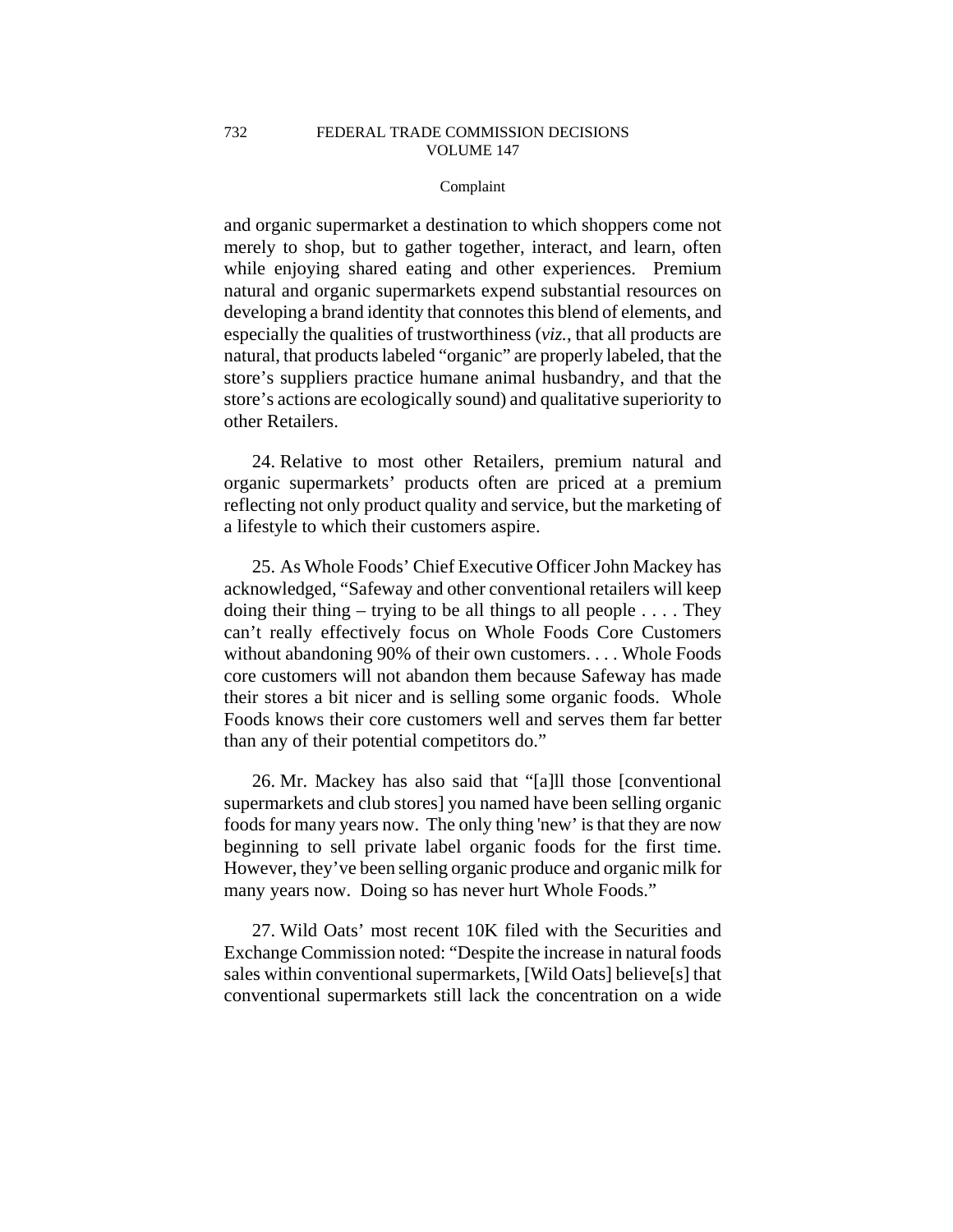variety of natural and organic products, and emphasis on service and consumer education that our stores offer."

28. Premium natural and organic supermarkets are also very different from mass-merchandisers, such as Wal-Mart and Target. According to Mr. Mackey, "Wal-Mart does a particularly poor job selling perishable foods. Whole Foods quality is better, its customer service is far superior, and the store ambience and experience it provides its customers is fun, entertaining and educational . . . ."

29. With respect to Trader Joe's, Mr. Mackey stated: "TJ's is a completely different concept than WFMI. WFMI's business is all about perishables – fresh produce, fresh seafood, fresh meat, in store delis, juice bars, and bakeries. WFMI has stated that more than 50% of their sales are in these categories of products – categories which TJ's doesn't even have. TJ's is primarily a discount private label company with a large wine selection."

30. Unlike other natural and organic product retailers, premium natural and organic supermarkets offer an extensive selection of natural and organic products to enable shoppers to purchase substantially all of their food and grocery requirements during a single shopping trip. As a result, premium natural and organic supermarkets are appreciably larger than other natural and organic retailers in square footage, number of products offered, inventory for each product offered, and annual dollar sales.

31. Whole Foods and Wild Oats, respectively, are the largest and second largest operators of premium natural and organic supermarkets in the United States.

32. Whole Foods and Wild Oats are the only two nationwide operators of premium and natural organic supermarkets in the United States.

33. Consumers spent a combined total of \$6.5 billion in fiscal 2006 at Whole Foods and Wild Oats. Approximately 70% of that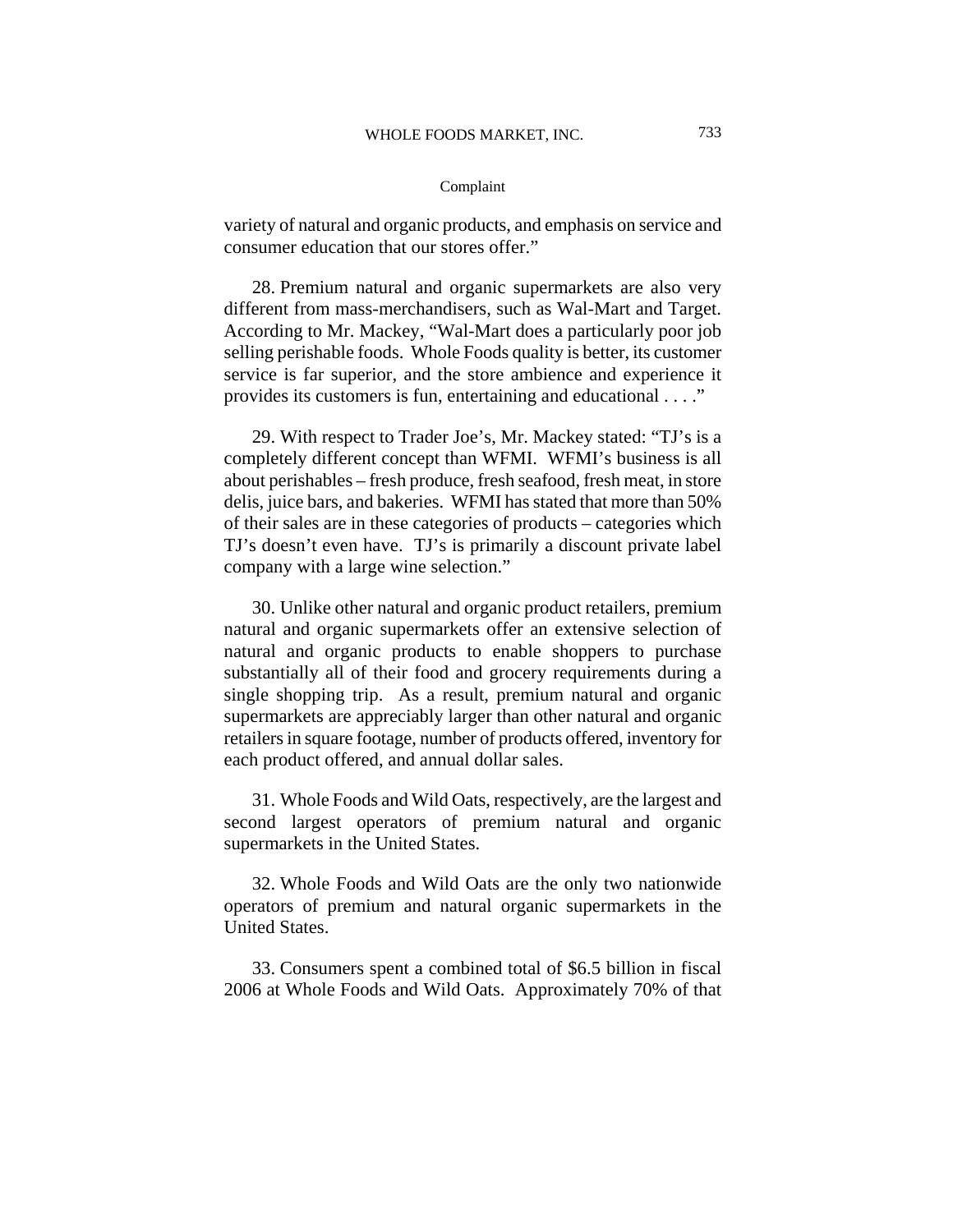total was spent on perishable products, such as produce, meat, seafood, baked goods, and prepared foods.

34. Whole Foods and Wild Oats are one another's closest competitors in 21 geographic markets. Consumers in these markets have reaped price and non-price benefits of competition between Whole Foods and Wild Oats. The markets where the two compete head to head are: Albuquerque, NM; Medford, MA (suburban Boston); Saugus, MA (suburban Boston); Boulder, CO; Hinsdale, IL (suburban Chicago); Evanston, IL (suburban Chicago); Cleveland, OH; Denver, CO; Lakewood, CO; Ft. Collins, CO; West Hartford, CT; Henderson, NV; Indianapolis, IN; Kansas City-Overland Park, KS; Las Vegas, NV; Los Angeles-Santa Monica-Brentwood, CA; Louisville, KY; Omaha, NE; Pasadena, CA; Phoenix, AZ; Portland, ME; Portland, OR; St. Louis, MO; and Tualatin, OR.

35. Over the last five years, Whole foods has targeted markets for entry where, in Whole Foods' words, Wild Oats enjoyed a "monopoly." Consumers in those markets benefitted from the new competition in those markets.

36. There are other geographic markets in which only one or the other is present. In many of these markets, Wild Oats or Whole Foods plans, but for the proposed Acquisition, to enter and offer direct and unique competition to the other. Each has developed expansion plans that target the other's "monopoly" markets, as Whole Foods describes it. These markets include: Palo Alto, CA; Fairfield County, CT; Miami Beach, FL; Naples, FL; Nashville, TN; Reno, NV; and Salt Lake City, UT.

37. Whole Foods' Mr. Mackey has said that "Whole Foods has taken significant market share from OATS wherever they have opened competing stores – Boulder, Santa Fe, Denver, Boca Raton, Ft. Lauderdale, and St. Louis." Each of the parties, in anticipation of entry by the other, engages in aggressive price and non-price competition that conveys to shoppers benefits that go well beyond the benefits resulting from the presence or threatened entry in those

734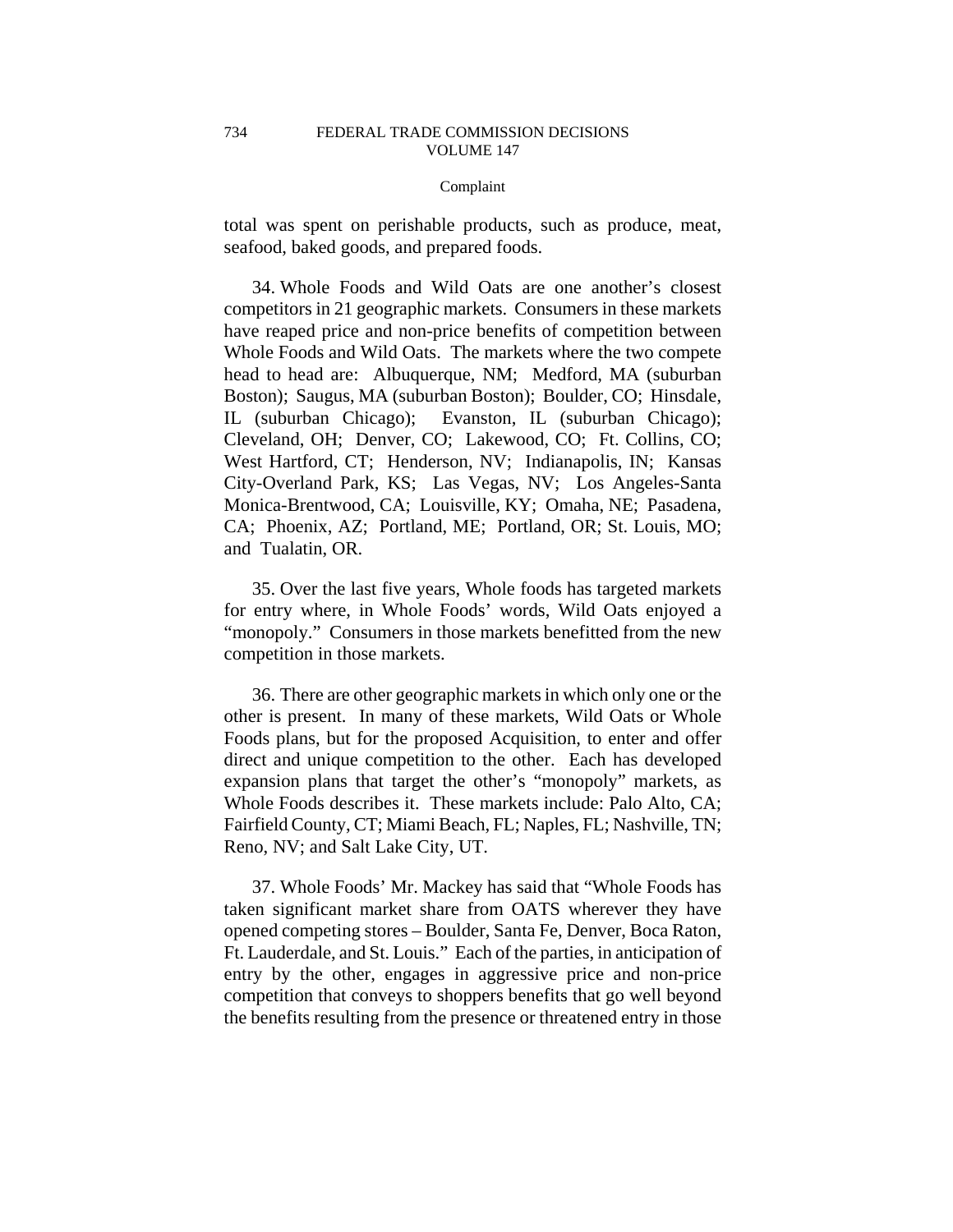geographic markets of other retailers. In addition, when Whole Foods or Wild Oats expects the other to enter one of its markets, it plans substantial improvements in quality, including renovations, expansions, and competitive pricing. As Mr. Mackey explained upon Whole Foods' entry into Nashville: "At least Wild Oats will likely improve their store there in anticipation of Whole Foods eventually opening and [customers will] benefit from that." Neither company responds in the same way to competition from conventional supermarkets or other Retailers.

38. Consumers have benefitted directly from the price and quality competition between Whole Foods and Wild Oats. If the Acquisition occurs, these benefits will be lost in the markets where the two currently compete and they will not occur in those markets where each is planning to expand.

# **V. RELEVANT MARKETS**

39. A relevant product market in which to analyze the effects of the proposed Acquisition is the operation of premium natural and organic supermarkets.

40. A relevant geographic market in which to analyze the effects of the proposed Acquisition is an area as small as approximately five or six miles in radius from premium natural and organic supermarkets or as large as a metropolitan area.

# **VI. ENTRY CONDITIONS**

41. Entry or repositioning into the operation of premium natural and organic supermarkets is time-consuming, costly, and difficult. As a result, entry or repositioning into the operation of premium natural and organic supermarkets in the relevant geographic markets is unlikely to occur or to be timely or sufficient to prevent or defeat the anticompetitive effects of the proposed Acquisition.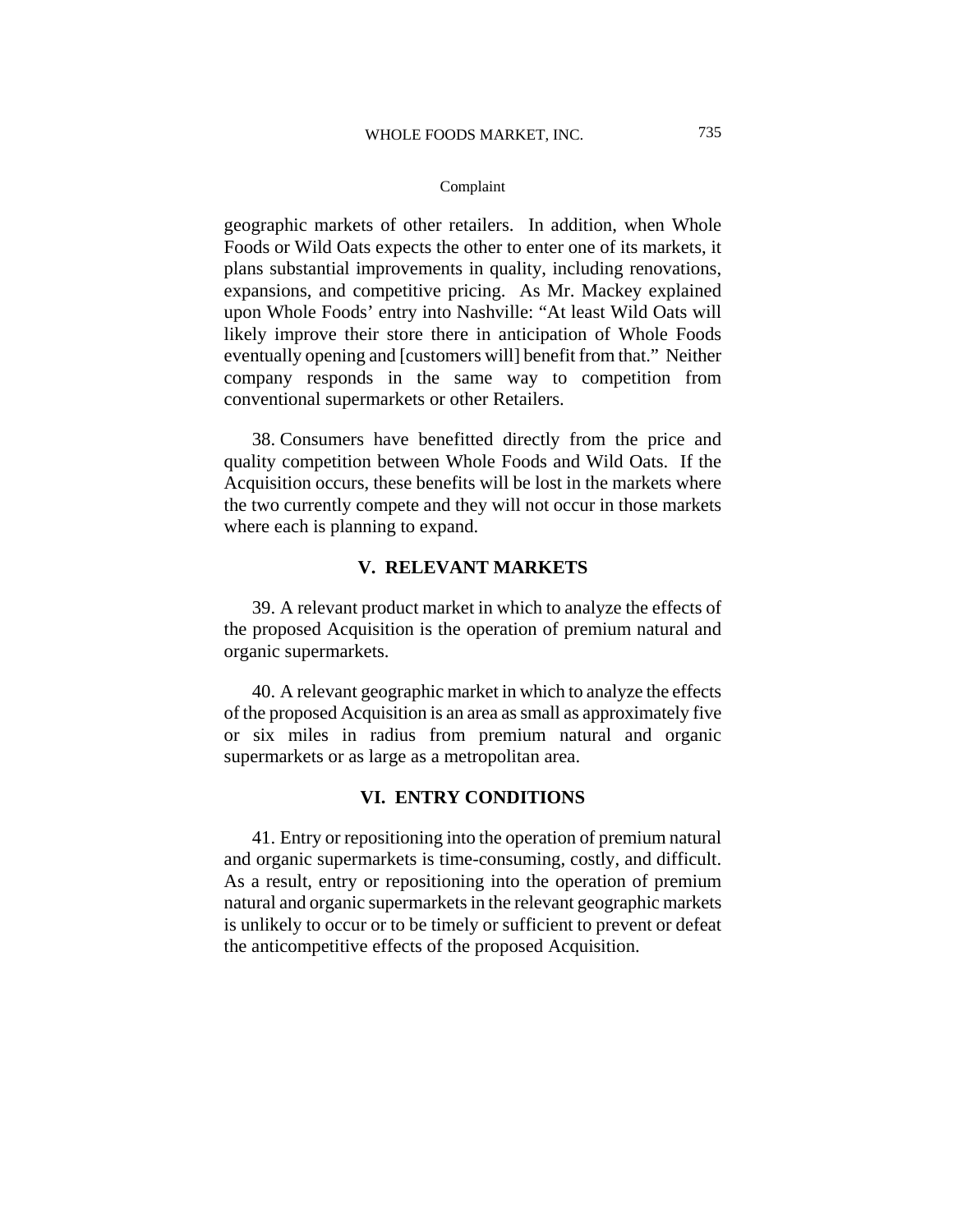# **VII. ANTICOMPETITIVE EFFECTS**

42. The relevant markets are highly concentrated and would become significantly more concentrated after the proposed Acquisition. Premium natural and organic supermarkets' primary competitors are other premium natural and organic supermarkets. Shoppers with preferences for premium natural and organic supermarkets are not likely to switch to other retailers in response to a small but significant non-transitory increase in premium natural and organic supermarket prices.

43. The proposed Acquisition may substantially lessen competition in the following ways, among others:

a. the proposed Acquisition will eliminate one of only two or three premium natural and organic supermarkets and substantially increase concentration in the operation of premium natural and organic supermarkets in the relevant geographic markets, each of which already is highly concentrated;

b. the proposed Acquisition will eliminate substantial and effective price and non-price competition between Whole Foods and Wild Oats in the operation of premium natural and organic supermarkets in the relevant geographic markets, substantially reducing or eliminating competition in the operation of premium natural and organic supermarkets in each of those geographic areas;

c. the proposed Acquisition will eliminate one of only two or three premium natural and organic supermarkets in each of the relevant geographic markets, tending to create a monopoly in the operation of premium natural and organic supermarkets in each of those geographic areas;

d. the proposed Acquisition will eliminate the only existing company that can serve as a meaningful springboard for a conventional supermarket operator to enter the market for premium natural and organic supermarkets in each of the

736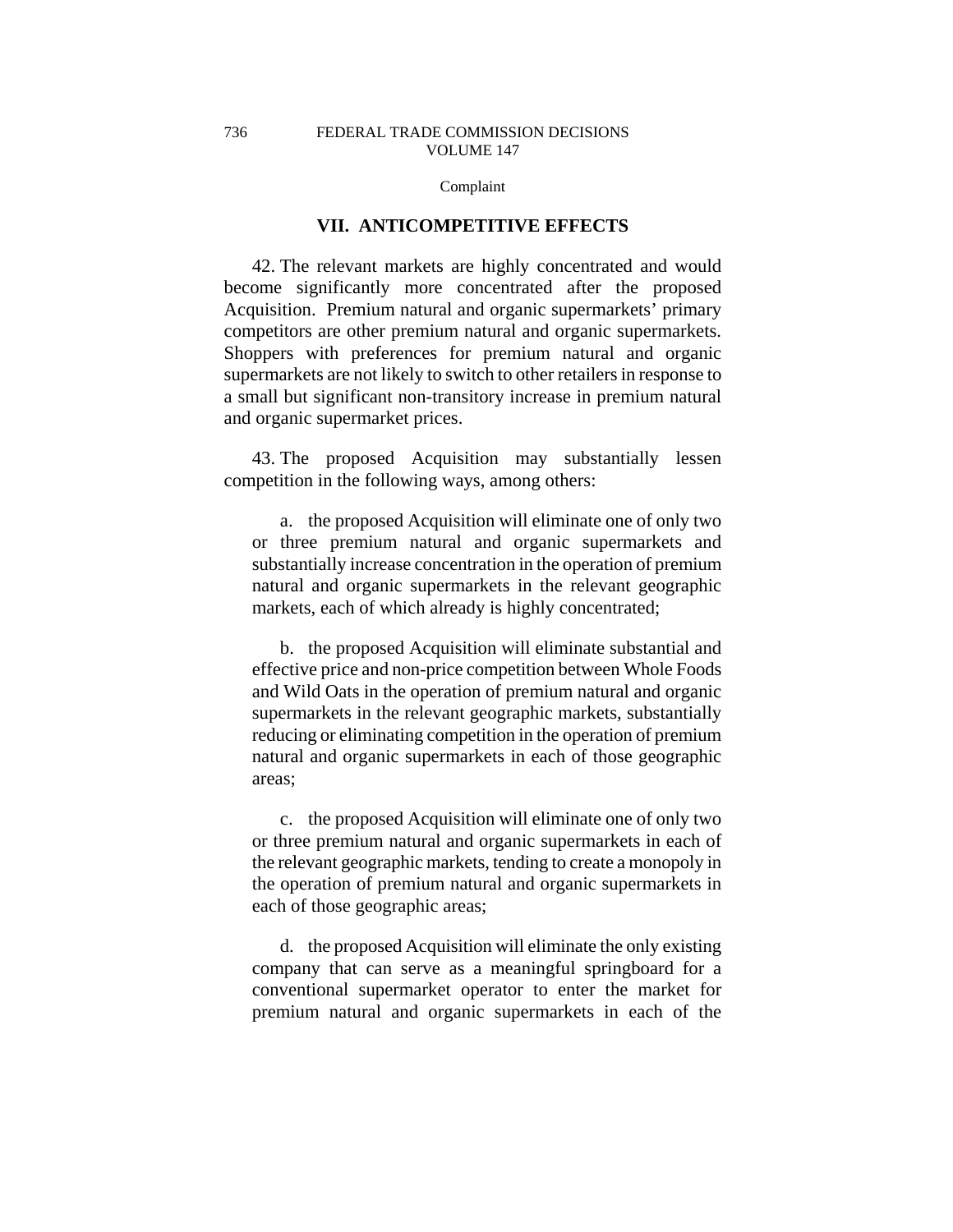relevant geographic markets, tending to create a monopoly in the operation of premium natural and organic supermarkets in each of those geographic areas;

e. the proposed Acquisition will eliminate Whole Foods' closest competitor in geographic and product space in each of the relevant geographic areas, resulting in the loss of direct and unique price and non-price competition that conveys to shoppers benefits that go well beyond the benefits resulting from the presence or threatened entry of other retailers;

f. the proposed Acquisition will result in the closing of numerous Wild Oats stores, reducing or eliminating consumer choice in premium natural and organic supermarkets;

g. the proposed Acquisition will enable the combined Whole Foods/Wild Oats to exercise market power unilaterally; and

h. the proposed Acquisition will eliminate potential competition in numerous parts of the United States.

# **VIII. VIOLATIONS CHARGED**

# **COUNT I – ILLEGAL ACQUISITION**

44. The allegations contained in paragraphs 1-45 are repeated and realleged as though fully set forth here.

45. Whole Foods' proposed acquisition of Wild Oats, if consummated, would substantially lessen competition in the relevant markets in violation of Section 7 of the Clayton Act, as amended, 15 U.S.C. §18, and Section 5 of the Federal Trade Commission Act, as amended, 15 U.S.C. § 45.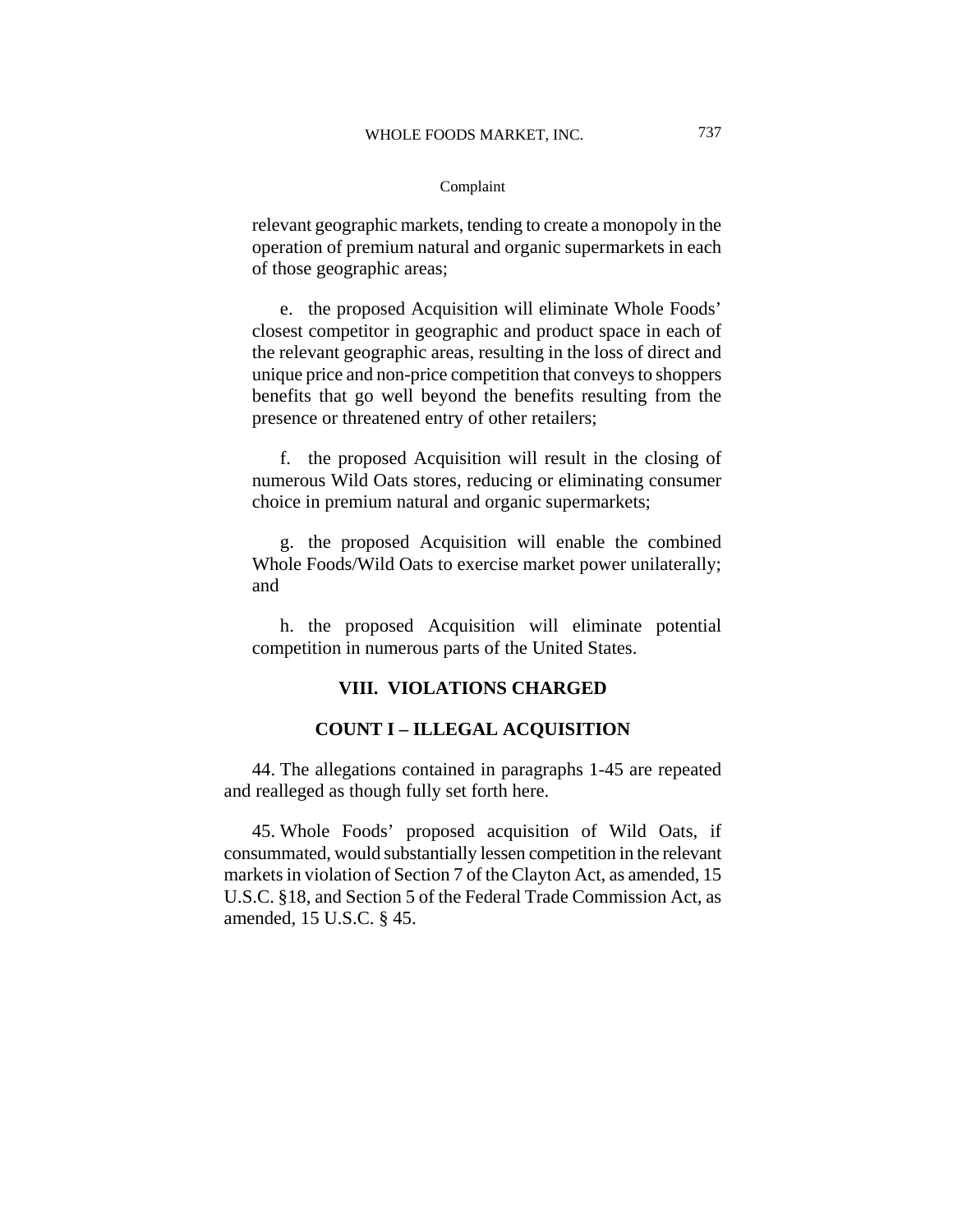### COUNT II – ILLEGAL ACQUISITION AGREEMENT

46. The allegations contained in paragraphs 1-45 are repeated and realleged as though fully set forth here.

47. Whole Foods and Wild Oats, through the Agreement described in paragraph 10, have engaged in unfair methods of competition in or affecting commerce in violation of Section 5 of the Federal Trade Commission Act, 15 U.S.C. § 45.

### **NOTICE**

Notice is hereby given to the Respondents that the twentyseventh day of September, 2007, at 10 a.m., or such later date as determined by the Commission or by an Administrative Law Judge of the Commission, is hereby fixed as the time and Federal Trade Commission offices, 600 Pennsylvania Ave., N.W., Washington, D.C. 20580, as the place when and where a hearing will be had on the charges set forth in this Complaint, at which time and place you will have the right under the Federal Trade Commission Act to appear and show cause why an order should not be entered requiring you to cease and desist from the violations of law charged in the complaint.

Pending further order of the Commission, the Commission will retain adjudicative responsibility for this matter. *See* § 3.42(a) of the Commission's Rules of Practice for Adjudicative Proceedings. The Commission hereby allows you 20 days from the date of service of this Complaint upon you to file either an answer or a dispositive motion. If you file a dispositive motion within that time, your time for filing an answer is extended until 10 days after service of the Commission's order on such motion. If you do not file a dispositive motion within that time, you must file an answer.

An answer in which the allegations of the complaint are contested shall contain a concise statement of the facts constituting each ground of defense; and specific admission, denial, or explanation of each fact alleged in the complaint or, if you are

738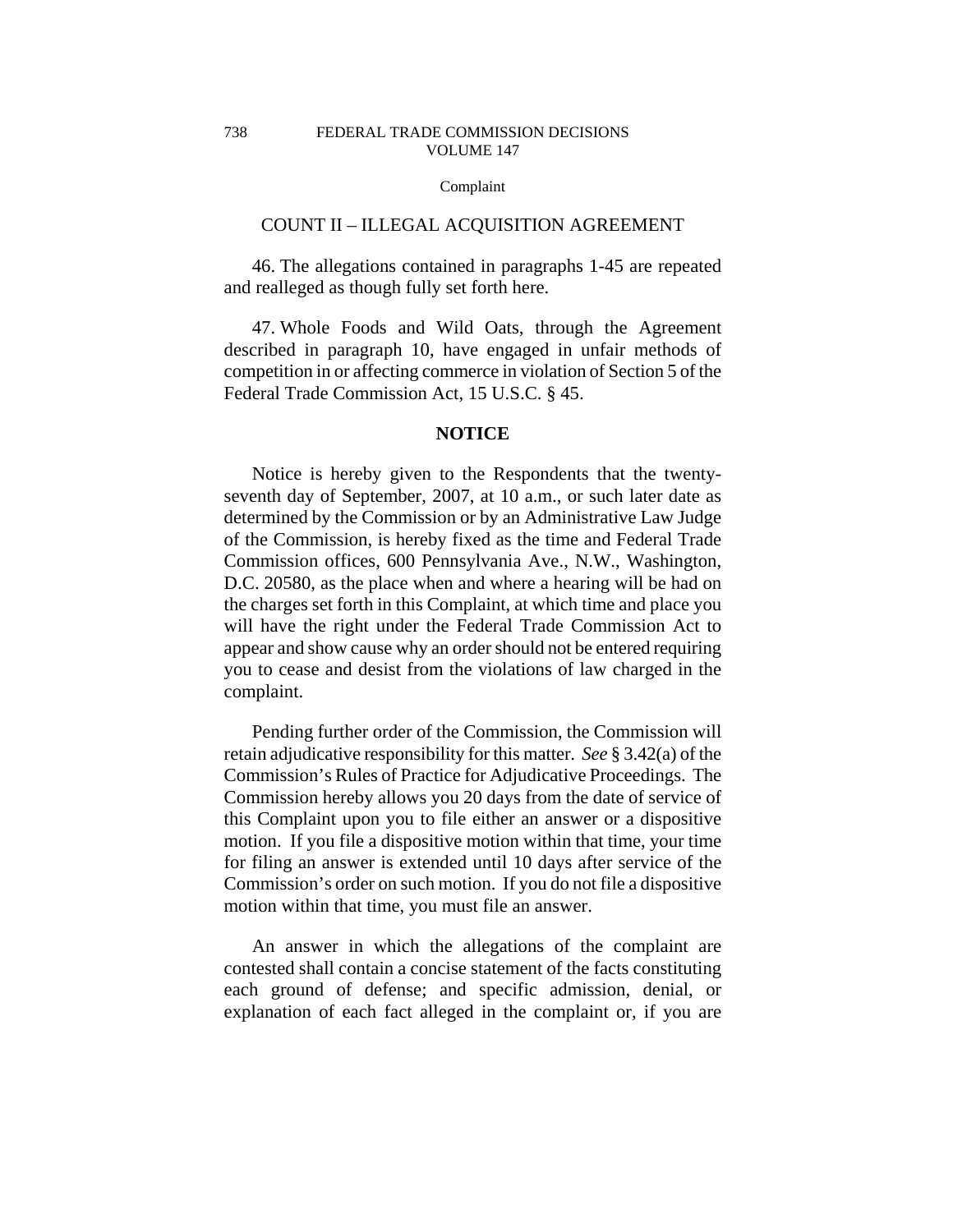without knowledge thereof, a statement to that effect. Allegations of the complaint not thus answered shall be deemed to have been admitted.

If you elect not to contest the allegations of fact set forth in the complaint, the answer shall consist of a statement that you admit all of the material facts to be true. Such an answer shall constitute a waiver of hearings as to the facts alleged in the complaint and, together with the complaint, will provide a record basis on which the Commission or the Administrative Law Judge shall file an initial decision containing appropriate findings and conclusions and an appropriate order disposing of the proceeding. In such answer, you may, however, reserve the right to submit proposed findings and conclusions under §3.46 of the Commission's Rules of Practice for Adjudicative Proceedings and the right to appeal the initial decision to the Commission under §3.52 of said Rules.

Failure to answer within the time above provided shall be deemed to constitute a waiver of your right to appear and contest the allegations of the complaint and shall authorize the Commission or the Administrative Law Judge, without further notice to you, to find the facts to be as alleged in the complaint and to enter an initial decision containing such findings, appropriate conclusions, and order.

An initial prehearing scheduling conference will be scheduled no later than 14 days after the last answer is filed by any party named as a respondent in the complaint. Unless otherwise directed, the scheduling conference and further proceedings will take place at the Federal Trade Commission, 600 Pennsylvania Ave., N.W. Room 532, Washington, D.C. 20580. Rule 3.21(a) requires a meeting of the parties' counsel as early as practicable before the prehearing scheduling conference, and Rule 3.31(b) obligates counsel for each party, within 5 days of receiving a respondent's answer, to make certain initial disclosures without awaiting a formal discovery request.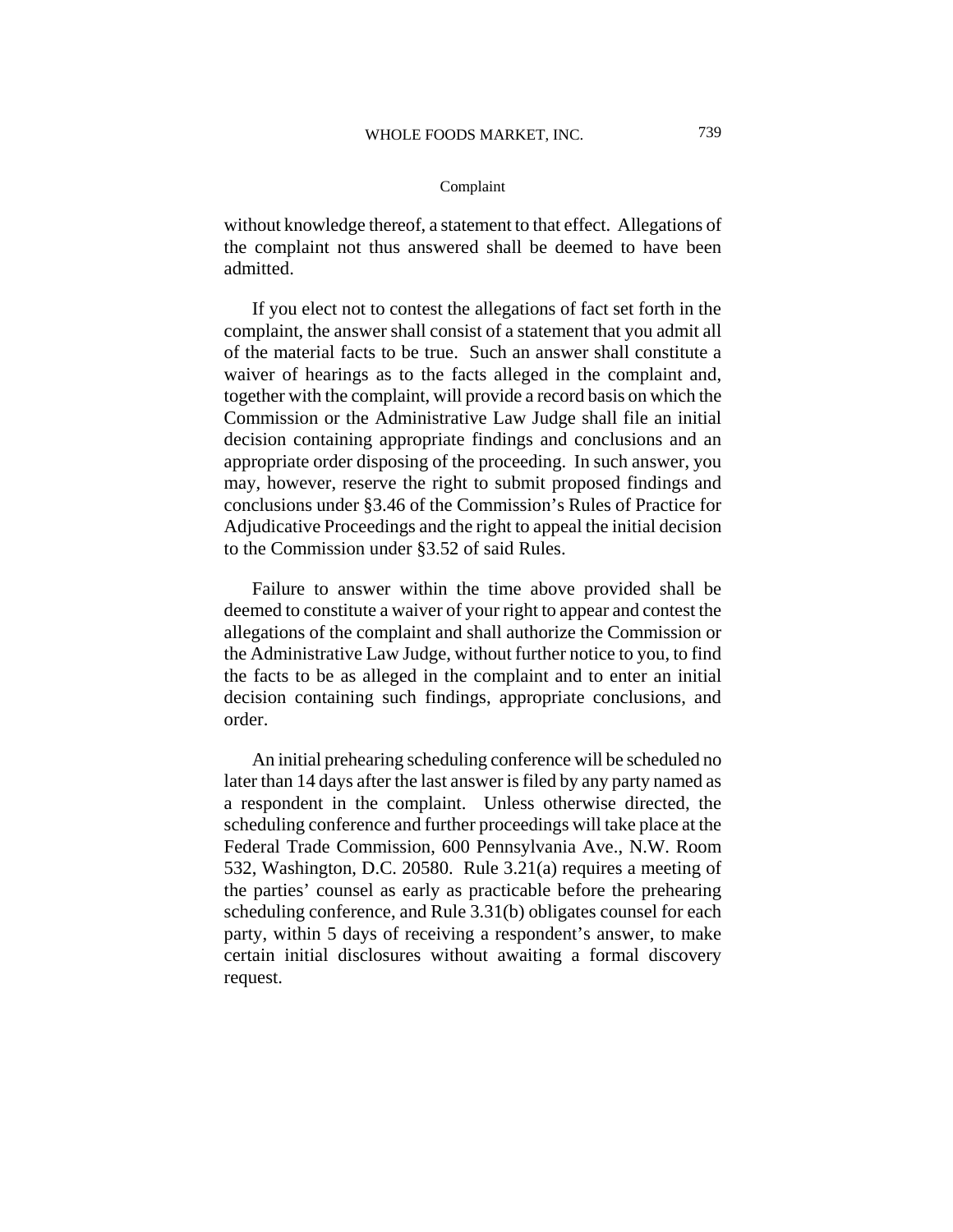### FEDERAL TRADE COMMISSION DECISIONS VOLUME 147

### Complaint

# **NOTICE OF CONTEMPLATED RELIEF**

Should the Commission conclude from the record developed in any adjudicative proceedings in this matter that the acquisition of Whole Foods by Wild Oats, or any other transaction that combines them, challenged in this proceeding violates Section 7 of the Clayton Act, as amended, the Commission may order such relief against Respondents as is supported by the record and is necessary and appropriate, including, but not limited to:

- 1. An order preventing Whole Foods from acquiring Wild Oats, if the acquisition has not occurred at the time of the Commission's decision;
- 2. The divestiture of Wild Oats and any other associated or necessary assets in a manner that restores Wild Oats as a viable, independent competitor in the relevant markets, with the ability to offer such services as Wild Oats is now offering and planning to offer, if the acquisition has occurred at the time of the Commission's decision;
- 3. A prohibition against any transaction between Whole Foods and Wild Oats that combines their operations in the relevant markets except as may be approved by the Commission;
- 4. A requirement that, for a period of time, Whole Foods provide prior notice to the Commission of acquisitions, mergers, consolidations, or any other combinations of its operations with any other company providing the operation of premium and natural organic supermarkets;
- 5. A requirement for Whole Foods to file periodic compliance reports with the Commission; and
- 6. Any other relief appropriate to correct or remedy the anticompetitive effects of the transaction or to restore Wild Oats as a viable, independent competitor in the relevant market.

740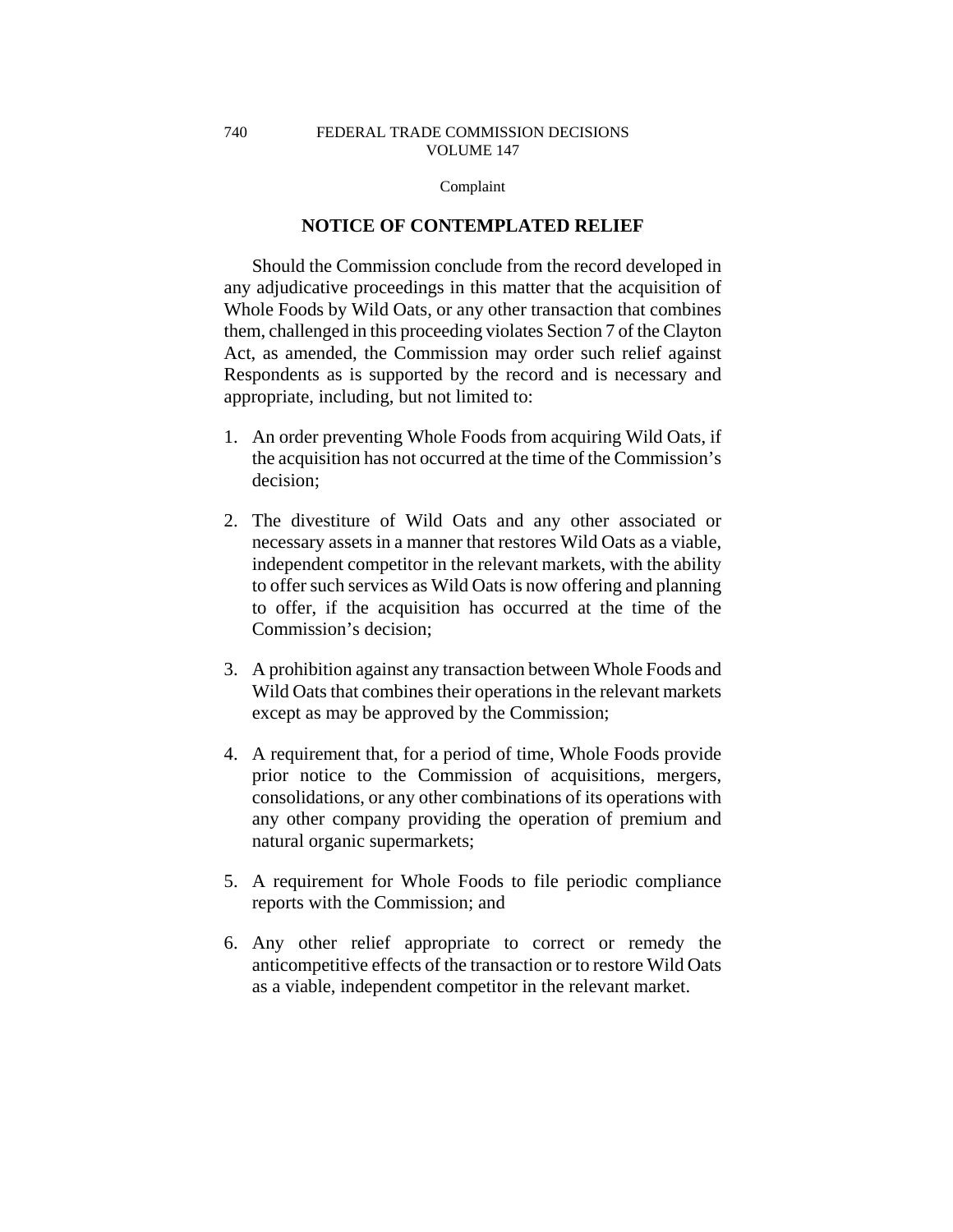**IN WITNESS WHEREOF**, the Federal Trade Commission has caused this complaint to be signed by the Secretary and its official seal to be affixed hereto, at Washington, D.C., this twenty-seventh day of June, 2007.

By the Commission.

## **ORDER TO MAINTAIN ASSETS**

The Federal Trade Commission ("Commission") having heretofore issued its complaint charging Whole Foods Market, Inc. ("Whole Foods" or "Respondent") with violations of Section 7 of the Clayton Act, as amended, 15 U.S.C. § 18, and Section 5 of the Federal Trade Commission Act, as amended, 15 U.S.C. § 45, and Respondent having been served with a copy of that complaint, together with a notice of contemplated relief, and Respondent having answered the complaint denying said charges but admitting the jurisdictional allegations set forth therein; and

The Respondent, its attorney, and counsel for the Commission having thereafter executed an Agreement Containing Consent Orders ("Consent Agreement"), containing an admission by Respondent of all the jurisdictional facts set forth in the aforesaid Complaint, a statement that the signing of said Consent Agreement is for settlement purposes only and does not constitute an admission by Respondent that the law has been violated as alleged in such Complaint, or that the facts as alleged in such Complaint, other than jurisdictional facts, are true, and waivers and other provisions as required by the Commission's Rules; and

The Secretary of the Commission having thereafter withdrawn the matter from adjudication in accordance with  $\S$  3.25(c) of its Rules; and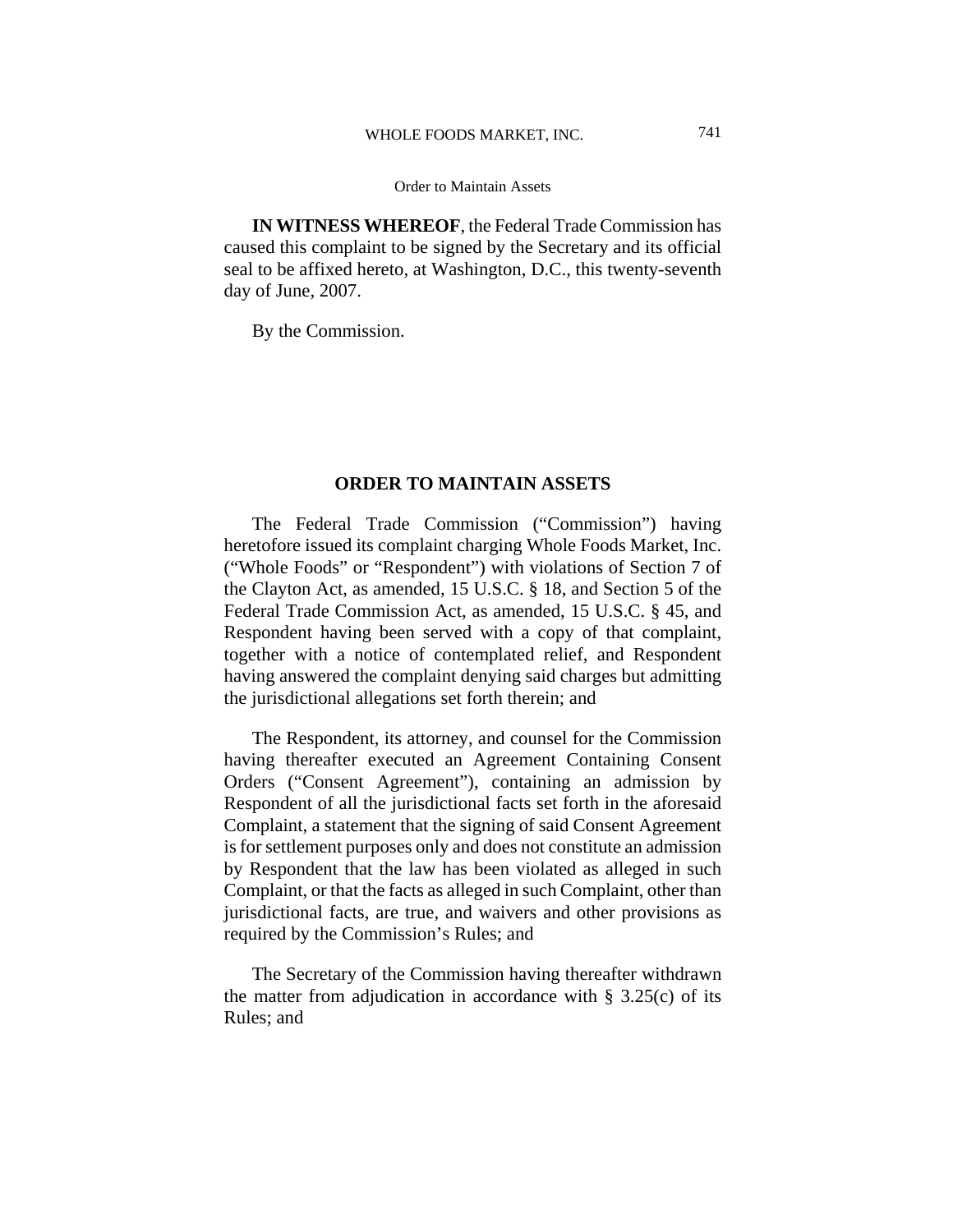The Commission having thereafter considered the matter and having thereupon accepted the executed consent agreement and placed such agreement on the public record for a period of thirty (30) days, now in conformity with the procedure prescribed in § 3.25(f) of its Rules, the Commission hereby makes the following jurisdictional findings and enters the following Order: to Maintain Assets:

1. Whole Foods is a corporation organized, existing and doing business under and by virtue of the laws of the State of Texas, with its offices and principal place of business located at 550 Bowie Street, Austin, Texas 78703.

2. The Federal Trade Commission has jurisdiction of the subject matter of this proceeding and of the Respondent, and the proceeding is in the public interest.

### **ORDER**

# **I.**

**IT IS ORDERED** that, as used in this Order to Maintain Assets, the definitions used in the Consent Agreement and the attached Decision and Order shall apply. In addition, "Store To Be Maintained" means any operating store or closed store location identified as a part of the Assets To Be Divested or any operating store listed in Confidential Appendix D to the Decision and Order.

# **II.**

## **IT IS FURTHER ORDERED** that:

A. Respondent shall maintain the viability, marketability, and competitiveness of the Assets To Be Divested, and shall not cause the wasting or deterioration of the Assets To Be Divested, nor shall it cause the Assets To Be Divested to be operated in a manner inconsistent with applicable laws, nor shall it sell, transfer, encumber or otherwise impair the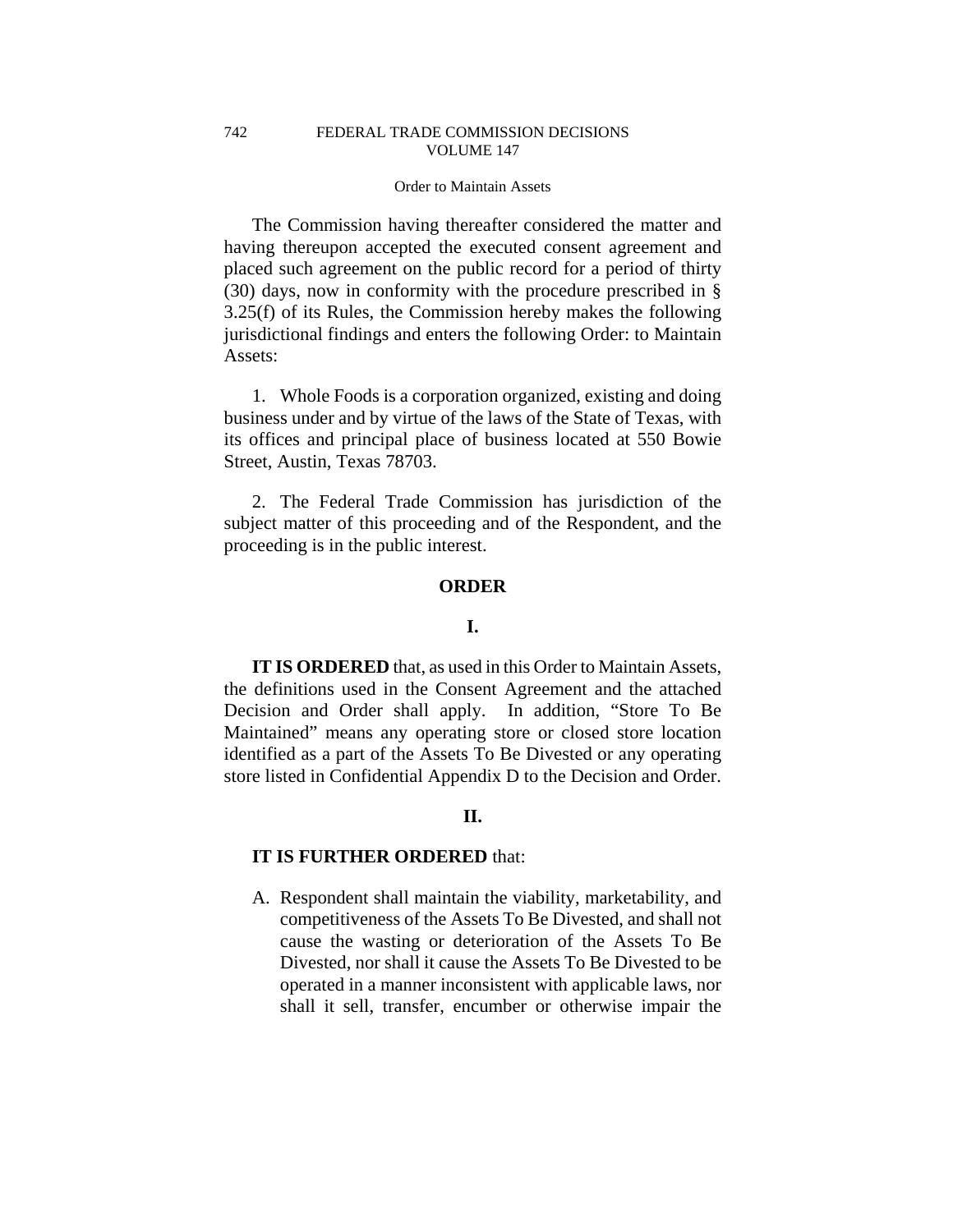viability, marketability or competitiveness of the Assets To Be Divested. Respondent shall comply with the terms of this Paragraph until such time as Respondent has divested the Assets To Be Divested pursuant to the terms of the attached Decision and Order. Respondent shall conduct or cause to be conducted the business of the Assets To Be Divested in the regular and ordinary course and in accordance with past practice (including regular repair and maintenance efforts) and shall use reasonable best efforts to preserve the existing relationships with landlords, suppliers, customers, employees, and others having business relations with the Assets To Be Divested in the ordinary course of business and in accordance with past practice. Respondent shall exercise any option it has to extend the lease for any Store To Be Maintained whose lease would otherwise expire.

- B. Respondent shall not terminate the operation of any Store To Be Maintained. Respondent shall continue to maintain the inventory of each Store To Be Maintained at levels and selections (*e.g.*, stock-keeping units) consistent with those maintained by such Respondent at such Store in the ordinary course of business consistent with past practice. Respondent shall use best efforts to keep the organization and properties of each Store To Be Maintained intact, including current business operations, physical facilities, working conditions, and a work force of equivalent size, training, and expertise associated with the Store in a manner consistent with past practice. Included in the above obligations, Respondents shall, without limitation:
	- 1. maintain operations and departments, and not reduce hours, at each Store To Be Maintained in a manner consistent with past practice;
	- 2. not transfer inventory from any Store To Be Maintained, other than in the ordinary course of business consistent with past practice;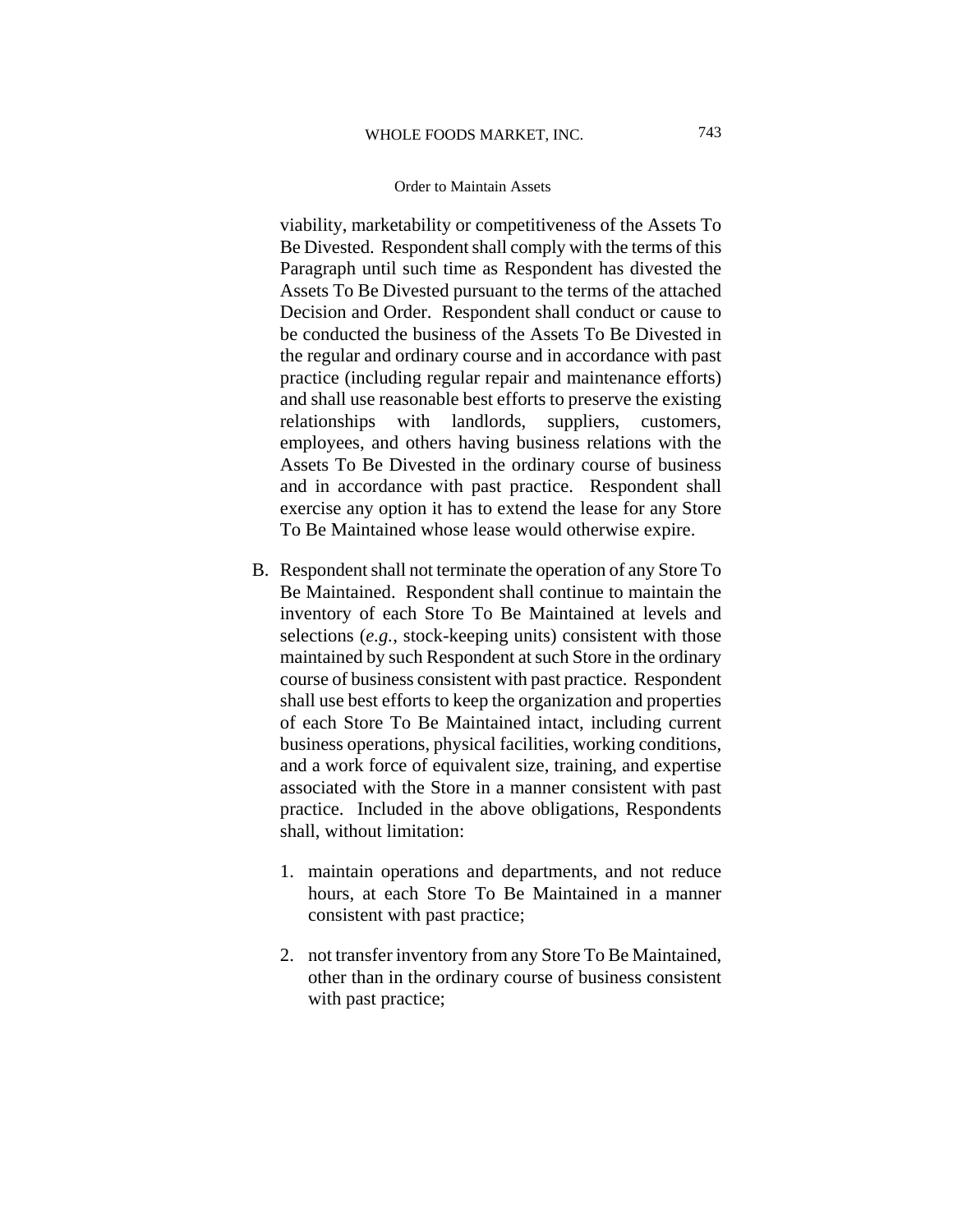## FEDERAL TRADE COMMISSION DECISIONS VOLUME 147

### Order to Maintain Assets

- 3. make any payment required to be paid under any contract or lease when due, and otherwise pay all liabilities and satisfy all obligations associated with any Store To Be Maintained, in each case in a manner consistent with past practice;
- 4. maintain the books and records of each Store To Be Maintained in a manner consistent with past practice;
- 5. not display, prior to the Commission's approval of the acquirer for a Store To Be Maintained, any signs or conduct any advertising (*e.g.*, direct mailing, point-ofpurchase coupons, media advertisements) that indicates that Respondent is moving its operations at such Store To Be Maintained to another location, or that indicates such Store To Be Maintained will close;
- 6. not conduct, prior to the Commission's approval of the acquirer for a Store To Be Maintained, any "going out of business," "close-out," "liquidation" or similar sales or promotions at or relating to such Store To Be Maintained; and
- 7. not change, prior to the Commission's approval of the acquirer for a Store To Be Maintained, or modify in any material respect the existing advertising practices, programs and policies for such Store To Be Maintained, other than changes in the ordinary course of business consistent with past practice for locations of the Respondent not being closed or relocated.

*Provided, however,* that nothing in this Order shall require Respondent to resume the operations of any Store To Be Maintained that was not being operated by Respondent on the date Respondent signed the Agreement Containing Consent Orders.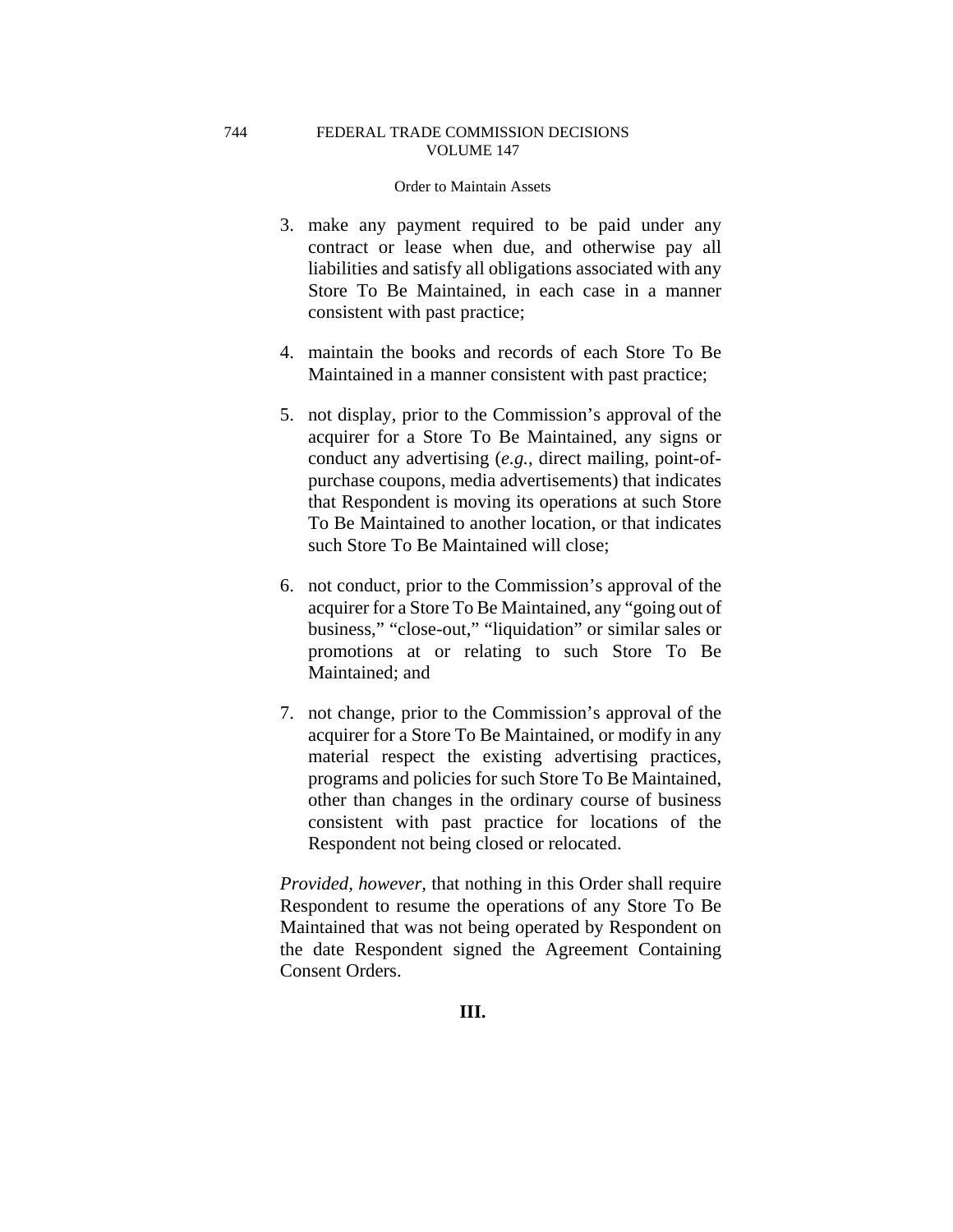# **IT IS FURTHER ORDERED** that:

- A. At any time after Respondent signs the Consent Agreement in this matter, the Commission may appoint a monitor ("Interim Monitor") to assure that Respondent expeditiously complies with all of its obligations and perform all of its responsibilities as required by Paragraph II of this Order and the Divestiture Agreement(s).
- B. The Commission shall select the Interim Monitor, subject to the consent of Respondent, which consent shall not be unreasonably withheld. If Respondent has not opposed, in writing, including the reasons for opposing, the selection of a proposed Interim Monitor within ten (10) days after notice by the staff of the Commission to Respondent of the identity of any proposed Interim Monitor, Respondent shall be deemed to have consented to the selection of the proposed Interim Monitor.
- C. Not later than ten (10) days after the appointment of the Interim Monitor, Respondent shall execute an agreement that, subject to the prior approval of the Commission, confers on the Interim Monitor all the rights and powers necessary to permit the Interim Monitor to monitor Respondent's compliance with the relevant requirements of this Order in a manner consistent with the purposes of this Order.
- D. If an Interim Monitor is appointed, Respondent shall consent to the following terms and conditions regarding the powers, duties, authorities, and responsibilities of the Interim Monitor:
	- 1. The Interim Monitor shall have the power and authority to monitor Respondent's compliance with the divestiture and asset maintenance obligations and related requirements of this Order, and shall exercise such power and authority and carry out the duties and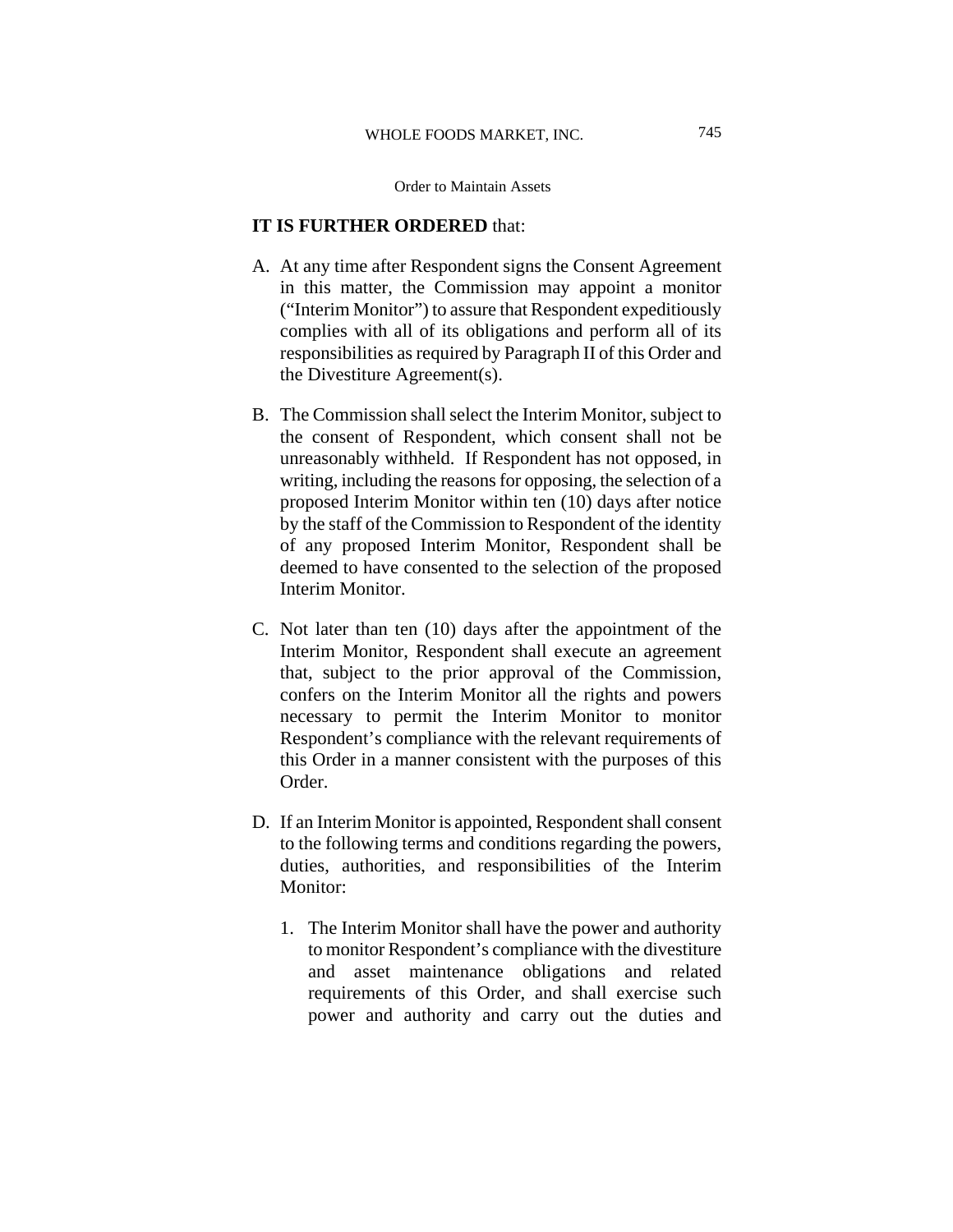responsibilities of the Interim Monitor in a manner consistent with the purposes of this Order and in consultation with the Commission.

- 2. The Interim Monitor shall act in a fiduciary capacity for the benefit of the Commission.
- 3. The Interim Monitor shall serve until the later of:
	- a. the completion by Respondent of the divestiture of all the Assets To Be Divested; or
	- b. the completion by Respondent of the last obligation under this Order pertaining to the Interim Monitor's service;

*provided, however,* that the Commission may extend or modify this period as may be necessary or appropriate to accomplish the purposes of this Order.

- 4. Subject to any demonstrated legally recognized privilege, the Interim Monitor shall have full and complete access to Respondent's personnel, books, documents, records kept in the normal course of business, facilities and technical information, and such other relevant information as the Interim Monitor may reasonably request, related to the Assets To Be Divested and Respondent's compliance with its obligations under this Order, including, but not limited to, its obligations related to the relevant assets. Respondent shall cooperate with any reasonable request of the Interim Monitor and shall take no action to interfere with or impede the Interim Monitor's ability to monitor Respondent's compliance with this Order.
- 5. The Interim Monitor shall serve, without bond or other security, at the expense of Respondent on such reasonable and customary terms and conditions as the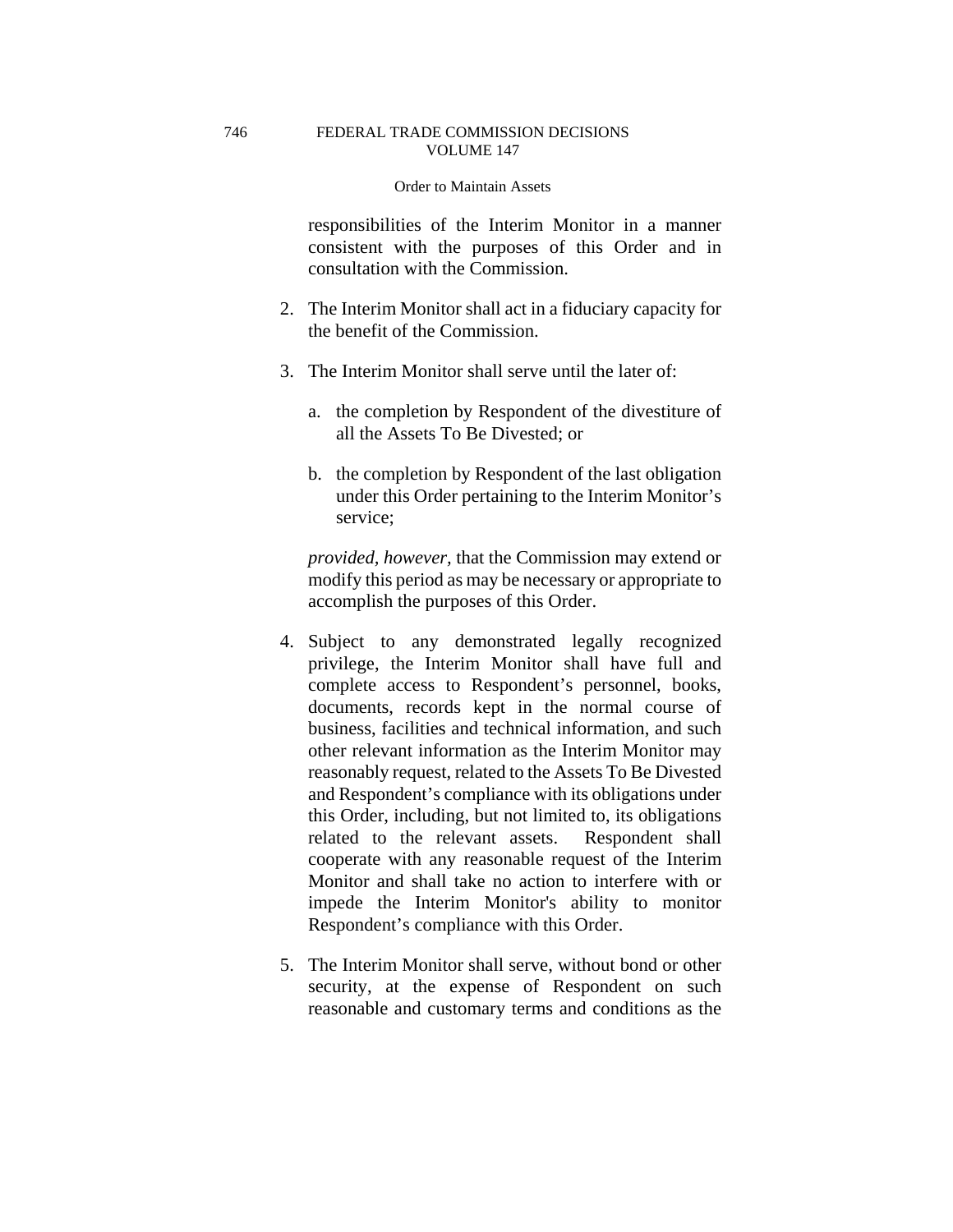Commission may set. The Interim Monitor shall have authority to employ, at the expense of the Respondent, such consultants, accountants, attorneys and other representatives and assistants as are reasonably necessary to carry out the Interim Monitor's duties and responsibilities.

- 6. Respondent shall indemnify the Interim Monitor and hold the Interim Monitor harmless against any losses, claims, damages, liabilities, or expenses arising out of, or in connection with, the performance of the Interim Monitor's duties, including all reasonable fees of counsel and other reasonable expenses incurred in connection with the preparations for, or defense of, any claim, whether or not resulting in any liability, except to the extent that such losses, claims, damages, liabilities, or expenses result from malfeasance, gross negligence, willful or wanton acts, or bad faith by the Interim Monitor.
- 7. Respondent shall report to the Interim Monitor in accordance with the requirements of this Order and/or as otherwise provided in any agreement approved by the Commission. The Interim Monitor shall evaluate the reports submitted to the Interim Monitor by Respondent, and any reports submitted by the Commission-approved Acquirer with respect to the performance of Respondent's obligations under this Order or the Remedial Agreement. Within thirty (30) days from the date the Interim Monitor receives these reports, the Interim Monitor shall report in writing to the Commission concerning performance by Respondent of its obligations under this Order.
- 8. Respondent may require the Interim Monitor and each of the Interim Monitor's consultants, accountants, attorneys and other representatives and assistants to sign a customary confidentiality agreement; *provided, however,*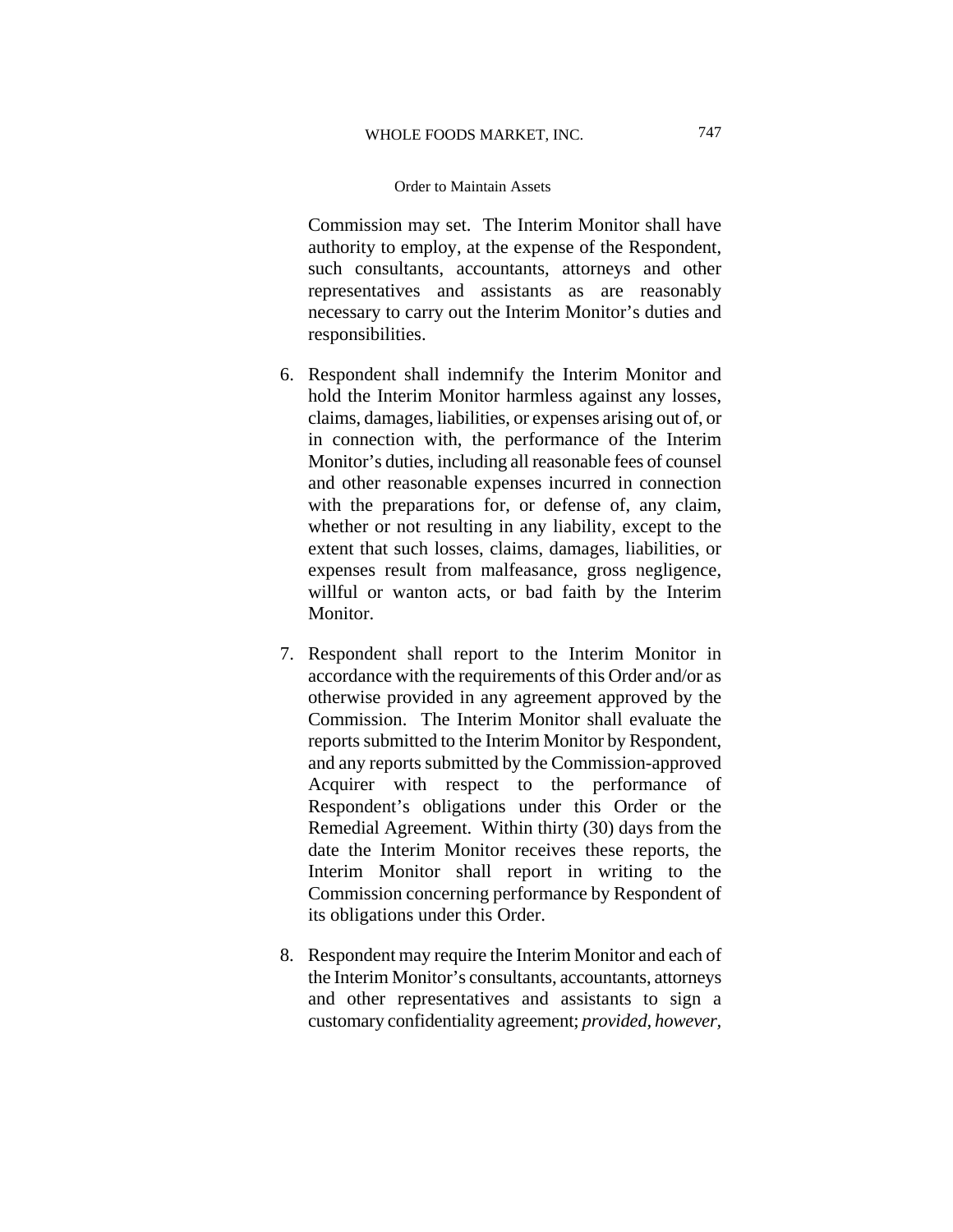that such agreement shall not restrict the Interim Monitor from providing any information to the Commission.

- E. The Commission may, among other things, require the Interim Monitor and each of the Interim Monitor's consultants, accountants, attorneys and other representatives and assistants to sign an appropriate confidentiality agreement related to Commission materials and information received in connection with the performance of the Interim Monitor's duties.
- F. If the Commission determines that the Interim Monitor has ceased to act or failed to act diligently, the Commission may appoint a substitute Interim Monitor. The Commission shall select the Interim Monitor, subject to the consent of Respondent, which consent shall not be unreasonably withheld. If Respondent has not opposed, in writing, including the reasons for opposing, the selection of a proposed Interim Monitor within ten (10) days after notice by the staff of the Commission to Respondent of the identity of any proposed Interim Monitor, Respondent shall be deemed to have consented to the selection of the proposed Interim Monitor.
- G. The Commission may on its own initiative, or at the request of the Interim Monitor, issue such additional orders or directions as may be necessary or appropriate to assure compliance with the requirements of this Order.
- H. The Interim Monitor appointed pursuant to this Order shall not be the same person appointed as a Divestiture Trustee pursuant to the relevant provisions of the Decision and Order.

## **IV.**

**IT IS FURTHER ORDERED** that Respondent shall notify the Commission at least thirty (30) days prior to any proposed (1)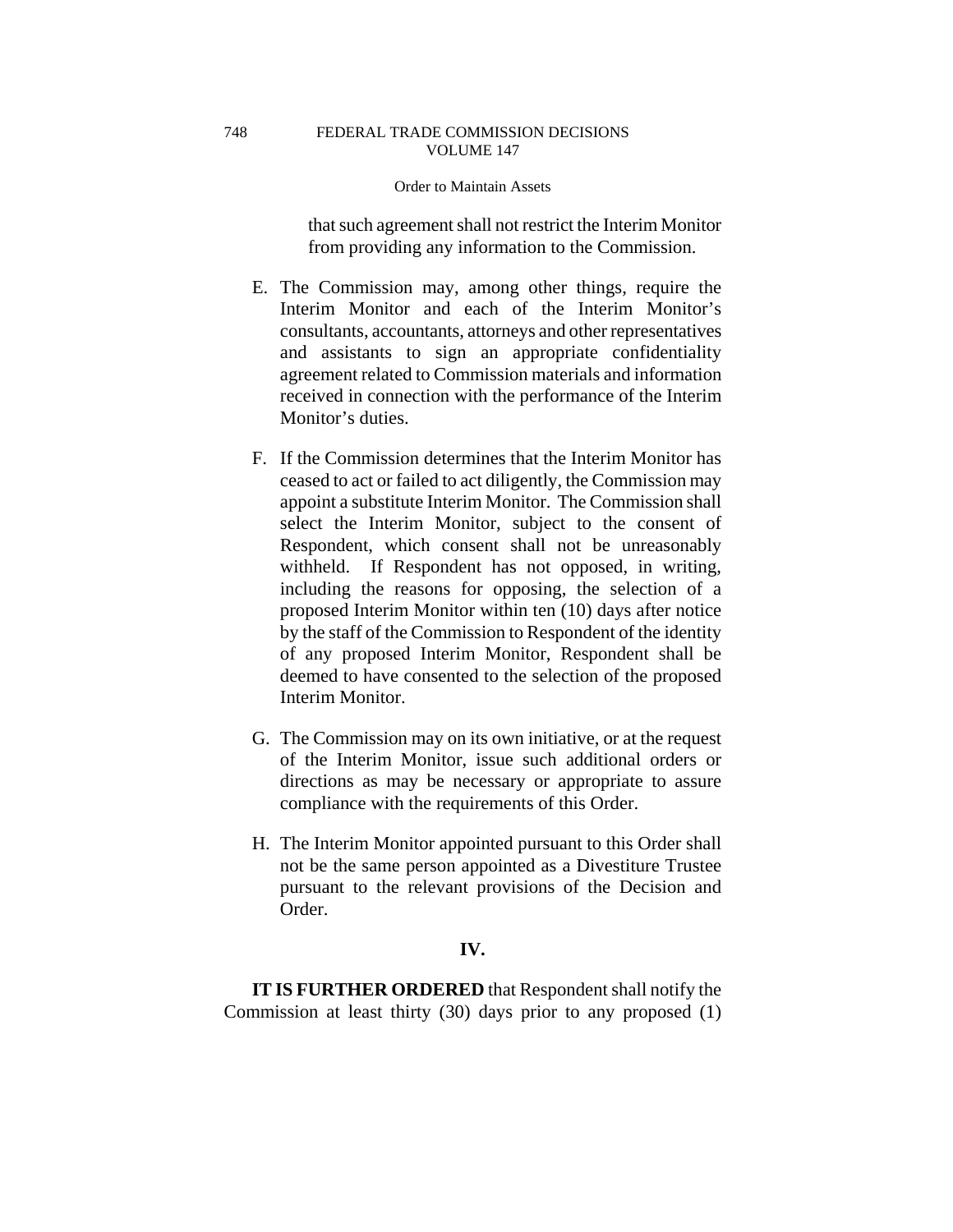#### WHOLE FOODS MARKET, INC.

### Order to Maintain Assets

dissolution of the Respondent, (2) acquisition, merger or consolidation of Respondent, or (3) any other change in the Respondent that may affect compliance obligations arising out of this Order To Maintain Assets, including, but not limited to, assignment, the creation or dissolution of subsidiaries, or any other change in Respondent.

# **V.**

**IT IS FURTHER ORDERED** that, for purposes of determining or securing compliance with this Order, and subject to any legally recognized privilege, and upon written request and upon five (5) days notice to Respondent, Respondent shall, without restraint or interference, permit any duly authorized representative(s) of the Commission:

- A. access, during business office hours of the Respondent and in the presence of counsel, to all facilities and access to inspect and copy all books, ledgers, accounts, correspondence, memoranda and all other records and documents in the possession or under the control of the Respondent related to compliance with this Order, which copying services shall be provided by the Respondent at its expense; and
- B. to interview officers, directors, or employees of the Respondent, who may have counsel present, regarding such matters.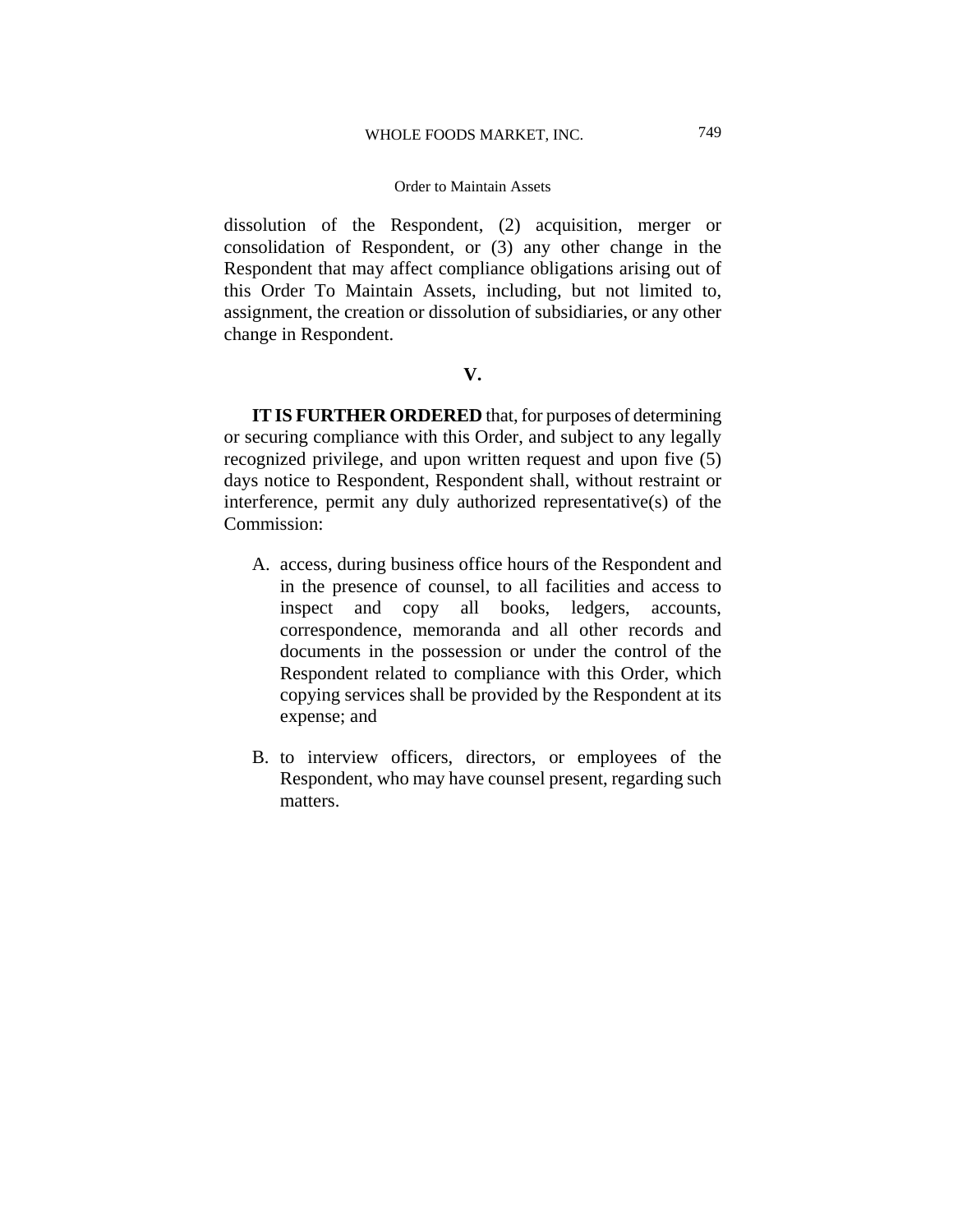Decision and Order

# **VI.**

**IT IS FURTHER ORDERED** that this Order to Maintain Assets shall terminate on the earlier of:

- A. Three (3) business days after the Commission withdraws its acceptance of the Consent Agreement pursuant to the provisions of Commission Rule 2.34, 16 C.F.R. § 2.34; or
- B. With respect to each Store To Be Maintained, the day after Respondent's completion of the divestiture of Assets to Be Divested related to such Store To Be Maintained, as described in and required by the Decision and Order, or the expiration of the trustee's authority to divest such Store To Be Maintained.

By the Commission.

# **DECISION AND ORDER**

The Federal Trade Commission ("Commission") having heretofore issued its complaint charging Whole Foods Market, Inc. ("Whole Foods" or "Respondent") with violations of Section 7 of the Clayton Act, as amended, 15 U.S.C. § 18, and Section 5 of the Federal Trade Commission Act, as amended, 15 U.S.C. § 45, and Respondent having been served with a copy of that complaint, together with a notice of contemplated relief, and Respondent having answered the complaint denying said charges but admitting the jurisdictional allegations set forth therein; and

The Respondent, its attorney, and counsel for the Commission having thereafter executed an Agreement Containing Consent Orders ("Consent Agreement"), containing an admission by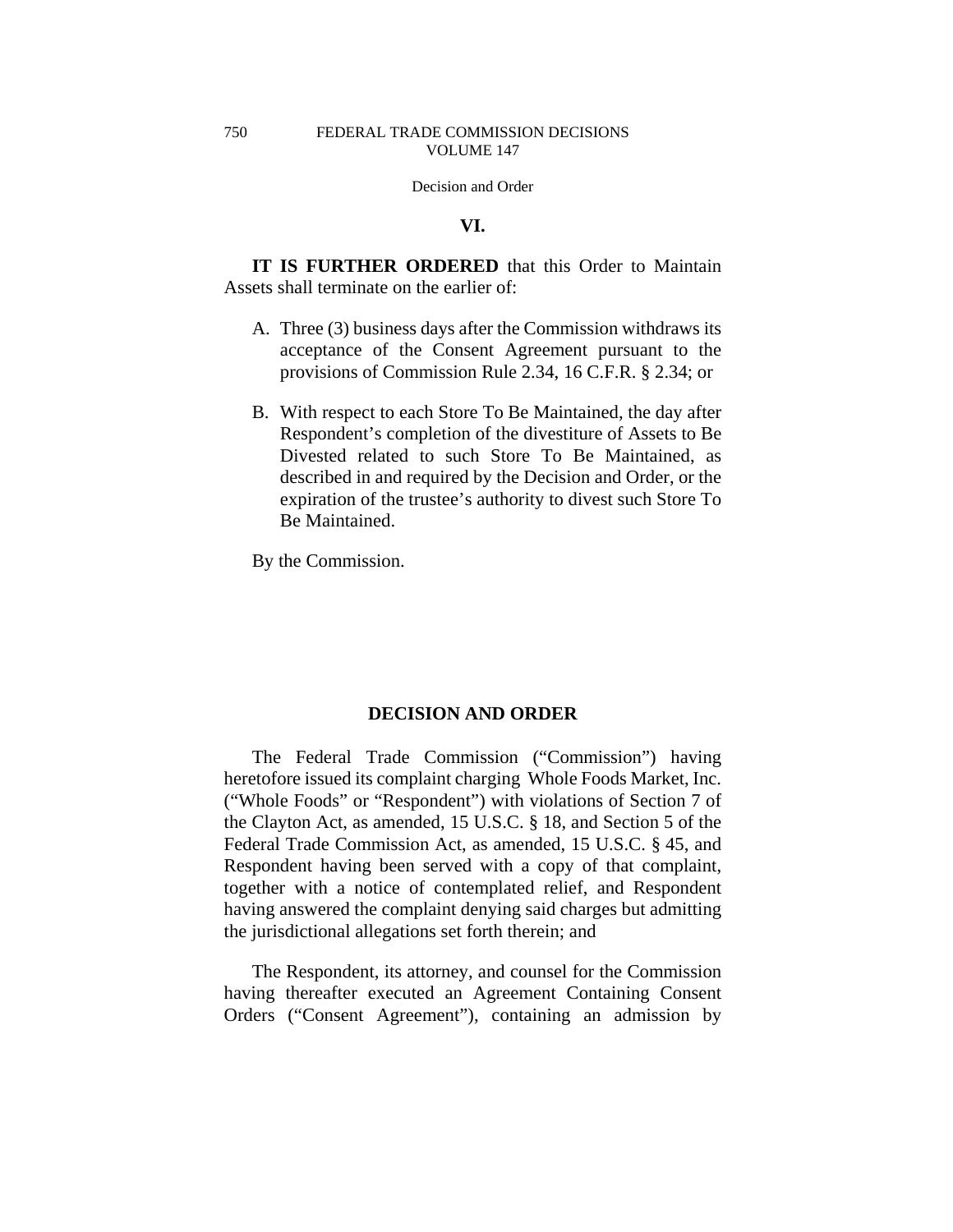### Decision and Order

Respondent of all the jurisdictional facts set forth in the aforesaid Complaint, a statement that the signing of said Consent Agreement is for settlement purposes only and does not constitute an admission by Respondent that the law has been violated as alleged in such Complaint, or that the facts as alleged in such Complaint, other than jurisdictional facts, are true, and waivers and other provisions as required by the Commission's Rules; and

The Secretary of the Commission having thereafter withdrawn the matter from adjudication in accordance with  $\S 3.25(c)$  of its Rules; and

The Commission having thereafter considered the matter and having thereupon accepted the executed consent agreement and placed such agreement on the public record for a period of thirty (30) days, and having duly considered the comments filed by interested persons pursuant to Commission Rule 2.34, 16 C.F.R. § 2.34, now in conformity with the procedure prescribed in § 3.25(f) of its Rules, the Commission hereby makes the following jurisdictional findings and enters the following Order:

1. Whole Foods is a corporation organized, existing and doing business under and by virtue of the laws of the State of Texas, with its offices and principal place of business located at 550 Bowie Street, Austin, Texas 78703.

2. The Federal Trade Commission has jurisdiction over the subject matter of this proceeding and of Respondent, and the proceeding is in the public interest.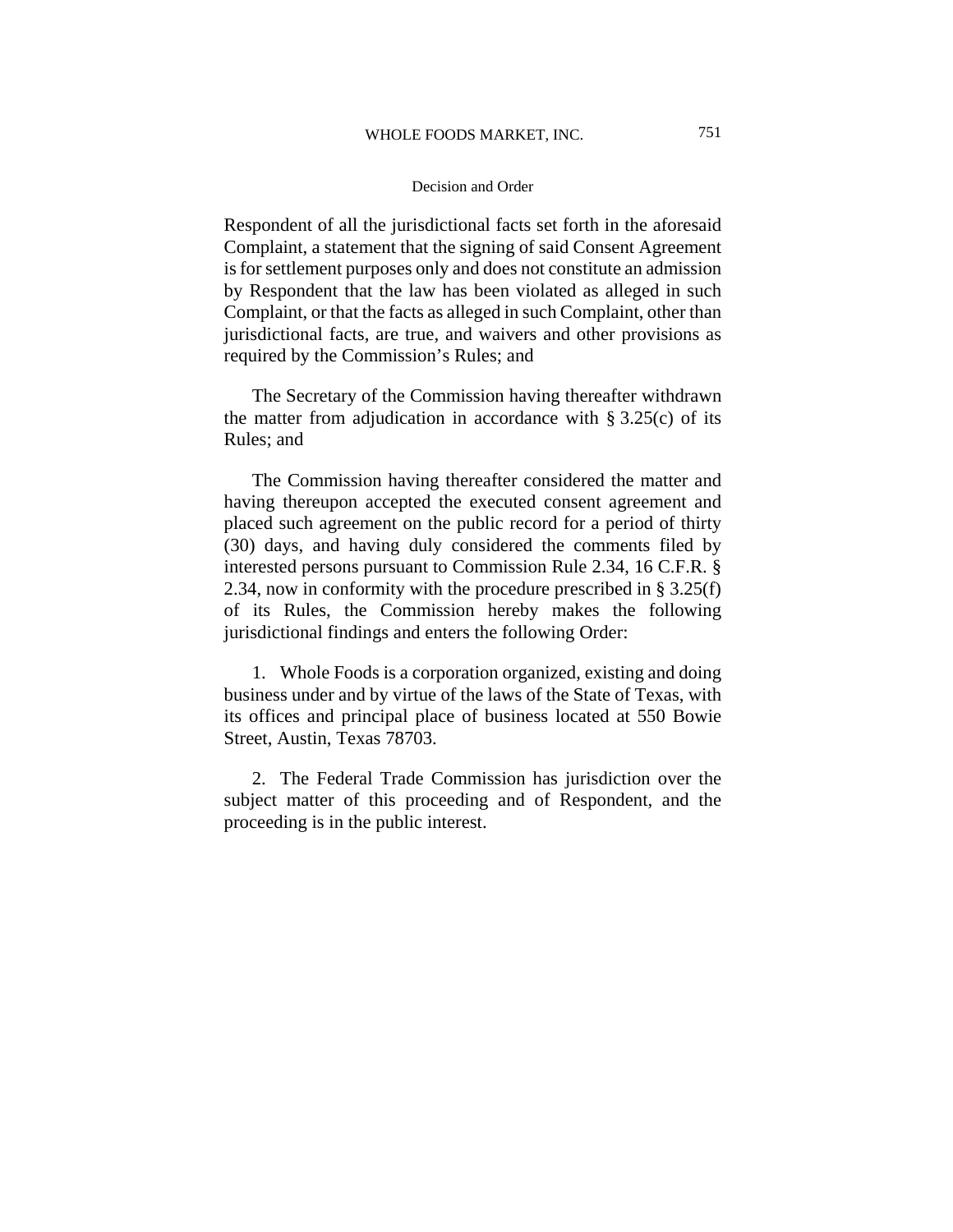Decision and Order

### **ORDER**

# **I.**

**IT IS ORDERED** that, as used in this Order, the following definitions shall apply:

- A. "Whole Foods" or "Respondent" means Whole Foods Market, Inc., its directors, officers, employees, agents, representatives, predecessors, successors, and assigns; its joint ventures, subsidiaries, divisions, groups and affiliates controlled by Whole Foods Market, Inc., and the respective directors, officers, employees, agents, representatives, successors, and assigns of each.
- B. "Wild Oats" means the former corporation Wild Oats Markets, Inc., which was organized, existing, and doing business under and by virtue of the laws of the State of Delaware, with its office and principal place of business located at 1821 30th Street, Boulder, Colorado 80301, and which was acquired by Respondent Whole Foods.
- C. "Commission" means the Federal Trade Commission.
- D. "Closing Date" means the date on which Respondent (or the Divestiture Trustee) and a Commission-approved Acquirer consummate a transaction to divest any Asset To Be Divested pursuant to this Order.
- E. "Commission-approved Acquirer" means an entity that receives the prior approval of the Commission to acquire particular assets that the Respondent is required to divest pursuant to this Order.
- F. "Divestiture Trustee" means a trustee appointed by the Commission pursuant to the relevant provisions of this Order to effectuate the divestitures required by this Order [as distinguished from interim monitor].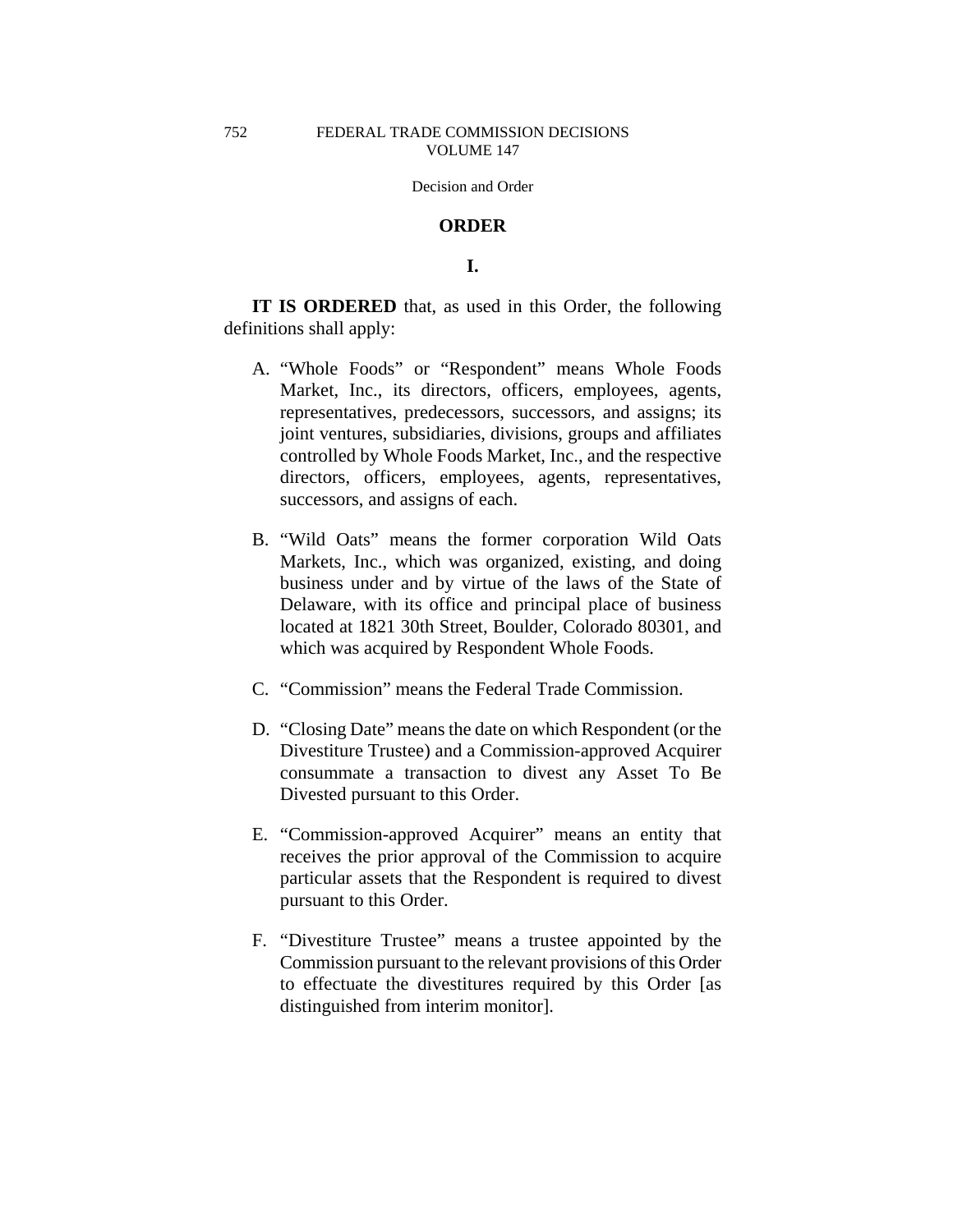- G. "Assets To Be Divested" means:
	- 1. The name "WILD OATS," all trademarks, trade dress, service marks, trade names, and other Wild Oats intellectual property associated with the Wild Oats stores (all hereinafter collectively "Wild Oats Associated Intellectual Property");
	- 2. The store locations listed on Appendix A of this Order;
	- 3. The store locations listed on Appendix B of this Order; and
	- 4. All assets, leases, fixtures, properties, government permits (to the extent transferable), tangible and intangible, related to or used in the stores operated at these locations at the Closing Date, but shall not include those assets consisting of or pertaining to any of Respondent's other (non "WILD OATS") trademarks, trade dress, service marks, or trade names, or any inventory, books and records, financial information, supplies or packaging related to or used in the stores operated at these locations.
- H. "Divestiture Agreement" means any agreement between the Divestiture Trustee and a Commission-approved Acquirer and all amendments, exhibits, attachments, agreements, and schedules thereto, related to the Assets To Be Divested that have been approved by the Commission to accomplish the requirements of this Order.
- I. "Interim Monitor" means a monitor appointed by the Commission pursuant to the Order to Maintain Assets in this matter.
- J. "Store Employees" means all employees of Whole Foods currently working at the store locations listed on Appendix A of this Order, or who have, within the past six (6) months,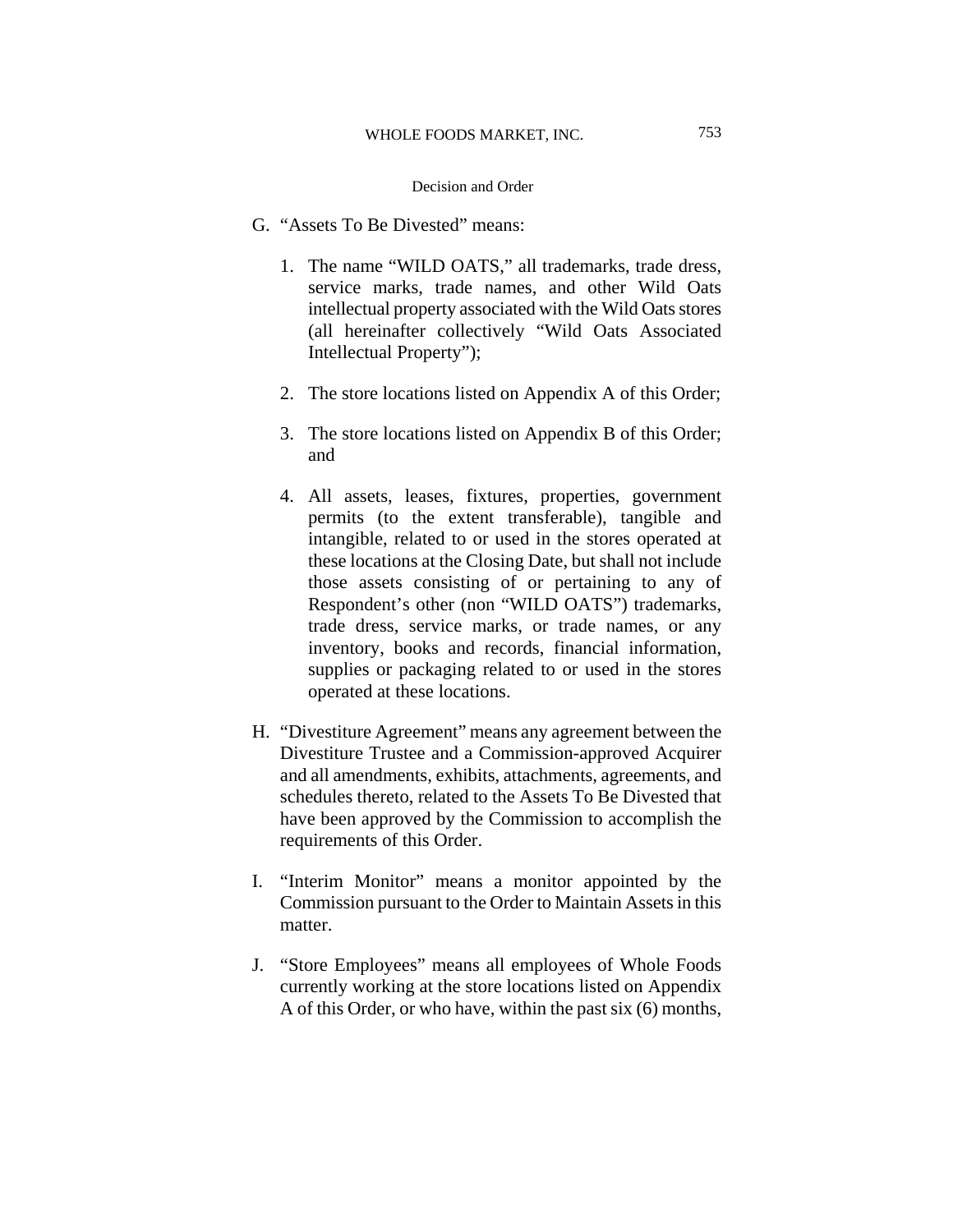worked at any store location listed on Appendix A or Appendix B of this Order.

K. "Third Party Consents" means all consents and waivers from any person other than the Respondent, including all landlords, that are necessary to effect the complete divestiture of the Assets To Be Divested to the Commissionapproved Acquirer(s) and that are necessary for the continued operation of the stores by the Commissionapproved Acquirer(s).

# **II.**

# **IT IS FURTHER ORDERED** that:

- A. Respondent shall divest the Assets To Be Divested, at a price from each Commission-approved Acquirer not less than zero dollars, absolutely and in good faith, in a manner that receives the prior approval of the Commission and solely to an acquirer (or acquirers) that receives the prior approval of the Commission. Such divestiture (or divestitures) shall be accomplished exclusively by the Divestiture Trustee pursuant to Paragraph II of this Order.
- B. The Commission hereby appoints The Food Partners LLC as Divestiture Trustee to divest the Assets To Be Divested. Not later than ten (10) days after the appointment of a Divestiture Trustee, Respondent shall execute a trustee agreement that, subject to the prior approval of the Commission, transfers to the Divestiture Trustee all rights and powers necessary to permit the Divestiture Trustee to effect the divestiture required by this Order.
- C. Respondent shall consent to the following terms and conditions regarding the Divestiture Trustee's powers, duties, authority, and responsibilities:

754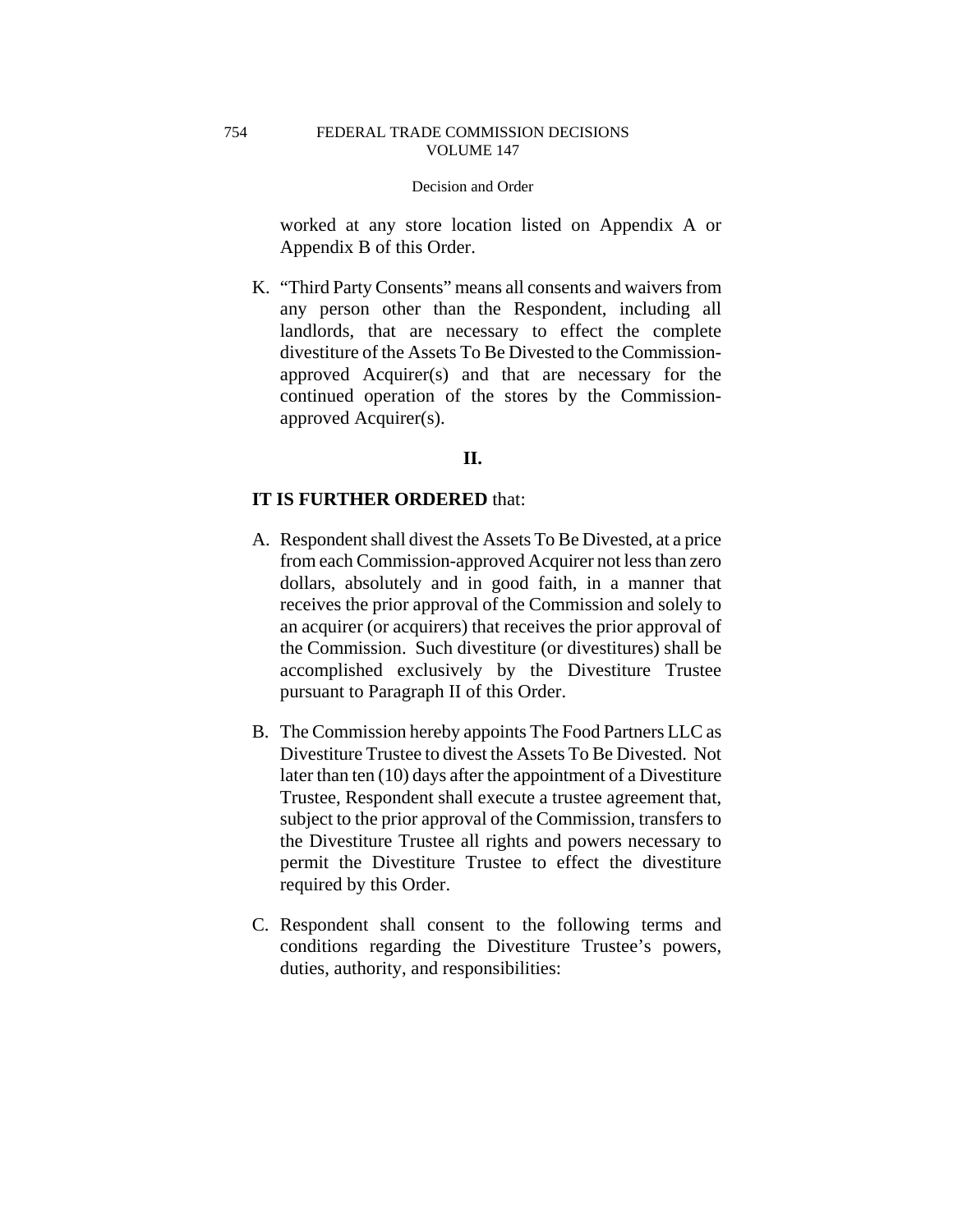- 1. Subject to the prior approval of the Commission, the Divestiture Trustee shall have the exclusive power and authority to divest the Assets To Be Divested and to assure that Respondent has completed all of its obligations under Paragraph II.H. of this Order for any Asset To Be Divested.
- 2. The Divestiture Trustee shall have six (6) months from the date the Commission approves the trustee agreement described herein to accomplish the divestiture, which shall be subject to the prior approval of the Commission. If, however, at the end of the six (6) month period, the Divestiture Trustee has received a good faith offer or offers for a particular store or stores, the divestiture period may be extended by the Commission as to such store(s) to allow the Divestiture Trustee to continue negotiations with such potential acquirer(s); *provided however,* the Commission may extend the divestiture period for any such store(s) only for a maximum of six (6) months; *provided further, however,* that if the Divestiture Trustee submits any proposed Divestiture Agreement(s) and proposed acquirer(s) to the Commission for approval before the end of the divestiture period for the particular store(s), as may be extended by the Commission, and if the Commission has not acted on such Divestiture Agreement(s), or the Closing Date has not occurred, by the end of the divestiture period, then the divestiture period for the store(s) covered by such Divestiture Agreement(s) shall automatically extend until the day after the Commission rejects such Divestiture Agreement(s) or the Closing Date(s) has occurred, whichever is the case; *provided further, however*, that the Divestiture Trustee's authority shall extend for such time until Respondent has completed all of its obligations under Paragraph II.H. of this Order for any particular Asset To Be Divested.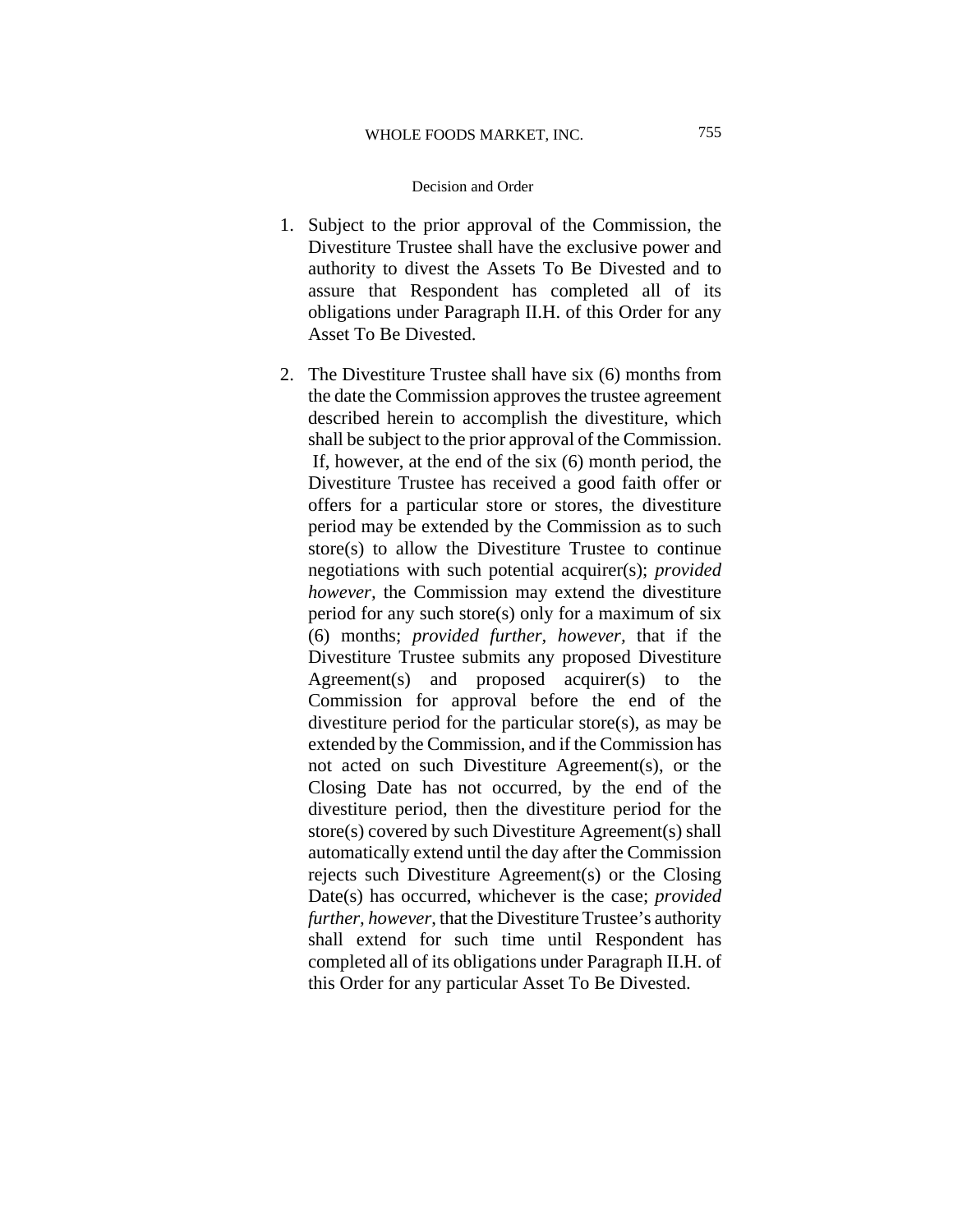### FEDERAL TRADE COMMISSION DECISIONS VOLUME 147

### Decision and Order

- 3. The divestiture of the Assets To Be Divested may be made to one or more Commission-approved Acquirers, *provided, however,* that the Wild Oats Associated Intellectual Property shall be divested to only a single Commission-approved Acquirer; *provided further, however,* that any Commission-approved Acquirer of the Wild Oats Associated Intellectual Property may license, at its sole option, any other person(s) to use the Wild Oats Associated Intellectual Property at any location in any place in the United States.
- 4. Respondent shall provide to the Divestiture Trustee the information listed in Appendix C within ten (10) days of the date the Commission approves the trustee agreement. The Divestiture Trustee shall have reasonable access to the facilities listed in Appendix A and Appendix B. Subject to any demonstrated legally recognized privilege, Respondent shall provide any additional information requested by the Divestiture Trustee that is directly related to the Assets To Be Divested and shall cooperate with the Divestiture Trustee, *provided however,* that Respondent shall not be required to provide income statement and balance sheet financial information (other than as listed in Appendix C and updated quarterly gross sales data by store); other information related to Whole Foods' operation of the store(s); vendor information; any sku-level data; and team member (employee) information and files related to human resources, payroll or benefits. Respondent shall take no action to interfere with or impede the Divestiture Trustee's accomplishment of the divestiture. Any delays in divestiture caused by Respondent shall extend the time for divestiture under this Paragraph in an amount equal to the delay, as determined by the Commission.
- 5. The Divestiture Trustee shall use commercially reasonable efforts to negotiate the most favorable price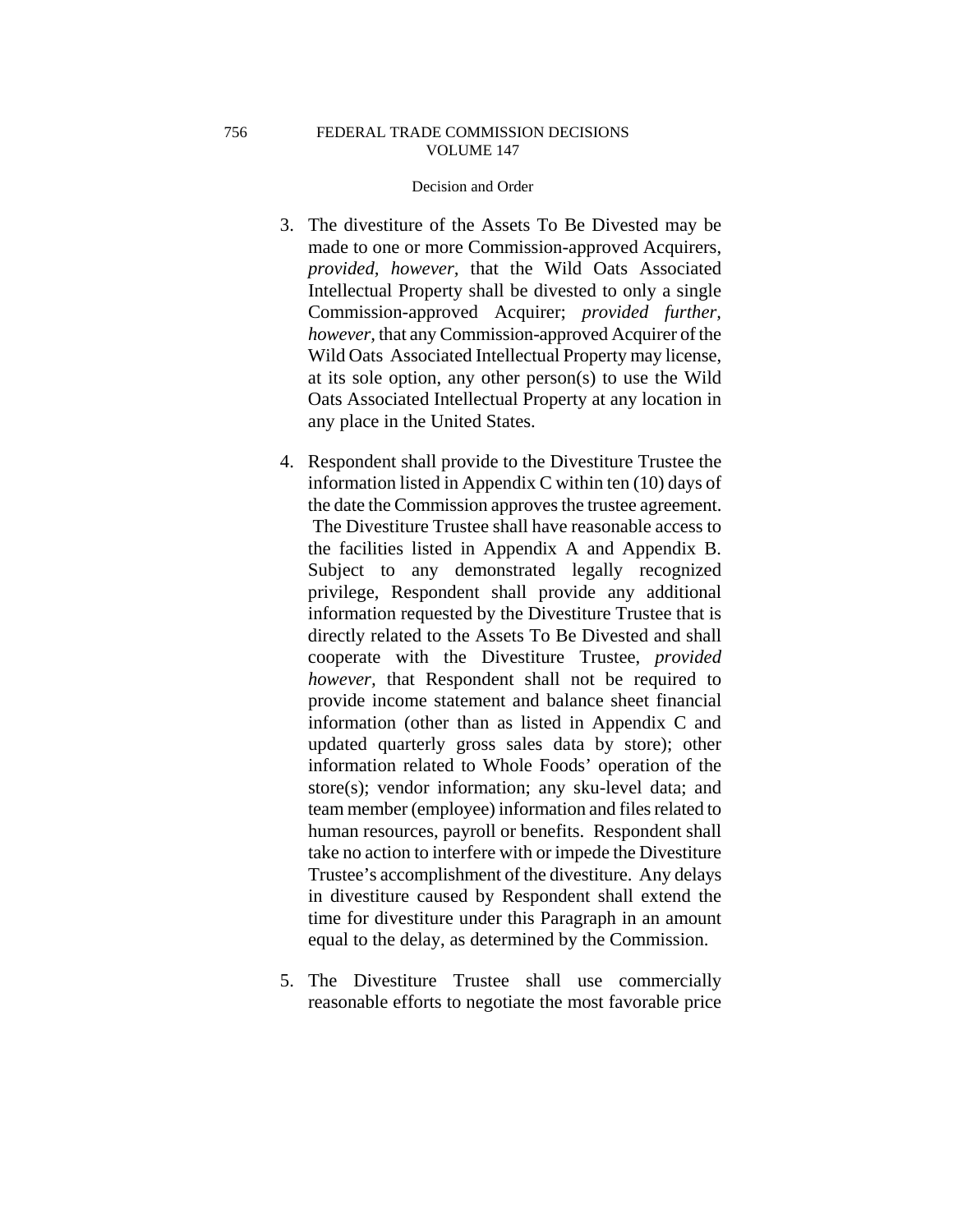and terms available in each contract that is submitted to the Commission, subject to Respondent's absolute and unconditional obligation to divest expeditiously and at a price from each Commission-approved Acquirer not less than zero dollars. Each divestiture shall be made in the manner and to a Commission-approved Acquirer as required by this Order; *provided, however*, if the Divestiture Trustee receives bona fide offers from more than one acquiring entity for a particular location listed on Appendix A or Appendix B of this Order, and if the Commission determines to approve more than one such acquiring entity for such location, the Divestiture Trustee shall divest to the acquiring entity selected by Respondent from among those approved by the Commission; *provided further, however*, that Respondent shall select such entity within five (5) days after receiving notification of the Commission's approval.

6. The Divestiture Trustee shall serve, without bond or other security, at the cost and expense of Respondent, on such reasonable and customary terms and conditions as the Commission may set. The Divestiture Trustee shall have the authority to employ, at the cost and expense of Respondent, such consultants, accountants, attorneys, investment bankers, business brokers, appraisers, and other representatives and assistants as are necessary to carry out the Divestiture Trustee's duties and responsibilities. The Divestiture Trustee shall account for all monies derived from the divestiture and all expenses incurred. After approval by the Commission of the account of the Divestiture Trustee, including fees for the Divestiture Trustee's services, all remaining monies shall be paid at the direction of Respondent, and the Divestiture Trustee's power shall be terminated. The compensation of the Divestiture Trustee shall be based at least in significant part on a commission arrangement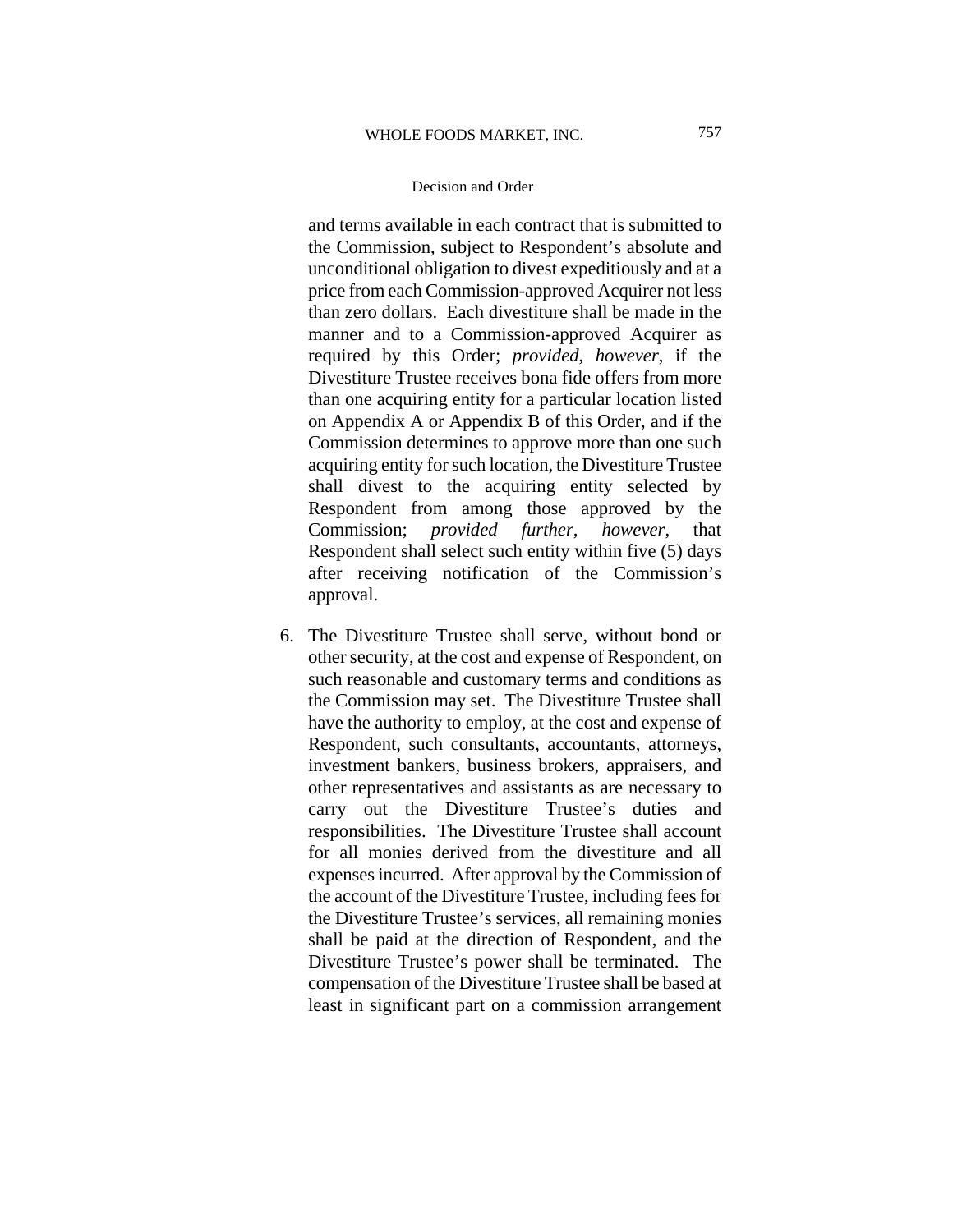contingent on the divestiture of the relevant assets that are required to be divested by this Order.

- 7. Respondent shall indemnify the Divestiture Trustee and hold the Divestiture Trustee harmless against any losses, claims, damages, liabilities, or expenses arising out of, or in connection with, the performance of the Divestiture Trustee's duties, including all reasonable fees of counsel and other expenses incurred in connection with the preparation for, or defense of, any claim, whether or not resulting in any liability, except to the extent that such losses, claims, damages, liabilities, or expenses result from malfeasance, gross negligence, willful or wanton acts, or bad faith by the Divestiture Trustee.
- 8. The Divestiture Trustee shall have no obligation or authority to operate or maintain the Assets To Be Divested.
- 9. The Divestiture Trustee shall report in writing to Respondent and to the Commission every thirty (30) days concerning the Divestiture Trustee's efforts to accomplish the divestiture.
- 10. The Divestiture Trustee shall notify Respondent immediately upon signing any letter of intent or other significant event relating to the sale of the Assets To Be Divested that is required to be revealed by Respondent to accurately reflect its financial statements.
- 11. Respondent may require the Divestiture Trustee and each of the Divestiture Trustee's consultants, accountants, attorneys and other representatives and assistants to sign a customary confidentiality agreement; *provided, however,* such agreement shall not restrict the Divestiture Trustee from providing any information to the Commission.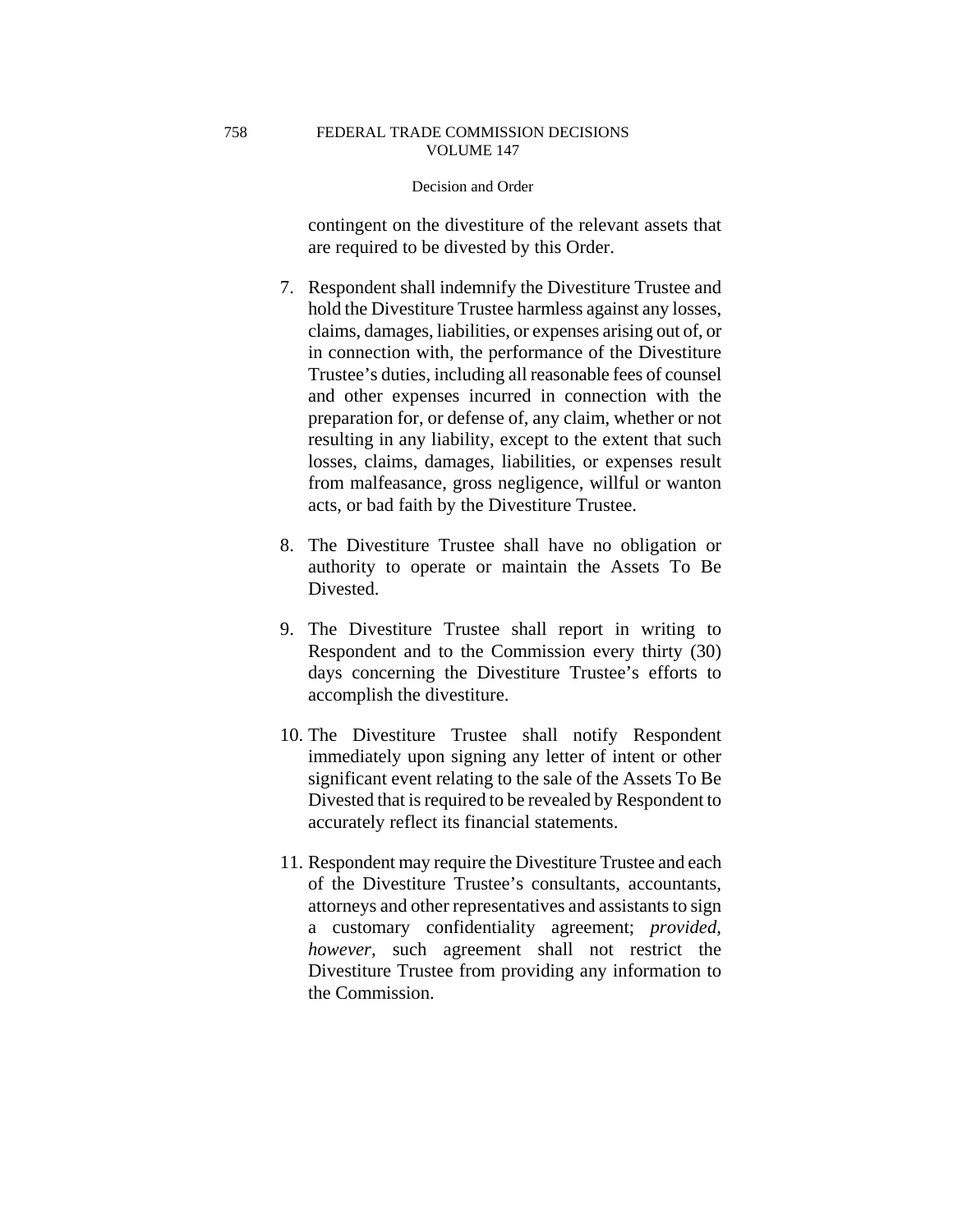- D. If the Commission determines that a Divestiture Trustee has ceased to act or failed to act diligently, the Commission may appoint a substitute Divestiture Trustee. The Commission shall select the Divestiture Trustee, subject to the consent of Respondent, which consent shall not be unreasonably withheld. If Respondent has not opposed, in writing, including the reasons for opposing, the selection of a proposed Divestiture Trustee within ten (10) days after notice by the staff of the Commission to Respondent of the identity of any proposed Divestiture Trustee, Respondent shall be deemed to have consented to the selection of the proposed Divestiture Trustee.
- E. Any Divestiture Agreement that has been approved by the Commission between the Divestiture Trustee and a Commission-approved Acquirer shall be deemed incorporated into this Order, and any failure by Respondent to comply with any term of such Divestiture Agreement shall constitute a failure to comply with this Order.
- F. Respondent shall:
	- 1. from the date any Divestiture Agreement is signed, not interfere with the hiring or employing by each Commission-approved Acquirer of Store Employees, and shall remove any impediments or incentives within the control of Respondent that may deter these employees from accepting employment with the Commissionapproved Acquirer, including, but not limited to, any non-compete provisions of employment or other contracts with Respondent that would affect the ability or incentive of those individuals to be employed by the Commission-approved Acquirer; *provided, however*, that nothing in this Order shall be construed to require Respondent to terminate the employment of any employee or prevent Respondent from continuing the employment of any employee; *provided further, however*, that nothing in this Order shall be construed to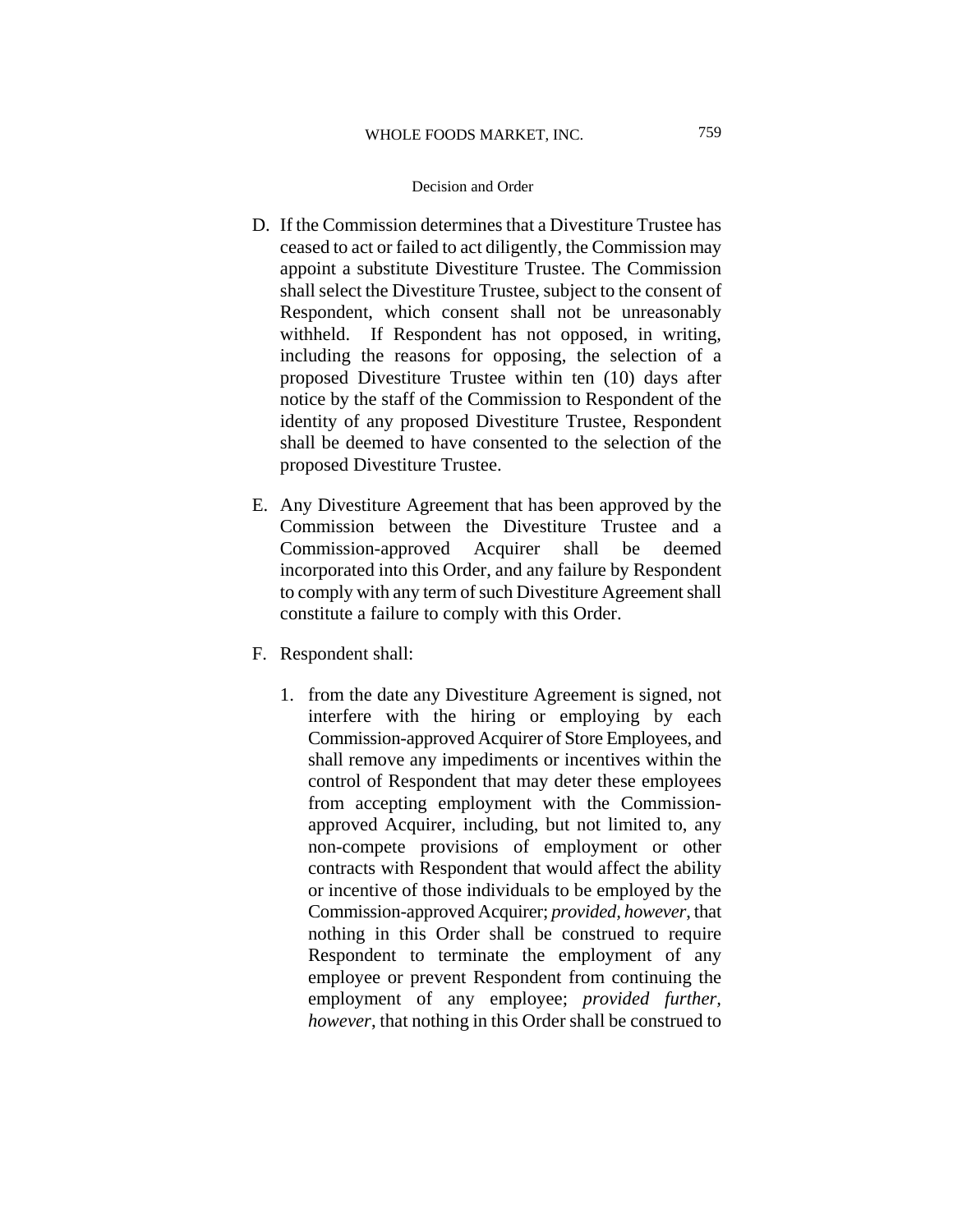### FEDERAL TRADE COMMISSION DECISIONS VOLUME 147

# Decision and Order

prohibit Respondent from providing any notice required by law or contract to any Store Employee who Respondent may transfer to another of Respondent's stores; and

- 2. provide all Store Employees with reasonable financial incentives to continue in their positions until the Closing Date. Such incentives shall include, but are not limited to, a continuation, until the Closing Date, of all employee benefits, including regularly scheduled raises, bonuses and vesting of pension benefits (as permitted by law and for those Store Employees covered by a pension plan), offered by Respondent.
- G. Prior to the each Closing Date, Respondent shall secure all Third Party Consents.

*Provided however,* that, if within twelve (12) months of the date the Commission approves the trustee agreement described herein, Respondent certifies to the Commission that a landlord is unreasonably withholding its consent to a transfer or assignment of the lease of a particular store location, then the divestiture period is tolled while the Commission reviews the matter. If Respondent demonstrates to the Commission's satisfaction that a landlord is unreasonably withholding its consent to a transfer or assignment of the lease of a particular store location, then, and only then, Respondent may remove that location from the definition of Assets To Be Divested and may substitute a store location to the definition of Assets To Be Divested from the list contained on Confidential Appendix D. Any substitutions of locations shall be made in the order in which the stores appear in Confidential Appendix D. If a substitution is made pursuant to this Paragraph, then the Divestiture Trustee shall have six (6) months from the date Respondent notifies the Divestiture Trustee of the substitution to accomplish the divestiture of the substituted store location, which shall be subject to the prior approval of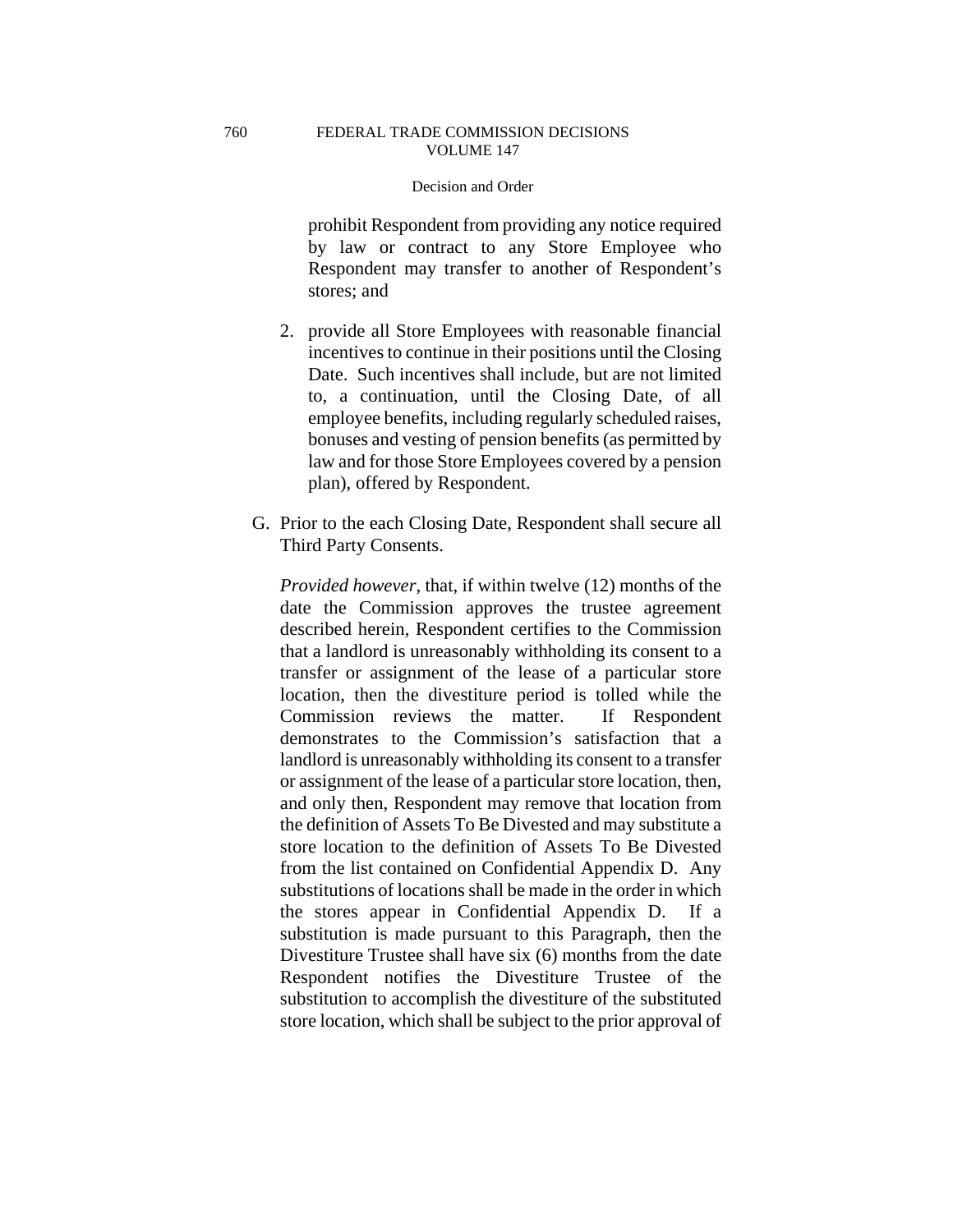the Commission. The Divestiture Trustee's period may be extended in the same manner as provided in Paragraph II.C.2.

*Provided further, however,* that Respondent may seek substitution for store locations only up to the number of stores contained in Confidential Appendix D;

*Provided further, however,* that Respondent may not seek further substitution for any store that has been added to the Assets To Be Divested from Confidential Appendix D;

*Provided further, however,* that Respondent shall notify the Divestiture Trustee of any substitution within three (3) days of Respondent's receipt from the Commission of the Commission's acceptance of such substitution;

*Provided further, however,* that all of Respondent's obligations as to the Assets To Be Divested, including its obligations under Paragraph II.C.4., shall apply to the substitute store as of the date Respondent notifies the Divestiture Trustee of the substitution.

- H. Respondent shall make all commercially reasonable efforts to remove as soon as practicable any of Respondent's trademarks, trade dress, service marks, trade names, inventory, and all other proprietary information from the store locations listed in Appendix A of this Order after the Closing Date for each such location, during which time the location will not be open for business, pursuant to the following terms:
	- 1. For a period of not more than ten (10) days after the Closing Date, Respondent shall have exclusive access to the store, during which period Respondent shall use all commercially reasonable efforts to remove as soon as practicable all confidential business information, including all information technology and operating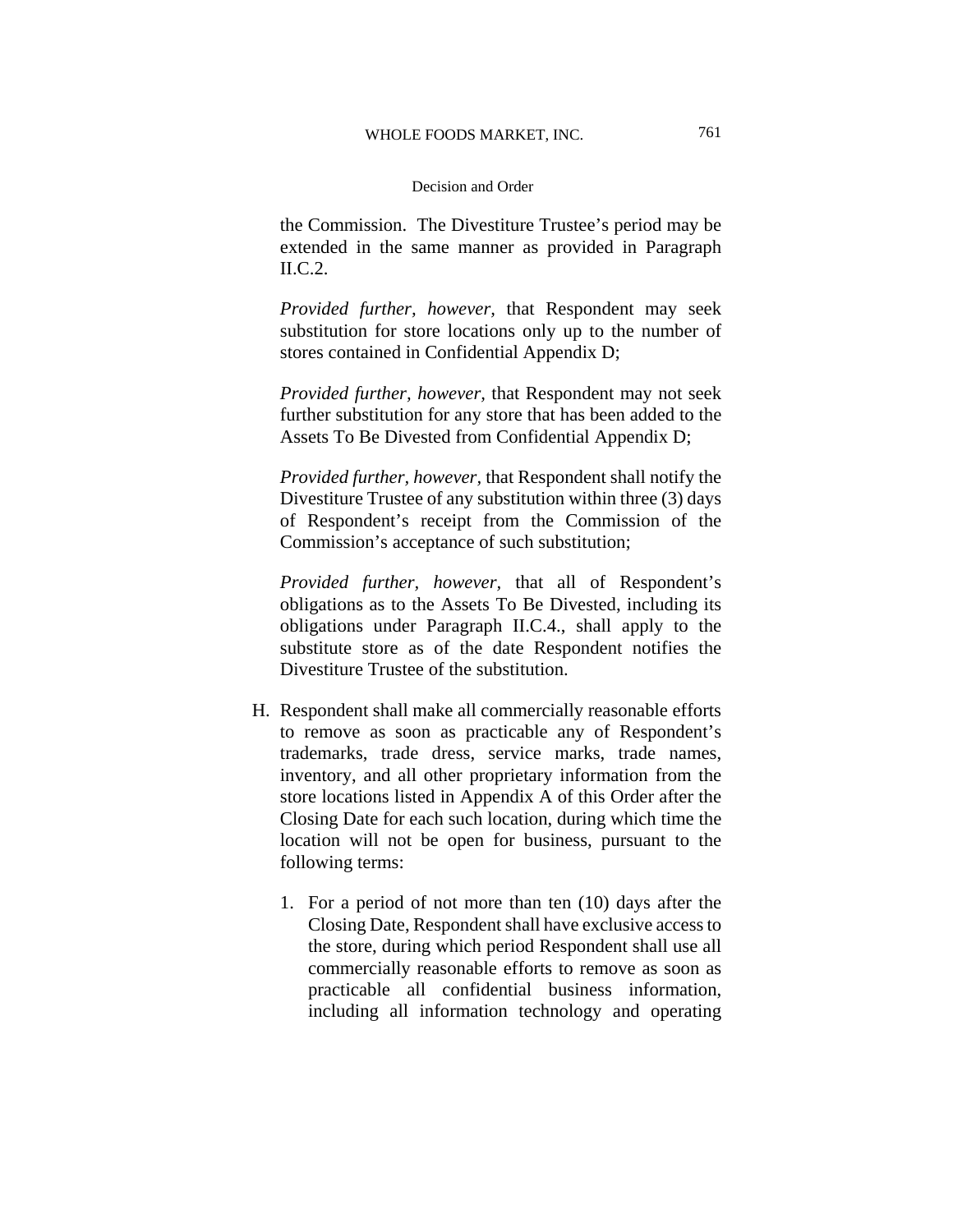# FEDERAL TRADE COMMISSION DECISIONS VOLUME 147

## Decision and Order

systems, all human resources, payroll and benefits records, all accounting and financial records, all company policies and directives, and all purchasing information. This exclusive access period shall end when Respondent has removed all confidential business information from the store. *Provided, however,* that Respondent shall also use commercially reasonable efforts to remove as soon as practicable any of Respondent's trademarks, trade dress, service marks, trade names, inventory, and all other proprietary information from the store during such exclusive access period.

2. For a period of not more than twenty (20) days after Respondent has removed the confidential business information from the store, Respondent shall have nonexclusive access to the store, during which period Respondent shall use all commercially reasonable efforts to remove as soon as practicable any remaining trademarks, trade dress, service marks, trade names, inventory, and all other proprietary information from the store. Respondent shall cooperate fully with the Commission-approved Acquirer to coordinate its removal efforts with the Commission-approved Acquirer's efforts to prepare the location for reopening.

*Provided, however,* that Respondent shall be responsible for all lease and utility costs associated with such store until it has completely removed its assets from such store.

*Provided further, however*, that Respondent shall not remove any of the Wild Oats Associated Intellectual Property identified in Paragraph I.G.1. of this order.

I. The purpose of the divestiture of the Assets To Be Divested is to ensure the viable and competitive operation of the Assets To Be Divested in the same business and in the same manner in which the Assets To Be Divested were engaged at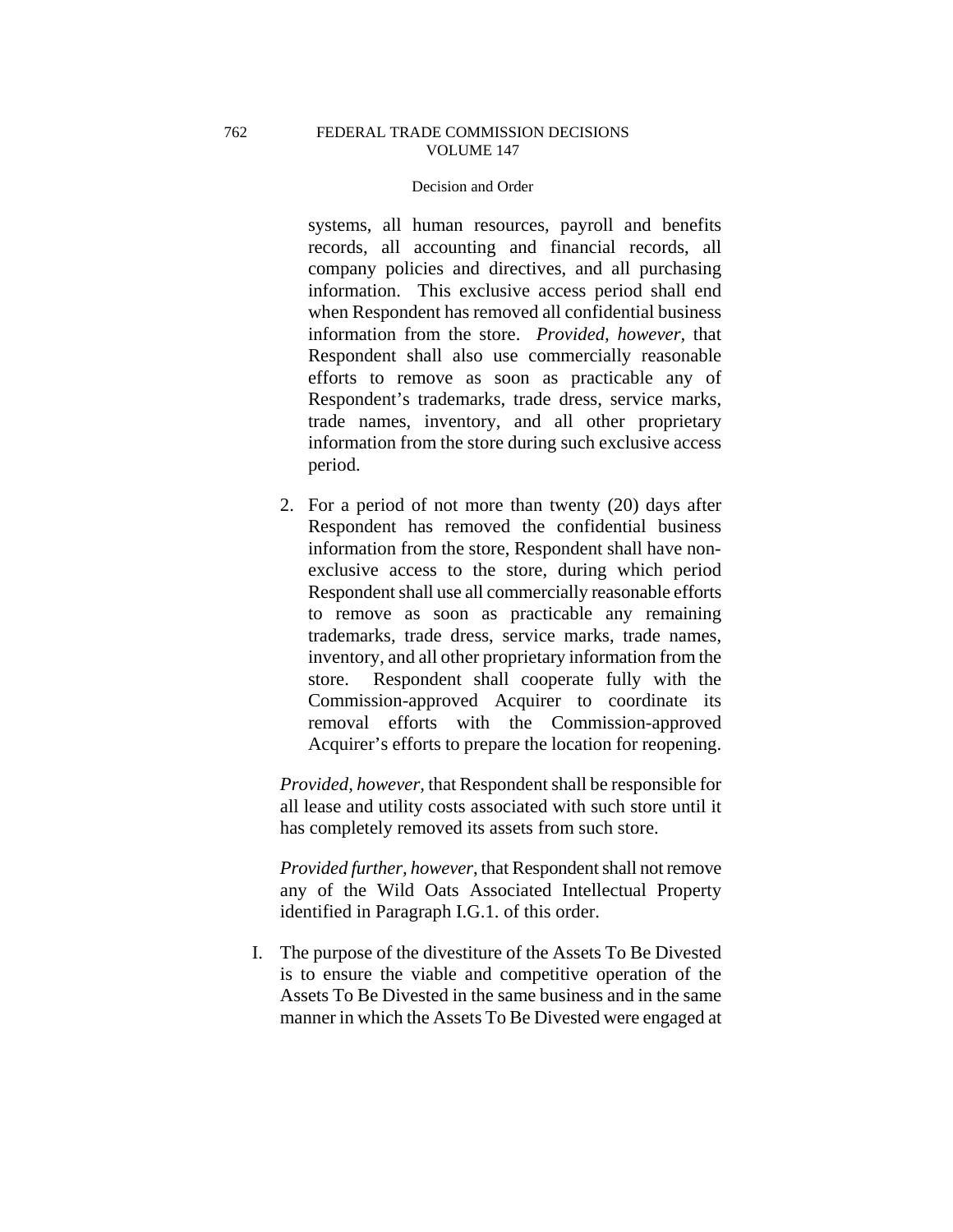the time of the announcement of the proposed acquisition of Wild Oats by Whole Foods and to remedy the lessening of competition alleged in the Commission's complaint.

# **III.**

# **IT IS FURTHER ORDERED** that:

A. Within thirty (30) days after the date this Order becomes final, and every thirty (30) Days thereafter until Respondent has fully complied with Paragraphs II.A., through II.H, Respondent shall submit to the Commission a verified written report setting forth in detail the manner and form in which it intends to comply, is complying, and has complied with this Order. Respondent shall submit at the same time a copy of its report concerning compliance with this Order to the Interim Monitor, if any Interim Monitor has been appointed and to the Divestiture Trustee. Respondent shall include in its reports, among other things that are required from time to time, a full description of the efforts being made to comply with the relevant Paragraphs of this Order.

# **IV.**

**IT IS FURTHER ORDERED** that Respondent shall notify the Commission at least thirty (30) days prior to any proposed (1) dissolution of the Respondent, (2) acquisition, merger or consolidation of Respondent, or (3) any other change in the Respondent that may affect compliance obligations arising out of this Order, including, but not limited to, assignment, the creation or dissolution of subsidiaries, or any other change in Respondent.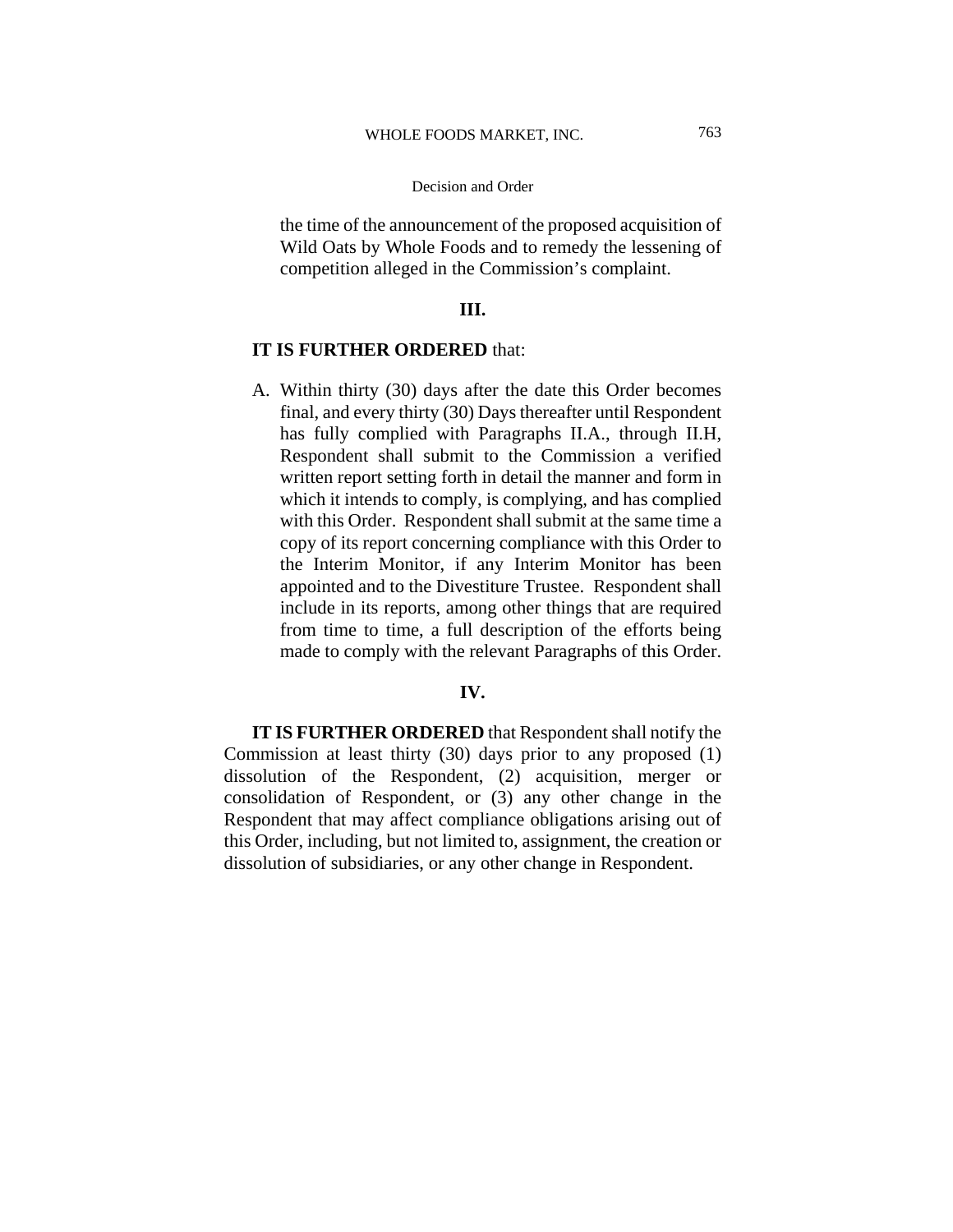# **V.**

**IT IS FURTHER ORDERED** that, for purposes of determining or securing compliance with this Order, and subject to any legally recognized privilege, and upon written request and upon five (5) days notice to Respondent, Respondent shall, without restraint or interference, permit any duly authorized representative(s) of the Commission:

- A. access, during business office hours of the Respondent and in the presence of counsel, to all facilities and access to inspect and copy all books, ledgers, accounts, correspondence, memoranda and all other records and documents in the possession or under the control of the Respondent related to compliance with this Order, which copying services shall be provided by the Respondent at its expense; and
- B. to interview officers, directors, or employees of the Respondent, who may have counsel present, regarding such matters.

# **VI.**

**IT IS FURTHER ORDERED** that this Order shall terminate on May 28, 2019.

By the Commission.

764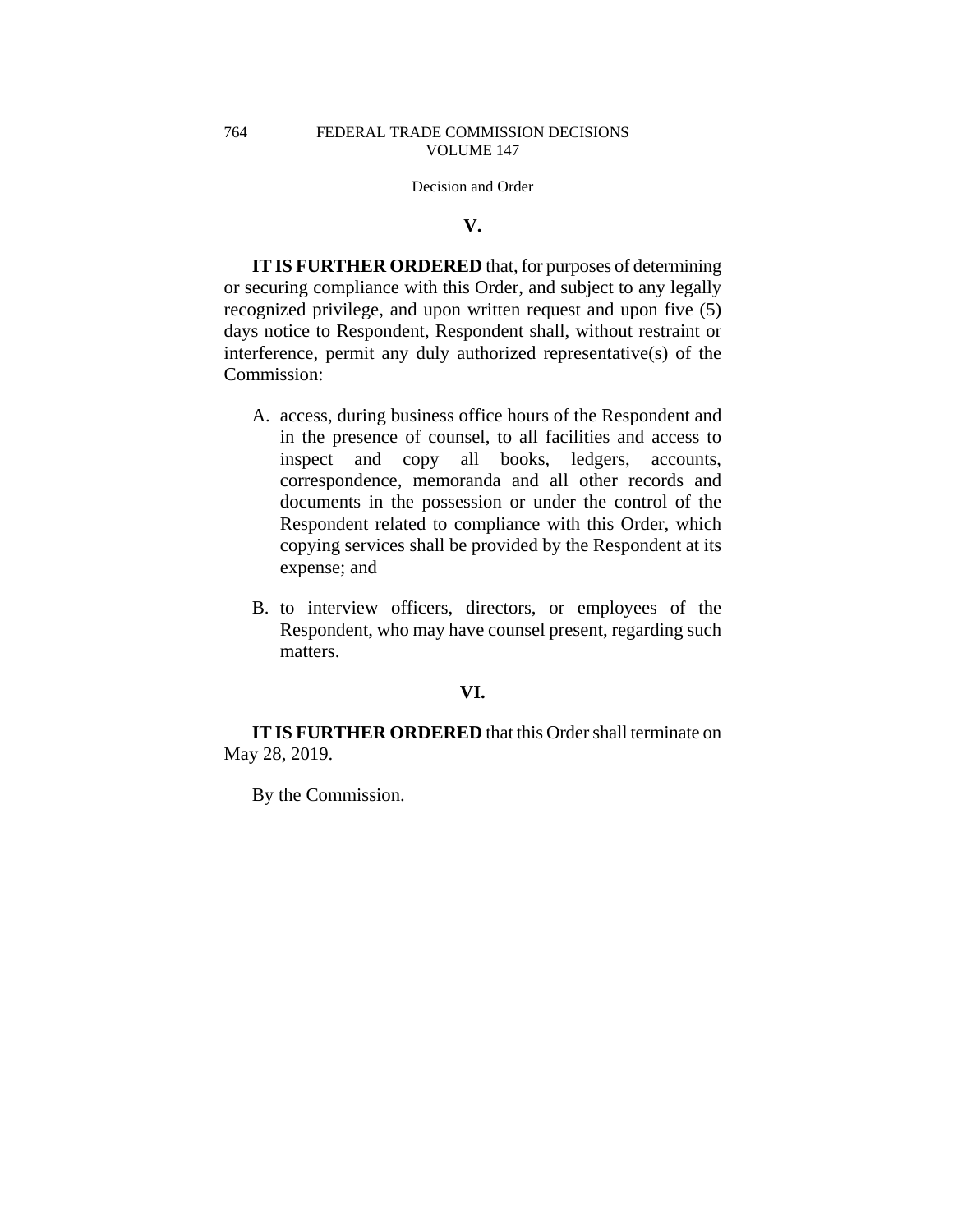# **APPENDIX A**

# APPENDIX A<br>OPERATING LOCATIONS

Wild Oats Market<br>2584 Baseline Rd.<br>Boulder, CO 80305

Alfalfa's<br>1651 Broadway St.<br>Boulder, CO 80302

Whole Foods Market<br>3180 New Center Point<br>Colorado Springs, CO 80922

Wild Oats Market<br>4301 Main St.<br>Kansas City, MO 64111

Whole Foods Market<br>7250 W. Lake Mead Blvd.<br>Las Vegas, NV 89128

Wild Oats Market<br>5910 S. University Blvd. Littleton, CO 80121

Whole Foods Market<br>6930 S. Highland Dr.<br>Cotton Wood Heights, UT 84121

Wild Oats Market<br>1090 St. Francis Dr.<br>Santa Fe, NM 87505

Whole Foods Market<br>8688 East Raintree Drive<br>Scottsdale, AZ 85260

Whole Foods Market<br>19440 NW Cornell Rd.<br>Hillsboro, OR 97124

Whole Foods Market<br>7133 N. Oracle Rd.<br>Tucson, AZ 85704

Whole Foods Market<br>340 N. Main St.<br>West Hartford, CT 06117

Whole Foods Market<br>9229 N. Sheridan Blvd. Westminster, CO 80031

 $10\,$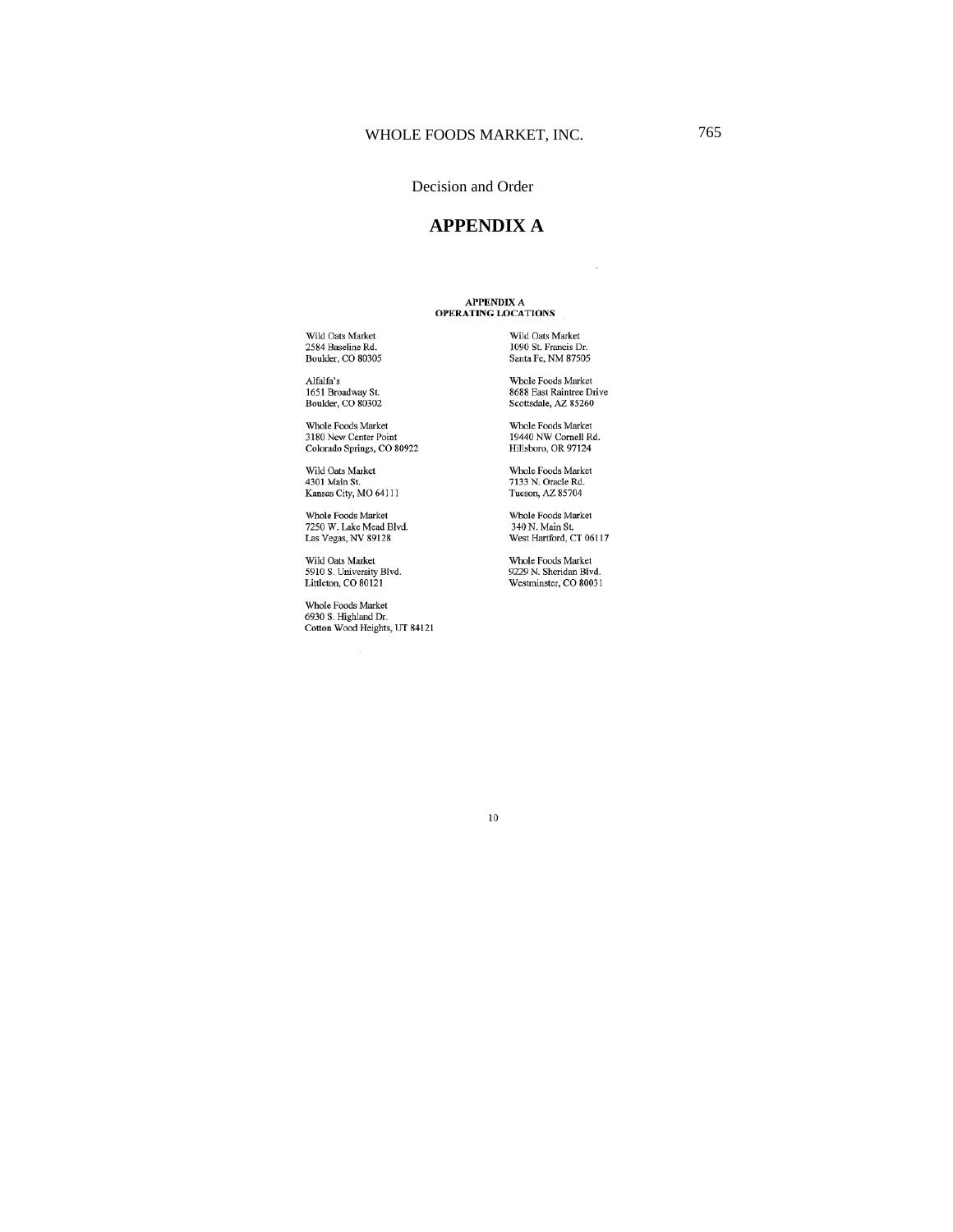# **APPENDIX B**

# APPENDIX B<br>CLOSED LOCATIONS

200 W. Foothills Pkwy.<br>Fort Collins, CO 80525

1422 N. Cooper Road<br>Gilbert, AZ 85233

874 E. Warner Road Gilbert, AZ 85296

5350 W. Bell Road Glendale, AZ 85308

517 N. Stephanie St.<br>Henderson, NV 89014

17711 Jean Way<br>Lake Oswego, OR 97035

8194 S. Kipling Parkway<br>Littleton, CO 80127

6424 Naples Blvd.<br>Naples, FL 34109

7831 Dodge St.<br>Omaha, NE 68114

9028 W. Union Hills<br>Peoria, AZ 85382

13823 N. Tatum Blvd.<br>Phoenix, AZ 85032

87 Marginal Way<br>Portland, ME 04101

2077 NE Burnside St. Gresham, OR 97030

5695 S. Virginia Street<br>Reno, NV 89502

4979 S. Virginia Street<br>Reno, NV 89502

4600 Shelbyville Road<br>St. Matthews, KY 40207

15569 W. Bell Road Surprise, AZ 85374

3736 W. Center Park Drive<br>West Jordan, UT 84084

8819-8833 Ladue Rd. St. Louis, MO 63124

 $11\,$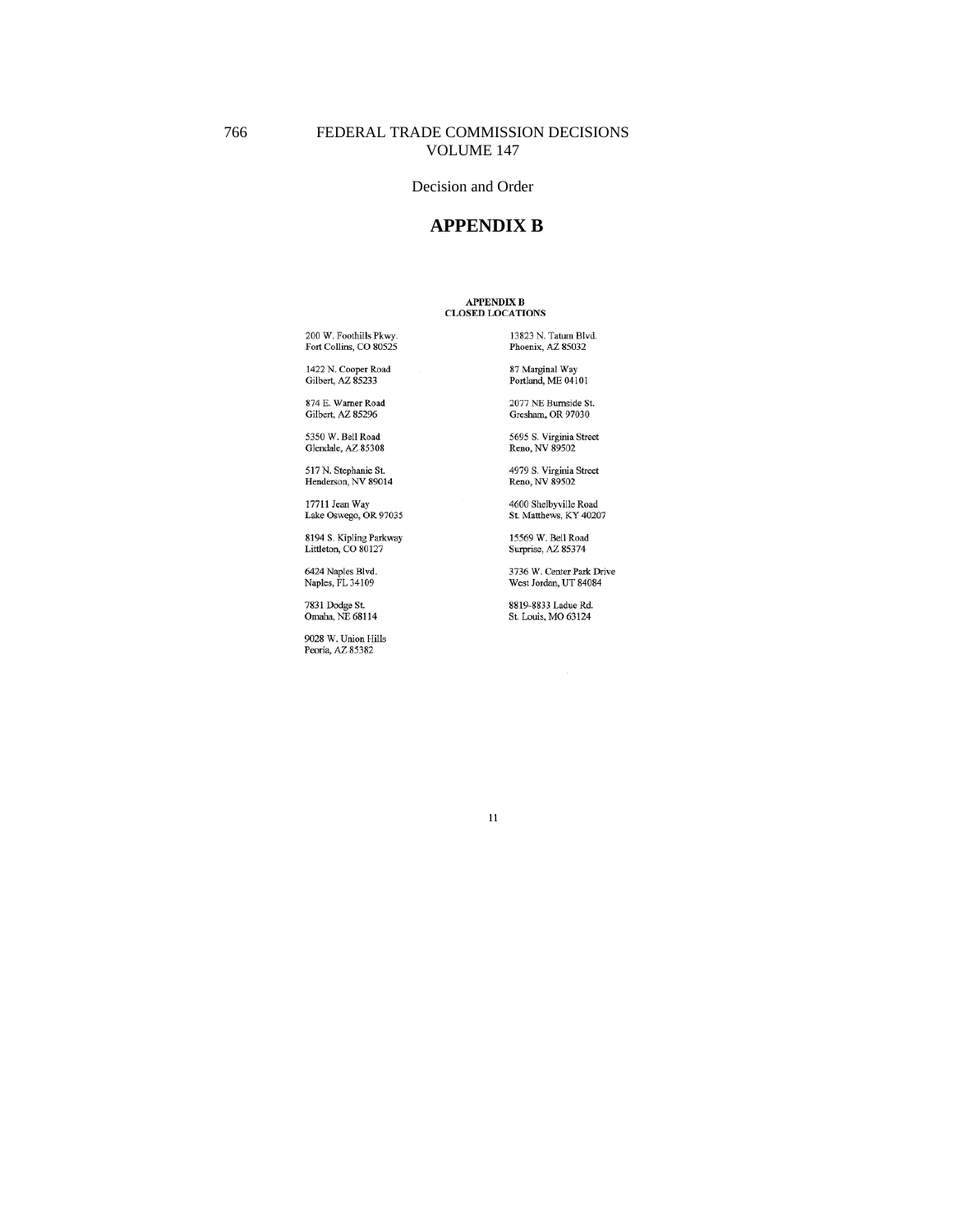767

#### Decision and Order

# **APPENDIX C**

#### **APPENDIX C**

#### INFORMATION TO BE PROVIDED TO THE DIVESTITURE TRUSTEE

For each store listed in Appendix A and Appendix B:

Store number, banner, name, address, city, state, zip code and county

Total square footage and selling space square footage

Date store opened and closed (if applicable)

Indication whether store is freestanding or in a shopping center

Indication whether store has equipment (yes or no answer within ten (10) days of approval of marcanon whener store has equipment (yes or no answer within ten  $(10)$  days of approval or<br>tratste agreement, full list of fixtures and equipment to be provided later upon the request of the<br>Divestiture Trustee

Total gross sales for the (1) 2008 fiscal year, (2) first quarter 2009 fiscal year, and (3) first quarter 2008 fiscal year

Occupancy expenses (segmented by minimum annual rent, percentage rent, common area maintenance expenses, insurance, taxes and utilities) during the last full fiscal year

Lease and lease abstract indicating lease commencement date, base lease expiration, remaining Exact an exact and constant measurement and the percentage rent and the shold, rent adjustments, renewal options, minimum annual rent, percentage rent and threshold, rent adjustments, recepture rights/operating covenants,

Any required contractual obligations to be assumed related to occupancy

Fixture (basic floor plan layout) and site plans (e.g., ingress and egress into shopping center, etc.) to the extent they exist

Aerial, exterior and interior photographs to the extent they exist

Maps of the customer draw area and customer spotting surveys and supporting data, to the extent they exist, to be provided on the Closing Date for the particular store

For the Wild Oats Associated Intellectual Property:

A detailed list of all assets that constitute the Wild Oats Associated Intellectual Property

All registrations for all trademarks, trade dress, service marks and trade names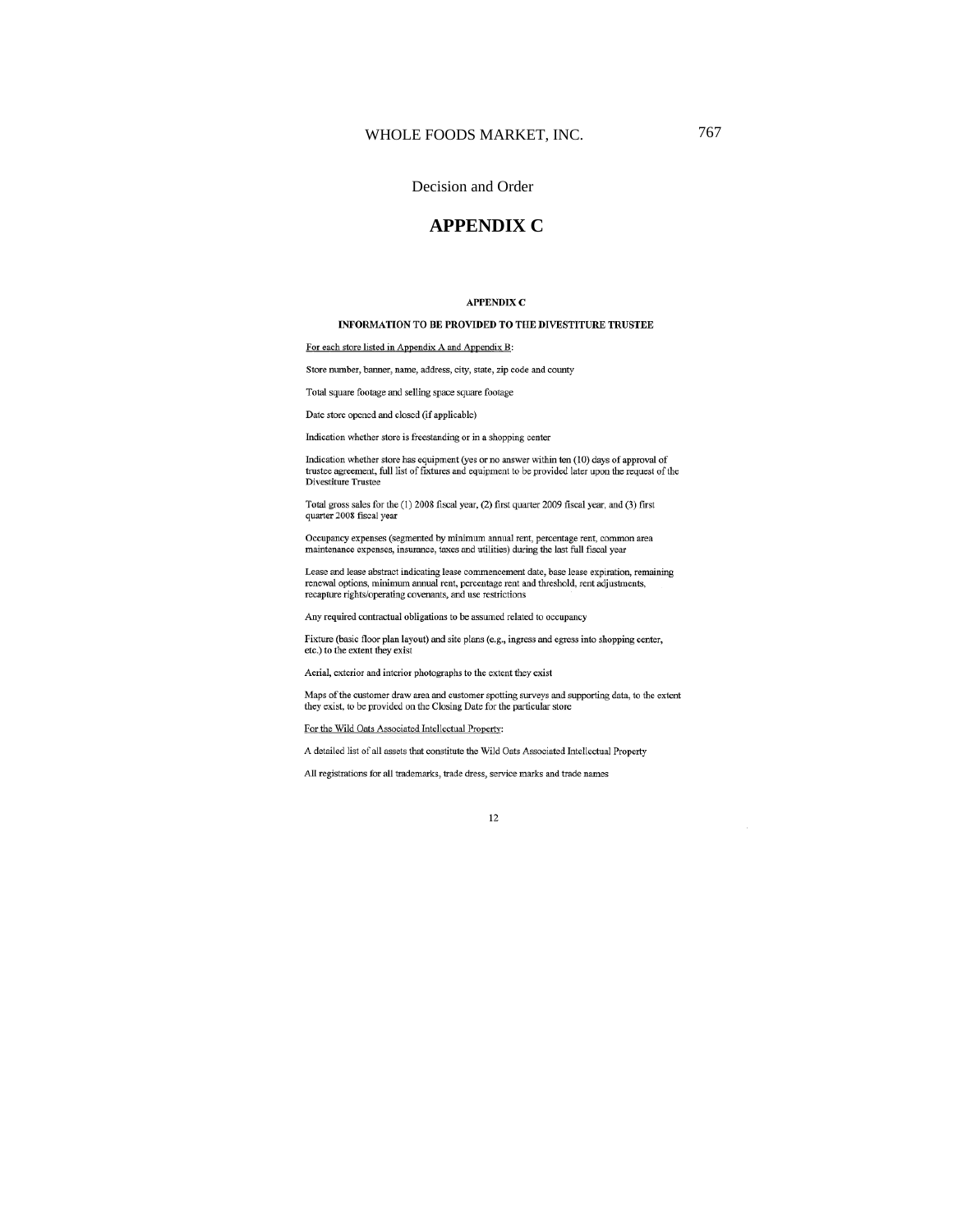# FEDERAL TRADE COMMISSION DECISIONS VOLUME 147

768

Decision and Order

# **CONFIDENTIAL APPENDIX D**

CONFIDENTIAL APPENDIX D

[Redacted From the Public Record Version, But Incorporated By Reference]

 $13\,$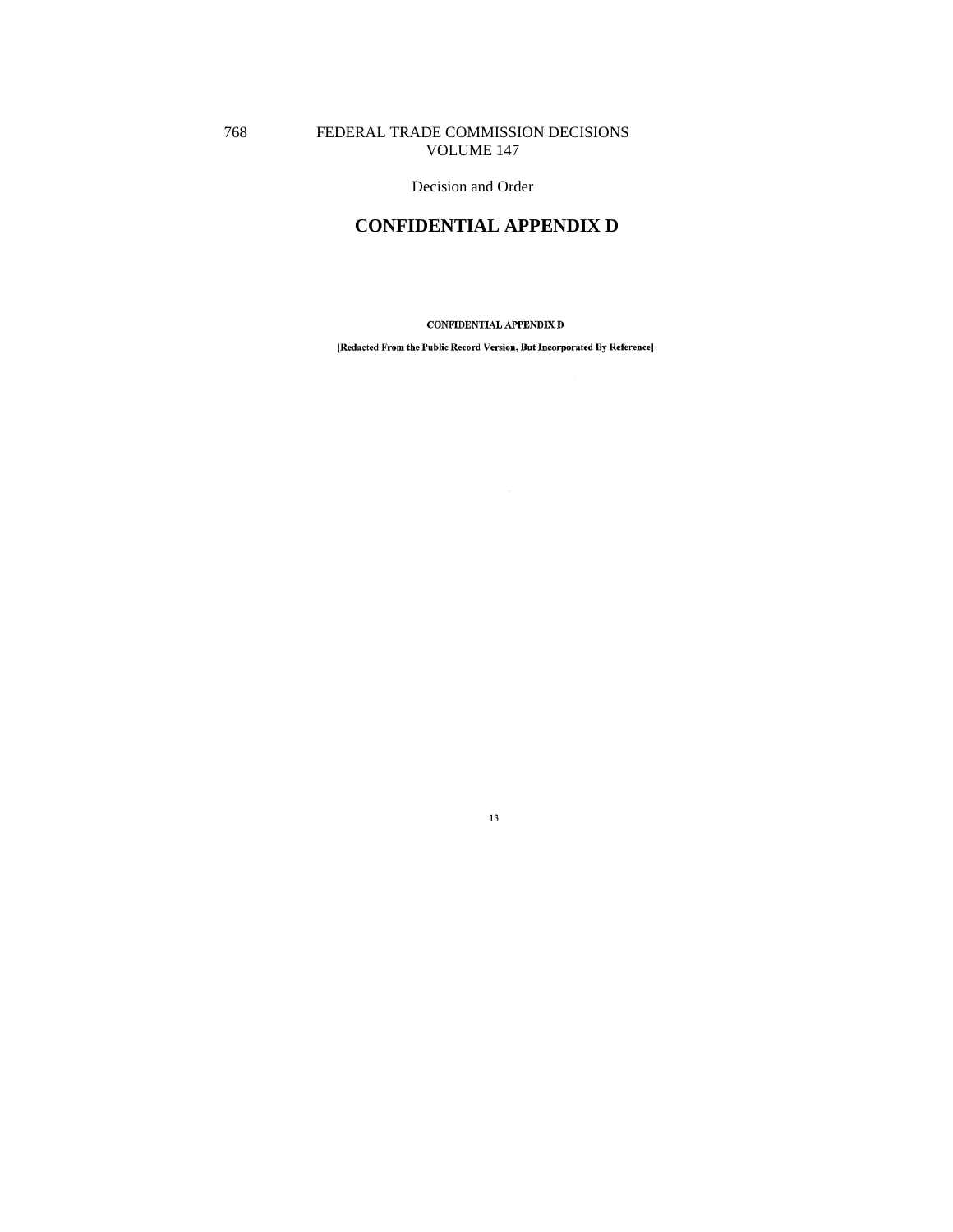# **ANALYSIS OF CONSENT ORDERS TO AID PUBLIC COMMENT**

# **I. INTRODUCTION**

The Federal Trade Commission ("Commission") has accepted, subject to final approval, an Agreement Containing Consent Orders ("Consent Agreement") from Whole Foods Market, Inc. ("Whole Foods"). The purpose of the proposed Consent Agreement is to remedy the competitive harm resulting from Whole Foods' acquisition of Wild Oats Markets, Inc. ("Wild Oats"), completed on or about August 28, 2007. Under the terms of the proposed Consent Agreement, Whole Foods is required to maintain and subsequently divest a significant portion of the Wild Oats assets at issue in this matter.

The proposed Consent Agreement has been placed on the public record for thirty days to solicit comments from interested persons. Comments received during this period will become part of the public record. After thirty days, the Commission again will review the proposed Consent Agreement and the comments received, and decide whether it should withdraw the Consent Agreement or make it final.

The sole purpose of this analysis is to facilitate public comment on the Consent Agreement; it is not intended to constitute an official interpretation of the Consent Agreement or modify its terms in any way.

# **II. BACKGROUND**

On February 21, 2007, Whole Foods and Wild Oats publicly announced that they had executed a merger agreement pursuant to which Whole Foods would acquire Wild Oats in a transaction valued at about \$700 million. At the time of the merger announcement, Whole Foods (headquartered in Austin, Texas) and Wild Oats (headquartered in Boulder, Colorado) were the only national operators of premium natural and organic supermarkets ("PNOS") in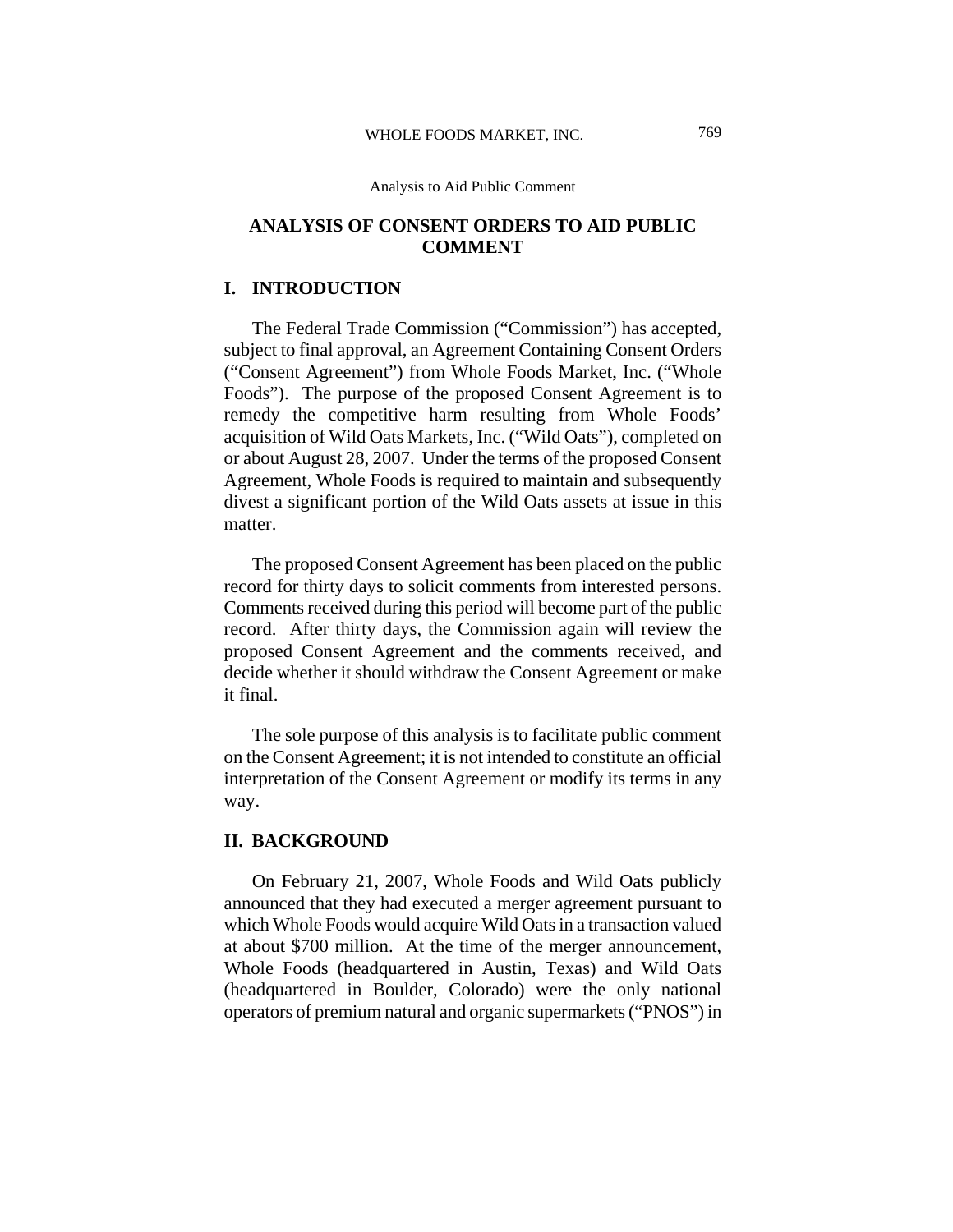770

#### Analysis to Aid Public Comment

the United States. Whole Foods operated 194 stores in more than 37 states and the District of Columbia as well as the United Kingdom, and Wild Oats maintained 74 PNOS stores in 24 states.<sup>1</sup>

Wild Oats and Whole Foods offered a unique selection of natural and organic products, amenities, and high levels of customer service that differentiated them from conventional supermarkets, mass merchants, and other categories of food retailers. The combination of Whole Foods and Wild Oats would provide Whole Foods with market power post-acquisition in the PNOS market, leading to significant anticompetitive effects. Staff's investigation confirmed that repositioning by existing competitors or new entry would be inadequate to deter or counteract this harm to competition.

Having reason to believe the proposed transaction would result in competitive harm, the Commission authorized staff to seek a temporary restraining order ("TRO") and preliminary injunctive relief in federal district court and to commence an administrative trial under Part 3 of the Commission's Rules of Practice. Both the district court and administrative complaints alleged that the combined company would increase prices, and decrease the quality and number of offered services, if the merger were permitted to close.

# **III. LITIGATION HISTORY**

On June 6, 2007, the Commission filed an action in the U.S. District Court for the District of Columbia to seek a TRO and a preliminary injunction against the acquisition. The court granted the TRO on June 7, 2007. On June 28, 2007, the Commission issued an administrative complaint pursuant to Part 3 of its Rules. Given the proceedings in the collateral federal district court case, the Commission, as a matter of discretion, stayed the Part 3 action in an order issued on August 7, 2007.

 <sup>1</sup> Wild Oats also operated stores under the Henry's Farmers Market banner (in Southern California), the Sun Harvest banner (in Texas), and the Capers Community Market banner (in British Columbia, Canada).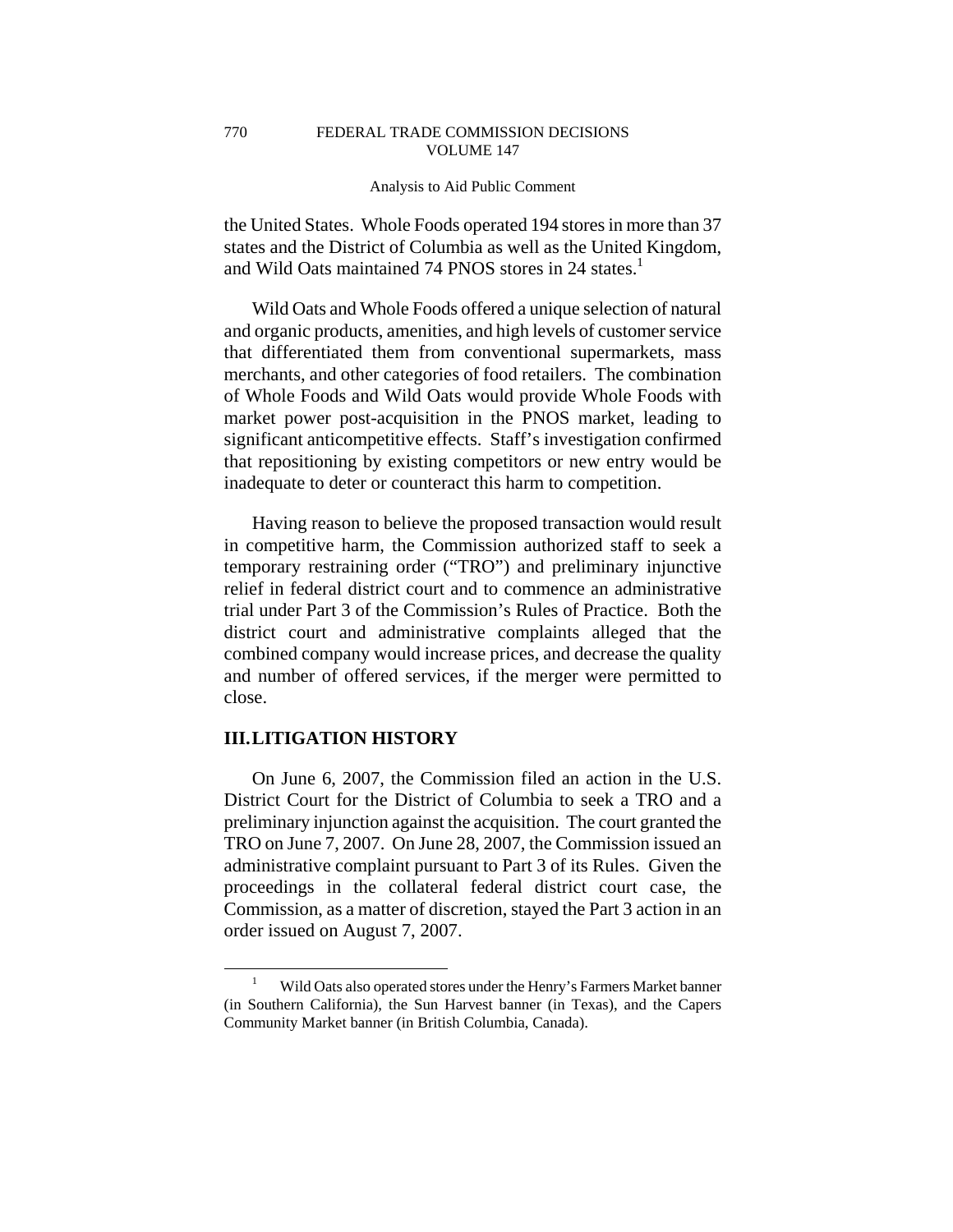After a two-day hearing on July 31 and August 1, 2007, the district court denied the Commission's motion for a preliminary injunction on August 16, 2007. On August 17, 2007, the Commission filed with the U.S. Court of Appeals for the D.C. Circuit a notice of appeal and an emergency motion for an injunction pending appeal. Although the D.C. Circuit initially denied the Commission's emergency motion for an injunction pending appeal, on July 29, 2008, the court of appeals reversed the district court's opinion and found that the Commission had demonstrated the requisite likelihood of success in the preliminary injunction proceeding, and remanded the matter to the district court to address the equities and, if necessary, fashion appropriate relief.<sup>2</sup> Approximately one week later, on August 8, 2008, the Commission lifted the stay of the Part 3 proceedings, and the Commission issued an amended administrative complaint on September 8, 2008. The amended complaint alleged anticompetitive effects in 22 overlap markets (in which Whole Foods and Wild Oats competed head-tohead) and seven potential competition markets (in which Whole Foods had planned to enter but for the merger).

On January 8, 2009, the district court issued a written order and opinion holding that the issue of likelihood of success had been fully resolved in the Commission's favor by the court of appeals, and confirming that all that remained was to weigh the equities and impose relief, if necessary.

On January 26, 2009, Whole Foods filed a motion to withdraw the matter from administrative litigation, together with a settlement agreement. The Commission granted Whole Foods' motion on January 29, 2009, and temporarily withdrew the matter from administrative adjudication. The withdrawal was subsequently

 $\frac{1}{2}$  Following Whole Foods' August 26, 2008 petition for rehearing *en banc* in the court of appeals, the D.C. Circuit denied the petition and reissued the court's judgment on November 21, 2008. The two judges of the panel majority reissued opinions that reiterated their respective rationales for concluding that the Commission had carried its burden of showing a likelihood of success on the merits and that the district court should conduct an equities analysis to determine whether an injunction should issue.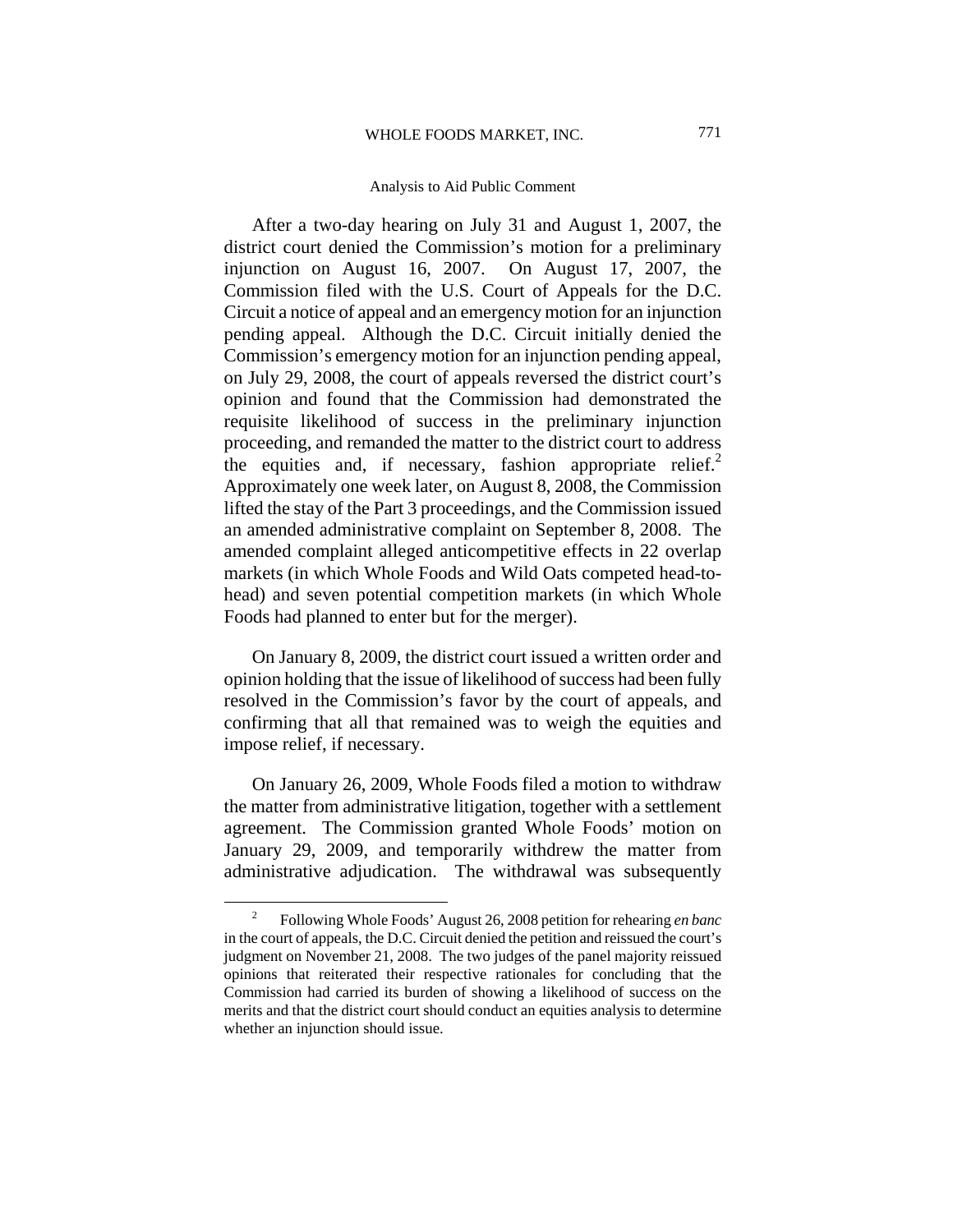extended until March 6, 2009, as Whole Foods and Commission staff negotiated a remedy in settlement of the ongoing litigation.

# **IV. POST-ACQUISITION INTEGRATION**

The acquired Wild Oats assets included stores operating under the Wild Oats banner as well as a number of leases for Wild Oats stores that were closed prior to the acquisition.<sup>3</sup> After the district court's August 16, 2007 decision denying the Commission's request for a preliminary injunction, Whole Foods consummated its acquisition of Wild Oats and began integrating certain of the acquired Wild Oats assets, rebranding Wild Oats stores, closing other Wild Oats locations, and terminating certain leases.

In the 18 months since the close of the transaction, Whole Foods has closed a number of Wild Oats stores. Whole Foods has maintained leases and physical assets relating to some, but not all, of the closed Wild Oats locations. Within the 29 geographic markets alleged in the complaint, Whole Foods is currently operating 31 former Wild Oats stores and is maintaining control of 19 formerly operating Wild Oats stores.

# **V. THE PROPOSED CONSENT AGREEMENT**

In order to remedy, to a significant degree, the anticompetitive effects of the transaction, the Commission has entered into the attached Consent Agreement with Whole Foods, which requires the divestiture of 32 stores, along with associated Wild Oats intellectual property and related assets, leases, properties, and government permits.<sup>4</sup> The Order to Maintain Assets will require Whole Foods to maintain the operating status of the open stores, and maintain all

 $\frac{1}{3}$  Immediately following the closing, on September, 30, 2007, Whole Foods sold the Henry's and Sun Harvest stores that Wild Oats had been operating to Smart & Final Inc., a Los Angeles-based food retailer.

Of the 32 stores, 13 are live stores and 19 are "dark" stores. Dark stores are former Wild Oats stores that are not presently operating, but are under the control of Whole Foods.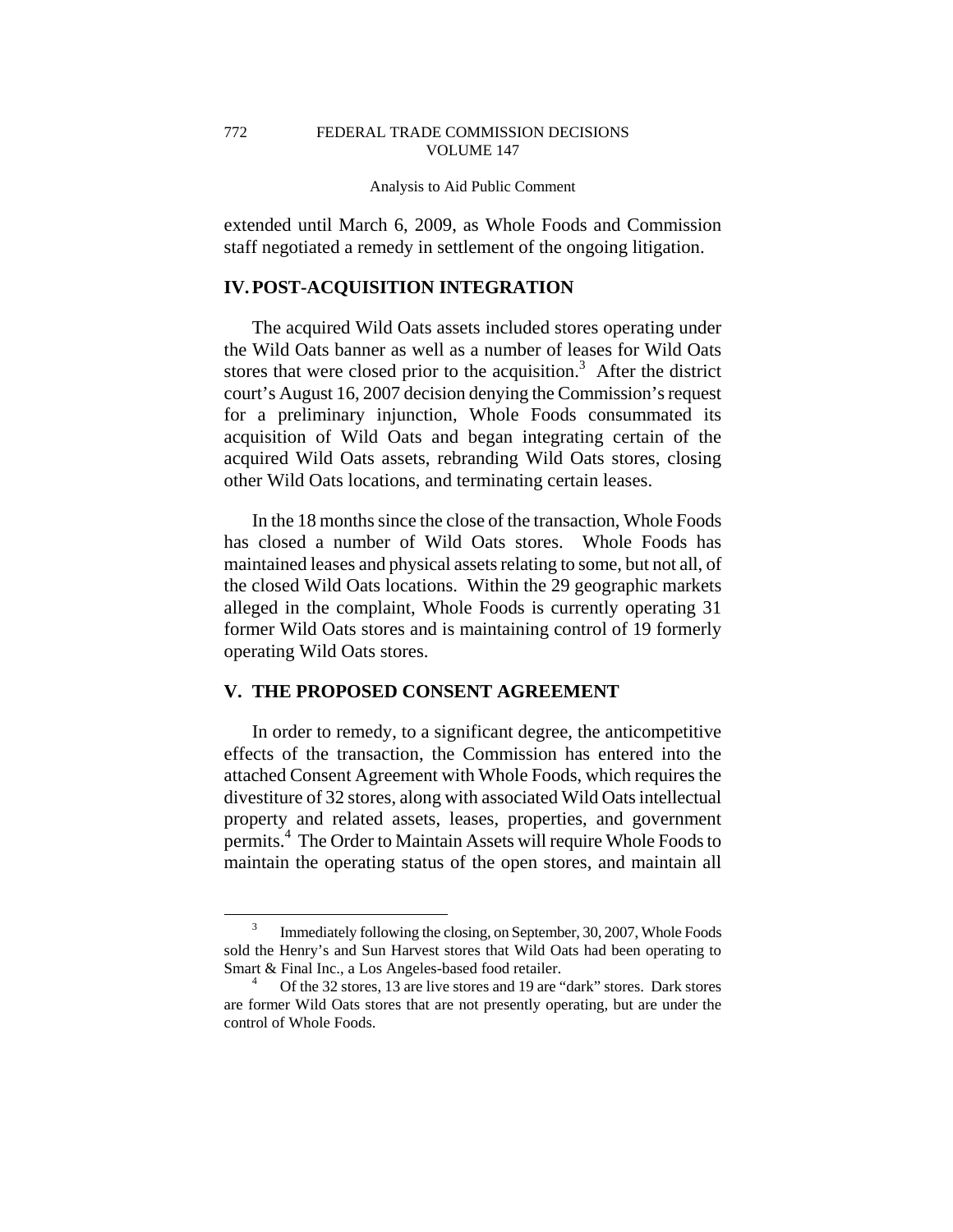leases (open and dark stores) until divestiture is complete. *See*  Appendix A.

The inclusion of the Wild Oats intellectual property is an important component of the package. The intellectual property includes the use, without restriction, of the Wild Oats name. Even months after the acquisition, the Wild Oats brand name retains significant brand equity that has been developed over the past 20 years.

As shown in Appendices A & B of the Decision and Order, Whole Foods is required to divest a significant portion of the acquired and currently operating stores, and all of the formerly operating stores for which leases still exist. These planned divestitures will offer relief in 17 of the 29 geographic markets alleged in the amended administrative complaint, eliminating Whole Foods' monopoly position in these markets, and permitting consumers to once again enjoy the benefits of competition between PNOS operators. These stores also could provide a springboard from which the acquirer(s) can expand into additional geographic markets.

The proposed order provides that the responsibility for the marketing and sale of the assets to be divested will immediately be put in the hands of the divestiture trustee.<sup>5</sup> The trustee will have six months within which to divest the stores and related assets to a buyer or buyers approved by the Commission. If the trustee has received good faith offers from potential acquirers for certain stores within the initial six-month divestiture period, the Commission may extend the divestiture period for those stores for up to an additional six months. The requirement that any potential acquirer be approved by the Commission is designed to ensure that the potential acquirer(s) intends to put the divested assets, including the stores

 $rac{1}{5}$  Pursuant to the proposed Consent Agreement, although the divestiture of the stores may be made to one or more Commission-approved buyers, the Wild Oats-associated intellectual property may be divested to only a single buyer.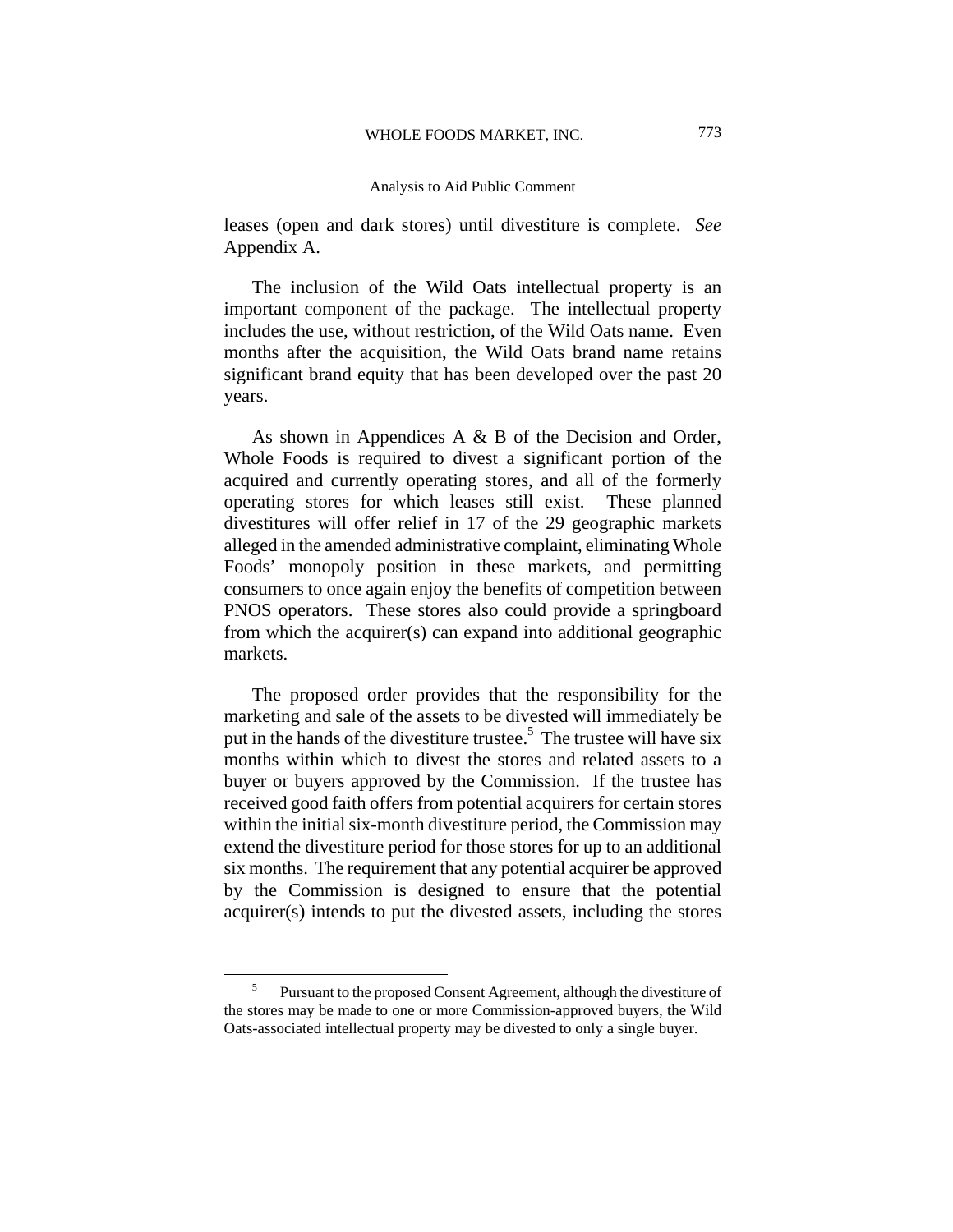and the Wild Oats brand, to use in the relevant product market in competition with Whole Foods.

# **VI. OTHER PROVISIONS OF THE CONSENT AGREEMENT**

The Consent Agreement contains several additional provisions designed to ensure that competition is, in fact, replicated in the targeted geographic markets. As referenced above, the Consent Agreement requires appointment of a divestiture trustee to oversee the process for divesting the Wild Oats assets. The Food Partners ("TFP") has been appointed to fill this role. TFP is one of the leading investment banking firms in the food retailing industry, with particular expertise in mergers, acquisition, and divestiture services. TFP has advised on a number of supermarket sales and acquisitions, including divesting packages of geographically dispersed national chain supermarkets. For these reasons, TFP is well-suited to serve as divestiture trustee in this matter.

The Consent Agreement also includes an Order to Maintain Assets ("OMA"), which requires Whole Foods to continue to operate the Wild Oats stores until a buyer is identified and approved by the Commission and final closing of the purchase occurs. Because of concerns about possible deterioration of the stores during the divestiture period, the OMA further provides for the appointment of an interim monitor to ensure that Whole Foods maintains the viability, marketability, and competitiveness of the assets and does not terminate the operation of any store included in the divestiture package.

## **VII. POST-CONSUMMATION RELIEF**

The absence of pre-consummation relief from the district court, and Whole Foods' subsequent integration activities, have made it more difficult for the Commission to obtain complete relief in this matter. However, the proposed Consent Agreement will provide substantial relief to consumers in 17 geographic markets across the United States. Moreover, acceptance of the proposed Consent Agreement will bring immediate, certain relief and avoid the

774